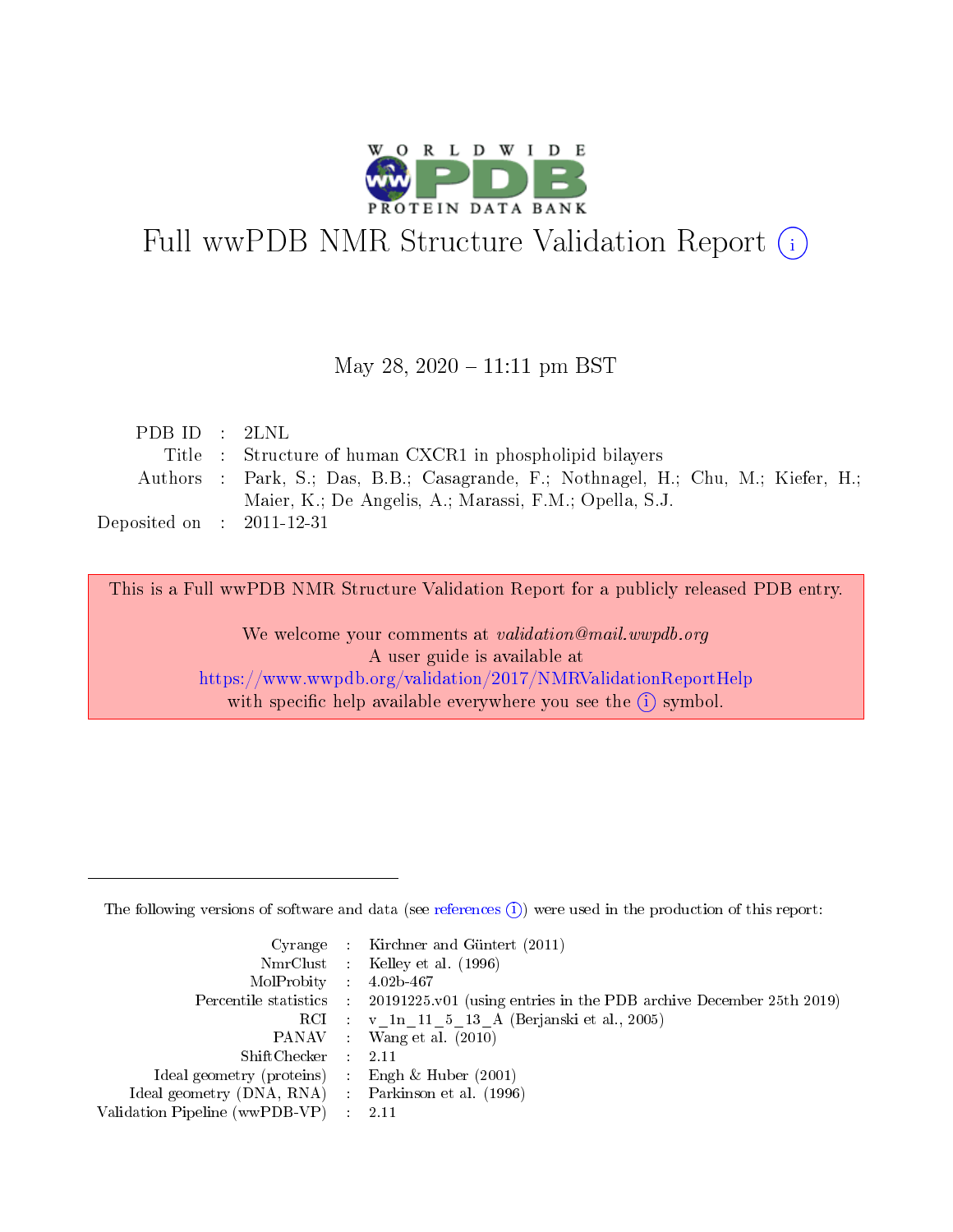### 1 [O](https://www.wwpdb.org/validation/2017/NMRValidationReportHelp#overall_quality)verall quality at a glance  $(i)$

The following experimental techniques were used to determine the structure: SOLID-STATE NMR

The overall completeness of chemical shifts assignment is 28%.

Percentile scores (ranging between 0-100) for global validation metrics of the entry are shown in the following graphic. The table shows the number of entries on which the scores are based.



| Metric                | Whole archive<br>$(\#\text{Entries})$ | NMR archive<br>$(\#\text{Entries})$ |
|-----------------------|---------------------------------------|-------------------------------------|
| Clashscore            | 158937                                | 12864                               |
| Ramachandran outliers | 154571                                | 11451                               |
| Sidechain outliers    | 154315                                | 11428                               |

The table below summarises the geometric issues observed across the polymeric chains and their fit to the experimental data. The red, orange, yellow and green segments indicate the fraction of residues that contain outliers for  $>=3, 2, 1$  and 0 types of geometric quality criteria. A cyan segment indicates the fraction of residues that are not part of the well-defined cores, and a grey segment represents the fraction of residues that are not modelled. The numeric value for each fraction is indicated below the corresponding segment, with a dot representing fractions  $\epsilon = 5\%$ 

| Mol | Chain | Length |     | Quality of chain |     |  |  |
|-----|-------|--------|-----|------------------|-----|--|--|
| -   | . .   | 309    | 16% | 65%              | 10% |  |  |

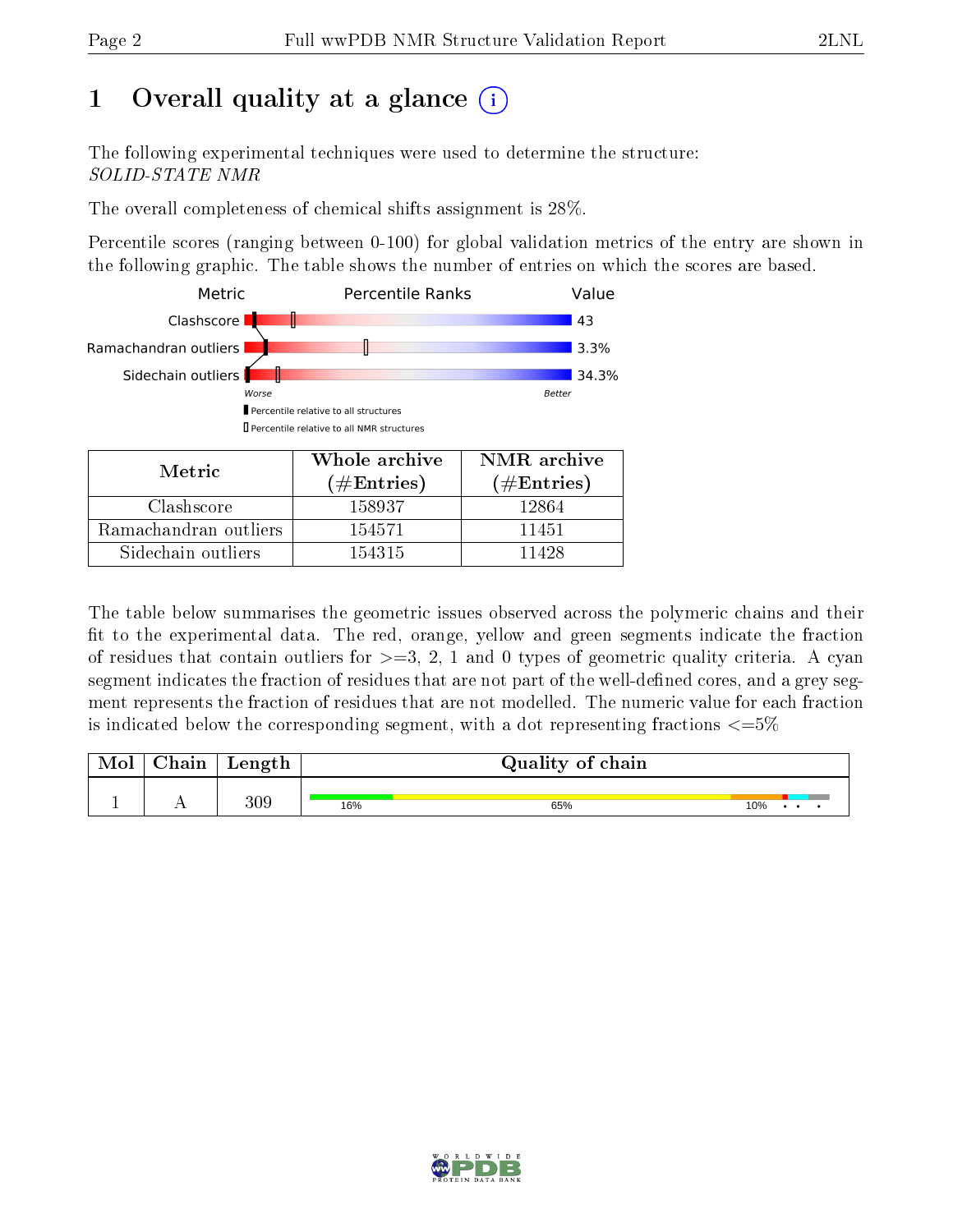### 2 Ensemble composition and analysis  $(i)$

This entry contains 10 models. Model 1 is the overall representative, medoid model (most similar to other models).

The following residues are included in the computation of the global validation metrics.

| Well-defined (core) protein residues |                                                                                 |          |  |  |  |  |  |  |
|--------------------------------------|---------------------------------------------------------------------------------|----------|--|--|--|--|--|--|
|                                      | Backbone RMSD (Å)   Medoid model  <br>Well-defined core   Residue range (total) |          |  |  |  |  |  |  |
|                                      | $A:29-A:312(284)$                                                               | $0.80\,$ |  |  |  |  |  |  |

Ill-defined regions of proteins are excluded from the global statistics.

Ligands and non-protein polymers are included in the analysis.

The models can be grouped into 3 clusters and 2 single-model clusters were found.

| Cluster number        | Models   |
|-----------------------|----------|
|                       | 3, 5, 6  |
|                       | 4, 8, 10 |
|                       |          |
| Single-model clusters | 200      |

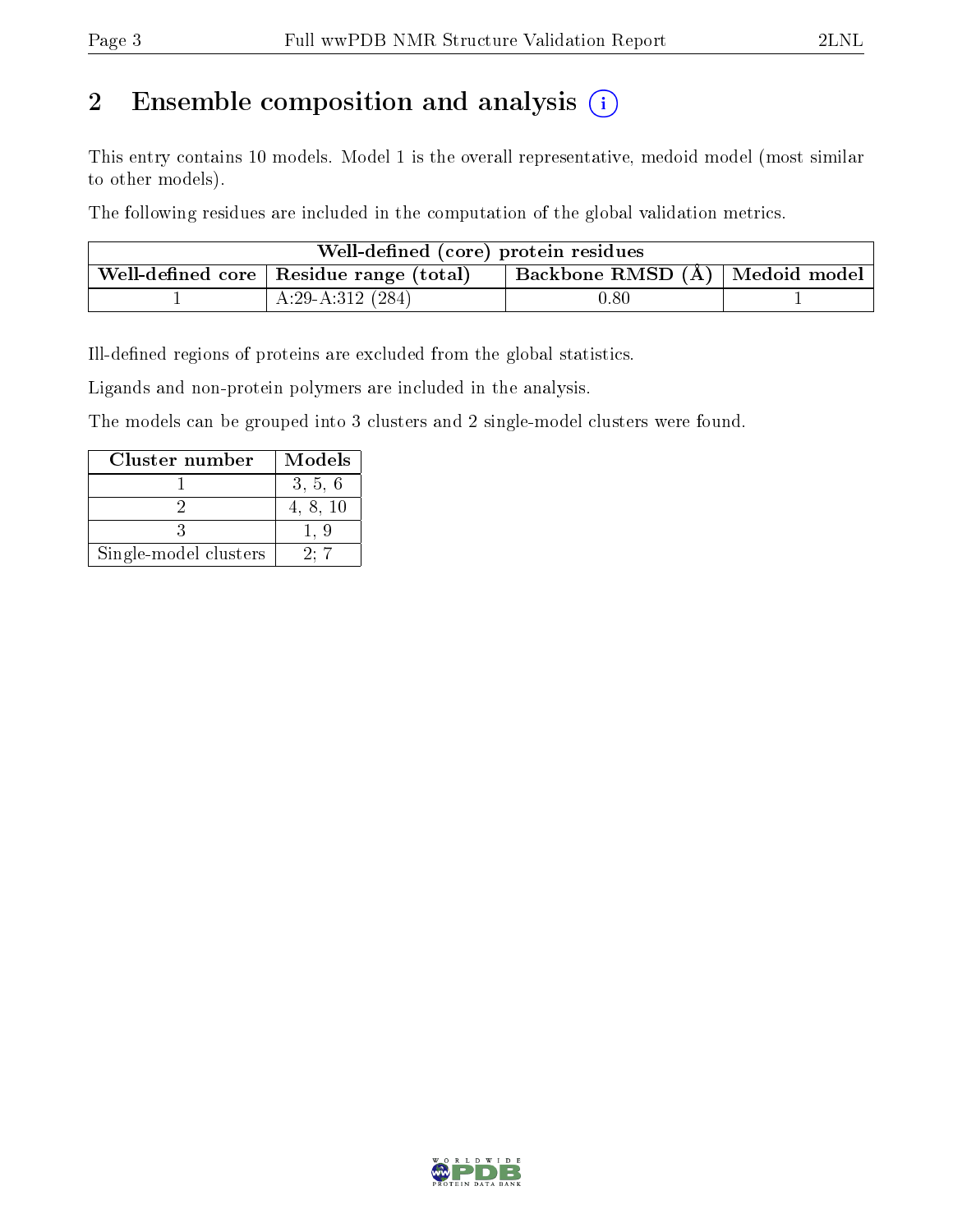### 3 Entry composition (i)

There is only 1 type of molecule in this entry. The entry contains 4857 atoms, of which 2485 are hydrogens and 0 are deuteriums.

Molecule 1 is a protein called C-X-C chemokine receptor type 1.

| Mol |     | Chain Residues | Atoms       |      |     |      |  | Trace |  |
|-----|-----|----------------|-------------|------|-----|------|--|-------|--|
|     |     |                | $\rm Total$ |      |     |      |  |       |  |
|     | 296 | 4857           | 1574        | 2485 | 397 | -382 |  |       |  |

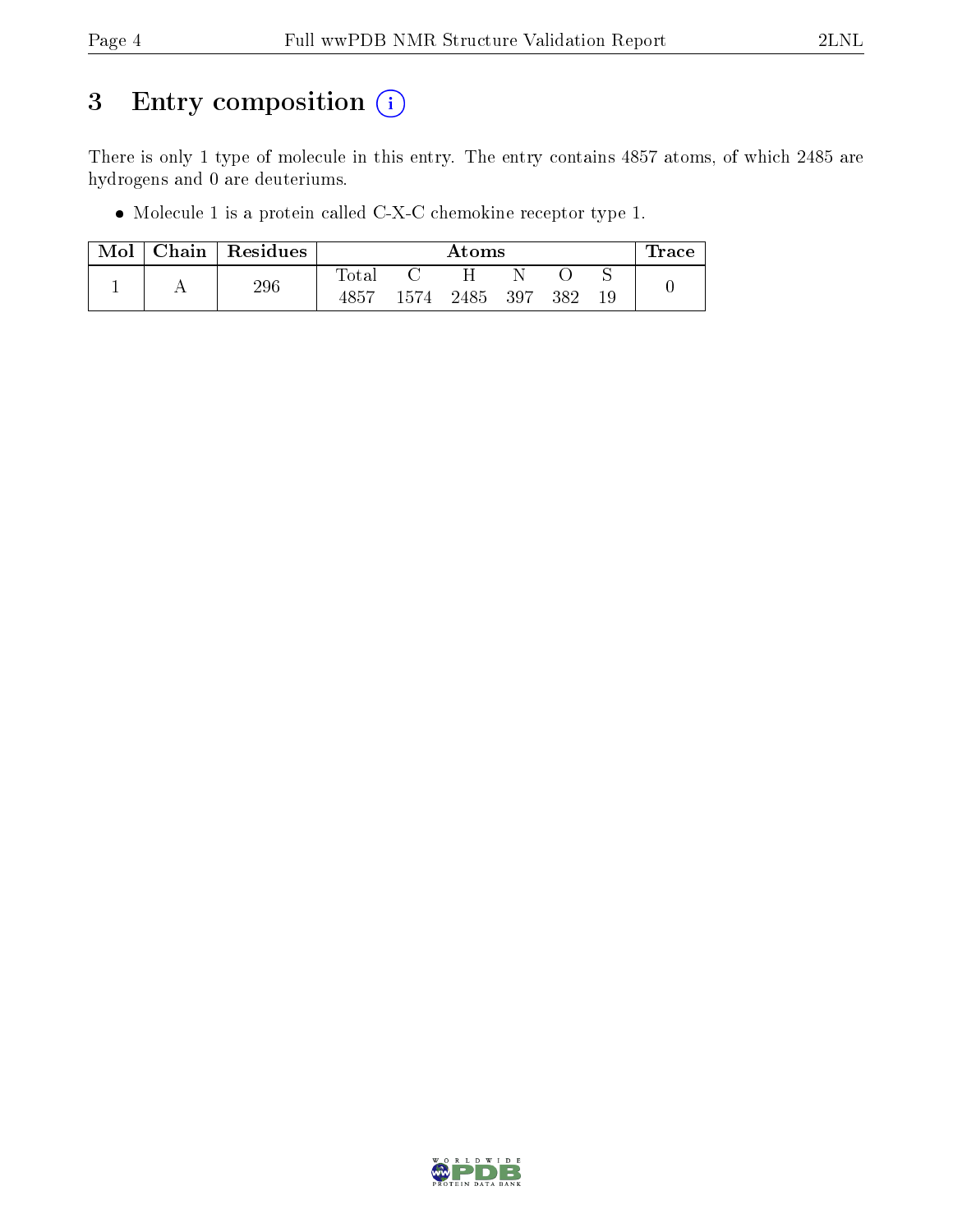### 4 Residue-property plots  $\binom{1}{1}$

### <span id="page-4-0"></span>4.1 Average score per residue in the NMR ensemble

These plots are provided for all protein, RNA and DNA chains in the entry. The first graphic is the same as shown in the summary in section 1 of this report. The second graphic shows the sequence where residues are colour-coded according to the number of geometric quality criteria for which they contain at least one outlier: green  $= 0$ , yellow  $= 1$ , orange  $= 2$  and red  $= 3$  or more. Stretches of 2 or more consecutive residues without any outliers are shown as green connectors. Residues which are classified as ill-defined in the NMR ensemble, are shown in cyan with an underline colour-coded according to the previous scheme. Residues which were present in the experimental sample, but not modelled in the final structure are shown in grey.

• Molecule 1: C-X-C chemokine receptor type 1



### 4.2 Scores per residue for each member of the ensemble

Colouring as in section [4.1](#page-4-0) above.

### 4.2.1 Score per residue for model 1 (medoid)

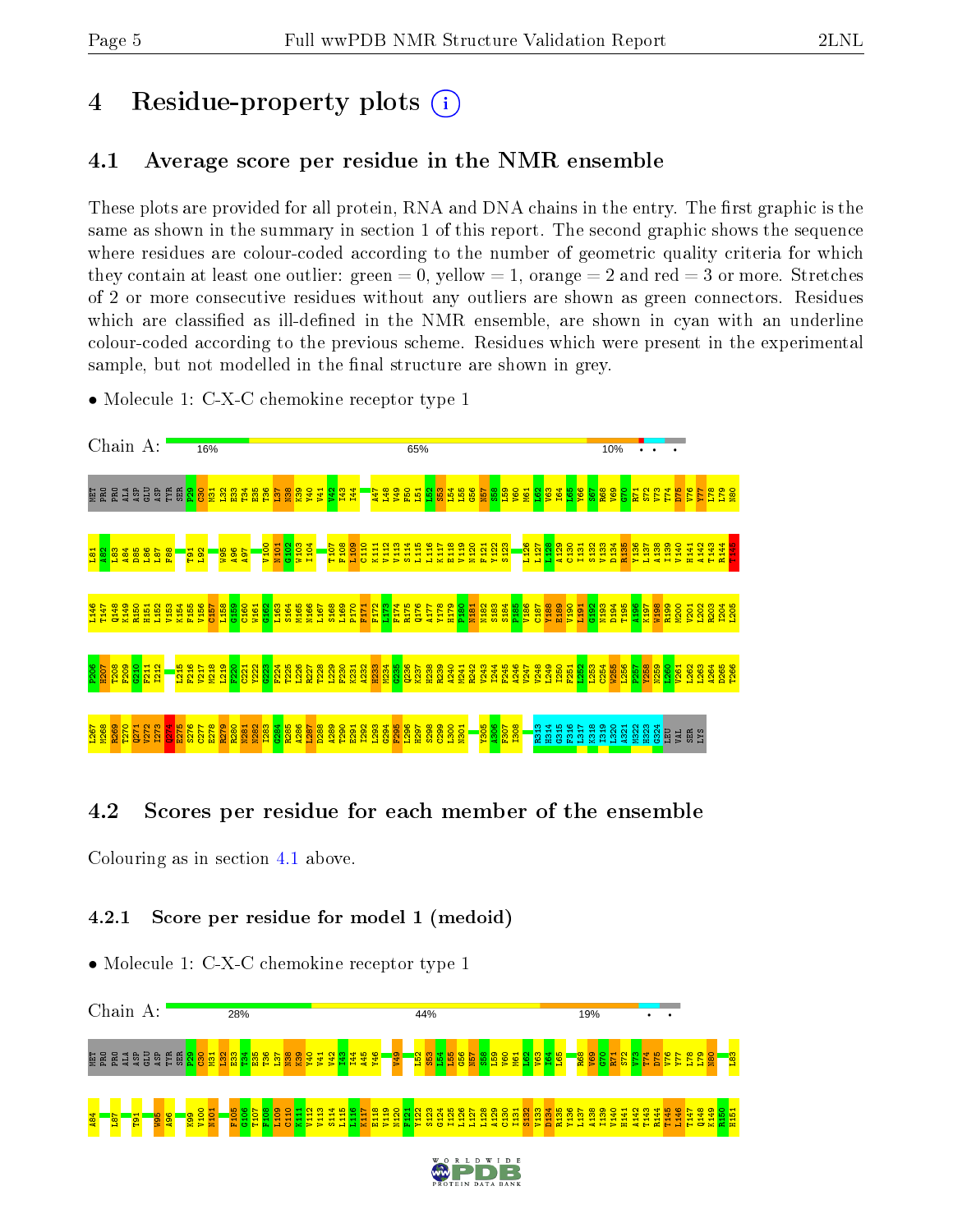# <u>g gg gg gg <mark>– g</mark>g gg gg gg s s t</u> – t t g t = gg g g g g g g g g g g g g g M218 C221 Y222 G223 F224 R227 T228 K231 A232 H233 M234 G235 Q236 K237 H238 R239 A240 M241 R242 V243 I244 F245 A246 V247 F251 C254 W255 L256 P257 Y258 N259 L260 V261 A264 D265 T266 L267 M268 R269 T270 Q271 V272 I273 Q274 E275 S276 C277 E278 R279 R280 N281 N282 I283 G284 R285 A286 L287 D288 I292 F295 L296 H297 S298 C299 L300 I304 Y305 A306 F307 I308 G309 Q310 R313 H314 G315 F316 L317 K318 I319 L320 A321 M322 H323 G324 LEU VAL SER LYS

4.2.2 Score per residue for model 2

• Molecule 1: C-X-C chemokine receptor type 1



### 4.2.3 Score per residue for model 3



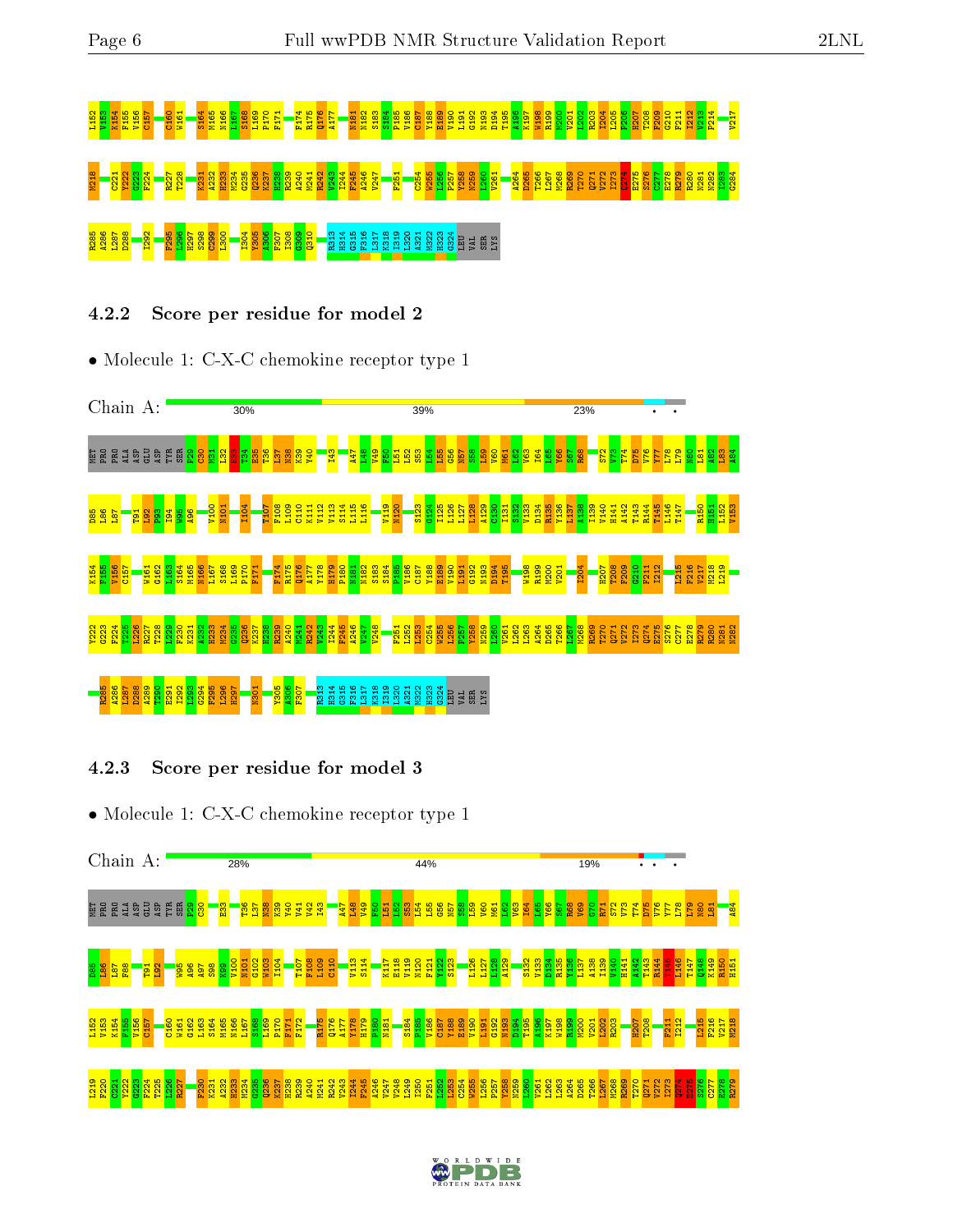### 80 30 N282 S28 G2<mark>81 R285 A286 S28</mark><br>8 R288 A289 S298 <mark>R313 G316 G30</mark><br>8 R313 B32 G316 R313 H323 G326 <mark>G300 B32</mark>1 E316 E316 E316 E321 G32

#### 4.2.4 Score per residue for model 4

• Molecule 1: C-X-C chemokine receptor type 1



### 4.2.5 Score per residue for model 5



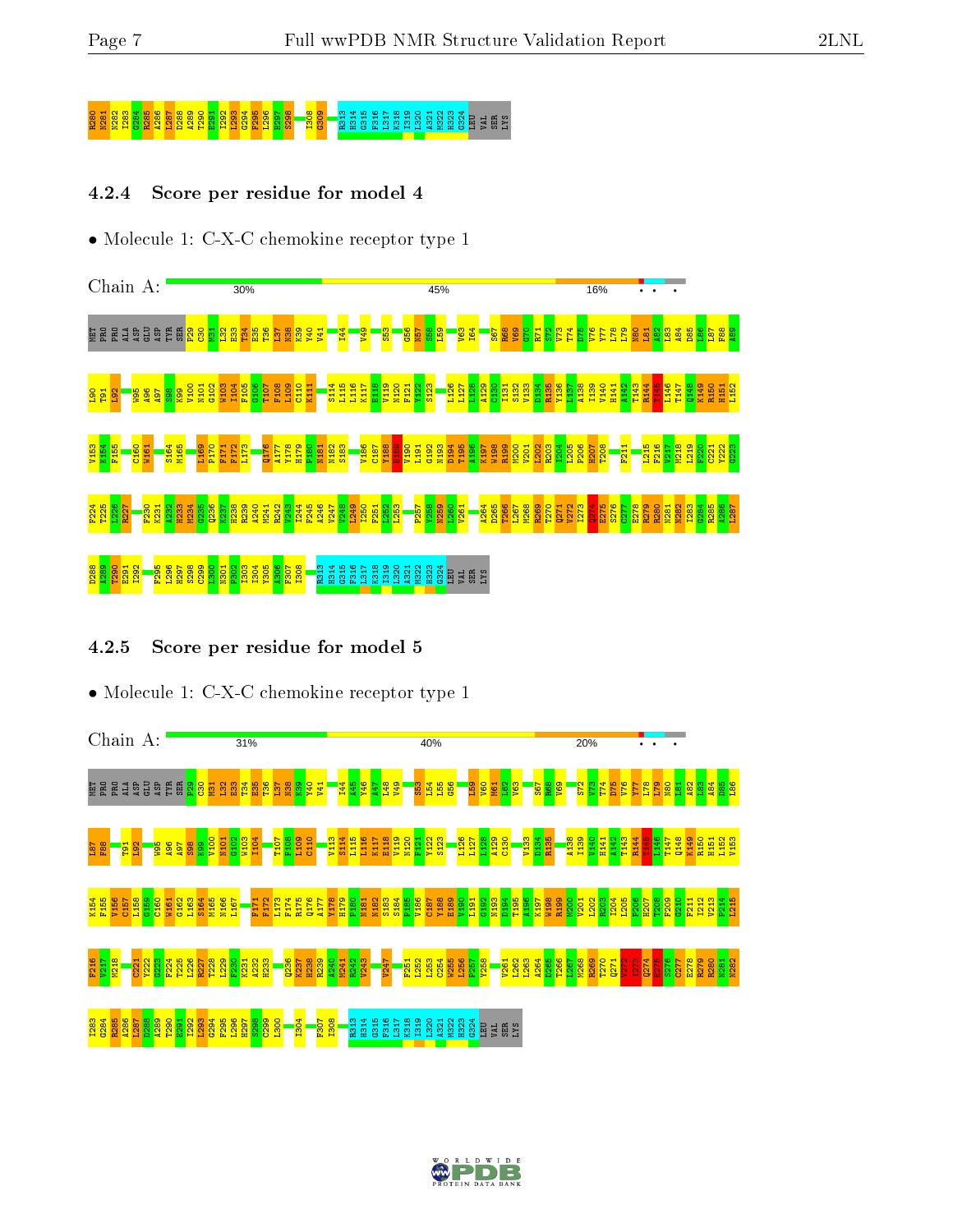#### 4.2.6 Score per residue for model 6

• Molecule 1: C-X-C chemokine receptor type 1



### 4.2.7 Score per residue for model 7

• Molecule 1: C-X-C chemokine receptor type 1



### 4.2.8 Score per residue for model 8

• Molecule 1: C-X-C chemokine receptor type 1

Chain A: $25%$ 47% 20%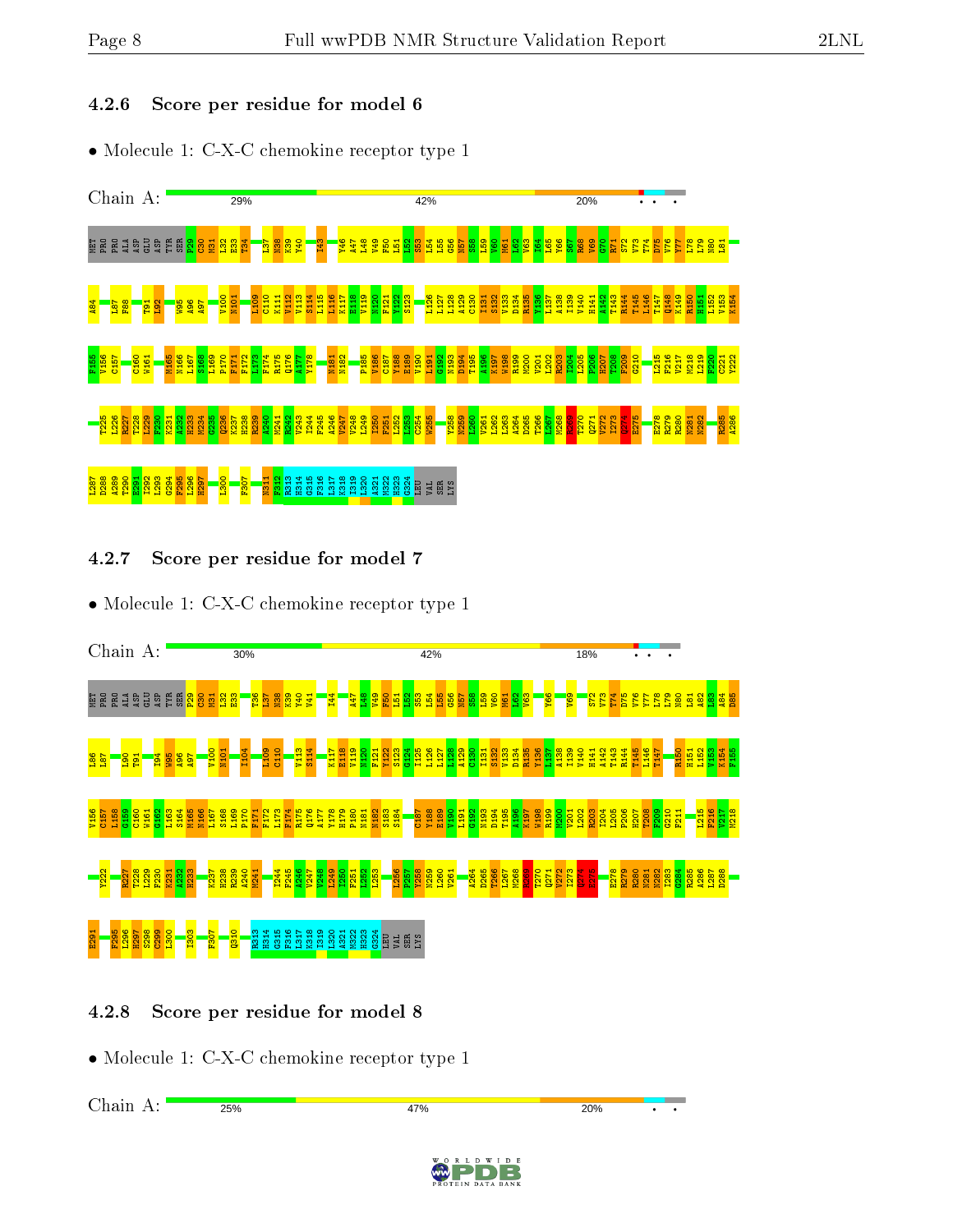

### 4.2.9 Score per residue for model 9

• Molecule 1: C-X-C chemokine receptor type 1



### 4.2.10 Score per residue for model 10



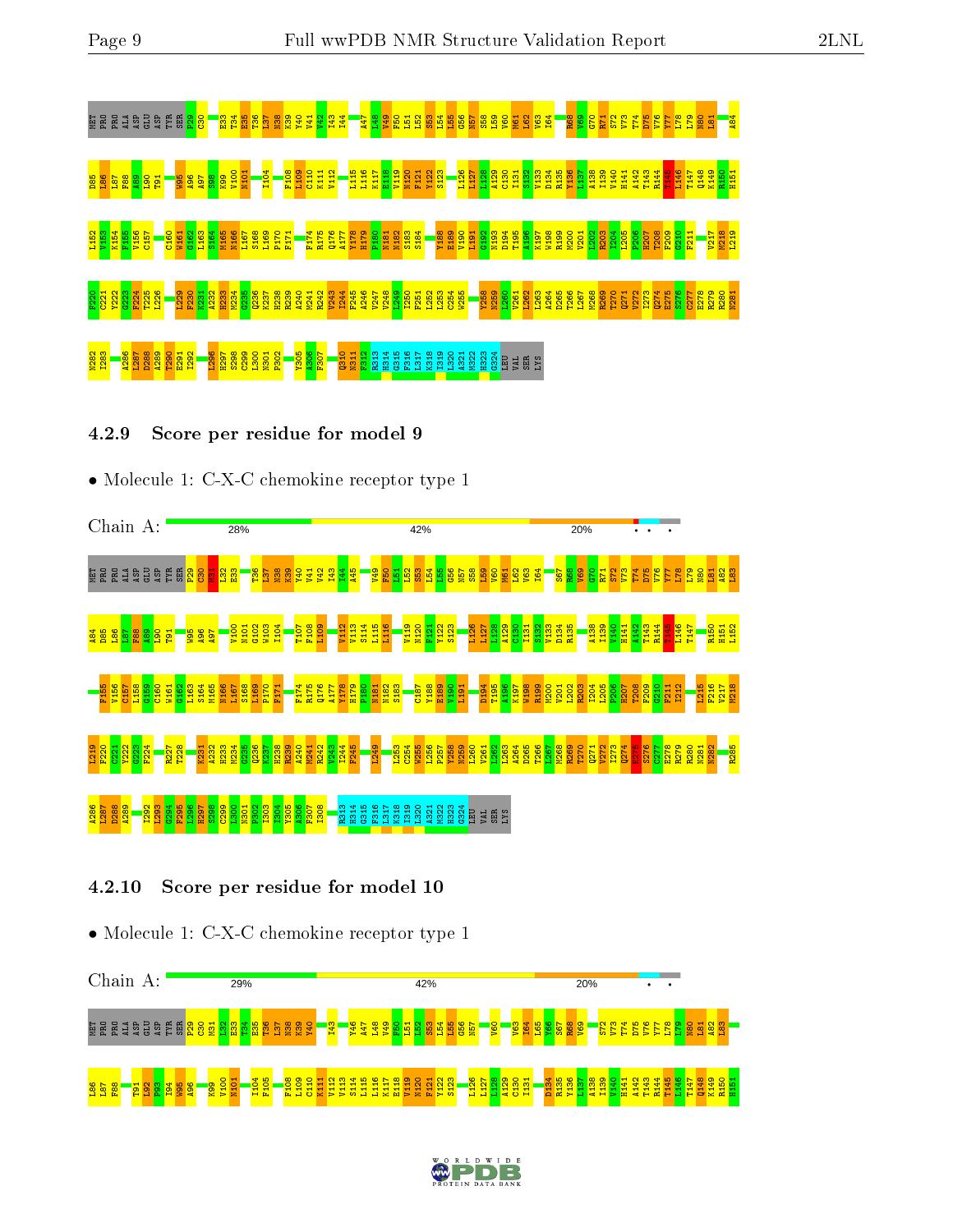## <u>ងនិន្នធំនិងទិន្នធំនួន និម្មកន្លងទូទី ដី ក្នុងទី ដី ដី ដី ដី និងនិន្ទធំនួន ដី និងនិងនិន្ទន័ន្ទន័ន្ទន័ន្ទ ដី ដូ</u>

### ានខ្មែរដែលប្រកួត និងមានទីទីទីនា និងមិនមិនដឹងនិងមិនមិនដឹ<mark>ង និងប្រកួត និង</mark> ដឹងនិងស្ថាប្ផងនិងមិននិង ដែ<mark>ងដែ</mark>ង ដែលប្អូ<br>ដឹ<mark>ងខ្មែរដែងដែនមិន មិនដឹងនិងមិនមិនមិនម</mark>ិនដឹងនិងធ្វើទីនិងនិ<mark>ង ដឹង និ</mark>ង និងប្រកួតនិងទីនិងទីនិងទីនិង និងប្រកួត

N281 N282 I283 G284 R285 A286 L287 D288 A289 T290 E291 I292 L293 G294 F295 L296 H297 S298 Y305 A306 F307 R313 H314 G315 F316 L317 K318 I319 L320 A321 M322 H323 G324 LEU VAL SER LYS

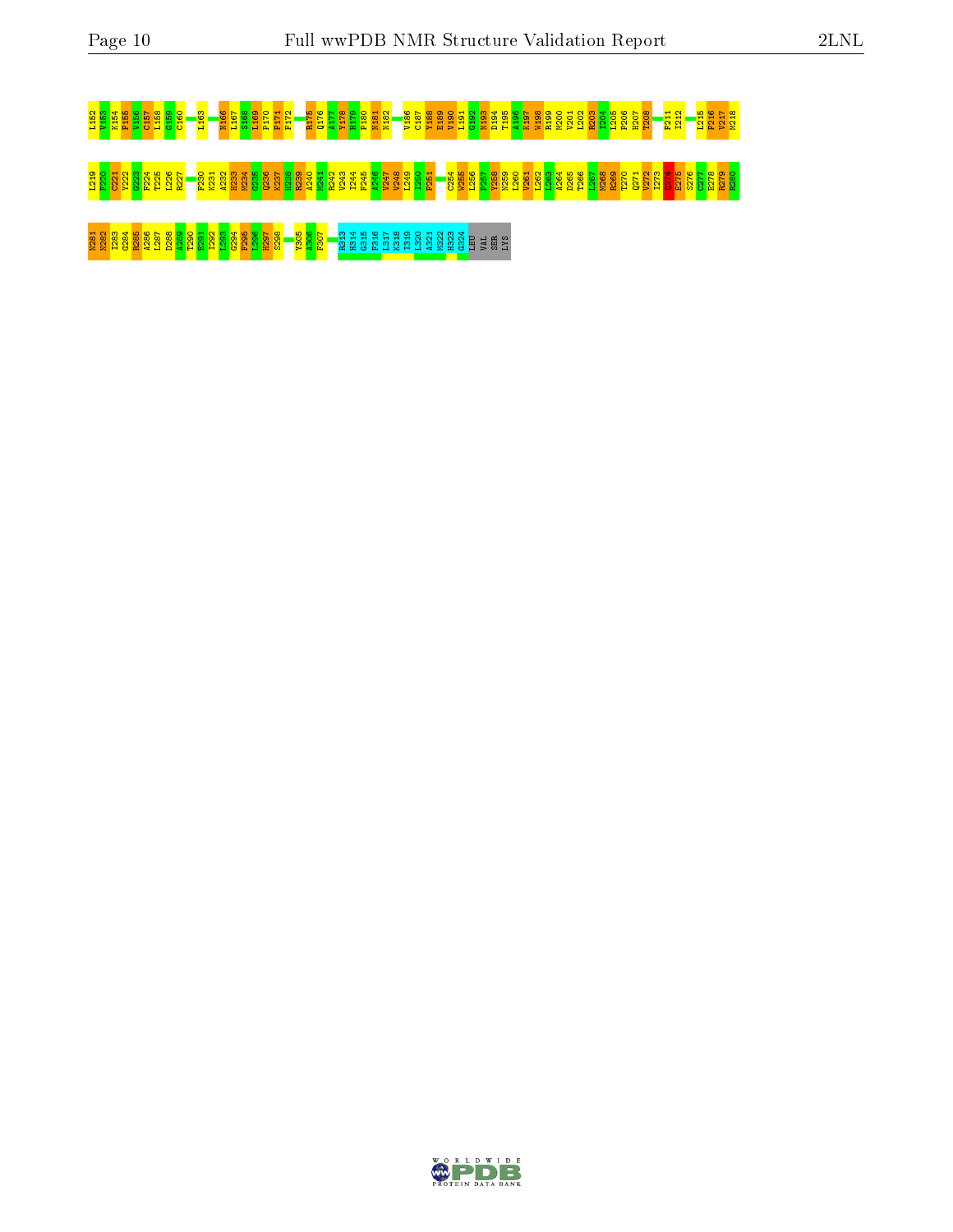### 5 Refinement protocol and experimental data overview  $\binom{1}{k}$

The models were refined using the following method: *simulated annealing*.

Of the 100 calculated structures, 10 were deposited, based on the following criterion: structures with the lowest energy.

The following table shows the software used for structure solution, optimisation and refinement.

| $\mid$ Software name $\mid$ Classification $\mid$ Version $\mid$ |             |  |
|------------------------------------------------------------------|-------------|--|
| X-PLOR NIH                                                       | refinement. |  |

The following table shows chemical shift validation statistics as aggregates over all chemical shift files. Detailed validation can be found in section  $6$  of this report.

| Chemical shift file(s)                       | input $\text{cs.} \text{cif}$ |
|----------------------------------------------|-------------------------------|
| Number of chemical shift lists               |                               |
| Total number of shifts                       | 1120                          |
| Number of shifts mapped to atoms             | 1120                          |
| Number of unparsed shifts                    |                               |
| Number of shifts with mapping errors         |                               |
| Number of shifts with mapping warnings       |                               |
| Assignment completeness (well-defined parts) |                               |

Note: This is a solid-state NMR structure, where hydrogen atoms are typically not assigned a chemical shift value, which may lead to lower completeness of assignment measure.

No validations of the models with respect to experimental NMR restraints is performed at this time.

COVALENT-GEOMETRY INFOmissingINFO

### 5.1 Too-close contacts  $(i)$

In the following table, the Non-H and H(model) columns list the number of non-hydrogen atoms and hydrogen atoms in each chain respectively. The H(added) column lists the number of hydrogen atoms added and optimized by MolProbity. The Clashes column lists the number of clashes averaged over the ensemble.

| Mol | Chain |       | Non-H $\mid$ H(model) $\mid$ H(added) $\mid$ Clashes |       |        |
|-----|-------|-------|------------------------------------------------------|-------|--------|
|     |       | 2276  | 2381                                                 | 2374  | ാ∩ാ⊥1ി |
|     |       | 22760 | 23810                                                | 23740 | 2017   |

The all-atom clashscore is defined as the number of clashes found per 1000 atoms (including hydrogen atoms). The all-atom clashscore for this structure is 43.

All unique clashes are listed below, sorted by their clash magnitude.

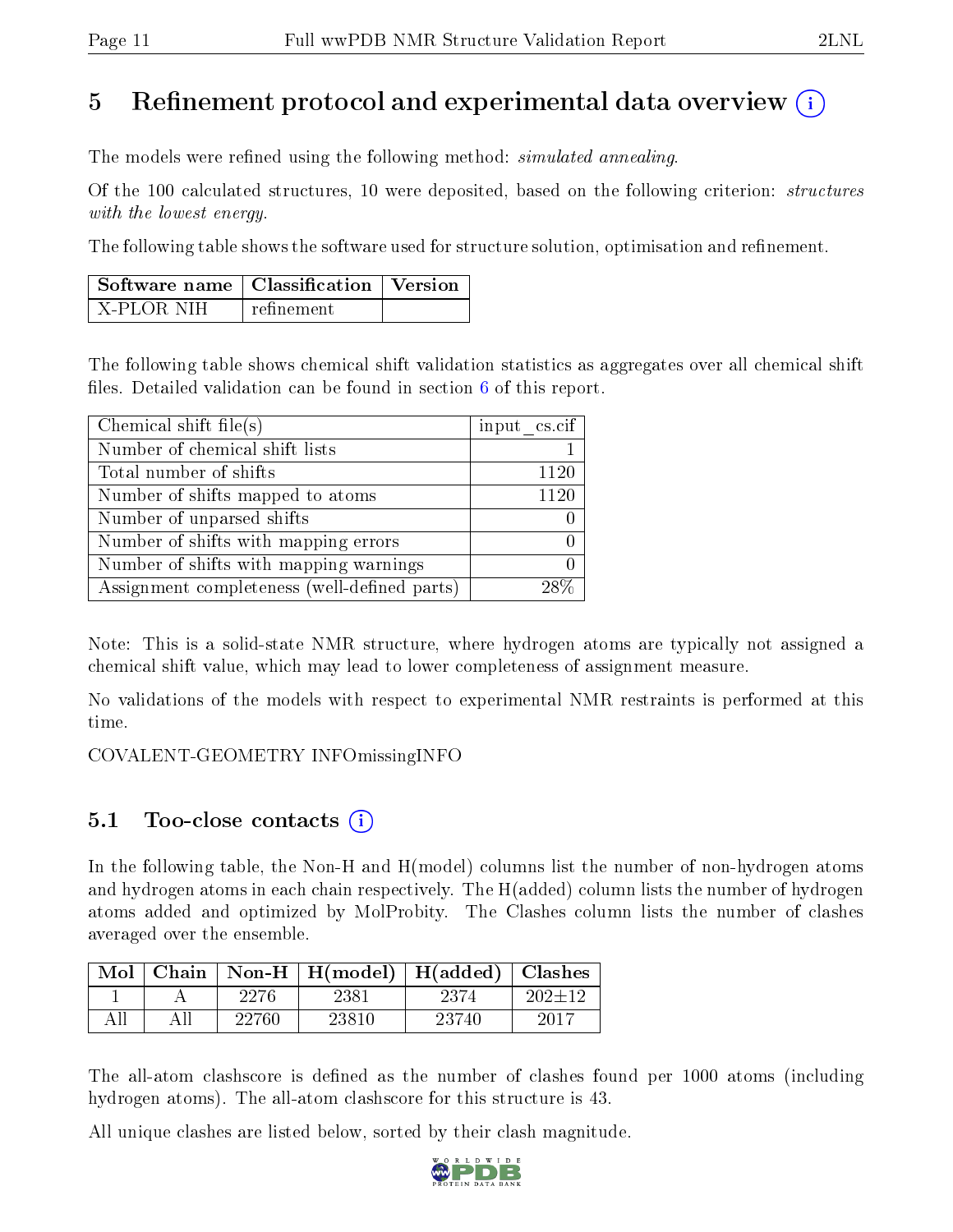|                                      |                               |              |             | Models           |                 |  |
|--------------------------------------|-------------------------------|--------------|-------------|------------------|-----------------|--|
| Atom-1                               | Atom-2                        | $Clash(\AA)$ | Distance(A) | Worst            | Total           |  |
| 1:A:78:LEU:HD13                      | 1: A:78:LEU:H                 | 0.93         | 1.24        | $\boldsymbol{9}$ | 1               |  |
| 1:A:287:LEU:HD13                     | 1:A:288:ASP:N                 | 0.90         | 1.82        | $8\,$            | $\mathbf{1}$    |  |
| 1:A:191:LEU:HD13                     | $1:\overline{A:192:GLY:N}$    | 0.89         | 1.82        | $\overline{3}$   | $\mathbf{1}$    |  |
| 1: A:293:LEU:HD13                    | 1:A:294:GLY:N                 | 0.89         | 1.82        | $\bf 5$          | $\mathbf{1}$    |  |
| 1: A:293:LEU:HD23                    | 1:A:294:GLY:N                 | 0.89         | 1.82        | $\boldsymbol{3}$ | $\mathbf{1}$    |  |
| 1:A:109:LEU:HD22                     | 1:A:110:CYS:N                 | 0.89         | 1.82        | $8\,$            | $\overline{7}$  |  |
| 1:A:175:ARG:HH21                     | $1:A:202:L\overline{EU:HD23}$ | 0.86         | 1.31        | $\overline{3}$   | $\mathbf{1}$    |  |
| 1:A:128:LEU:HD12                     | 1:A:129:ALA:N                 | 0.83         | 1.89        | $\mathbf{1}$     | $\overline{2}$  |  |
| $1:$ A:126:LEU:HD21                  | 1: A:160: CYS:SG              | 0.82         | 2.14        | $\boldsymbol{9}$ | $\overline{2}$  |  |
| 1:A:88:PHE:CE1                       | 1:A:116:LEU:HD22              | 0.82         | 2.09        | $\bf 5$          | $\mathbf{1}$    |  |
| 1: A:126:LEU:HD11                    | 1: A: 160: CYS: SG            | 0.81         | 2.15        | $\boldsymbol{9}$ | $\overline{2}$  |  |
| 1:A:109:LEU:HD22                     | 1: A: 110: CYS:H              | 0.81         | 1.35        | $\overline{3}$   | $\overline{7}$  |  |
| 1: A: 38: ASN: O                     | 1: A:41: VAL:HG22             | 0.80         | 1.77        | $\overline{3}$   | $\mathbf{1}$    |  |
| 1: A:219: LEU: HD13                  | 1:A:219:LEU:H                 | 0.80         | 1.35        | $\boldsymbol{9}$ | $\mathbf{1}$    |  |
| 1:A:215:LEU:HD23                     | 1:A:216:PHE:N                 | 0.80         | 1.90        | $\overline{2}$   | $\mathbf{1}$    |  |
| 1:A:226:LEU:HD12                     | 1:A:226:LEU:O                 | 0.80         | 1.76        | $\sqrt{2}$       | $\mathbf{1}$    |  |
| 1:A:129:ALA:O                        | 1:A:133:VAL:HG23              | 0.80         | 1.77        | $8\,$            | $\overline{7}$  |  |
| 1:A:207:HIS:NE2                      | 1:A:260:LEU:HD11              | 0.80         | 1.91        | $\overline{7}$   | $\overline{2}$  |  |
| 1: A:146:LEU:HD13                    | 1:A:146:LEU:N                 | 0.79         | 1.92        | $\mathfrak{Z}$   | $\overline{1}$  |  |
| $1: A: 198: \overline{\text{TRP:O}}$ | 1:A:201:VAL:HG22              | 0.79         | 1.78        | $\overline{7}$   | 10              |  |
| 1: A:143:THR:OG1                     | 1:A:152:LEU:HD22              | 0.78         | 1.78        | $\overline{3}$   | $\overline{2}$  |  |
| 1: A:87: LEU:O                       | 1: A:91:THR:HG23              | 0.78         | 1.79        | $\overline{8}$   | $\overline{7}$  |  |
| 1:A:146:LEU:O                        | 1:A:146:LEU:HD22              | 0.77         | 1.79        | $\,6$            | $\mathbf{1}$    |  |
| 1: A:59: LEU:O                       | 1:A:63:VAL:HG23               | 0.77         | 1.79        | $\overline{7}$   | $\overline{5}$  |  |
| 1: A:40:TYR:CE2                      | 1:A:44:ILE:HD11               | 0.77         | 2.15        | $\mathbf{1}$     | $\overline{3}$  |  |
| 1:A:229:LEU:HD22                     | 1:A:229:LEU:O                 | 0.77         | 1.78        | $8\,$            | $\mathbf{1}$    |  |
| 1: A:88:PHE:CZ                       | 1:A:116:LEU:HD22              | 0.76         | 2.14        | $\,6$            | $\mathbf{1}$    |  |
| 1:A:267:LEU:O                        | 1: A:267:LEU:HD12             | 0.76         | 1.79        | $\overline{3}$   | 1               |  |
| 1:A:287:LEU:HD23                     | 1:A:288:ASP:N                 | 0.76         | 1.94        | 3                | $\mathbf{1}$    |  |
| 1:A:76:VAL:HG21                      | 1: A: 130: CYS: SG            | 0.76         | 2.21        | 1                | 3               |  |
| 1: A:36:THR:O                        | 1:A:37:LEU:HD12               | 0.76         | 1.79        | $\overline{7}$   | 3               |  |
| 1: A:191: LEU: HD13                  | 1:A:191:LEU:N                 | 0.76         | 1.96        | 8                | $\mathbf{1}$    |  |
| 1: A:96: ALA:O                       | 1: A:100: VAL: HG23           | 0.75         | 1.81        | $\overline{7}$   | 10              |  |
| 1:A:43:ILE:HD13                      | 1:A:282:ASN:OD1               | 0.75         | 1.81        | $\sqrt{6}$       | $\mathbf{1}$    |  |
| 1:A:146:LEU:N                        | 1: A:146:LEU:HD13             | 0.74         | 1.95        | $\mathbf{1}$     | $\mathbf{1}$    |  |
| 1: A:263:LEU:HD12                    | 1:A:264:ALA:N                 | 0.74         | 1.96        | $\boldsymbol{9}$ | $\overline{2}$  |  |
| $1:A:\overline{95:TRP:CZ3}$          | 1: A:96: ALA:HB2              | 0.73         | 2.17        | 10               | 3               |  |
| 1:A:152:LEU:O                        | 1: A: 156: VAL:HG23           | 0.73         | 1.83        | $\mathbf{1}$     | $6\phantom{.}6$ |  |
| 1: A:88: PHE:CE1                     | 1: A: 116: LEU: HD13          | 0.72         | 2.19        | 4                | $\overline{2}$  |  |
| 1:A:190:VAL:HG21                     | 1:A:199:ARG:O                 | 0.72         | 1.82        | $\overline{2}$   | $\overline{2}$  |  |
| 1: A:56: GLY:O                       | 1: A:60: VAL:HG23             | 0.72         | 1.84        | 10               | $\overline{6}$  |  |
| 1:A:262:LEU:HD22                     | $1:A:282:A\overline{SN:HD21}$ | 0.72         | 1.43        | 10               | $\mathbf{1}$    |  |

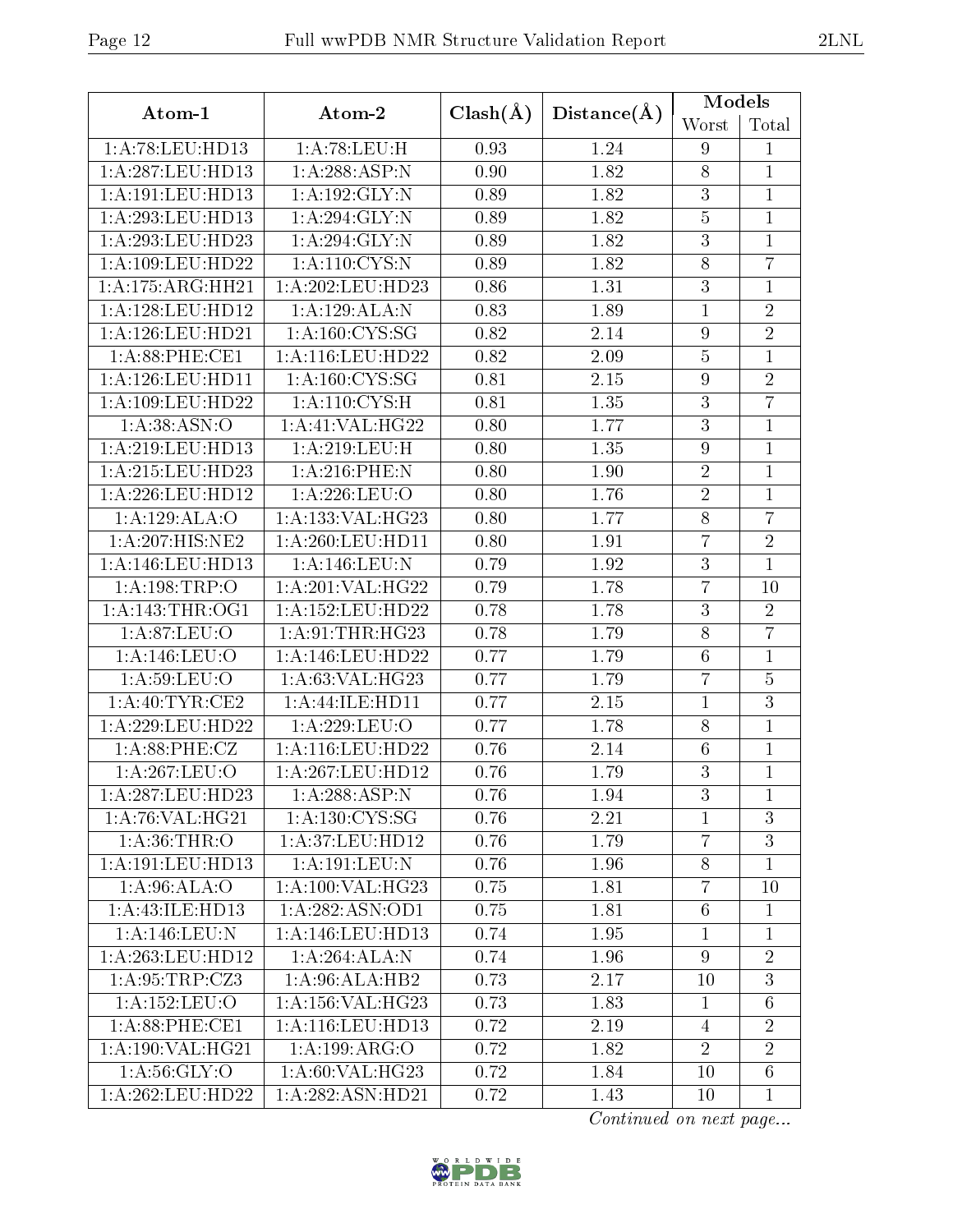| Atom-1               | Atom-2              |              |                   | Models           |                |
|----------------------|---------------------|--------------|-------------------|------------------|----------------|
|                      |                     | $Clash(\AA)$ | Distance(A)       | Worst            | Total          |
| 1: A:92: LEU:O       | 1:A:92:LEU:HD12     | 0.71         | 1.85              | 4                | 4              |
| 1: A:245:PHE:CE2     | 1:A:249:LEU:HD23    | 0.71         | $\overline{2.20}$ | $\boldsymbol{9}$ | $\mathbf{1}$   |
| 1:A:246:ALA:O        | 1:A:250:ILE:HG22    | 0.71         | 1.85              | $\,6\,$          | $\mathbf{1}$   |
| 1:A:191:LEU:HD13     | 1:A:192:GLY:H       | 0.71         | 1.42              | $\overline{3}$   | $\mathbf{1}$   |
| 1:A:215:LEU:HD21     | 1:A:249:LEU:HD21    | 0.71         | 1.61              | $\overline{3}$   | $\mathbf{1}$   |
| 1:A:83:LEU:HD23      | 1: A:83: LEU: N     | 0.70         | 2.02              | 10               | $\overline{2}$ |
| 1: A:286: ALA:O      | 1:A:289:ALA:HB3     | 0.69         | 1.88              | $\bf 5$          | $\overline{6}$ |
| 1:A:287:LEU:HD12     | 1:A:287:LEU:O       | 0.69         | 1.87              | $\overline{4}$   | $\mathbf{1}$   |
| 1:A:109:LEU:HD13     | 1: A: 109: LEU:H    | 0.69         | 1.48              | $\overline{3}$   | $\overline{4}$ |
| 1:A:190:VAL:HG13     | 1:A:203:ARG:HH21    | 0.69         | 1.46              | $\,6$            | $\mathbf{1}$   |
| 1:A:78:LEU:HD13      | 1: A:78:LEU:N       | 0.68         | 2.02              | $\boldsymbol{9}$ | $\mathbf{1}$   |
| 1: A:79: LEU: HD13   | 1: A:80: ASN:H      | 0.68         | 1.47              | $\bf 5$          | $\mathbf{1}$   |
| 1: A:54:LEU:HD13     | 1: A:288:ASP:OD1    | 0.68         | 1.89              | $\overline{7}$   | $\mathbf{1}$   |
| 1:A:37:LEU:HD23      | 1:A:182:ASN:HD22    | 0.67         | 1.49              | $\,6\,$          | $\mathbf{1}$   |
| 1:A:252:LEU:HD23     | 1:A:256:LEU:HD12    | 0.67         | 1.63              | $\overline{2}$   | $\mathbf{1}$   |
| 1:A:264:ALA:HB1      | 1:A:268:MET:SD      | 0.67         | 2.30              | $\mathbf{1}$     | 3              |
| 1: A:91:THR:CG2      | 1:A:112:VAL:HG11    | 0.67         | $2.20\,$          | $\sqrt{2}$       | $\mathbf{1}$   |
| 1: A:61: MET:CE      | 1:A:82:ALA:HB2      | 0.67         | 2.20              | $\overline{7}$   | $\sqrt{2}$     |
| 1: A: 103: TRP: C    | 1:A:104:ILE:HD13    | 0.67         | 2.11              | $\overline{4}$   | $\mathbf{1}$   |
| 1:A:51:LEU:O         | 1:A:51:LEU:HD23     | 0.67         | 1.90              | $\overline{7}$   | $\overline{2}$ |
| 1:A:190:VAL:HG13     | 1:A:203:ARG:NH2     | 0.66         | 2.04              | $\overline{6}$   | $\mathbf{1}$   |
| 1: A:69: VAL:O       | 1: A:69: VAL:HG22   | 0.66         | 1.90              | $\boldsymbol{9}$ | 3              |
| 1:A:83:LEU:O         | 1:A:83:LEU:HD12     | 0.66         | 1.91              | $\overline{9}$   | $\mathbf{1}$   |
| 1:A:191:LEU:HD13     | 1:A:191:LEU:H       | 0.66         | 1.48              | $8\,$            | $\mathbf{1}$   |
| 1:A:34:THR:O         | 1:A:37:LEU:HD13     | 0.66         | 1.90              | $\,6\,$          | $\mathbf{1}$   |
| 1:A:109:LEU:CD1      | 1: A:109: LEU:H     | 0.65         | 2.04              | $\overline{7}$   | $\overline{4}$ |
| 1: A: 190: VAL: HG22 | 1:A:203:ARG:HE      | 0.65         | 1.51              | $6\,$            | $\mathbf{1}$   |
| 1:A:258:TYR:CD1      | 1: A:259: ASN:N     | 0.65         | 2.65              | 10               | $\overline{4}$ |
| 1: A:79: LEU: C      | 1:A:79:LEU:HD22     | 0.65         | 2.12              | 5                | 1              |
| 1: A:69: VAL:HG22    | 1: A:69: VAL:O      | 0.65         | 1.91              | 6                | $\overline{2}$ |
| 1:A:135:ARG:O        | 1:A:138:ALA:HB3     | 0.65         | 1.91              | $\overline{7}$   | $\overline{7}$ |
| 1:A:244:ILE:O        | 1: A:248: VAL:HG23  | 0.65         | 1.91              | 3                | 3              |
| 1: A:272: VAL:O      | $1:$ A:272:VAL:HG13 | 0.65         | 1.92              | $\boldsymbol{9}$ | $\overline{2}$ |
| 1: A:40: TYR:CD1     | 1:A:281:ASN:ND2     | 0.65         | 2.65              | $\boldsymbol{9}$ | 3              |
| 1: A: 151: HIS: ND1  | 1: A: 152: LEU: N   | 0.64         | 2.46              | $\overline{7}$   | $\overline{2}$ |
| 1:A:203:ARG:N        | 1:A:203:ARG:HH11    | 0.64         | 1.90              | $6\phantom{.}6$  | $\mathbf{1}$   |
| 1: A:262:LEU:HD22    | 1:A:282:ASN:ND2     | 0.64         | 2.08              | 10               | 1              |
| 1:A:191:LEU:HD22     | $1:$ A:191:LEU:C    | 0.63         | 2.13              | $\overline{3}$   | $\mathbf{1}$   |
| 1:A:40:TYR:CG        | 1: A:281: ASN:ND2   | 0.63         | 2.66              | 4                | $\overline{2}$ |
| 1: A:127:LEU:C       | 1:A:127:LEU:HD13    | 0.63         | 2.14              | $\overline{5}$   | $\mathbf{1}$   |
| 1:A:203:ARG:NH1      | 1:A:203:ARG:N       | 0.63         | 2.45              | $6\phantom{.}6$  | $\mathbf{1}$   |

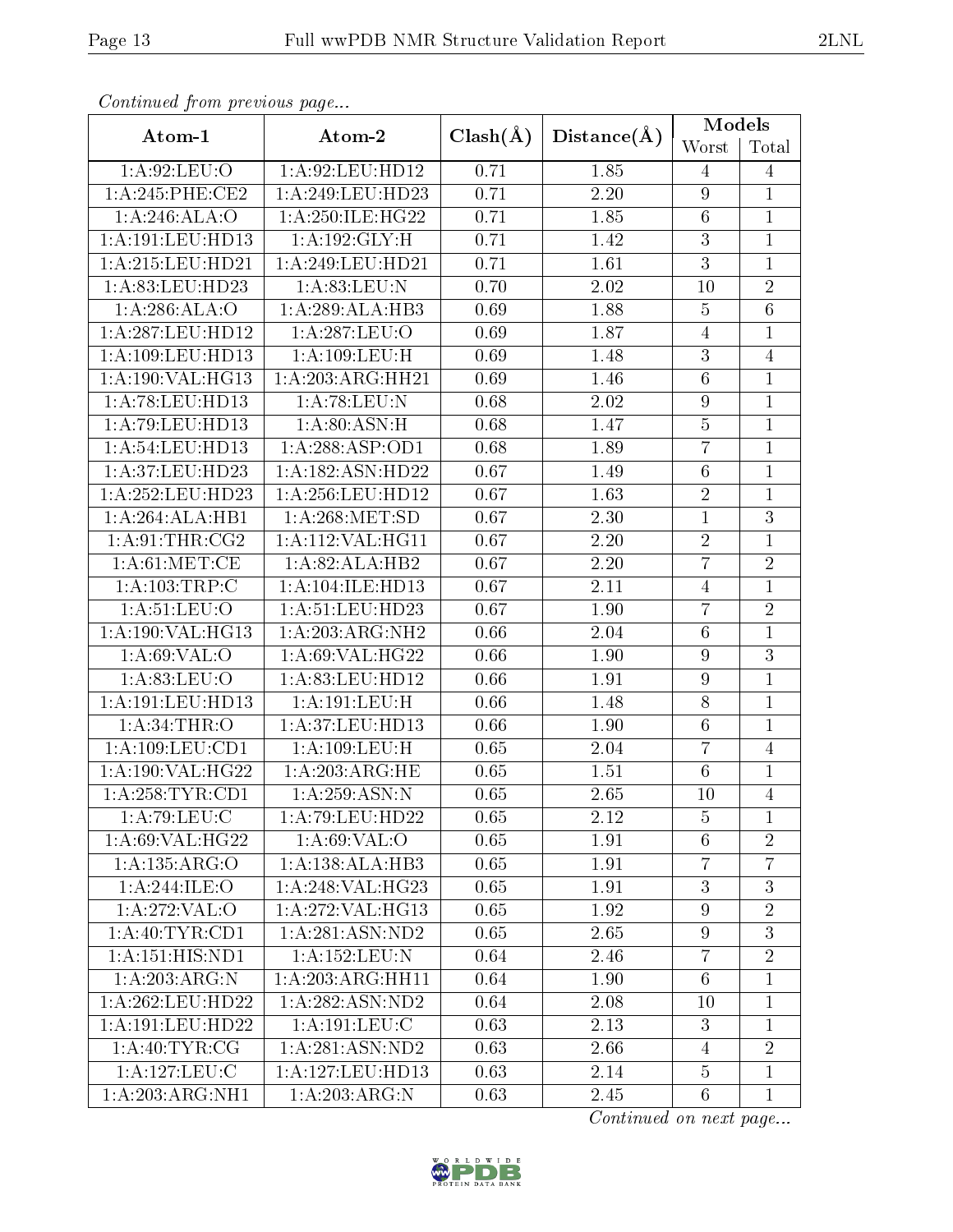| Continuaca from previous page |                                     |                   |             | Models           |                 |  |
|-------------------------------|-------------------------------------|-------------------|-------------|------------------|-----------------|--|
| Atom-1                        | Atom-2                              | $Clash(\AA)$      | Distance(A) | Worst            | Total           |  |
| 1: A:171:PHE:CD1              | 1:A:172:PHE:N                       | 0.63              | 2.67        | $\overline{4}$   | $\mathbf{1}$    |  |
| 1:A:104:ILE:HD13              | 1:A:104:ILE:N                       | 0.63              | 2.07        | $\overline{2}$   | $\overline{2}$  |  |
| 1: A: 188: TYR: CD2           | 1:A:189:GLU:N                       | 0.63              | 2.66        | $\sqrt{3}$       | $\overline{2}$  |  |
| 1:A:247:VAL:HG12              | 1:A:300:LEU:HD23                    | 0.63              | 1.69        | $\mathbf{1}$     | $\mathbf{1}$    |  |
| 1: A:95:TRP:CE3               | 1: A:96:ALA:N                       | 0.63              | 2.67        | 10               | $\overline{3}$  |  |
| 1:A:63:VAL:HG13               | 1: A:64: ILE:N                      | 0.63              | 2.08        | $\overline{2}$   | $\overline{4}$  |  |
| 1: A:295:PHE:CD1              | $1:$ A:296:LEU:N                    | 0.63              | 2.67        | $\overline{7}$   | $\overline{3}$  |  |
| 1:A:262:LEU:O                 | 1: A:266:THR:HG23                   | 0.63              | 1.93        | $8\,$            | $\overline{4}$  |  |
| 1: A:62:LEU:HD23              | 1: A:63:VAL:HI                      | 0.63              | 1.53        | $\overline{8}$   | $\overline{1}$  |  |
| 1: A:258:TYR:OH               | 1:A:286:ALA:HB1                     | 0.63              | 1.92        | $\overline{7}$   | $\overline{2}$  |  |
| 1:A:79:LEU:HD13               | 1: A:80: ASN: N                     | 0.63              | 2.08        | $\overline{5}$   | $\overline{1}$  |  |
| 1: A:38: ASN:ND2              | 1: A:39: LYS:N                      | 0.63              | 2.47        | 10               | $\overline{7}$  |  |
| 1: A:34:THR:O                 | 1: A:34:THR:HG23                    | 0.63              | 1.93        | $\bf 5$          | $\overline{1}$  |  |
| 1:A:281:ASN:HD21              | 1:A:282:ASN:ND2                     | 0.62              | 1.91        | $\,6\,$          | $\mathbf{1}$    |  |
| 1: A: 163: LEU: C             | 1:A:163:LEU:HD13                    | 0.62              | $2.15\,$    | $\boldsymbol{9}$ | $\overline{4}$  |  |
| 1:A:211:PHE:CD1               | 1:A:212:ILE:N                       | 0.62              | 2.67        | $\mathbf{1}$     | $\overline{2}$  |  |
| 1:A:243:VAL:O                 | 1:A:247:VAL:HG13                    | 0.62              | 1.95        | 10               | $\overline{4}$  |  |
| 1:A:190:VAL:HG22              | 1:A:203:ARG:NE                      | 0.62              | 2.09        | $6\phantom{.}6$  | $\overline{1}$  |  |
| 1: A:79: LEU: C               | 1:A:79:LEU:HD13                     | 0.62              | 2.14        | $\overline{4}$   | $\overline{5}$  |  |
| 1:A:91:THR:HG21               | 1:A:116:LEU:CD2                     | 0.62              | 2.24        | $\overline{4}$   | $\overline{2}$  |  |
| 1:A:101:ASN:N                 | 1:A:101:ASN:ND2                     | 0.62              | 2.48        | $\mathbf 1$      | $\overline{2}$  |  |
| 1: A:40: TYR:CD2              | 1:A:182:ASN:ND2                     | 0.62              | 2.68        | $\mathbf{1}$     | $\overline{1}$  |  |
| 1: A:255:TRP:CH2              | 1:A:259:ASN:ND2                     | 0.62              | 2.67        | $\mathbf{1}$     | $\overline{2}$  |  |
| 1:A:182:ASN:HD22              | 1: A: 182: ASN: N                   | 0.62              | 1.92        | $\bf 5$          | $\overline{1}$  |  |
| 1:A:116:LEU:HD12              | 1:A:116:LEU:O                       | 0.62              | 1.95        | $\,6$            | $\overline{2}$  |  |
| 1:A:293:LEU:HD22              | 1:A:293:LEU:C                       | 0.62              | 2.14        | $\overline{5}$   | $\overline{1}$  |  |
| 1: A:50: PHE:CD1              | 1:A:285:ARG:NH2                     | 0.62              | 2.67        | $\overline{7}$   | 1               |  |
| 1:A:116:LEU:HD12              | $1:$ A:117:LYS:N                    | $\overline{0.62}$ | 2.09        | $\overline{8}$   | $\overline{2}$  |  |
| 1:A:191:LEU:H                 | 1: A: 191: LEU: HD22                | 0.62              | 1.55        | 8                | 1               |  |
| 1:A:175:ARG:NH2               | 1:A:202:LEU:HD23                    | 0.62              | 2.04        | 3                | $\overline{1}$  |  |
| 1:A:279:ARG:NE                | $1:A:280:A\overline{\text{RG:NH2}}$ | 0.62              | 2.47        | $6\phantom{.}6$  | $\overline{2}$  |  |
| 1:A:104:ILE:HD13              | 1:A:104:ILE:H                       | 0.62              | 1.55        | $\sqrt{2}$       | $\overline{2}$  |  |
| 1: A:143:THR:HG22             | 1:A:144:ARG:H                       | 0.62              | 1.52        | 10               | $6\phantom{.}6$ |  |
| 1: A:178:TYR: N               | 1: A:178: TYR: CD1                  | 0.62              | 2.68        | $\mathbf{3}$     | $\mathbf 1$     |  |
| 1:A:228:THR:HG23              | 1: A:229:LEU:N                      | 0.62              | 2.10        | $6\phantom{.}6$  | $\overline{2}$  |  |
| 1: A: 101: ASN: ND2           | 1: A: 103: TRP:H                    | 0.62              | 1.93        | 9                | $\mathbf 1$     |  |
| 1: A:48: LEU: HD13            | 1: A:48: LEU: C                     | 0.62              | 2.15        | $\overline{5}$   | 1               |  |
| 1:A:280:ARG:O                 | 1: A:283: ILE: HG22                 | 0.62              | 1.93        | $\overline{7}$   | $\mathbf{1}$    |  |
| 1: A:219: LEU: HD13           | 1: A:219:LEU: C                     | 0.62              | 2.15        | 8                | $\mathbf 1$     |  |
| 1:A:257:PRO:O                 | 1:A:261:VAL:HG23                    | 0.62              | 1.95        | $9\phantom{.}$   | $\mathbf{1}$    |  |
| 1:A:203:ARG:NH1               | 1:A:207:HIS:CE1                     | 0.62              | 2.68        | 10               | $\mathbf{1}$    |  |

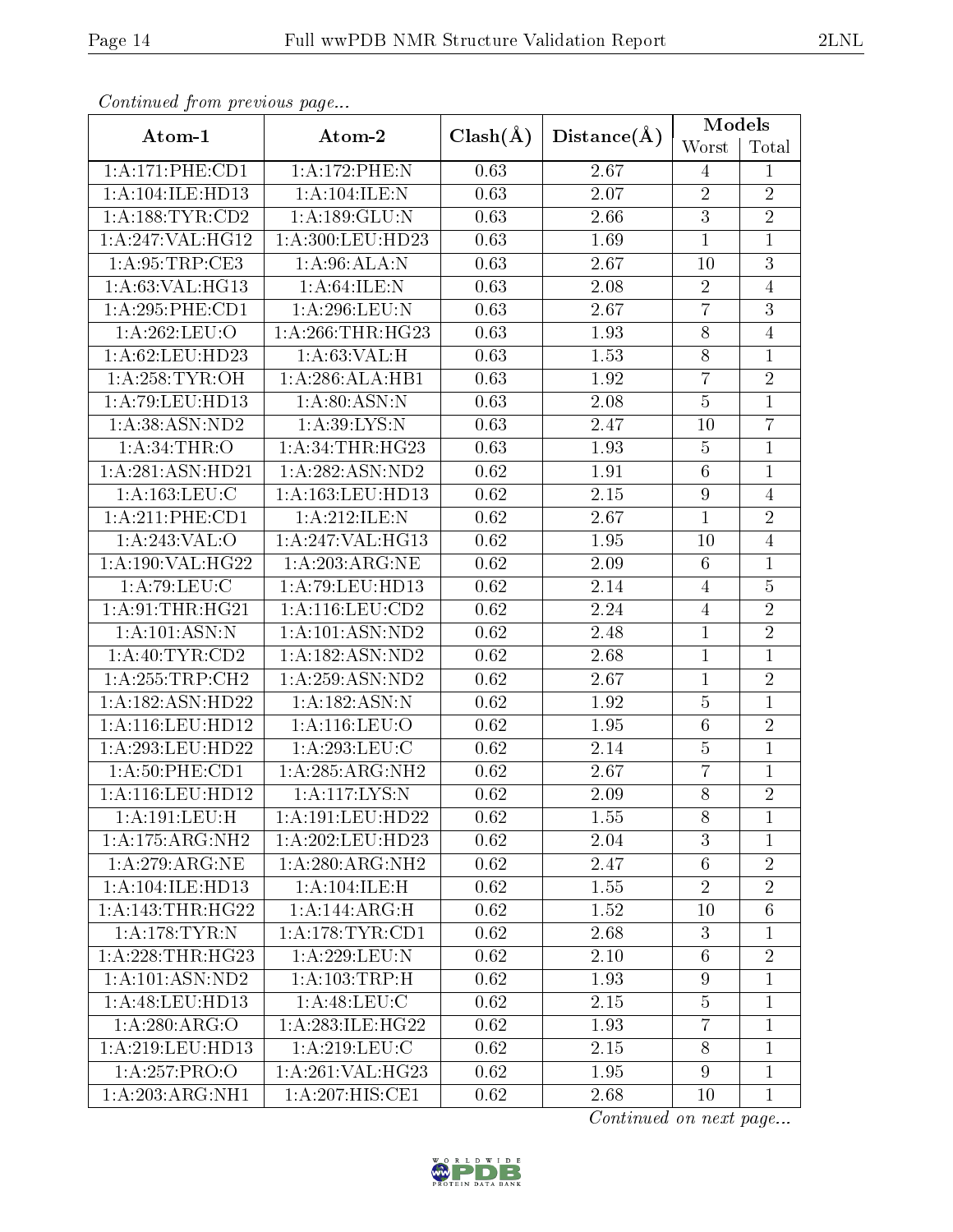| Continuata from previous page |                                      |                   |             | Models           |                |
|-------------------------------|--------------------------------------|-------------------|-------------|------------------|----------------|
| Atom-1                        | Atom-2                               | $Clash(\AA)$      | Distance(A) | Worst            | Total          |
| 1:A:103:TRP:CG                | 1:A:104:ILE:N                        | 0.62              | 2.67        | 3                | $\overline{2}$ |
| 1:A:166:ASN:HD22              | 1:A:167:LEU:N                        | 0.62              | 1.93        | $\overline{7}$   | $\mathbf{1}$   |
| 1:A:287:LEU:HD22              | $1:A:287:LE\overline{U:C}$           | 0.62              | 2.14        | $8\,$            | $\mathbf{1}$   |
| 1:A:207:HIS:ND1               | 1: A:208:THR:N                       | 0.62              | 2.48        | $\boldsymbol{9}$ | $\overline{4}$ |
| 1: A:268: MET:O               | 1:A:269:ARG:O                        | 0.62              | $2.18\,$    | $\overline{7}$   | 10             |
| 1:A:163:LEU:HD13              | 1: A: 163: LEU: C                    | 0.62              | $2.15\,$    | 10               | $\mathbf{1}$   |
| 1:A:255:TRP:CZ2               | 1:A:259:ASN:ND2                      | 0.61              | 2.68        | $\mathbf 1$      | $\overline{2}$ |
| 1: A:115: LEU: C              | 1:A:115:LEU:HD23                     | 0.61              | $2.16\,$    | $\,6\,$          | $\mathbf{1}$   |
| 1:A:109:LEU:N                 | 1:A:109:LEU:HD23                     | 0.61              | 2.10        | $\boldsymbol{9}$ | $\mathbf{1}$   |
| 1:A:274:GLN:N                 | 1: A:274: GLN:NE2                    | 0.61              | 2.47        | $\,6\,$          | $\sqrt{3}$     |
| 1:A:242:ARG:NH2               | 1:A:245:PHE:CE1                      | $\overline{0.61}$ | 2.67        | $\overline{2}$   | $\overline{1}$ |
| 1:A:245:PHE:CZ                | 1:A:249:LEU:HD23                     | 0.61              | 2.30        | $\overline{7}$   | $\mathbf{1}$   |
| 1: A:77:TYR:CE2               | 1:A:127:LEU:HD13                     | 0.61              | 2.30        | $\overline{4}$   | $\mathbf{1}$   |
| 1: A: 152: LEU: HD23          | 1:A:153:VAL:N                        | 0.61              | 2.10        | 4                | $\mathbf{1}$   |
| 1: A: 166: ASN: ND2           | 1:A:167:LEU:N                        | 0.61              | 2.48        | $\boldsymbol{9}$ | $\overline{2}$ |
| 1:A:242:ARG:NH2               | 1: A:245:PHE:CD1                     | 0.61              | 2.68        | $\overline{2}$   | $\mathbf{1}$   |
| 1: A: 255: TRP: NE1           | 1: A:259: ASN:ND2                    | 0.61              | 2.48        | $\,6$            | $\mathbf{1}$   |
| 1: A:36:THR:O                 | 1:A:37:LEU:HD22                      | 0.61              | 1.95        | $\overline{4}$   | $\overline{2}$ |
| 1: A: 101: ASN: ND2           | 1: A: 102: GLY: H                    | 0.61              | 1.93        | 3                | $\mathbf{1}$   |
| 1: A: 166: ASN: ND2           | 1: A: 166: ASN: N                    | 0.61              | 2.47        | $\sqrt{2}$       | $\mathbf{1}$   |
| 1:A:117:LYS:NZ                | 1:A:121:PHE:CZ                       | 0.61              | 2.67        | $\overline{6}$   | $\overline{3}$ |
| 1: A:207: HIS: HD1            | 1: A:208:THR:HG1                     | 0.61              | 1.37        | $8\,$            | $\mathbf{1}$   |
| 1: A:236: GLN: NE2            | 1:A:237:LYS:N                        | 0.61              | 2.49        | 10               | 1              |
| 1:A:152:LEU:C                 | 1:A:152:LEU:HD13                     | 0.61              | 2.16        | $\bf 5$          | $\overline{2}$ |
| 1:A:149:LYS:NZ                | 1:A:150:ARG:NH2                      | 0.61              | 2.49        | $\,6\,$          | $\overline{2}$ |
| 1: A:236: GLN: NE2            | 1: A: 237: LYS: NZ                   | 0.61              | 2.48        | $\overline{3}$   | $\overline{1}$ |
| 1:A:54:LEU:O                  | 1:A:54:LEU:HD13                      | 0.61              | 1.96        | 3                | $\mathbf{1}$   |
| 1:A:212:ILE:N                 | $1:A:212:I\overline{\text{LE:HD12}}$ | 0.61              | 2.11        | 10               | $\overline{1}$ |
| 1:A:279:ARG:NH1               | 1: A:280:ARG:NH1                     | 0.61              | 2.47        | $\mathbf{1}$     | $\mathbf{1}$   |
| 1:A:175:ARG:NH1               | 1:A:176:GLN:H                        | 0.61              | 1.92        | 3                | $\mathbf{1}$   |
| 1: A:46:TYR:CE2               | 1: A:285: ARG:NH1                    | 0.61              | 2.68        | $\bf 5$          | $\mathbf{1}$   |
| 1:A:248:VAL:HG12              | 1: A:252:LEU:CD1                     | 0.61              | 2.26        | $\,6\,$          | $\mathbf{1}$   |
| 1:A:193:ASN:H                 | 1:A:193:ASN:ND2                      | 0.60              | 1.93        | $\sqrt{3}$       | 1              |
| 1: A:57: ASN:ND2              | 1: A:58: SER: N                      | 0.60              | 2.49        | 8                | $\mathbf{1}$   |
| 1: A: 101: ASN: ND2           | 1: A:101: ASN: N                     | 0.60              | 2.47        | 10               | $\mathbf{1}$   |
| 1:A:123:SER:O                 | 1:A:127:LEU:N                        | 0.60              | 2.34        | 8                | 10             |
| 1:A:119:VAL:O                 | 1:A:123:SER:N                        | 0.60              | 2.34        | $\overline{4}$   | 10             |
| 1: A: 182: ASN: ND2           | 1: A: 183: SER: N                    | 0.60              | 2.49        | $\overline{7}$   | $\mathbf{1}$   |
| 1: A:287:LEU: C               | 1:A:287:LEU:HD13                     | 0.60              | 2.16        | $\mathbf{1}$     | 3              |
| $1:$ A:191:LEU:N              | 1:A:191:LEU:HD12                     | 0.60              | 2.10        | $\overline{5}$   | $\overline{2}$ |
| 1:A:126:LEU:HD11              | 1: A:164: SER:OG                     | 0.60              | 1.96        | $\bf 5$          | $\mathbf{1}$   |

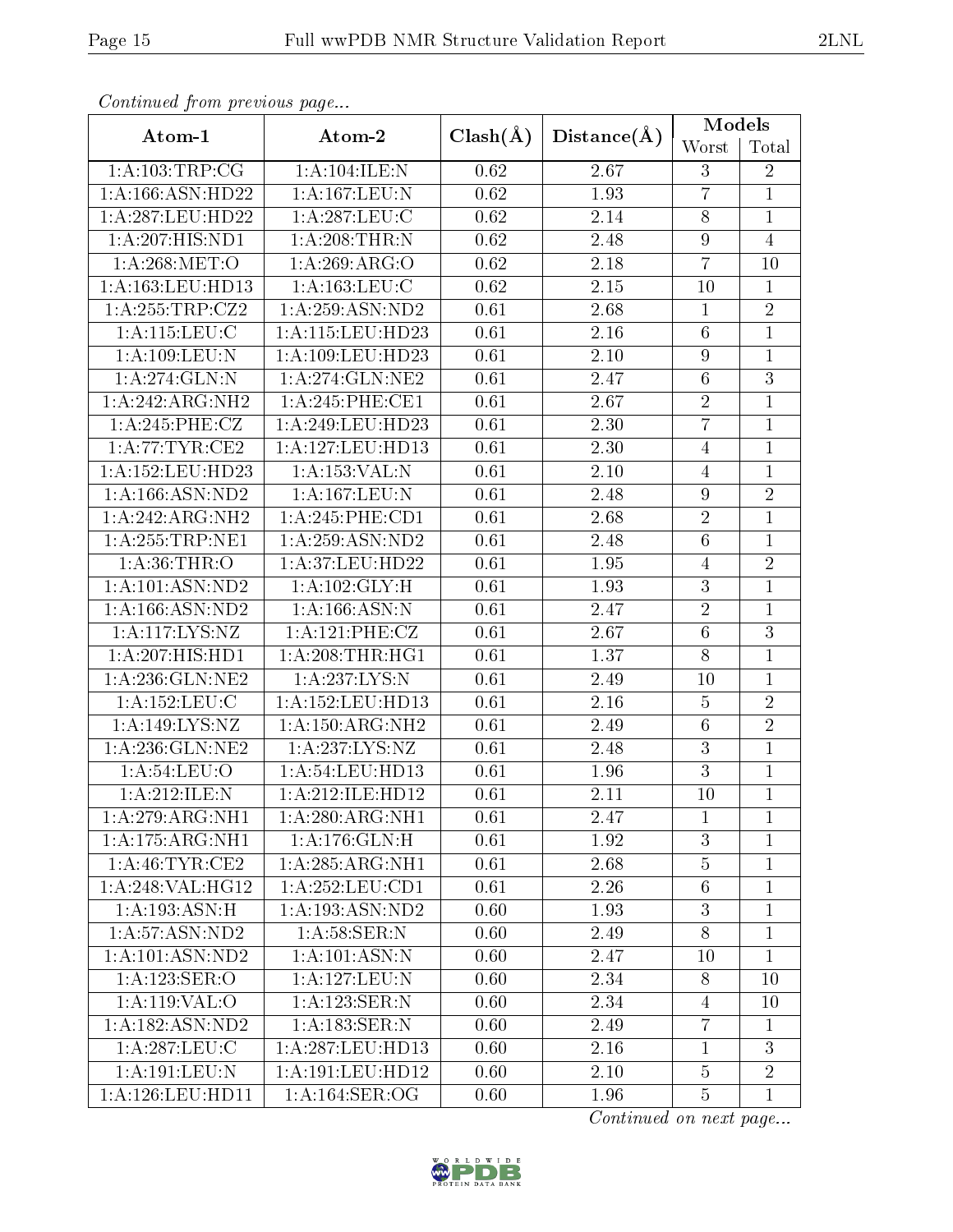| Conventata prome providas pago |                               |              | Distance(A)       | <b>Models</b>    |                |  |
|--------------------------------|-------------------------------|--------------|-------------------|------------------|----------------|--|
| Atom-1                         | Atom-2                        | $Clash(\AA)$ |                   | Worst            | Total          |  |
| 1: A:76: VAL: N                | 1:A:150:ARG:HH21              | 0.60         | 1.94              | $\overline{7}$   | $\mathbf{1}$   |  |
| 1: A:207: HIS: CG              | 1: A:208:THR:N                | 0.60         | 2.70              | $8\,$            | $\overline{7}$ |  |
| 1: A:78:LEU:C                  | 1:A:78:LEU:HD13               | 0.60         | 2.17              | $\boldsymbol{3}$ | $\overline{2}$ |  |
| 1:A:171:PHE:CE1                | 1: A:178:TYR:CE1              | 0.60         | 2.90              | $\overline{7}$   | $\mathbf{1}$   |  |
| 1: A:143:THR:HG22              | 1:A:144:ARG:N                 | 0.60         | 2.11              | 10               | $\overline{6}$ |  |
| 1:A:182:ASN:HD22               | 1:A:183:SER:N                 | 0.60         | 1.93              | $\overline{7}$   | $\overline{1}$ |  |
| 1:A:54:LEU:HD23                | 1:A:54:LEU:O                  | 0.60         | 1.97              | $\,6\,$          | $\overline{2}$ |  |
| 1: A:50:PHE:CG                 | 1:A:285:ARG:NH2               | 0.60         | 2.70              | $\overline{7}$   | $\mathbf{1}$   |  |
| 1: A:62:LEU:HD23               | 1: A:63:VAL: N                | 0.60         | 2.12              | $8\,$            | $\mathbf{1}$   |  |
| 1: A:31:MET:N                  | 1: A:31: MET:SD               | 0.60         | 2.75              | $\,6\,$          | $\mathbf 1$    |  |
| 1:A:115:LEU:C                  | 1:A:115:LEU:HD13              | 0.60         | 2.17              | $\boldsymbol{9}$ | $\overline{2}$ |  |
| 1:A:176:GLN:N                  | 1: A: 199: ARG: NH1           | 0.60         | 2.50              | $\boldsymbol{9}$ | $\mathbf{1}$   |  |
| 1: A: 255: TRP: HE1            | 1:A:259:ASN:ND2               | 0.60         | 1.95              | $\boldsymbol{9}$ | $\mathbf{1}$   |  |
| 1:A:142:ALA:O                  | 1:A:143:THR:HG22              | 0.60         | 1.96              | $\mathbf{1}$     | $\mathbf 1$    |  |
| 1:A:126:LEU:O                  | 1:A:129:ALA:HB3               | 0.60         | 1.96              | 3                | 8              |  |
| 1: A:131: ILE:C                | 1: A: 131: ILE: HD12          | 0.60         | $\overline{2.16}$ | $\overline{6}$   | $\overline{1}$ |  |
| 1:A:179:HIS:CE1                | 1:A:280:ARG:NH1               | 0.60         | 2.70              | $8\,$            | $\mathbf{1}$   |  |
| 1:A:222:TYR:O                  | 1:A:226:LEU:HD13              | 0.59         | 1.97              | $\overline{5}$   | $\overline{2}$ |  |
| 1: A:176: GLN: NE2             | 1:A:199:ARG:HH21              | 0.59         | 1.95              | $\sqrt{2}$       | $\mathbf{1}$   |  |
| 1:A:207:HIS:HE2                | 1:A:260:LEU:HD11              | 0.59         | 1.58              | $\overline{7}$   | $\mathbf{1}$   |  |
| 1:A:287:LEU:HD22               | 1:A:287:LEU:O                 | 0.59         | 1.97              | $\overline{8}$   | $\mathbf{1}$   |  |
| 1: A:295:PHE:CE2               | 1:A:299:CYS:SG                | 0.59         | 2.95              | $\overline{9}$   | $\mathbf{1}$   |  |
| 1:A:104:ILE:HG22               | 1:A:105:PHE:N                 | 0.59         | 2.12              | 10               | $\mathbf{1}$   |  |
| 1: A:30: CYS:SG                | 1: A: 182: ASN: N             | 0.59         | 2.75              | $\boldsymbol{9}$ | $\overline{4}$ |  |
| 1:A:115:LEU:HD13               | 1: A: 115: LEU: C             | 0.59         | 2.16              | $8\,$            | $\overline{2}$ |  |
| 1:A:234:MET:SD                 | 1: A:234:MET:N                | 0.59         | 2.75              | $\,6\,$          | $\overline{3}$ |  |
| $1: A:108:$ PHE:N              | 1: A:108:PHE:CD1              | 0.59         | 2.67              | 4                | 1              |  |
| 1:A:109:LEU:N                  | 1:A:109:LEU:HD13              | 0.59         | 2.12              | $\overline{3}$   | $\overline{4}$ |  |
| 1: A:241: MET:SD               | 1:A:242:ARG:N                 | 0.59         | 2.75              | 9                | 1              |  |
| 1:A:257:PRO:O                  | 1: A:261: VAL:HG12            | 0.59         | 1.98              | $\mathbf{1}$     | 3              |  |
| 1: A:92: LEU: HD12             | 1:A:92:LEU:O                  | 0.59         | 1.97              | $\sqrt{2}$       | $\mathbf 1$    |  |
| 1:A:222:TYR:CZ                 | 1: A:241: MET:SD              | 0.59         | 2.95              | 3                | $\mathbf{1}$   |  |
| 1:A:269:ARG:HH22               | $1:A:279:A\overline{RG:HH21}$ | 0.59         | 1.39              | $\bf 5$          | 1              |  |
| 1: A:218: MET:SD               | 1: A:219: LEU: N              | 0.59         | 2.75              | 3                | 1              |  |
| 1: A:36:THR:HG23               | 1: A:37: LEU: N               | 0.59         | 2.12              | $\mathbf{1}$     | $\overline{3}$ |  |
| 1: A:218: MET:SD               | $1: A:245:$ PHE:CD2           | 0.59         | 2.95              | 8                | 1              |  |
| 1: A:95:TRP:CH2                | 1: A:99: LYS: NZ              | 0.59         | 2.68              | $\mathbf{1}$     | 1              |  |
| 1: A:200:MET:O                 | 1: A:204: ILE: HG22           | 0.59         | 1.98              | $\overline{2}$   | $\mathbf{1}$   |  |
| 1: A:101: ASN:HD22             | 1: A: 102: GLY: H             | 0.59         | 1.39              | 3                | $\mathbf{1}$   |  |
| 1: A:218: MET:SD               | $1: A:245:$ PHE:CE2           | 0.59         | 2.95              | $8\,$            | $\overline{2}$ |  |
| 1: A:211:PHE:CG                | 1:A:212:ILE:N                 | 0.59         | 2.70              | $\overline{9}$   | $\overline{4}$ |  |

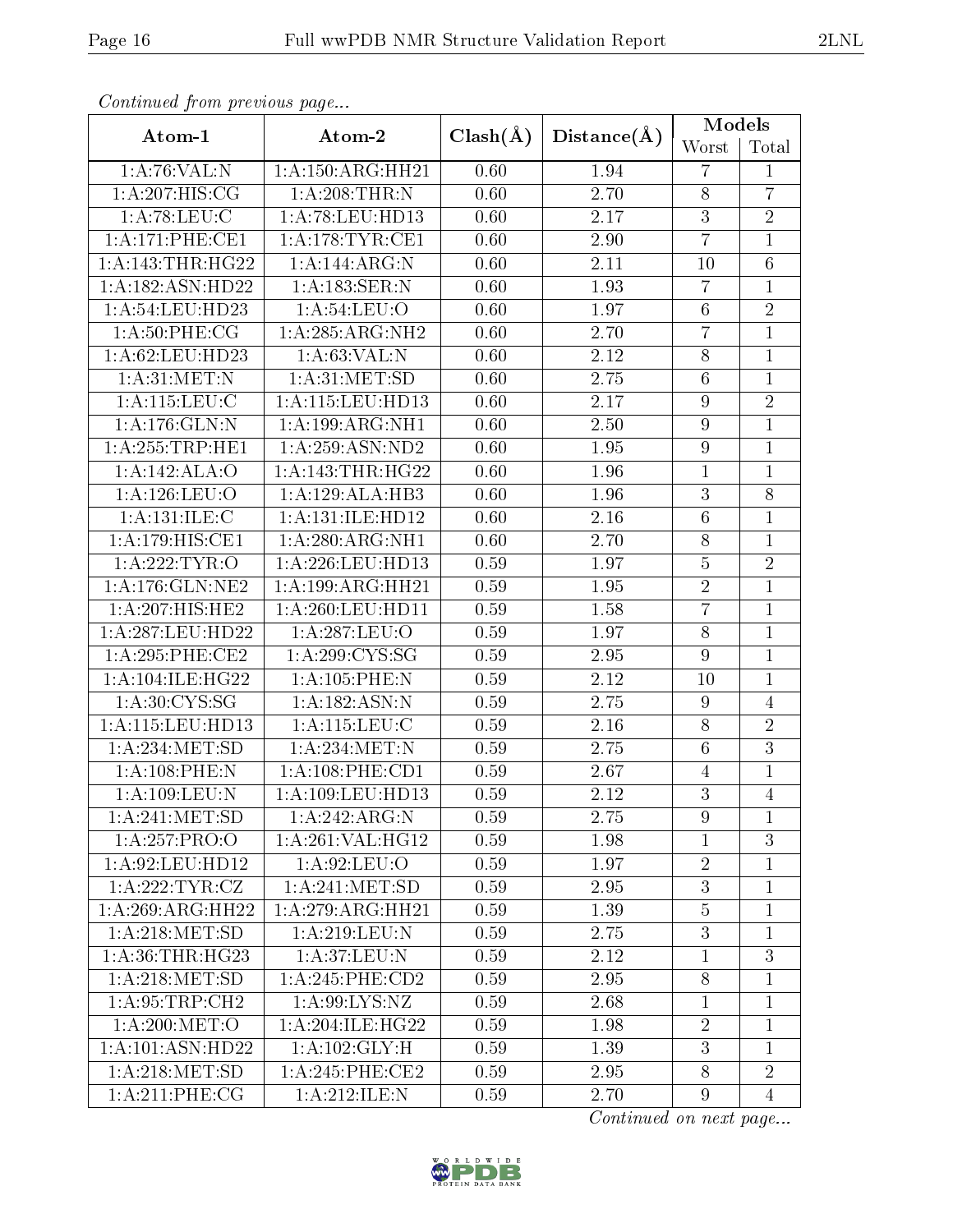| Atom-1                       | Atom-2                              | $Clash(\AA)$      | Distance(A) | Models           |                |
|------------------------------|-------------------------------------|-------------------|-------------|------------------|----------------|
|                              |                                     |                   |             | Worst            | Total          |
| 1: A:68: ARG:CD              | 1: A:68: ARG:H                      | 0.59              | 2.11        | 4                | 3              |
| 1:A:135:ARG:O                | 1:A:139:ILE:N                       | 0.58              | 2.36        | $\,$ $\,$        | 10             |
| 1: A:113: VAL:HGI1           | 1: A: 187: CYS:H                    | 0.58              | 1.57        | $\bf 5$          | 6              |
| 1: A:176: GLN: NE2           | 1:A:199:ARG:NH2                     | 0.58              | 2.50        | $\overline{2}$   | $\mathbf{1}$   |
| 1: A:255:TRP:CE2             | 1: A:259: ASN:ND2                   | 0.58              | 2.71        | $\,6$            | $\mathbf{1}$   |
| 1:A:240:ALA:O                | 1:A:244:ILE:HG23                    | 0.58              | 1.98        | 10               | $\mathbf{1}$   |
| 1: A:236: GLN:O              | 1:A:240:ALA:HB2                     | 0.58              | 1.99        | $\sqrt{2}$       | $\mathbf{1}$   |
| 1:A:152:LEU:HD23             | 1:A:152:LEU:C                       | 0.58              | 2.18        | $\overline{4}$   | $\mathbf{1}$   |
| 1:A:219:LEU:HD13             | 1: A:219: LEU: N                    | 0.58              | 2.12        | $\boldsymbol{9}$ | $\mathbf{1}$   |
| 1:A:188:TYR:CZ               | 1: A:280:ARG:CZ                     | 0.58              | 2.86        | $\overline{7}$   | $\overline{2}$ |
| 1:A:109:LEU:H                | 1: A: 109: LEU: CD1                 | 0.58              | 2.12        | $\overline{6}$   | $\overline{3}$ |
| 1: A:256:LEU:CD2             | 1:A:260:LEU:HD13                    | 0.58              | 2.28        | $\overline{7}$   | $\mathbf{1}$   |
| 1:A:283:ILE:O                | 1:A:286:ALA:HB3                     | 0.58              | 1.98        | 10               | $\mathbf{1}$   |
| 1: A:222:TYR:CE1             | 1:A:226:LEU:HD11                    | 0.58              | 2.33        | $\bf 5$          | $\mathbf{1}$   |
| 1: A:203:ARG:HE              | 1:A:204:ILE:N                       | 0.58              | 1.97        | $\overline{7}$   | $\mathbf{1}$   |
| $1:$ A:219:LEU:CD1           | 1:A:219:LEU:H                       | 0.58              | 2.11        | $\boldsymbol{9}$ | $\mathbf{1}$   |
| 1:A:203:ARG:HH21             | 1:A:264:ALA:HB2                     | 0.58              | 1.59        | $\,8\,$          | $\mathbf{1}$   |
| 1:A:175:ARG:HH12             | 1:A:202:LEU:HD13                    | 0.58              | 1.58        | $\overline{9}$   | $\mathbf{1}$   |
| 1:A:283:ILE:HD12             | 1: A: 283: ILE:C                    | 0.58              | $2.18\,$    | 10               | $\mathbf{1}$   |
| 1:A:188:TYR:CG               | 1:A:189:GLU:N                       | 0.58              | 2.72        | $\sqrt{3}$       | $\overline{2}$ |
| 1:A:269:ARG:HH22             | 1: A:279:ARG:NH2                    | 0.58              | 1.96        | $\overline{5}$   | $\mathbf{1}$   |
| 1:A:149:LYS:HZ2              | $1:$ A:150:ARG:NH2                  | 0.58              | 1.96        | $\,6$            | 1              |
| $1:A:15\overline{1:HIS:HDI}$ | 1:A:152:LEU:N                       | 0.58              | 1.97        | $\overline{4}$   | $\overline{2}$ |
| 1:A:272:VAL:HG23             | 1:A:279:ARG:NH1                     | 0.57              | 2.13        | $\overline{7}$   | 1              |
| 1:A:40:TYR:CG                | $1:$ A:182:ASN:ND2                  | 0.57              | 2.72        | $\mathbf{1}$     | $\overline{2}$ |
| 1: A: 55: LEU: HD12          | 1: A: 55: LEU: C                    | 0.57              | 2.20        | 8                | $\overline{4}$ |
| 1:A:171:PHE:CE1              | 1: A:178: TYR: CZ                   | 0.57              | 2.91        | $\boldsymbol{6}$ | $\overline{2}$ |
| 1: A:222:TYR:CE2             | 1: A:241: MET:SD                    | 0.57              | 2.97        | $\overline{3}$   | $\mathbf{1}$   |
| 1: A:51:LEU:O                | 1: A:51:LEU:HD13                    | 0.57              | 2.00        | 8                | 1              |
| 1: A:92: LEU: C              | 1:A:92:LEU:HD12                     | 0.57              | 2.20        | $\overline{4}$   | 4              |
| 1:A:279:ARG:HE               | $1:A:280:ARG:\overline{\text{NH2}}$ | 0.57              | 1.97        | $\overline{7}$   | $\overline{2}$ |
| 1:A:282:ASN:N                | 1: A:282: ASN:ND2                   | 0.57              | 2.50        | $\overline{7}$   | $\overline{2}$ |
| 1: A:287:LEU:C               | 1:A:287:LEU:HD12                    | 0.57              | 2.20        | $\overline{2}$   | 3              |
| 1:A:279:ARG:NH2              | 1:A:280:ARG:HH21                    | 0.57              | 1.97        | $\,6$            | $\mathbf{1}$   |
| 1:A:179:HIS:NE2              | 1:A:181:ASN:ND2                     | $\overline{0.57}$ | 2.53        | $8\,$            | $\mathbf{1}$   |
| 1:A:167:LEU:HD23             | 1:A:167:LEU:O                       | 0.57              | 2.00        | 3                | 1              |
| 1: A: 188: TYR: CE1          | 1: A: 189: GLU: O                   | 0.57              | 2.58        | 10               | $\overline{5}$ |
| 1: A:78: LEU: HD13           | 1: A:78: LEU: C                     | 0.57              | 2.19        | $8\,$            | $\mathbf{1}$   |
| 1: A:83:LEU: C               | 1:A:83:LEU:HD12                     | 0.57              | 2.20        | 9                | $\mathbf{1}$   |
| 1:A:283:ILE:HD12             | 1: A:284: GLY:N                     | 0.57              | 2.15        | 10               | $\mathbf{1}$   |
| 1: A:69: VAL: CG2            | 1: A:305: TYR: CE2                  | 0.57              | 2.87        | 10               | 1              |

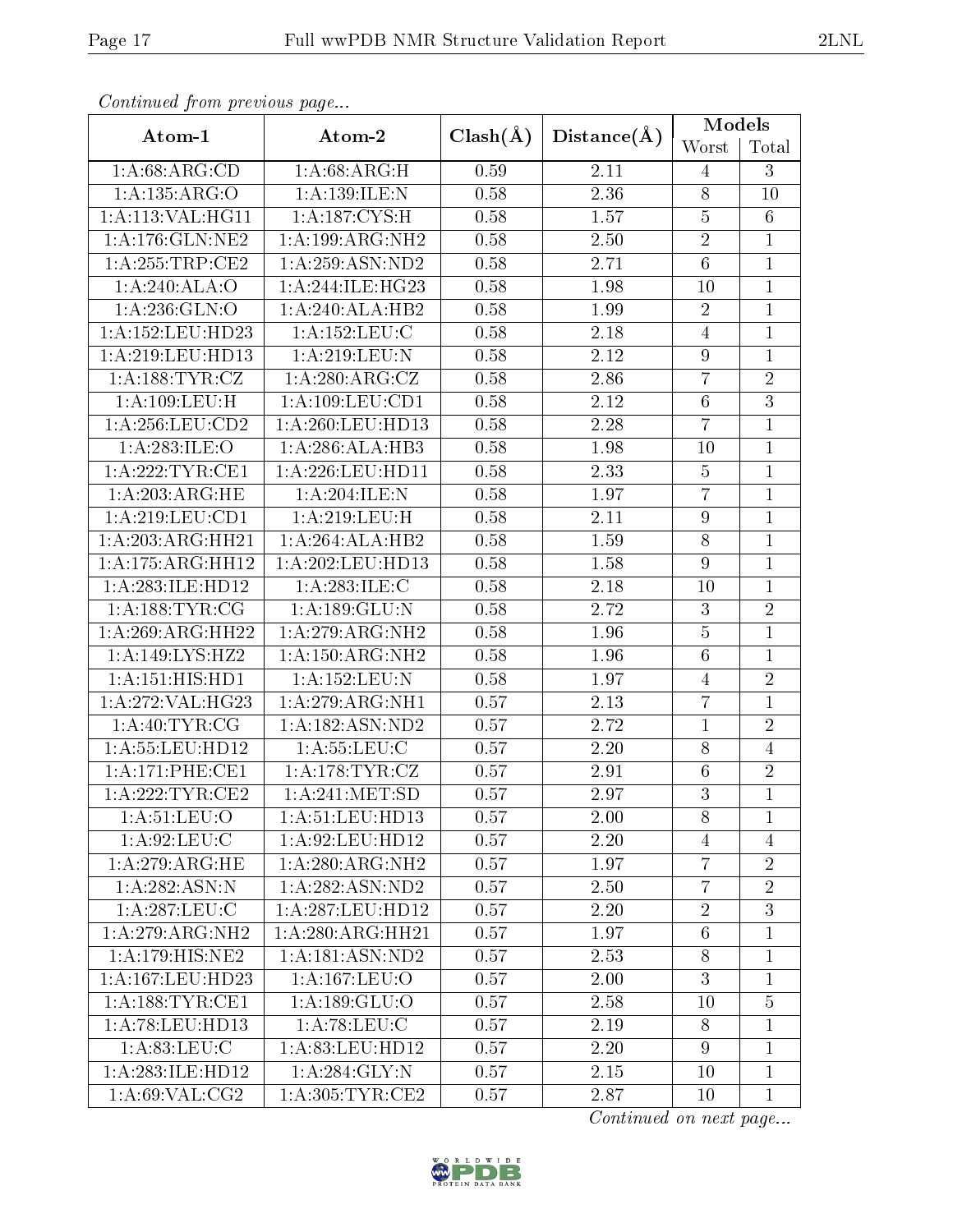|                                     |                      |              | Distance(A) | Models           |                |
|-------------------------------------|----------------------|--------------|-------------|------------------|----------------|
| Atom-1                              | Atom-2               | $Clash(\AA)$ |             | Worst            | Total          |
| 1:A:274:GLN:HE21                    | 1:A:275:GLU:N        | 0.57         | 1.98        | $\mathbf{1}$     | 1              |
| 1:A:116:LEU:HD12                    | 1: A: 116: LEU: C    | 0.57         | 2.20        | $\overline{5}$   | $\overline{3}$ |
| 1:A:271:GLN:O                       | 1:A:273:ILE:N        | 0.57         | 2.37        | $8\,$            | $\overline{4}$ |
| 1: A: 55: LEU: O                    | 1:A:55:LEU:HD12      | 0.57         | 1.99        | $\overline{8}$   | $\overline{3}$ |
| 1:A:141:HIS:N                       | 1:A:141:HIS:ND1      | 0.56         | 2.52        | $\sqrt{2}$       | $\mathbf{1}$   |
| 1:A:173:LEU:HD23                    | 1:A:174:PHE:CZ       | 0.56         | 2.35        | $\overline{7}$   | $\overline{1}$ |
| 1:A:104:ILE:N                       | 1:A:104:ILE:CD1      | 0.56         | 2.68        | $\overline{2}$   | $\sqrt{2}$     |
| 1: A:40: TYR: CZ                    | 1:A:44:ILE:HD11      | 0.56         | 2.35        | $\mathbf{1}$     | $\overline{2}$ |
| 1: A: 128: LEU: HD12                | 1: A: 128: LEU: C    | 0.56         | 2.21        | $\overline{2}$   | $\mathbf{1}$   |
| 1:A:149:LYS:CB                      | 1:A:149:LYS:NZ       | 0.56         | 2.67        | $\bf 5$          | $\overline{2}$ |
| 1:A:282:ASN:ND2                     | 1: A:282: ASN:H      | 0.56         | 1.98        | $\overline{7}$   | $\overline{2}$ |
| $1:$ A:188:TYR:CE1                  | 1:A:280:ARG:CZ       | 0.56         | 2.89        | $\,8\,$          | $\overline{1}$ |
| 1:A:95:TRP:CZ2                      | 1: A:99: LYS: NZ     | 0.56         | 2.71        | $\overline{1}$   | $\mathbf{1}$   |
| 1:A:72:SER:CB                       | 1:A:301:ASN:ND2      | 0.56         | 2.68        | $8\,$            | $\overline{2}$ |
| 1:A:269:ARG:HH21                    | 1:A:279:ARG:HH21     | 0.56         | 1.44        | $\,6$            | $\mathbf{1}$   |
| 1:A:179:HIS:NE2                     | 1:A:280:ARG:NH1      | 0.56         | 2.53        | $8\,$            | $\mathbf{1}$   |
| $1:$ A:230:PHE:CD2                  | 1:A:231:LYS:N        | 0.56         | 2.73        | $\sqrt{2}$       | $\overline{2}$ |
| 1:A:203:ARG:NH2                     | 1:A:264:ALA:HB2      | 0.56         | 2.14        | 10               | $\overline{2}$ |
| 1:A:191:LEU:HD12                    | 1:A:191:LEU:H        | 0.56         | 1.61        | $\boldsymbol{9}$ | $\mathbf{1}$   |
| 1:A:176:GLN:HE21                    | 1:A:199:ARG:HH21     | 0.56         | 1.44        | $\overline{2}$   | $\mathbf 1$    |
| 1:A:288:ASP:O                       | 1: A:292: ILE: HG23  | 0.56         | 2.01        | $\overline{2}$   | $\overline{4}$ |
| 1:A:177:ALA:HB1                     | 1:A:179:HIS:CD2      | 0.56         | 2.36        | $\overline{3}$   | $\sqrt{2}$     |
| 1:A:182:ASN:HD22                    | 1:A:183:SER:H        | 0.56         | 1.44        | $\overline{1}$   | $\overline{1}$ |
| 1:A:113:VAL:HG21                    | 1:A:185:PRO:O        | 0.56         | 1.99        | $\,6$            | $\sqrt{2}$     |
| 1: A:191:LEU:HD21                   | 1:A:280:ARG:NH2      | 0.56         | $2.15\,$    | $\sqrt{2}$       | $\overline{2}$ |
| 1: A:74:THR:O                       | 1: A:78:LEU:N        | 0.56         | 2.39        | $\overline{2}$   | $\overline{8}$ |
| 1: A:274: GLN:NE2                   | 1:A:274:GLN:H        | 0.56         | 1.98        | $\overline{3}$   | $\mathbf{1}$   |
| 1: A:77:TYR:CD2                     | 1:A:297:HIS:CE1      | 0.56         | 2.94        | $\mathbf{1}$     | $\mathbf{1}$   |
| 1:A:71:ARG:NE                       | 1: A:71: ARG:CA      | 0.56         | 2.69        | $\mathbf{1}$     | $\mathbf{1}$   |
| $1: A: 157:\overline{\text{CYS:O}}$ | 1:A:161:TRP:N        | 0.56         | 2.38        | $\overline{5}$   |                |
| $1:A:207:\overline{HIS:CE1}$        | 1: A:208:THR:HG1     | 0.56         | 2.19        | $8\,$            | $\overline{2}$ |
| 1:A:109:LEU:N                       | 1: A: 109: LEU: CD2  | 0.56         | 2.69        | $\overline{9}$   | $\mathbf{1}$   |
| 1: A:64:ILE:CD1                     | 1:A:297:HIS:NE2      | 0.56         | 2.69        | 10               | $\mathbf{1}$   |
| 1:A:146:LEU:H                       | 1:A:146:LEU:CD1      | 0.56         | 2.14        | $6\phantom{.}6$  | 1              |
| 1:A:73:VAL:HG13                     | 1: A: 131: ILE: HD11 | 0.56         | 1.76        | $\overline{7}$   | $\mathbf{1}$   |
| 1:A:216:PHE:CD1                     | $1: A:216:$ PHE:N    | 0.56         | 2.68        | $\overline{7}$   | $\mathbf{1}$   |
| 1:A:279:ARG:NH1                     | 1: A:280:ARG:HH11    | 0.55         | 1.98        | $\mathbf{1}$     | $\mathbf{1}$   |
| 1: A:97: ALA:O                      | 1:A:101:ASN:ND2      | 0.55         | 2.39        | 3                | $\overline{5}$ |
| 1: A:76: VAL:HG13                   | 1: A:77:TYR:N        | 0.55         | 2.16        | $\overline{7}$   | 5              |
| 1: A:205: LEU:O                     | $1:$ A:210:GLY:N     | 0.55         | 2.39        | $\overline{7}$   | $\overline{2}$ |
| 1:A:144:ARG:C                       | 1: A:145:THR:HG22    | 0.55         | 2.22        | 8                | 3              |

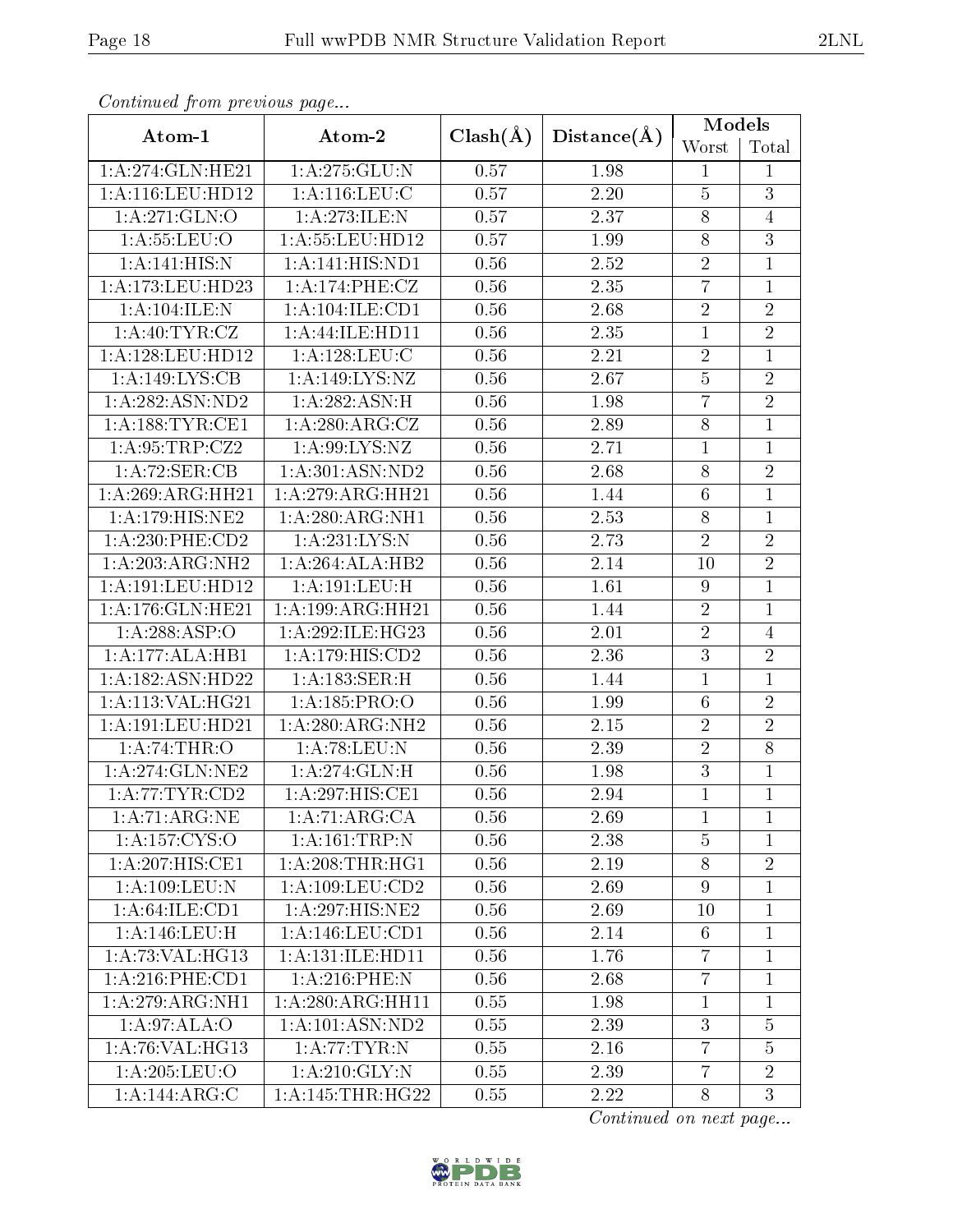| o hoofdwed Jrohn procedure page |                                    |              | Distance(A)       | <b>Models</b>    |                  |  |
|---------------------------------|------------------------------------|--------------|-------------------|------------------|------------------|--|
| Atom-1                          | Atom-2                             | $Clash(\AA)$ |                   | Worst            | Total            |  |
| 1:A:269:ARG:C                   | 1: A:270:THR:HG23                  | 0.55         | 2.22              | $\overline{7}$   | $\overline{4}$   |  |
| 1: A:269: ARG: NH2              | 1: A:279: ARG: HH21                | 0.55         | 1.98              | $\overline{5}$   | $\sqrt{2}$       |  |
| 1:A:146:LEU:N                   | 1:A:146:LEU:CD1                    | 0.55         | 2.69              | $\mathbf{1}$     | $\overline{3}$   |  |
| 1:A:293:LEU:HD23                | 1: A:294: GLY: H                   | 0.55         | 1.60              | $\overline{3}$   | $\mathbf{1}$     |  |
| 1:A:182:ASN:OD1                 | 1:A:183:SER:N                      | 0.55         | 2.40              | $\boldsymbol{9}$ | $\overline{2}$   |  |
| 1:A:267:LEU:HD12                | 1: A:267:LEU:C                     | 0.55         | $\overline{2}.21$ | $\overline{3}$   | $\mathbf{1}$     |  |
| 1:A:109:LEU:CD2                 | 1:A:109:LEU:H                      | 0.55         | 2.13              | $\boldsymbol{9}$ | $\overline{1}$   |  |
| 1:A:149:LYS:NZ                  | 1: A: 150: ARG: HH22               | 0.55         | $2.00\,$          | $\,6$            | $\mathbf{1}$     |  |
| 1: A:211:PHE:CE2                | 1:A:215:LEU:HD12                   | 0.55         | 2.37              | $\overline{7}$   | $\mathbf{1}$     |  |
| 1:A:71:ARG:HH21                 | 1:A:149:LYS:NZ                     | 0.55         | 1.99              | $\overline{4}$   | $\overline{1}$   |  |
| 1:A:165:MET:O                   | 1:A:169:LEU:N                      | 0.55         | 2.40              | $\sqrt{6}$       | $\overline{6}$   |  |
| $1:\overline{A}:107$ :THR:OG1   | 1: A:178:TYR:CE1                   | 0.55         | 2.60              | $\sqrt{2}$       | $\overline{2}$   |  |
| 1: A: 55: LEU: C                | 1:A:55:LEU:HD12                    | 0.55         | 2.21              | $\overline{2}$   | $\mathbf{1}$     |  |
| 1: A:218: MET:O                 | 1:A:222:TYR:CD1                    | 0.55         | 2.60              | $\overline{6}$   | $\overline{7}$   |  |
| 1:A:148:GLN:NE2                 | 1:A:150:ARG:H                      | 0.55         | 1.98              | $\,6\,$          | $\mathbf{1}$     |  |
| 1:A:207:HIS:O                   | 1:A:211:PHE:CE2                    | 0.55         | 2.60              | $\overline{1}$   | $\overline{1}$   |  |
| 1: A:71: ARG:CD                 | 1: A:71: ARG:H                     | 0.55         | $2.15\,$          | $\mathbf{1}$     | $\mathbf{1}$     |  |
| 1: A:30:CYS:O                   | 1: A:30:CYS:SG                     | 0.55         | 2.65              | $\boldsymbol{9}$ | $\overline{6}$   |  |
| 1:A:293:LEU:HD13                | 1: A:294: GLY: H                   | 0.55         | 1.56              | $\bf 5$          | $\mathbf{1}$     |  |
| 1:A:294:GLY:O                   | 1:A:297:HIS:CD2                    | 0.55         | 2.60              | 10               | $\overline{1}$   |  |
| 1: A: 118: GLU:O                | 1: A: 122: TYR: CG                 | 0.55         | 2.60              | $\mathbf 1$      | $\overline{3}$   |  |
| 1:A:279:ARG:HH11                | 1: A:280:ARG:NH1                   | 0.55         | 2.00              | $\mathbf{1}$     | $\overline{1}$   |  |
| 1:A:161:TRP:O                   | 1:A:165:MET:N                      | 0.55         | 2.40              | $\,6\,$          | $\boldsymbol{9}$ |  |
| 1:A:202:LEU:O                   | 1:A:202:LEU:HD23                   | 0.55         | 2.02              | $\bf 5$          | $\overline{1}$   |  |
| 1:A:84:ALA:O                    | 1: A:88:PHE:CG                     | 0.55         | 2.60              | $\,6$            | $\overline{3}$   |  |
| 1:A:72:SER:CB                   | 1:A:301:ASN:HD21                   | 0.55         | 2.14              | $8\,$            | $\overline{1}$   |  |
| 1: A:297: HIS: CG               | 1:A:297:HIS:O                      | 0.55         | 2.60              | $\overline{7}$   | $\mathbf{1}$     |  |
| 1: A:218: MET:SD                | 1: A:245:PHE:CZ                    | 0.54         | 3.00              | 10               | $\overline{2}$   |  |
| 1: A: 109: LEU: CD1             | 1: A: 109: LEU: N                  | 0.54         | 2.70              | 6                | 3                |  |
| 1: A:279:ARG:HE                 | 1: A:280:ARG:CZ                    | 0.54         | 2.15              | $\overline{7}$   | $\mathbf 1$      |  |
| 1: A: 132: SER: O               | 1: A: 136: TYR: CD1                | 0.54         | 2.60              | $\mathbf{1}$     | $\overline{2}$   |  |
| 1: A:279: ARG:NE                | 1:A:279:ARG:O                      | 0.54         | 2.41              | $\mathbf{1}$     | 1                |  |
| 1:A:79:LEU:HD23                 | 1:A:154:LYS:NZ                     | 0.54         | 2.17              | $\mathbf{1}$     | $\mathbf 1$      |  |
| 1: A:59: LEU:O                  | 1: A:63: VAL:HG12                  | 0.54         | 2.03              | $\overline{2}$   | $\overline{4}$   |  |
| 1: A:178:TYR:CD1                | $1: A:178:\overline{\text{TYR}:N}$ | 0.54         | 2.74              | 10               | $\overline{2}$   |  |
| 1:A:264:ALA:O                   | 1: A:268:MET:N                     | 0.54         | 2.41              | 5                | $9\phantom{.0}$  |  |
| 1: A:88:PHE:N                   | 1: A:88: PHE:CD1                   | 0.54         | 2.75              | $\overline{5}$   | $\mathbf 1$      |  |
| 1:A:203:ARG:CA                  | 1:A:203:ARG:HH11                   | 0.54         | 2.16              | $6\phantom{.}6$  | 1                |  |
| 1: A:143:THR:OG1                | 1:A:144:ARG:N                      | 0.54         | 2.40              | $9\phantom{.}$   | $\overline{3}$   |  |
| 1:A:191:LEU:HD11                | 1:A:280:ARG:HH21                   | 0.54         | 1.62              | $\overline{4}$   | $\mathbf{1}$     |  |
| 1: A:53: SER:O                  | 1: A:56: GLY:N                     | 0.54         | 2.40              | 8                | 10               |  |

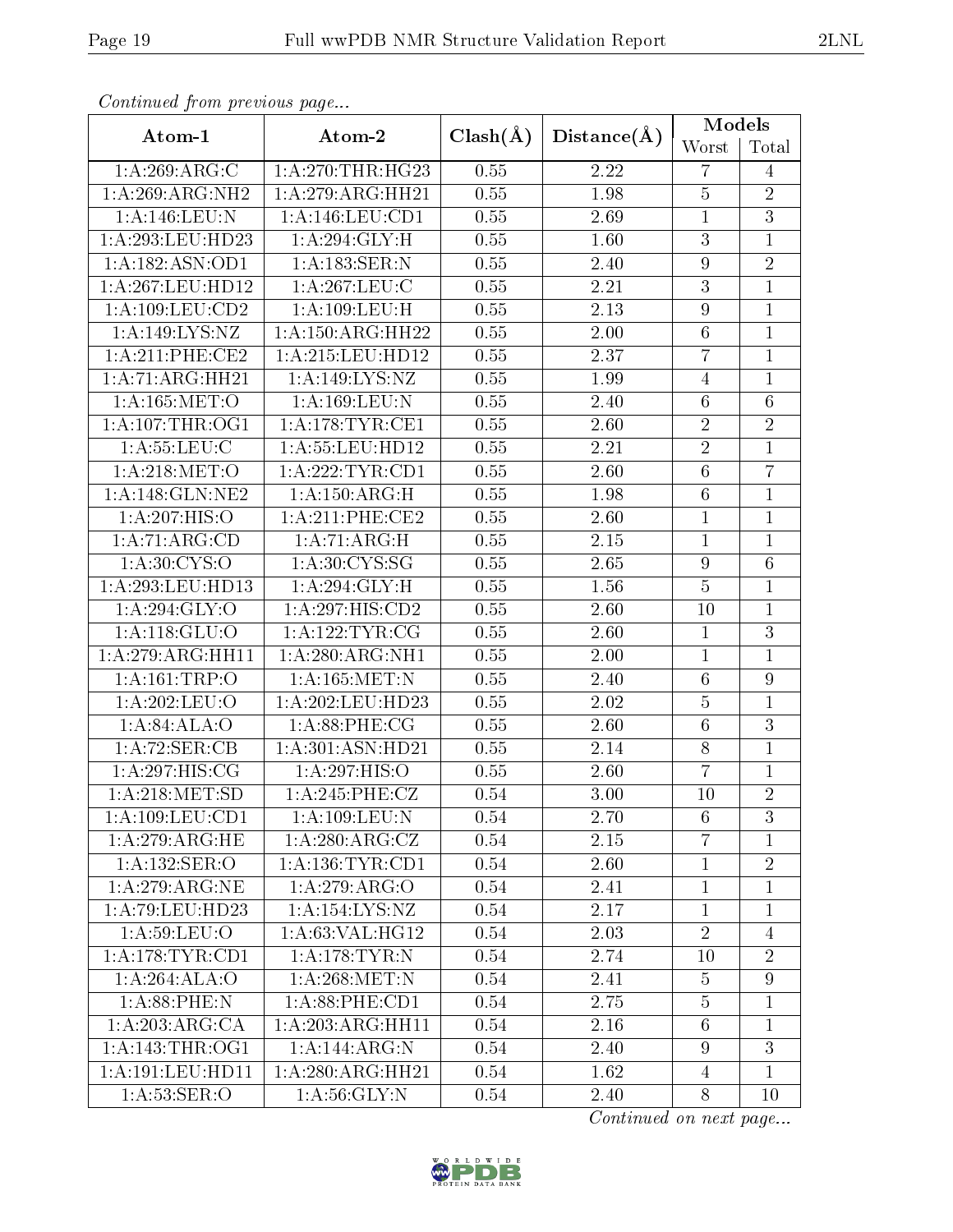|                     | sonnanda jioin picendas pago |              |                   | <b>Models</b>    |                |  |
|---------------------|------------------------------|--------------|-------------------|------------------|----------------|--|
| Atom-1              | Atom-2                       | $Clash(\AA)$ | Distance(A)       | Worst            | Total          |  |
| 1:A:209:PHE:O       | 1:A:209:PHE:CG               | 0.54         | 2.60              | $\overline{5}$   | $\overline{4}$ |  |
| 1:A:167:LEU:O       | 1:A:175:ARG:NH2              | 0.54         | 2.41              | $\sqrt{2}$       | $\overline{4}$ |  |
| 1:A:103:TRP:CD1     | 1: A: 104: ILE: O            | 0.54         | 2.61              | $\sqrt{3}$       | $\mathbf{1}$   |  |
| 1:A:287:LEU:HD23    | 1: A:287:LEU:C               | 0.54         | 2.21              | $\overline{3}$   | $\mathbf{1}$   |  |
| 1:A:154:LYS:NZ      | 1:A:157:CYS:SG               | 0.54         | 2.80              | $\overline{5}$   | $\mathbf{1}$   |  |
| 1:A:84:ALA:O        | $1: A:88:$ PHE: $CD1$        | 0.54         | 2.60              | $\overline{8}$   | $\overline{5}$ |  |
| 1:A:174:PHE:O       | 1:A:199:ARG:NH2              | 0.54         | 2.41              | $\overline{7}$   | $\overline{1}$ |  |
| 1:A:271:GLN:OE1     | 1:A:271:GLN:N                | 0.54         | 2.40              | $8\,$            | $\mathbf{1}$   |  |
| 1: A:234:MET:SD     | 1: A: 235: GLY: N            | 0.54         | 2.81              | $\mathbf{1}$     | $\mathbf{1}$   |  |
| 1: A: 113: VAL: CG1 | 1: A: 187: CYS:H             | 0.54         | 2.16              | $\overline{5}$   | $\overline{5}$ |  |
| 1: A:266:THR:O      | 1: A:279:ARG:NH2             | 0.54         | 2.40              | $\overline{7}$   | $\overline{2}$ |  |
| 1:A:255:TRP:CD2     | 1: A:259: ASN:OD1            | 0.54         | 2.61              | $\,6\,$          | $\overline{1}$ |  |
| 1: A:94: ILE:N      | 1:A:94:ILE:HD12              | 0.54         | 2.17              | $\overline{7}$   | $\mathbf{1}$   |  |
| 1:A:179:HIS:CE1     | 1:A:181:ASN:HD22             | 0.54         | 2.19              | $8\,$            | $\mathbf 1$    |  |
| 1:A:181:ASN:O       | 1:A:182:ASN:ND2              | 0.54         | 2.41              | $\overline{4}$   | $\overline{2}$ |  |
| 1: A:294: GLY:O     | 1:A:297:HIS:ND1              | 0.54         | 2.41              | $\overline{2}$   | $\overline{2}$ |  |
| 1:A:147:THR:HG22    | 1:A:148:GLN:N                | 0.54         | 2.18              | $\overline{5}$   | $\overline{3}$ |  |
| 1: A:50: PHE:CE1    | 1:A:292:ILE:HG22             | 0.54         | 2.37              | $\overline{8}$   | $\overline{1}$ |  |
| 1:A:278:GLU:O       | 1:A:281:ASN:ND2              | 0.54         | 2.41              | 10               | $\mathbf{1}$   |  |
| 1: A: 104: ILE: O   | 1:A:104:ILE:HD13             | 0.54         | 2.03              | $\bf 5$          | $\mathbf{1}$   |  |
| 1: A: 136: TYR: CG  | 1:A:140:VAL:O                | 0.54         | 2.61              | $\mathbf 1$      | $\overline{2}$ |  |
| 1: A:236: GLN:H     | 1: A:236: GLN:CD             | 0.54         | 2.06              | $\mathbf{1}$     | $\overline{2}$ |  |
| 1:A:272:VAL:HG23    | 1:A:272:VAL:O                | 0.54         | 2.03              | $\,6\,$          | $\overline{2}$ |  |
| 1: A:50:PHE:O       | 1: A:50: PHE:CD1             | 0.54         | 2.61              | $\,6\,$          | $\mathbf{1}$   |  |
| 1:A:182:ASN:OD1     | 1:A:281:ASN:ND2              | 0.54         | 2.41              | $\overline{4}$   | $\overline{3}$ |  |
| 1: A: 188: TYR: CE2 | 1: A: 189: GLU:O             | 0.54         | 2.61              | $\boldsymbol{9}$ | $\overline{3}$ |  |
| 1:A:149:LYS:CB      | 1:A:149:LYS:HZ2              | 0.54         | 2.16              | $\bf 5$          | $\mathbf{1}$   |  |
| 1: A: 188: TYR: CZ  | 1: A: 189: GLU:O             | 0.53         | $\overline{2.61}$ | $\overline{6}$   | $\overline{5}$ |  |
| 1: A:116:LEU:HD13   | $1:$ A:116:LEU: $O$          | 0.53         | 2.03              | $\overline{2}$   | 1              |  |
| 1:A:146:LEU:N       | 1:A:146:LEU:CD2              | 0.53         | 2.71              | 8                | 1              |  |
| 1: A:258:TYR:CD1    | 1:A:286:ALA:HB1              | 0.53         | 2.38              | $9\phantom{.}$   | $\mathbf 1$    |  |
| 1:A:212:JLE:N       | 1:A:212:ILE:CD1              | 0.53         | 2.71              | 10               | $\mathbf{1}$   |  |
| 1: A:251:PHE:N      | 1: A:251:PHE:CD1             | 0.53         | 2.74              | 10               | 1              |  |
| 1: A:200:MET:SD     | 1: A:201:VAL: N              | 0.53         | 2.82              | 4                | 1              |  |
| 1: A:301: ASN:O     | 1: A: 305: TYR: CG           | 0.53         | 2.61              | $\overline{4}$   | 1              |  |
| 1:A:245:PHE:CD1     | 1:A:246:ALA:N                | 0.53         | 2.76              | $\mathbf{1}$     | $\overline{2}$ |  |
| 1:A:224:PHE:O       | 1:A:227:ARG:NE               | 0.53         | 2.41              | $\bf 5$          | $\overline{5}$ |  |
| 1:A:281:ASN:OD1     | 1: A:282: ASN: N             | 0.53         | 2.41              | 3                | $\overline{2}$ |  |
| 1: A:146:LEU:H      | 1:A:146:LEU:CD2              | 0.53         | 2.16              | $8\,$            | $\overline{1}$ |  |
| 1: A: 130: CYS: SG  | 1:A:131:ILE:N                | 0.53         | 2.81              | $\mathbf{1}$     | $\mathbf{1}$   |  |
| 1:A:135:ARG:NE      | 1:A:237:LYS:O                | 0.53         | 2.41              | $\mathbf{1}$     | $\mathbf{1}$   |  |

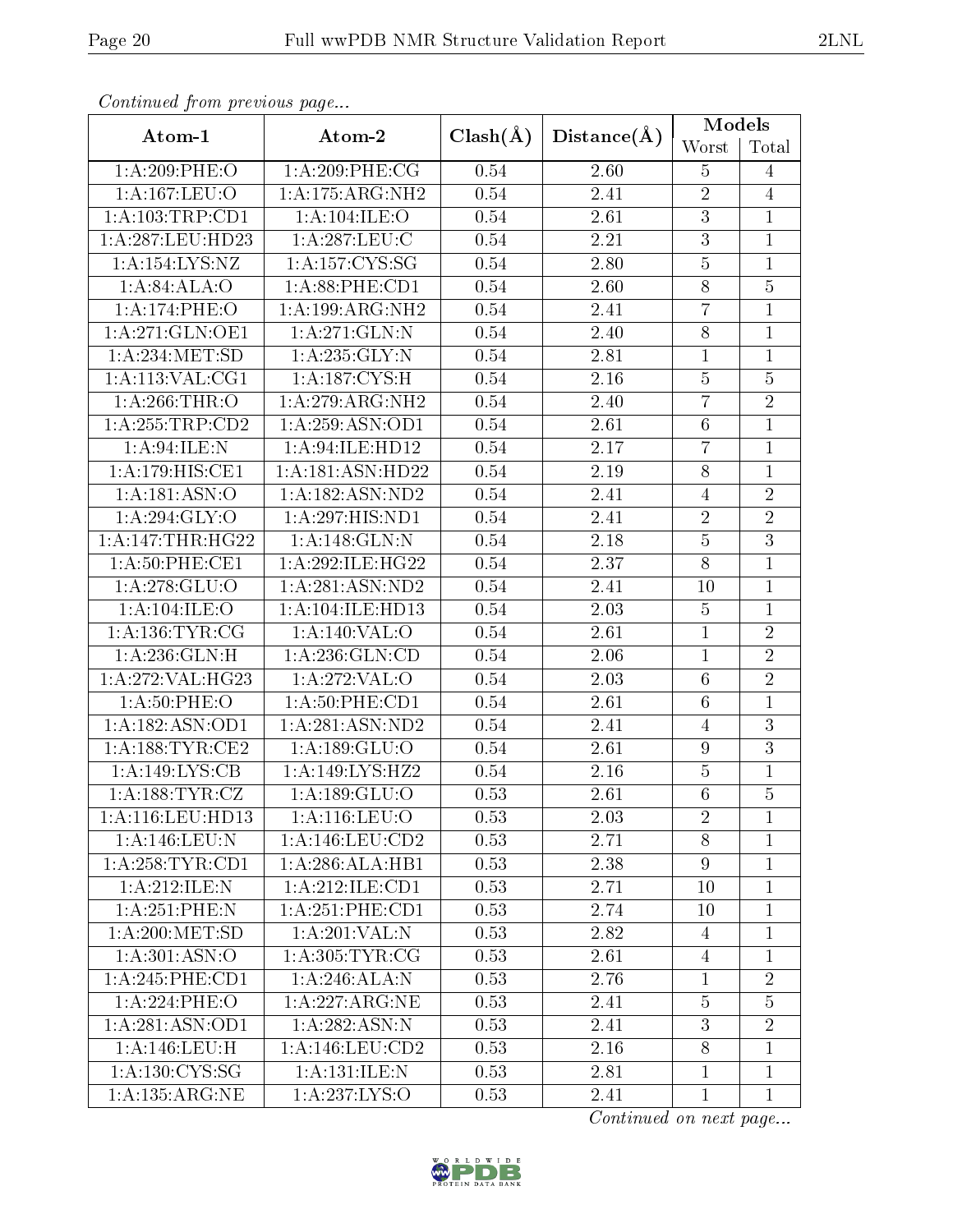| Communica from previous page |                                |              |             | Models           |                 |  |
|------------------------------|--------------------------------|--------------|-------------|------------------|-----------------|--|
| Atom-1                       | Atom-2                         | $Clash(\AA)$ | Distance(A) | Worst            | Total           |  |
| 1:A:242:ARG:CZ               | 1: A:245:PHE:CD1               | 0.53         | 2.91        | $\overline{2}$   | 1               |  |
| 1: A:81: LEU:O               | 1:A:81:LEU:HD13                | 0.53         | 2.03        | 3                | $\mathbf{1}$    |  |
| 1:A:191:LEU:N                | 1:A:191:LEU:HD22               | 0.53         | 2.18        | $8\,$            | $\mathbf{1}$    |  |
| 1: A:74:THR:OG1              | 1:A:297:HIS:NE2                | 0.53         | 2.42        | $\overline{2}$   | $\mathbf{1}$    |  |
| 1: A:301: ASN:ND2            | 1: A:305: TYR:OH               | 0.53         | 2.42        | $\boldsymbol{9}$ | $\overline{2}$  |  |
| 1: A:218: MET:O              | $1:$ A:222:TYR:N               | 0.53         | 2.42        | $\mathbf{1}$     | $\overline{6}$  |  |
| 1:A:71:ARG:NH1               | 1: A:305: TYR:OH               | 0.53         | 2.42        | $\mathbf{1}$     | 1               |  |
| 1:A:197:LYS:O                | 1: A: 198: TRP: CE3            | 0.53         | 2.61        | $\overline{7}$   | $\overline{7}$  |  |
| 1:A:273:ILE:O                | 1: A:275: GLU:N                | 0.53         | 2.42        | $\sqrt{2}$       | 9               |  |
| 1: A:141: HIS:O              | 1: A:141: HIS: CG              | 0.53         | 2.61        | $\overline{3}$   | $\overline{5}$  |  |
| 1: A:227: ARG:NE             | 1: A:228:THR:OG1               | 0.53         | 2.42        | $\overline{7}$   | $\overline{1}$  |  |
| 1:A:175:ARG:NH1              | 1:A:202:LEU:HD13               | 0.53         | 2.19        | $\boldsymbol{9}$ | $\mathbf{1}$    |  |
| 1:A:209:PHE:O                | $1: A:209:$ PHE:CD1            | 0.53         | 2.62        | $\mathbf{1}$     | $\overline{2}$  |  |
| 1:A:224:PHE:O                | 1:A:227:ARG:NH1                | 0.53         | 2.42        | $\mathbf 1$      | $\mathbf{1}$    |  |
| 1:A:128:LEU:HD12             | 1:A:128:LEU:O                  | 0.53         | 2.03        | $\sqrt{2}$       | $\mathbf{1}$    |  |
| 1:A:191:LEU:H                | 1:A:191:LEU:HD12               | 0.53         | 1.62        | $\overline{6}$   | $\overline{2}$  |  |
| 1: A:40:TYR:CG               | 1:A:182:ASN:OD1                | 0.53         | 2.62        | $\,6\,$          | $\overline{1}$  |  |
| 1: A:74:THR:O                | 1:A:77:TYR:N                   | 0.53         | 2.41        | $\overline{7}$   | $\overline{2}$  |  |
| 1: A:176: GLN: NE2           | 1:A:188:TYR:O                  | 0.53         | 2.42        | $\mathbf{1}$     | $\overline{1}$  |  |
| 1: A:201:VAL:O               | 1: A:205:LEU: N                | 0.53         | 2.42        | $\bf 5$          | $\overline{4}$  |  |
| 1:A:293:LEU:HD22             | 1:A:293:LEU:O                  | 0.53         | 2.03        | $\overline{5}$   | $\mathbf{1}$    |  |
| 1:A:279:ARG:NH2              | 1: A:280:ARG:CZ                | 0.53         | 2.71        | $\boldsymbol{9}$ | $\mathbf{1}$    |  |
| 1:A:37:LEU:HD13              | 1:A:182:ASN:OD1                | 0.53         | 2.04        | $\mathbf{1}$     | $\mathbf{1}$    |  |
| 1: A:40: TYR:CD1             | 1: A: 40: TYR: O               | 0.53         | 2.62        | $\boldsymbol{9}$ | $\overline{3}$  |  |
| 1: A: 166: ASN: HD22         | 1: A: 166: ASN: N              | 0.53         | $2.00\,$    | $\sqrt{2}$       | $\mathbf{1}$    |  |
| 1:A:198:TRP:O                | 1:A:201:VAL:HG13               | 0.53         | 2.03        | 3                | $\overline{3}$  |  |
| 1: A:71: ARG:NH1             | 1:A:149:LYS:CE                 | 0.53         | 2.72        | $\boldsymbol{3}$ | $\mathbf 1$     |  |
| 1:A:181:ASN:ND2              | 1:A:186:VAL:O                  | 0.53         | 2.42        | $\overline{4}$   | $\overline{3}$  |  |
| 1:A:255:TRP:CH2              | 1: A:290:THR:OG1               | 0.53         | 2.62        | 10               | $\overline{2}$  |  |
| 1: A:40: TYR:CD2             | 1:A:182:ASN:OD1                | 0.53         | 2.62        | $6\phantom{.}6$  | $\overline{1}$  |  |
| 1: A:74:THR:OG1              | $1: A:297: \overline{HIS:CD2}$ | 0.53         | 2.61        | $6\phantom{.}6$  | $\mathbf 1$     |  |
| 1: A:30:CYS:C                | 1: A:32: LEU:H                 | 0.53         | 2.07        | $\mathbf{1}$     | $6\phantom{.}6$ |  |
| 1: A:40: TYR: CE2            | 1: A: 183: SER: OG             | 0.53         | 2.62        | $\boldsymbol{2}$ | 3               |  |
| 1: A:176: GLN:OE1            | 1:A:177:ALA:N                  | 0.53         | 2.42        | $\overline{2}$   | $\mathbf 1$     |  |
| 1:A:272:VAL:O                | 1: A:279: ARG: NH1             | 0.53         | 2.42        | $\sqrt{2}$       | $\sqrt{2}$      |  |
| 1:A:179:HIS:O                | 1:A:280:ARG:NH2                | 0.53         | 2.42        | $\overline{3}$   | $\overline{1}$  |  |
| 1:A:249:LEU:O                | 1: A:253:LEU:N                 | 0.53         | 2.42        | 4                | 3               |  |
| 1:A:155:PHE:N                | 1:A:155:PHE:CD1                | 0.53         | 2.75        | $\boldsymbol{9}$ | $\overline{1}$  |  |
| 1: A:143:THR:OG1             | 1: A:144:ARG:NE                | 0.53         | 2.42        | $\overline{4}$   | 1               |  |
| 1:A:135:ARG:O                | 1: A: 138: ALA: N              | 0.53         | 2.42        | $\overline{4}$   | $\overline{7}$  |  |
| 1:A:231:LYS:O                | 1:A:233:HIS:CD2                | 0.53         | 2.62        | $\overline{9}$   | 3               |  |

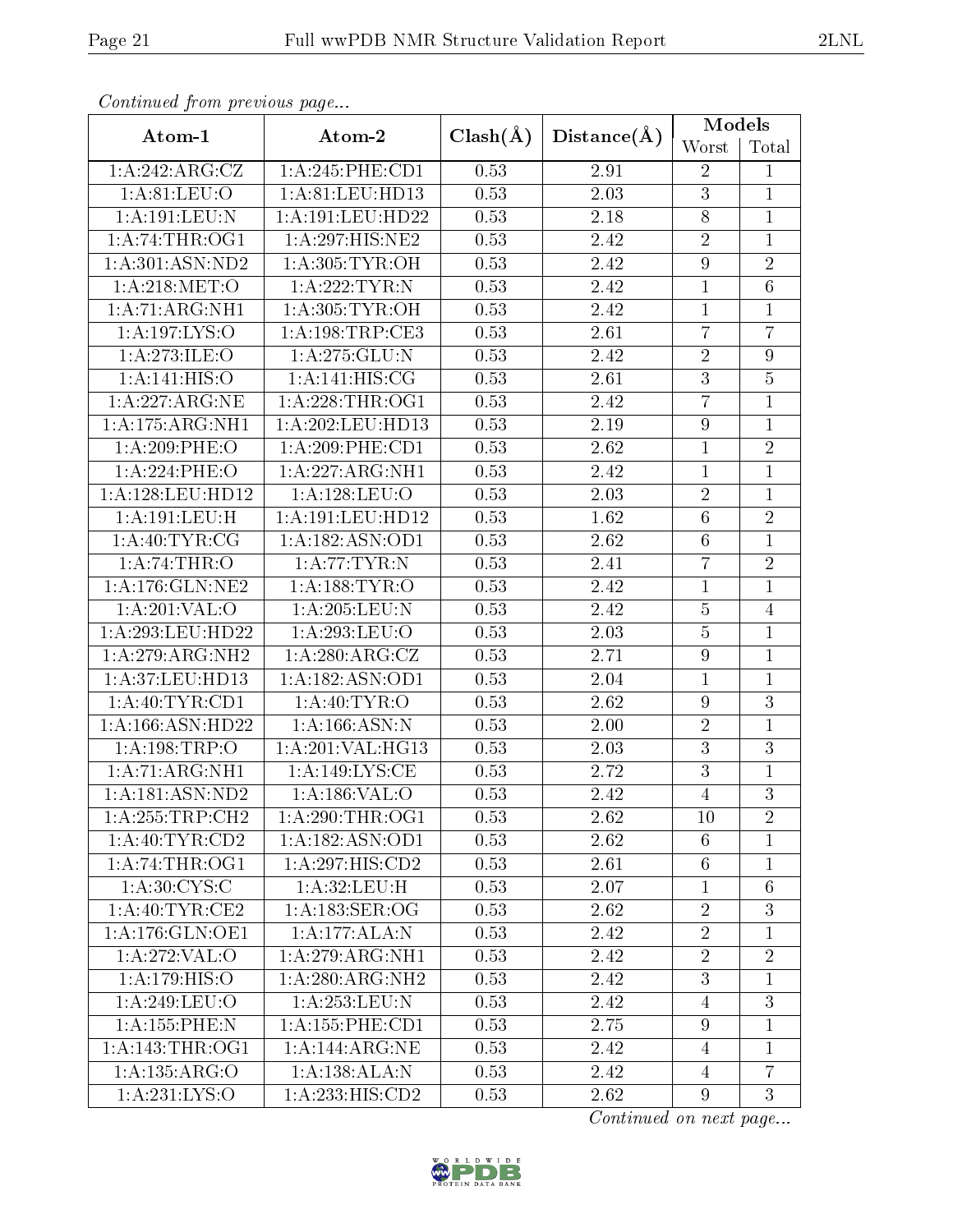| Conningea from previous page |                                      |              |             | $\overline{\text{Models}}$ |                |  |
|------------------------------|--------------------------------------|--------------|-------------|----------------------------|----------------|--|
| Atom-1                       | Atom-2                               | $Clash(\AA)$ | Distance(A) | Worst                      | Total          |  |
| 1: A:80: ASN:O               | 1: A:84: ALA: N                      | 0.53         | 2.41        | 8                          | $8\,$          |  |
| 1:A:233:HIS:O                | 1:A:233:HIS:ND1                      | 0.53         | 2.42        | $\overline{2}$             | $\overline{2}$ |  |
| 1: A: 236: GLN:N             | 1:A:236:GLN:OE1                      | 0.53         | 2.41        | $\bf 5$                    | $\overline{2}$ |  |
| 1: A:247: VAL:O              | $1: A:251:$ PHE: $CD2$               | 0.53         | 2.62        | $\overline{4}$             | $\overline{2}$ |  |
| 1: A: 157: CYS: SG           | 1:A:158:LEU:N                        | 0.53         | 2.81        | $\overline{7}$             | $\overline{3}$ |  |
| 1: A:40: TYR:OH              | 1:A:95:TRP:CZ3                       | 0.53         | 2.62        | $\overline{7}$             | $\mathbf{1}$   |  |
| 1:A:103:TRP:O                | 1:A:104:ILE:HD13                     | 0.53         | 2.04        | $\overline{4}$             | $\mathbf{1}$   |  |
| 1:A:135:ARG:NH2              | 1: A:236: GLN:O                      | 0.52         | 2.43        | $\mathbf{1}$               | $\sqrt{2}$     |  |
| 1:A:203:ARG:O                | 1:A:207:HIS:ND1                      | 0.52         | 2.42        | $\overline{3}$             | $\overline{5}$ |  |
| 1: A:275: GLU:OE1            | 1:A:275:GLU:N                        | 0.52         | 2.42        | $\bf 5$                    | 1              |  |
| 1:A:285:ARG:O                | 1:A:285:ARG:NE                       | 0.52         | 2.42        | 10                         | $\mathbf{1}$   |  |
| 1:A:194:ASP:OD1              | 1:A:194:ASP:N                        | 0.52         | 2.42        | $\sqrt{2}$                 | $\mathbf{1}$   |  |
| 1:A:232:ALA:O                | 1:A:233:HIS:CG                       | 0.52         | 2.62        | $\boldsymbol{9}$           | $\overline{2}$ |  |
| 1: A: 188: TYR: CE2          | 1:A:189:GLU:OE2                      | 0.52         | 2.62        | $\,6\,$                    | $\overline{1}$ |  |
| 1:A:141:HIS:CE1              | 1:A:143:THR:O                        | 0.52         | 2.62        | $\overline{7}$             | $\overline{2}$ |  |
| 1:A:211:PHE:O                | $1: A:215:$ LEU:N                    | 0.52         | 2.42        | $\overline{7}$             | $\mathbf{1}$   |  |
| 1:A:215:LEU:O                | 1:A:215:LEU:HD23                     | 0.52         | 2.05        | $\overline{7}$             | $\mathbf{1}$   |  |
| 1: A:176: GLN:O              | 1: A: 199: ARG: NH1                  | 0.52         | 2.43        | $10\,$                     | $\overline{2}$ |  |
| 1:A:204:ILE:C                | $1:A:204:\overline{\text{ILE:HD12}}$ | 0.52         | 2.24        | $\mathbf{1}$               | 1              |  |
| 1:A:175:ARG:NH1              | 1: A:201:VAL: CG2                    | 0.52         | 2.72        | $\sqrt{2}$                 | $\mathbf{1}$   |  |
| 1:A:195:THR:O                | 1: A:198:TRP:CE2                     | 0.52         | 2.62        | $\overline{2}$             | $\mathbf{1}$   |  |
| 1:A:101:ASN:OD1              | 1:A:103:TRP:CZ3                      | 0.52         | 2.62        | $\overline{3}$             | $\mathbf{1}$   |  |
| 1: A:66:TYR:O                | 1:A:68:ARG:NH2                       | 0.52         | 2.42        | $\overline{3}$             | $\mathbf{1}$   |  |
| 1: A:66:TYR:O                | 1: A:68:ARG:NH1                      | 0.52         | 2.42        | $\sqrt{6}$                 | $\overline{2}$ |  |
| 1:A:176:GLN:O                | 1:A:199:ARG:NH2                      | 0.52         | 2.42        | $5\,$                      | $\mathbf{1}$   |  |
| 1: A:46:TYR:CD2              | 1: A:285:ARG:NH1                     | 0.52         | 2.78        | $\overline{5}$             | $\mathbf{1}$   |  |
| 1:A:132:SER:O                | 1: A: 136: TYR: CE1                  | 0.52         | 2.62        | $\overline{7}$             | 1              |  |
| $1:\overline{A:71:ARG:O}$    | 1:A:236:GLN:NE2                      | 0.52         | 2.42        | $\overline{8}$             | $\overline{2}$ |  |
| 1: A:263:LEU:CD1             | 1:A:264:ALA:N                        | 0.52         | 2.72        | 9                          | 1              |  |
| 1:A:288:ASP:N                | 1:A:288:ASP:OD1                      | 0.52         | 2.42        | $9\phantom{.}$             | $\overline{1}$ |  |
| 1: A: 191: LEU: O            | $1:A:269:ARG:\overline{NH2}$         | 0.52         | 2.42        | 10                         | $\mathbf{1}$   |  |
| 1: A: 188: TYR: HB2          | 1: A:283: ILE: HG21                  | 0.52         | 1.79        | $\overline{4}$             | $\mathbf{1}$   |  |
| 1:A:265:ASP:OD2              | 1: A:271: GLN:NE2                    | 0.52         | 2.42        | $6\phantom{.}6$            | $\overline{4}$ |  |
| 1:A:116:LEU:HD13             | 1:A:116:LEU:C                        | 0.52         | 2.24        | $\overline{2}$             | 1              |  |
| 1: A:72: SER:OG              | 1:A:301:ASN:ND2                      | 0.52         | 2.43        | $8\,$                      | $\overline{2}$ |  |
| 1:A:281:ASN:OD1              | 1:A:282:ASN:ND2                      | 0.52         | 2.42        | 3                          | $\mathbf{1}$   |  |
| 1:A:141:HIS:NE2              | 1: A:143:THR:O                       | 0.52         | 2.42        | $\overline{7}$             | $\overline{2}$ |  |
| 1: A: 233: HIS: CG           | 1: A: 233: HIS: O                    | 0.52         | 2.62        | $\mathbf{1}$               | 3              |  |
| 1: A:109: LEU: HD13          | 1: A:109: LEU: N                     | 0.52         | 2.19        | $\overline{5}$             | 3              |  |
| 1: A:236: GLN:O              | 1:A:238:HIS:N                        | 0.52         | 2.42        | $\sqrt{6}$                 | $\mathbf 1$    |  |
| 1:A:88:PHE:CD1               | 1: A:88:PHE:N                        | 0.52         | 2.76        | $\,6\,$                    | $\mathbf{1}$   |  |

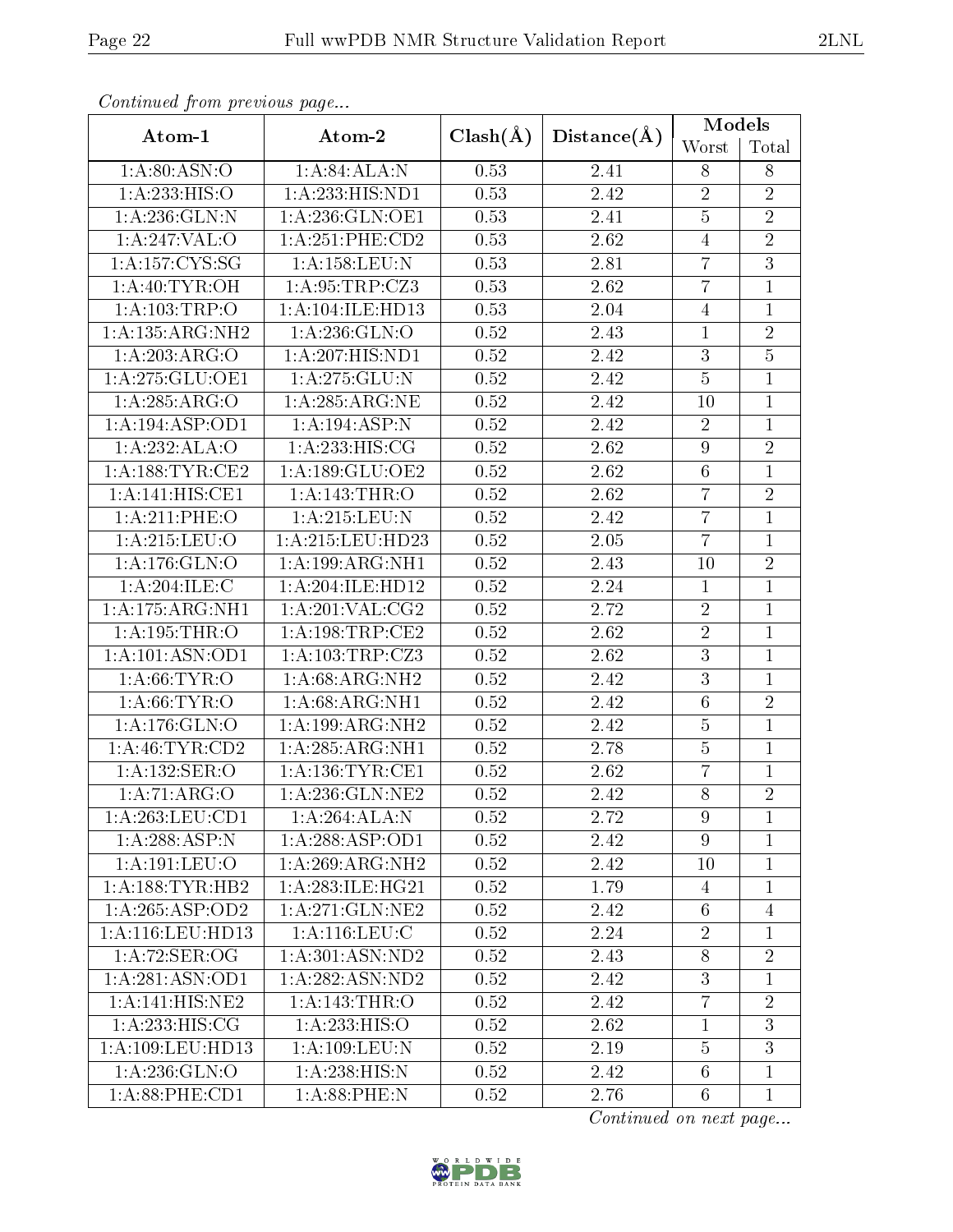| Continuata from previous page |                      |              |                   | Models           |                |  |
|-------------------------------|----------------------|--------------|-------------------|------------------|----------------|--|
| Atom-1                        | Atom-2               | $Clash(\AA)$ | Distance(A)       | Worst            | Total          |  |
| 1:A:265:ASP:O                 | 1: A:271: GLN:NE2    | 0.52         | 2.42              | $\overline{7}$   | 1              |  |
| 1:A:279:ARG:NH2               | 1: A:280:ARG:NH2     | 0.52         | 2.57              | $9\phantom{.0}$  | 1              |  |
| 1: A:301: ASN:ND2             | 1: A:305: TYR: CZ    | 0.52         | 2.77              | $\boldsymbol{9}$ | $\mathbf{1}$   |  |
| 1: A: 181: ASN: ND2           | 1: A:181: ASN:N      | 0.52         | 2.57              | $\mathbf{1}$     | $\mathbf{1}$   |  |
| 1:A:179:HIS:CE1               | 1: A: 180: PRO: O    | 0.52         | 2.63              | $\sqrt{2}$       | $\mathbf{1}$   |  |
| 1:A:279:ARG:HH21              | 1:A:280:ARG:HH21     | 0.52         | 1.46              | $\overline{6}$   | $\mathbf{1}$   |  |
| 1:A:301:ASN:O                 | 1: A:305: TYR:CD2    | 0.52         | 2.62              | $\overline{4}$   | $\mathbf{1}$   |  |
| 1:A:175:ARG:CG                | 1:A:176:GLN:N        | 0.52         | 2.72              | $\mathbf 1$      | $\mathbf{1}$   |  |
| 1:A:211:PHE:CD2               | 1:A:212:ILE:N        | 0.52         | 2.78              | $\overline{2}$   | $\overline{3}$ |  |
| 1:A:133:VAL:HG21              | 1:A:156:VAL:HG11     | 0.52         | 1.80              | $\overline{5}$   | $\overline{4}$ |  |
| 1:A:233:HIS:O                 | 1: A: 233: HIS: CD2  | 0.52         | 2.62              | $\overline{3}$   | $\overline{2}$ |  |
| 1:A:42:VAL:HG13               | 1:A:43:ILE:N         | 0.52         | 2.20              | $\overline{3}$   | $\mathbf 1$    |  |
| 1:A:209:PHE:CD1               | 1:A:209:PHE:O        | 0.52         | 2.62              | $\overline{5}$   | $\mathbf 1$    |  |
| 1: A: 108: PHE: CD2           | 1:A:112:VAL:HG21     | 0.52         | 2.39              | $\overline{8}$   | $\overline{1}$ |  |
| 1: A: 120: ASN: ND2           | 1:A:121:PHE:N        | 0.52         | 2.58              | $8\,$            | $\mathbf{1}$   |  |
| 1:A:233:HIS:CD2               | 1:A:233:HIS:O        | 0.52         | 2.63              | $\mathbf{1}$     | $\overline{2}$ |  |
| 1: A:266:THR:O                | 1: A:269:ARG:NH1     | 0.52         | 2.42              | $\boldsymbol{9}$ | $\overline{2}$ |  |
| 1: A:294: GLY:O               | 1:A:297:HIS:CG       | 0.52         | $\overline{2.62}$ | $\,6\,$          | $\overline{3}$ |  |
| 1:A:101:ASN:OD1               | 1: A: 103: TRP: CE3  | 0.52         | 2.62              | $\sqrt{3}$       | $\mathbf 1$    |  |
| 1: A:143:THR:HG23             | 1: A: 152: LEU: HD23 | 0.52         | 1.82              | $\overline{5}$   | $\mathbf 1$    |  |
| 1: A:73: VAL:HG12             | 1: A: 127: LEU: HD11 | 0.52         | 1.82              | $6\phantom{.}6$  | $\mathbf 1$    |  |
| 1:A:172:PHE:CD1               | 1: A:178: TYR: OH    | 0.52         | 2.62              | $\overline{7}$   | $\mathbf{1}$   |  |
| 1: A:266:THR:OG1              | 1:A:279:ARG:NE       | 0.52         | 2.43              | $\overline{7}$   | $\overline{2}$ |  |
| 1:A:39:LYS:N                  | 1:A:278:GLU:OE2      | 0.52         | 2.42              | $8\,$            | $\overline{1}$ |  |
| 1: A:266:THR:OG1              | 1:A:279:ARG:NH1      | 0.52         | 2.42              | $\mathbf{1}$     | $\overline{2}$ |  |
| 1: A:57: ASN:O                | 1: A:61: MET:SD      | 0.52         | 2.68              | $8\,$            | $\overline{4}$ |  |
| 1:A:101:ASN:N                 | 1: A: 101: ASN: OD1  | 0.52         | 2.43              | $\sqrt{2}$       | 1              |  |
| $1:$ A:103:TRP:NE1            | 1:A:104:ILE:O        | 0.52         | 2.43              | $\overline{3}$   | $\overline{1}$ |  |
| 1: A:236: GLN: NE2            | 1: A: 237: LYS: HZ2  | 0.52         | 2.03              | 3                | 1              |  |
| 1: A:57: ASN:O                | 1: A:61: MET: N      | 0.52         | 2.39              | $\overline{7}$   | $\overline{1}$ |  |
| 1:A:275:GLU:OE2               | 1: A:279: ARG: NH1   | 0.52         | 2.43              | $8\phantom{.}$   | $\mathbf 1$    |  |
| 1:A:255:TRP:CZ3               | 1:A:290:THR:OG1      | 0.52         | 2.62              | 10               | $\mathbf 1$    |  |
| 1:A:144:ARG:NH2               | 1: A: 155: PHE: CD1  | 0.51         | 2.78              | $\mathbf{1}$     | 1              |  |
| 1:A:141:HIS:O                 | 1:A:143:THR:N        | 0.51         | 2.42              | $\overline{2}$   | 3              |  |
| 1:A:118:GLU:O                 | 1: A: 122: TYR: CD2  | 0.51         | 2.63              | $\overline{7}$   | $\overline{1}$ |  |
| 1:A:274:GLN:O                 | 1:A:274:GLN:NE2      | 0.51         | 2.42              | 10               | $\mathbf{1}$   |  |
| 1:A:189:GLU:OE2               | 1:A:267:LEU:HD13     | 0.51         | 2.04              | 4                | 1              |  |
| 1: A:91:THR:HG21              | 1:A:112:VAL:HG11     | 0.51         | 1.81              | $\overline{2}$   | $\overline{2}$ |  |
| 1: A:143:THR:CG2              | 1:A:144:ARG:H        | 0.51         | 2.17              | $\overline{5}$   | $\overline{5}$ |  |
| 1: A:77:TYR:O                 | 1: A:81: LEU: N      | 0.51         | 2.43              | $6\phantom{.}6$  | $\overline{2}$ |  |
| 1:A:112:VAL:CG1               | 1: A: 113: VAL: N    | 0.51         | 2.73              | 9                | $\overline{2}$ |  |

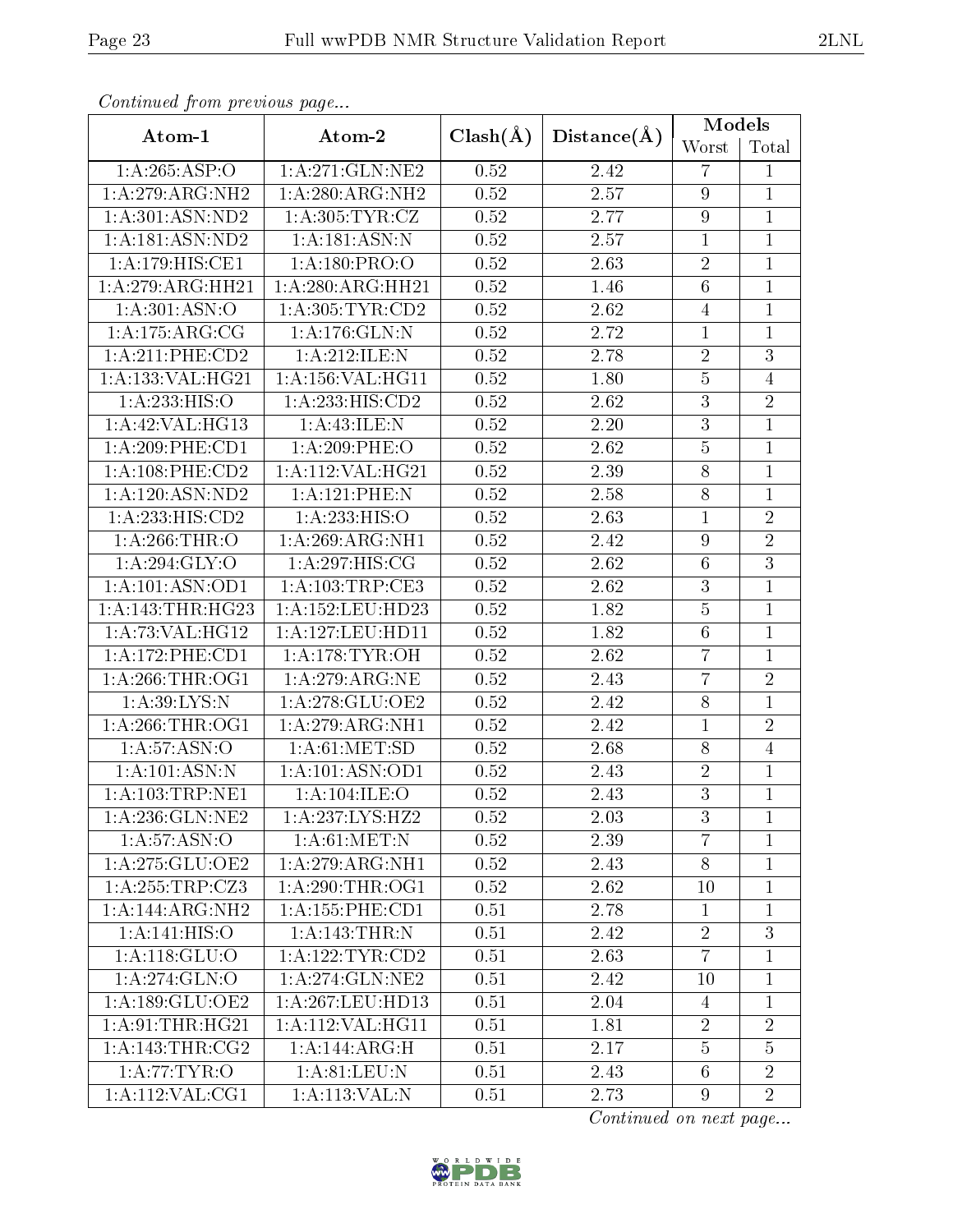| Continuata from previous page |                            |              |             | Models           |                |  |
|-------------------------------|----------------------------|--------------|-------------|------------------|----------------|--|
| Atom-1                        | Atom-2                     | $Clash(\AA)$ | Distance(A) | Worst            | Total          |  |
| 1: A: 188: TYR: C             | 1: A: 188: TYR: CD1        | 0.51         | 2.83        | 8                | $\overline{2}$ |  |
| 1:A:246:ALA:O                 | 1: A:250: ILE: HD13        | 0.51         | 2.05        | $\overline{4}$   | $\mathbf{1}$   |  |
| 1: A:299:CYS:SG               | 1: A:300: LEU:N            | 0.51         | 2.83        | $\mathbf{1}$     | $\mathbf{1}$   |  |
| 1:A:239:ARG:HH12              | 1: A:304: ILE: CG2         | 0.51         | 2.19        | $\mathbf{1}$     | $\mathbf{1}$   |  |
| 1:A:233:HIS:O                 | 1:A:233:HIS:CG             | 0.51         | 2.62        | $8\,$            | $\overline{4}$ |  |
| 1:A:274:GLN:NE2               | $1:\overline{A:274:GLN:O}$ | 0.51         | 2.42        | $\overline{5}$   | $\mathbf{1}$   |  |
| 1: A:118: GLU:O               | 1: A: 122: TYR: CD1        | 0.51         | 2.64        | $\mathbf 1$      | $\overline{1}$ |  |
| 1:A:295:PHE:CD1               | 1:A:295:PHE:O              | 0.51         | 2.64        | $\mathbf{1}$     | $\overline{2}$ |  |
| 1:A:109:LEU:N                 | 1: A: 109: LEU: CD1        | 0.51         | 2.74        | $\bf 5$          | $\overline{4}$ |  |
| 1:A:137:LEU:HD23              | 1: A: 137: LEU: C          | 0.51         | 2.26        | $\sqrt{2}$       | $\mathbf{1}$   |  |
| 1:A:79:LEU:HD23               | 1: A: 150: ARG: NH2        | 0.51         | $2.20\,$    | $\overline{3}$   | $\mathbf{1}$   |  |
| $1:A:141:H\overline{IS:CG}$   | 1:A:141:HIS:O              | 0.51         | 2.63        | $\overline{4}$   | $\overline{3}$ |  |
| 1:A:191:LEU:H                 | 1:A:191:LEU:CD1            | 0.51         | $2.10\,$    | $8\,$            | $\overline{2}$ |  |
| 1: A:276: SER:OG              | 1: A:280:ARG:NH1           | 0.51         | 2.43        | $\boldsymbol{9}$ | $\mathbf{1}$   |  |
| 1:A:174:PHE:CD1               | 1:A:174:PHE:O              | 0.51         | 2.63        | $\bf 5$          | $\overline{2}$ |  |
| 1:A:131:ILE:CD1               | 1:A:244:ILE:HD13           | 0.51         | 2.35        | $\overline{2}$   | $\mathbf{1}$   |  |
| 1:A:311:ASN:HD22              | 1: A:311: ASN:N            | 0.51         | 2.04        | $\,6$            | $\mathbf{1}$   |  |
| 1: A:68: ARG: NE              | 1: A:68: ARG:H             | 0.51         | 2.04        | $\overline{6}$   | $\overline{2}$ |  |
| 1:A:229:LEU:CD2               | 1:A:229:LEU:N              | 0.51         | 2.73        | $\overline{7}$   | $\overline{1}$ |  |
| 1: A:39: LYS: CG              | 1:A:281:ASN:HD21           | 0.51         | 2.18        | 10               | $\mathbf{1}$   |  |
| 1:A:296:LEU:HD12              | 1:A:296:LEU:N              | 0.51         | 2.20        | $\overline{4}$   | $\mathbf{1}$   |  |
| 1:A:169:LEU:N                 | 1: A:170: PRO:CD           | 0.51         | 2.74        | $8\,$            | $\overline{9}$ |  |
| 1: A:281: ASN:ND2             | 1:A:282:ASN:ND2            | 0.51         | 2.58        | $\,6$            | $\mathbf{1}$   |  |
| 1: A:175:ARG:CG               | 1:A:199:ARG:NH1            | 0.51         | 2.74        | $8\,$            | $\overline{1}$ |  |
| 1:A:229:LEU:H                 | 1: A:229:LEU:CD1           | 0.51         | 2.18        | $8\,$            | $\mathbf{1}$   |  |
| 1: A: 255: TRP: CD1           | 1:A:255:TRP:O              | 0.51         | 2.63        | $\boldsymbol{9}$ | $\mathbf{1}$   |  |
| 1:A:75:ASP:OD1                | 1:A:76:VAL:N               | 0.51         | 2.43        | $\overline{9}$   | $\mathbf 1$    |  |
| 1:A:242:ARG:NH2               | 1:A:246:ALA:HB2            | 0.51         | 2.20        | $\mathbf{1}$     | $\overline{1}$ |  |
| 1: A:255:TRP:C                | 1:A:255:TRP:CD1            | 0.51         | 2.84        | $\mathbf{1}$     | 3              |  |
| 1:A:109:LEU:H                 | 1:A:109:LEU:HD13           | 0.51         | 1.65        | 8                | $\overline{2}$ |  |
| 1:A:297:HIS:CD2               | 1:A:297:HIS:O              | 0.51         | 2.64        | $\overline{5}$   | $\mathbf 1$    |  |
| 1:A:73:VAL:HG12               | 1: A: 134: ASP: OD2        | 0.51         | 2.06        | 10               | $\mathbf{1}$   |  |
| 1:A:195:THR:O                 | 1: A: 198: TRP: CD1        | 0.51         | 2.63        | $\overline{4}$   | 1              |  |
| 1:A:207:HIS:O                 | $1: A:211:$ PHE: $CD2$     | 0.51         | 2.64        | $\mathbf{1}$     | $\mathbf{1}$   |  |
| 1: A:258:TYR:CG               | 1: A:259: ASN:N            | 0.51         | 2.77        | $\mathbf{1}$     | $\overline{4}$ |  |
| 1: A:278: GLU:CG              | 1:A:279:ARG:N              | 0.51         | 2.74        | $\overline{7}$   | $\overline{2}$ |  |
| 1:A:162:GLY:O                 | 1:A:166:ASN:ND2            | 0.51         | 2.44        | $\bf 5$          | 3              |  |
| 1: A:222:TYR:OH               | 1: A:241: MET:SD           | 0.51         | 2.68        | $6\phantom{.}6$  | $\overline{2}$ |  |
| 1: A:81: LEU: HD13            | 1: A:81: LEU:O             | 0.51         | 2.06        | 10               | $\overline{3}$ |  |
| 1: A:118: GLU:OE2             | 1:A:122:TYR:CD1            | 0.51         | 2.64        | 10               | $\mathbf{1}$   |  |
| 1: A: 120: ASN: ND2           | 1: A:290:THR:OG1           | 0.51         | 2.43        | 4                | $\mathbf{1}$   |  |

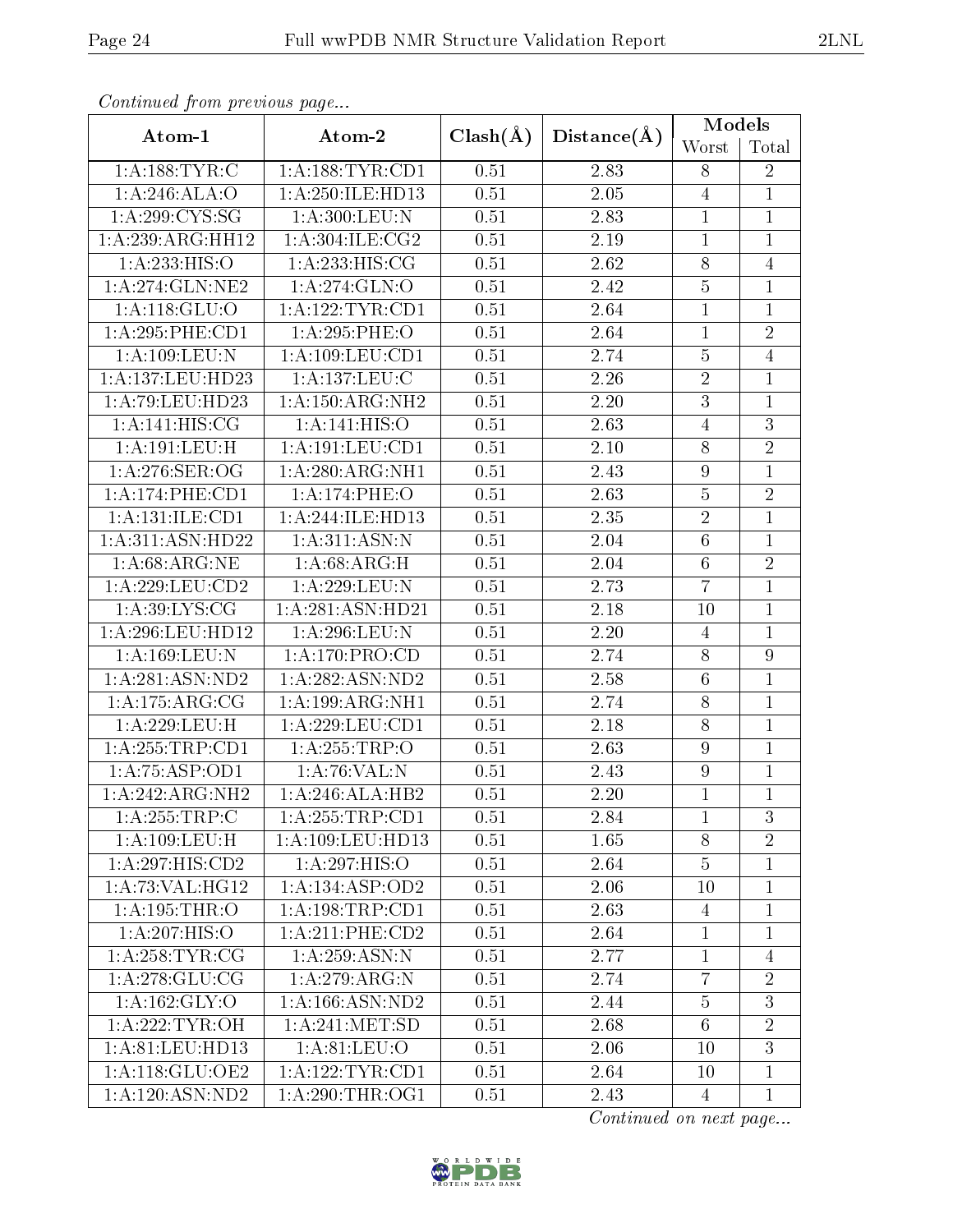| Conningea from previous page                          |                      |              | Distance(A)       | Models           |                |  |
|-------------------------------------------------------|----------------------|--------------|-------------------|------------------|----------------|--|
| Atom-1                                                | Atom-2               | $Clash(\AA)$ |                   | Worst            | Total          |  |
| 1:A:255:TRP:O                                         | 1:A:259:ASN:ND2      | 0.51         | 2.43              | $6\phantom{.}6$  | $\mathbf{1}$   |  |
| 1: A:215:LEU:C                                        | 1:A:215:LEU:HD23     | 0.50         | 2.26              | $\overline{2}$   | $\mathbf{1}$   |  |
| 1: A:271: GLN:H                                       | 1: A:271: GLN:CD     | 0.50         | $2.08\,$          | $\overline{2}$   | $\overline{1}$ |  |
| $1:$ A:259:ASN:ND2                                    | 1:A:263:LEU:HD11     | 0.50         | 2.21              | $\overline{3}$   | $\mathbf{1}$   |  |
| 1: A: 188: TYR: CD1                                   | 1: A: 188: TYR: C    | 0.50         | 2.84              | $\sqrt{6}$       | $\mathbf{1}$   |  |
| 1: A:39: LYS: NZ                                      | 1:A:282:ASN:OD1      | 0.50         | 2.45              | 8                | $\mathbf{1}$   |  |
| 1: A:40: TYR: CZ                                      | 1:A:44:ILE:CG1       | 0.50         | 2.94              | $\mathbf{1}$     | $\overline{3}$ |  |
| 1:A:104:ILE:C                                         | 1:A:104:ILE:HD13     | 0.50         | 2.26              | $\bf 5$          | $\mathbf{1}$   |  |
| 1: A:84: ALA:O                                        | 1:A:88:PHE:CD2       | 0.50         | 2.64              | $\overline{5}$   | $\overline{2}$ |  |
| 1:A:30:CYS:O                                          | 1: A:32: LEU: N      | 0.50         | 2.44              | $\mathbf{1}$     | $\overline{4}$ |  |
| 1:A:152:LEU:HD13                                      | 1: A: 152: LEU: C    | 0.50         | $\overline{2.27}$ | $\overline{2}$   | $\overline{1}$ |  |
| 1: A:64: ILE:N                                        | 1:A:64:ILE:HD13      | 0.50         | 2.20              | $\overline{3}$   | $\overline{1}$ |  |
| 1:A:238:HIS:O                                         | 1: A:241: MET:SD     | 0.50         | 2.70              | $\overline{5}$   | $\overline{2}$ |  |
| 1: A:281: ASN:CG                                      | 1: A:282:ASN:N       | 0.50         | 2.64              | 10               | $\overline{2}$ |  |
| $1: A: 157: \overline{\text{C} \text{YS}: \text{SG}}$ | 1:A:161:TRP:CZ3      | 0.50         | 2.98              | $8\,$            | $\mathbf{1}$   |  |
| 1:A:269:ARG:CA                                        | 1:A:271:GLN:HE22     | 0.50         | 2.20              | $\overline{2}$   | $\overline{1}$ |  |
| 1: A: 110: CYS: SG                                    | 1: A:176: GLN:OE1    | 0.50         | 2.69              | $\overline{3}$   | $\mathbf{1}$   |  |
| 1:A:166:ASN:N                                         | 1:A:166:ASN:HD22     | 0.50         | 2.03              | $\overline{5}$   | $\overline{2}$ |  |
| 1:A:101:ASN:HD22                                      | 1: A:101: ASN:N      | 0.50         | 2.03              | $\mathbf{1}$     | $\overline{3}$ |  |
| 1:A:134:ASP:OD2                                       | 1:A:135:ARG:NH1      | 0.50         | $2.45\,$          | $\mathbf 1$      | $\mathbf{1}$   |  |
| 1: A:118: GLU:CG                                      | 1:A:119:VAL:N        | 0.50         | 2.73              | $\overline{3}$   | $\mathbf{1}$   |  |
| 1:A:249:LEU:O                                         | 1:A:249:LEU:HD23     | 0.50         | 2.06              | $\sqrt{6}$       | $\overline{1}$ |  |
| 1:A:203:ARG:HE                                        | 1:A:263:LEU:CD2      | 0.50         | 2.18              | $8\,$            | $\mathbf{1}$   |  |
| 1:A:68:ARG:H                                          | 1:A:68:ARG:HH11      | 0.50         | 1.47              | 10               | $\mathbf{1}$   |  |
| 1: A:77:TYR:CE1                                       | 1:A:123:SER:OG       | 0.50         | 2.65              | 10               | $\mathbf{1}$   |  |
| 1:A:269:ARG:O                                         | 1: A:270:THR:CB      | 0.50         | 2.59              | 8                | $\overline{7}$ |  |
| 1:A:182:ASN:ND2                                       | 1: A: 182: ASN: N    | 0.50         | 2.58              | $\sqrt{2}$       | $\overline{2}$ |  |
| 1: A:75:ASP:O                                         | 1:A:150:ARG:NH1      | 0.50         | 2.43              | $\overline{5}$   | $\overline{1}$ |  |
| 1: A:275: GLU:N                                       | 1: A:275: GLU:CD     | 0.50         | 2.65              | 5                | 1              |  |
| 1: A:211:PHE: CZ                                      | 1:A:256:LEU:CD2      | 0.50         | 2.94              | $\overline{9}$   | 1              |  |
| 1:A:59:LEU:CD2                                        | 1: A:59: LEU: N      | 0.50         | 2.75              | 1                | $\mathbf{1}$   |  |
| 1:A:197:LYS:O                                         | 1:A:198:TRP:CD2      | 0.50         | 2.65              | $\boldsymbol{9}$ | $\overline{5}$ |  |
| 1:A:191:LEU:H                                         | 1: A: 191: LEU: CD2  | 0.50         | 2.15              | $8\,$            | $\mathbf{1}$   |  |
| 1:A:258:TYR:C                                         | 1: A:258:TYR:CD1     | 0.50         | 2.84              | $\boldsymbol{9}$ | $\mathbf{1}$   |  |
| 1: A: 188: TYR: CB                                    | 1: A:283: ILE: HG21  | 0.50         | 2.37              | $\overline{4}$   | $\mathbf{1}$   |  |
| $1:A:191:\overline{\text{LEU:N}}$                     | 1:A:191:LEU:CD1      | 0.50         | 2.74              | $\mathbf{1}$     | $\overline{2}$ |  |
| 1: A: 197: LYS: C                                     | 1: A: 198: TRP: CG   | 0.50         | 2.85              | $\sqrt{6}$       | $\overline{7}$ |  |
| 1: A: 197: LYS: NZ                                    | 1: A: 199: ARG: HH21 | 0.50         | 2.04              | 5                | $\mathbf{1}$   |  |
| 1: A:234: MET:SD                                      | 1: A:234:MET:O       | 0.50         | 2.70              | $6\phantom{.}6$  | $\mathbf{1}$   |  |
| 1:A:251:PHE:CD1                                       | 1: A:293:LEU:HD13    | 0.50         | 2.42              | 6                | $\mathbf{1}$   |  |
| 1:A:258:TYR:CZ                                        | 1: A:262:LEU:CD1     | 0.50         | 2.94              | $6\phantom{.}6$  | $\mathbf{1}$   |  |

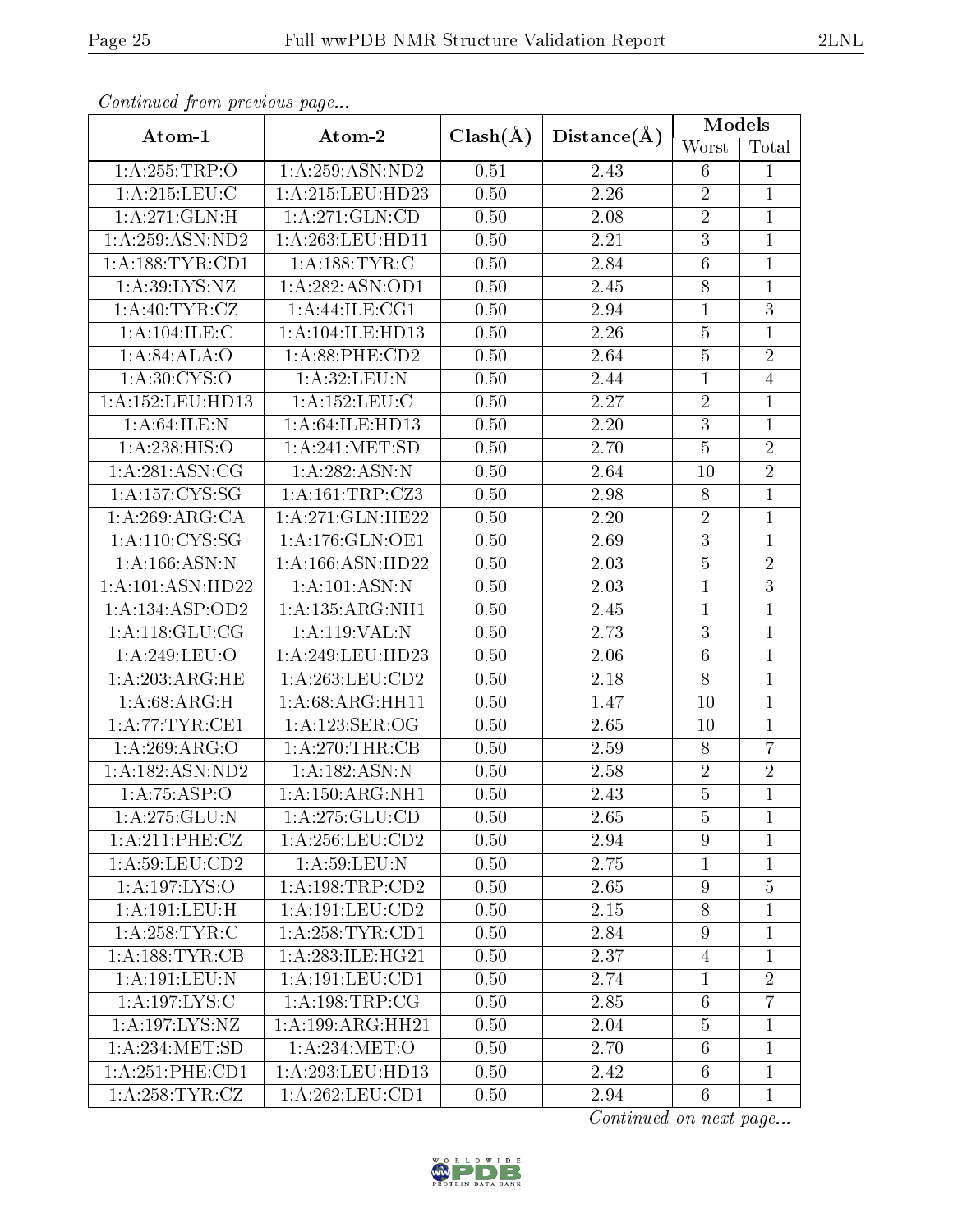|                     |                            |              | Distance(A)       | <b>Models</b>    |                 |  |
|---------------------|----------------------------|--------------|-------------------|------------------|-----------------|--|
| Atom-1              | Atom-2                     | $Clash(\AA)$ |                   | Worst            | Total           |  |
| 1:A:233:HIS:ND1     | 1: A: 233: HIS: O          | 0.50         | 2.44              | 10               | $\overline{2}$  |  |
| 1: A:234: MET:O     | $1:$ A:234:MET:SD          | 0.50         | 2.70              | 10               | $\overline{2}$  |  |
| 1: A:88:PHE:CZ      | 1: A:92: LEU:CD2           | 0.50         | 2.95              | 10               | $\mathbf{1}$    |  |
| 1:A:239:ARG:CD      | 1:A:240:ALA:N              | 0.50         | 2.75              | $\sqrt{2}$       | $\mathbf{1}$    |  |
| 1: A:30: CYS:SG     | 1:A:30:CYS:O               | 0.50         | 2.67              | $\overline{7}$   | $\overline{1}$  |  |
| 1: A:151: HIS:C     | 1:A:151:HIS:ND1            | 0.50         | 2.65              | $\overline{4}$   | $\mathbf{1}$    |  |
| 1:A:287:LEU:HD12    | 1: A:287:LEU:C             | 0.50         | 2.28              | $\overline{4}$   | $\overline{1}$  |  |
| 1: A:228:THR:CG2    | 1:A:229:LEU:N              | 0.49         | 2.75              | $\,6$            | $\overline{2}$  |  |
| 1: A: 188: TYR: CD1 | 1: A: 188: TYR: N          | 0.49         | 2.78              | $\overline{2}$   | $\overline{1}$  |  |
| 1:A:274:GLN:HE21    | $1:A:274:GLN:\overline{H}$ | 0.49         | $1.50\,$          | $\overline{7}$   | $\mathbf 1$     |  |
| 1:A:50:PHE:CD1      | 1: A:50: PHE:O             | 0.49         | 2.65              | $\boldsymbol{9}$ | $\overline{1}$  |  |
| 1:A:47:ALA:O        | 1: A:51: LEU: N            | 0.49         | 2.44              | $\sqrt{3}$       | $6\phantom{.}6$ |  |
| 1: A:148: GLN: HE21 | $1:$ A:150:ARG:H           | 0.49         | 1.50              | $\,6\,$          | $\mathbf 1$     |  |
| 1:A:219:LEU:HD12    | 1:A:219:LEU:N              | 0.49         | 2.22              | $\overline{6}$   | $\overline{2}$  |  |
| 1: A:176: GLN: NE2  | 1:A:202:LEU:HD22           | 0.49         | 2.22              | 10               | $\mathbf{1}$    |  |
| 1: A: 255: TRP: CD1 | 1:A:255:TRP:C              | 0.49         | 2.86              | 10               | $\overline{1}$  |  |
| 1: A:305: TYR: CD1  | 1: A:305: TYR: N           | 0.49         | 2.78              | $\overline{4}$   | $\mathbf{1}$    |  |
| 1: A:274: GLN:CD    | 1:A:274:GLN:N              | 0.49         | 2.66              | $\overline{1}$   | $\overline{3}$  |  |
| 1: A:81: LEU:O      | 1: A:85:ASP:N              | 0.49         | 2.40              | $\overline{4}$   | $\overline{3}$  |  |
| 1:A:272:VAL:O       | 1:A:273:ILE:HG23           | 0.49         | 2.08              | $\bf 5$          | $\overline{1}$  |  |
| 1:A:166:ASN:ND2     | 1: A: 166: ASN:H           | 0.49         | 2.04              | $\overline{2}$   | $\mathbf{1}$    |  |
| 1: A:35: GLU:CD     | 1: A:35: GLU:H             | 0.49         | 2.09              | $\sqrt{2}$       | $\mathbf{1}$    |  |
| 1:A:182:ASN:HD21    | 1: A:277:CYS:C             | 0.49         | $2.10\,$          | $\overline{5}$   | $\overline{2}$  |  |
| 1:A:78:LEU:O        | 1:A:78:LEU:HD13            | 0.49         | 2.07              | $8\,$            | $\overline{1}$  |  |
| 1:A:128:LEU:HD12    | 1:A:129:ALA:H              | 0.49         | 1.61              | $\mathbf{1}$     | $\mathbf{1}$    |  |
| 1:A:252:LEU:CD1     | 1:A:255:TRP:HE1            | 0.49         | $\overline{2.19}$ | $\overline{2}$   | $\overline{3}$  |  |
| 1:A:114:SER:OG      | 1:A:187:CYS:SG             | 0.49         | 2.70              | $\,6$            | $\overline{3}$  |  |
| 1:A:166:ASN:O       | 1:A:166:ASN:ND2            | 0.49         | 2.45              | 8                | $\mathbf{1}$    |  |
| 1: A: 188: TYR: OH  | 1: A:280:ARG:NH2           | 0.49         | 2.46              | 8                | $\mathbf{1}$    |  |
| 1: A: 182: ASN: CG  | 1:A:281:ASN:ND2            | 0.49         | 2.66              | 9                | $\overline{2}$  |  |
| 1:A:193:ASN:ND2     | 1: A:200:MET:SD            | 0.49         | 2.86              | 10               | 1               |  |
| 1:A:287:LEU:O       | 1:A:287:LEU:HD13           | 0.49         | 2.07              | 10               | 1               |  |
| 1:A:259:ASN:ND2     | 1: A:259: ASN:C            | 0.49         | 2.66              | $\overline{4}$   | $\overline{1}$  |  |
| 1:A:59:LEU:HD22     | 1: A:59: LEU: N            | 0.49         | 2.22              | $\mathbf{1}$     | 1               |  |
| $1: A:209:$ PHE:CG  | $1: A:209:$ PHE:O          | 0.49         | 2.66              | $\overline{2}$   | $\overline{1}$  |  |
| 1:A:166:ASN:N       | 1: A: 166: ASN: ND2        | 0.49         | 2.58              | 3                | $\overline{2}$  |  |
| 1:A:143:THR:HB      | 1:A:152:LEU:HD22           | 0.49         | 1.84              | $9\phantom{.}$   | $\overline{1}$  |  |
| 1:A:297:HIS:ND1     | 1:A:297:HIS:O              | 0.49         | 2.45              | 9                | 1               |  |
| 1:A:209:PHE:C       | $1: A:209:$ PHE:CD1        | 0.49         | 2.86              | $\mathbf{1}$     | $\mathbf{1}$    |  |
| 1: A:74:THR:OG1     | 1:A:78:LEU:HD23            | 0.49         | 2.07              | $\mathbf 1$      | 1               |  |
| 1: A:176: GLN:CD    | $1:A:177:A\overline{LA:N}$ | 0.49         | 2.66              | $\overline{4}$   | $\overline{2}$  |  |

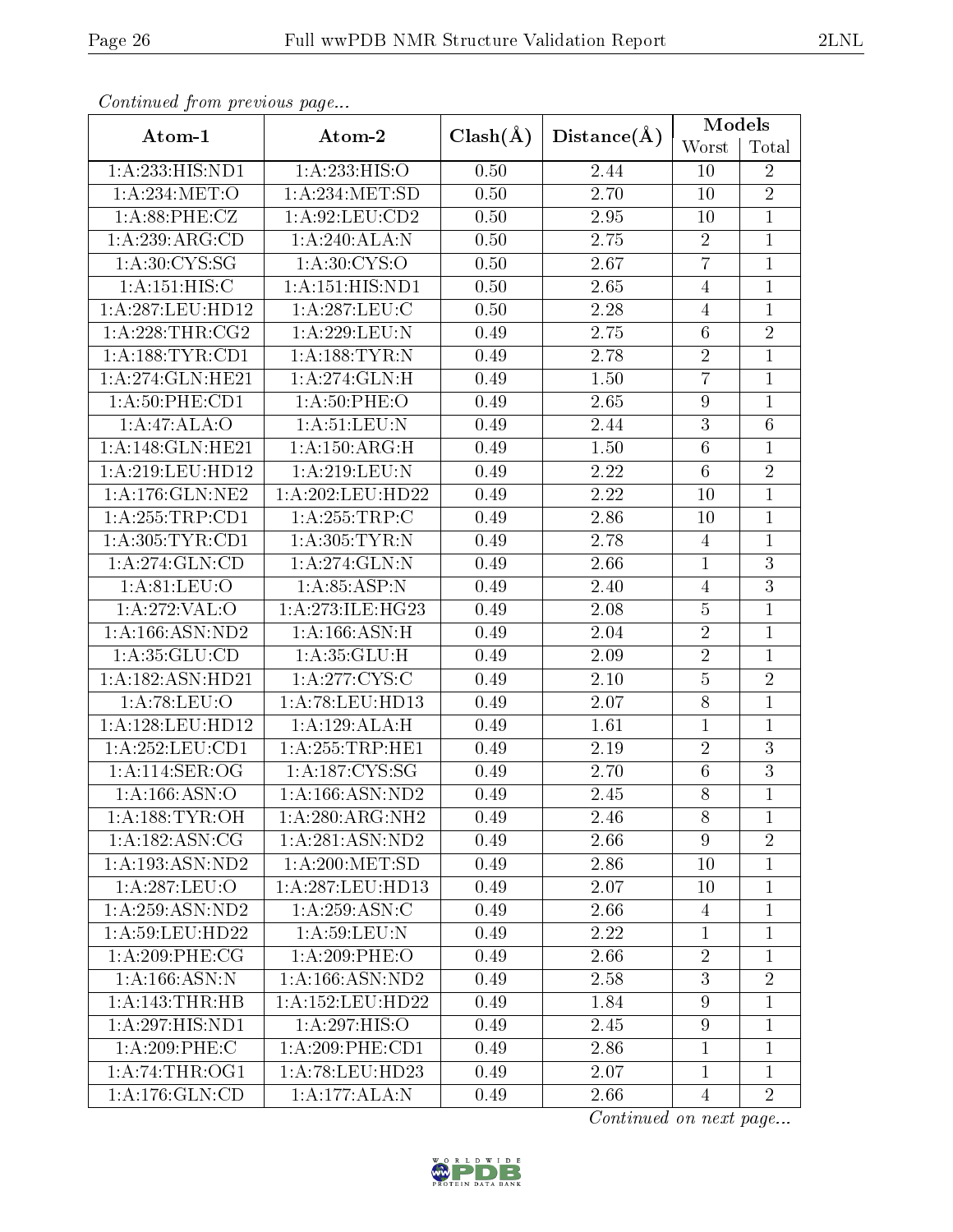|                                    |                               |              | Distance(A) | Models           |                  |  |
|------------------------------------|-------------------------------|--------------|-------------|------------------|------------------|--|
| Atom-1                             | Atom-2                        | $Clash(\AA)$ |             | Worst            | Total            |  |
| 1:A:266:THR:OG1                    | 1:A:280:ARG:NH2               | 0.49         | 2.45        | 6                | $\mathbf{1}$     |  |
| 1:A:154:LYS:O                      | 1: A: 157: CYS: SG            | 0.49         | 2.70        | $\overline{7}$   | $\mathbf{1}$     |  |
| 1:A:131:ILE:HD12                   | 1:A:244:ILE:HD13              | 0.49         | 1.85        | $\sqrt{2}$       | $\mathbf{1}$     |  |
| 1: A:218: MET:SD                   | 1:A:222:TYR:OH                | 0.49         | 2.70        | $\overline{6}$   | $\overline{2}$   |  |
| 1: A:48: LEU:O                     | 1:A:48:LEU:HD23               | 0.49         | 2.08        | 3                | $\mathbf{1}$     |  |
| 1: A:222:TYR:CZ                    | 1:A:226:LEU:HD11              | 0.49         | 2.42        | $\overline{5}$   | $\mathbf{1}$     |  |
| 1:A:227:ARG:C                      | 1:A:227:ARG:NE                | 0.49         | 2.66        | $6\phantom{.}6$  | $\overline{1}$   |  |
| 1:A:125:ILE:HD11                   | 1: A:206:PRO:O                | 0.49         | 2.08        | $\overline{7}$   | $\mathbf{1}$     |  |
| 1:A:146:LEU:H                      | 1:A:146:LEU:HD23              | 0.49         | 1.68        | $8\,$            | $\mathbf{1}$     |  |
| 1: A:226:LEU:O                     | $1: A:230:$ PHE: $CD2$        | 0.49         | 2.66        | $8\,$            | $\overline{1}$   |  |
| 1:A:157:CYS:O                      | 1: A: 161: TRP: CD1           | 0.49         | 2.66        | $\mathbf{1}$     | $\overline{3}$   |  |
| 1: A:176: GLN:CG                   | 1:A:177:ALA:H                 | 0.49         | $2.20\,$    | $\mathbf 1$      | $\overline{2}$   |  |
| 1:A:273:JLE:C                      | 1:A:275:GLU:H                 | 0.49         | 2.11        | $\bf 5$          | $\boldsymbol{9}$ |  |
| 1: A:258:TYR:OH                    | 1:A:286:ALA:CB                | 0.49         | 2.61        | $\overline{7}$   | $\overline{2}$   |  |
| 1:A:285:ARG:O                      | 1: A:285:ARG:CZ               | 0.49         | 2.61        | $\,6\,$          | $\mathbf{1}$     |  |
| 1: A:117: LYS:NZ                   | 1:A:121:PHE:CE1               | 0.49         | 2.74        | $\overline{7}$   | $\overline{1}$   |  |
| 1: A:59: LEU:O                     | 1:A:62:LEU:HD23               | 0.49         | 2.08        | $8\,$            | $\mathbf{1}$     |  |
| 1:A:267:LEU:O                      | 1: A:269:ARG:NH1              | 0.48         | 2.46        | $\overline{3}$   | $\overline{1}$   |  |
| 1: A:63:VAL:O                      | 1:A:67:SER:N                  | 0.48         | 2.46        | $\boldsymbol{9}$ | $\overline{3}$   |  |
| 1:A:171:PHE:CG                     | 1:A:172:PHE:N                 | 0.48         | 2.78        | 10               | $\overline{2}$   |  |
| 1: A: 139: ILE: HG22               | 1:A:140:VAL:HG13              | 0.48         | 1.85        | $\,6\,$          | $\overline{1}$   |  |
| 1: A:218: MET:O                    | $1:$ A:222:TYR:CG             | 0.48         | 2.65        | $\,6\,$          | $\overline{1}$   |  |
| 1:A:287:LEU:HD13                   | 1:A:288:ASP:H                 | 0.48         | 1.64        | $\overline{8}$   | $\mathbf{1}$     |  |
| $1: A:180:\overline{\text{PRO:C}}$ | 1:A:181:ASN:ND2               | 0.48         | 2.66        | 10               | $\overline{1}$   |  |
| 1: A:91:THR:HG21                   | 1:A:116:LEU:HD21              | 0.48         | 1.84        | $\overline{4}$   | $\mathbf{1}$     |  |
| 1: A:151: HIS:C                    | 1:A:151:HIS:HD1               | 0.48         | 2.12        | $\overline{4}$   | $\overline{1}$   |  |
| 1: A:147:THR:CG2                   | 1:A:148:GLN:N                 | 0.48         | 2.76        | $8\,$            | $\overline{2}$   |  |
| 1: A: 189: GLU: CG                 | 1: A:263:LEU:HD22             | 0.48         | 2.38        | $6\phantom{.}6$  | $\overline{1}$   |  |
| 1:A:194:ASP:N                      | 1: A:194: ASP:OD1             | 0.48         | 2.45        | 6                | $\overline{2}$   |  |
| 1: A:281: ASN:ND2                  | 1:A:282:ASN:HD22              | 0.48         | 2.06        | 6                | $\mathbf 1$      |  |
| 1: A:46:TYR:CE1                    | 1:A:285:ARG:NH2               | 0.48         | 2.80        | 6                | 1                |  |
| 1: A:39: LYS: NZ                   | 1: A:282: ASN:CG              | 0.48         | 2.67        | 9                | 1                |  |
| 1: A:295:PHE:CZ                    | 1: A:299:CYS:SG               | 0.48         | 3.06        | $\overline{4}$   | $\overline{1}$   |  |
| 1:A:276:SER:O                      | 1:A:280:ARG:CG                | 0.48         | 2.61        | $\mathbf 1$      | 1                |  |
| 1: A:71: ARG:NE                    | 1:A:71:ARG:C                  | 0.48         | 2.66        | $\mathbf{1}$     | $\overline{1}$   |  |
| 1:A:279:ARG:O                      | 1: A:283: ILE:CG2             | 0.48         | 2.62        | 3                | 1                |  |
| 1:A:249:LEU:O                      | 1:A:249:LEU:HD13              | 0.48         | 2.09        | $\overline{7}$   | $\overline{2}$   |  |
| 1:A:280:ARG:O                      | $1:A:283:ILE: \overline{CG2}$ | 0.48         | 2.60        | $\overline{7}$   | 1                |  |
| 1: A:71: ARG:NE                    | 1:A:71:ARG:O                  | 0.48         | 2.46        | $\mathbf{1}$     | $\mathbf{1}$     |  |
| 1:A:209:PHE:CD1                    | 1:A:209:PHE:C                 | 0.48         | 2.87        | $\sqrt{2}$       | $\overline{1}$   |  |
| $1: A:216:$ PHE:CG                 | 1:A:217:VAL:N                 | 0.48         | 2.81        | $\overline{2}$   | $\overline{2}$   |  |

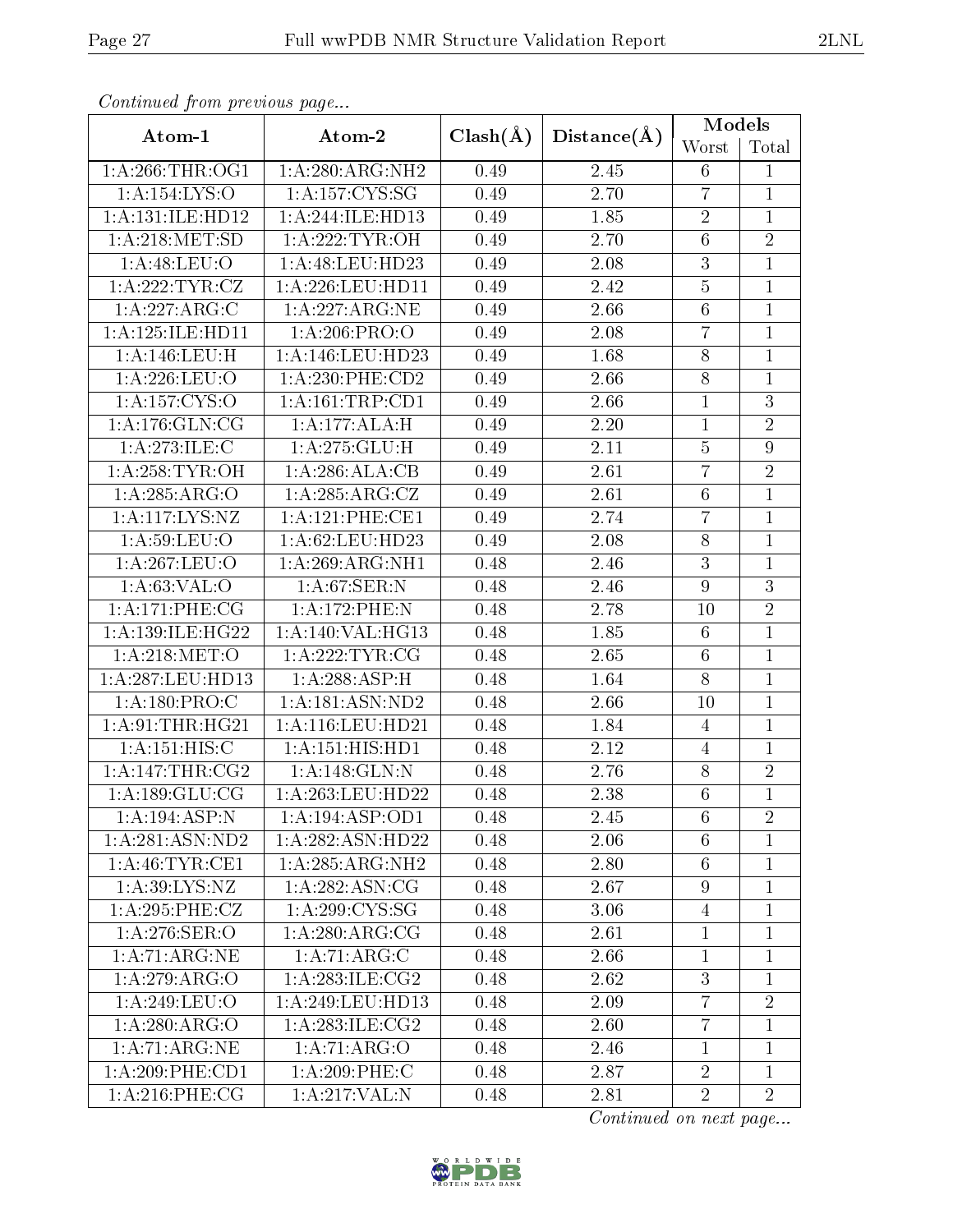|                               | -- <i>r</i> - <i>J</i> - |              |             | <b>Models</b>    |                 |  |
|-------------------------------|--------------------------|--------------|-------------|------------------|-----------------|--|
| Atom-1                        | Atom-2                   | $Clash(\AA)$ | Distance(A) | Worst            | Total           |  |
| 1:A:182:ASN:ND2               | 1:A:277:CYS:C            | 0.48         | 2.67        | $\overline{5}$   | $\overline{2}$  |  |
| 1: A:84: ALA:O                | 1: A:88: PHE:CE1         | 0.48         | 2.67        | $\bf 5$          | $\overline{2}$  |  |
| 1:A:148:GLN:NE2               | 1:A:149:LYS:N            | 0.48         | 2.61        | $\,6\,$          | $\mathbf{1}$    |  |
| 1:A:229:LEU:CB                | 1:A:238:HIS:CD2          | 0.48         | 2.96        | $\overline{7}$   | $\mathbf{1}$    |  |
| 1: A:107:THR:HG22             | 1: A:178:TYR:CE1         | 0.48         | 2.43        | $\boldsymbol{9}$ | $\mathbf{1}$    |  |
| 1: A: 122: TYR: CD1           | 1:A:122:TYR:N            | 0.48         | 2.78        | $\overline{7}$   | $\overline{3}$  |  |
| 1:A:86:LEU:HD13               | 1:A:86:LEU:O             | 0.48         | $2.09\,$    | $\boldsymbol{3}$ | $\overline{2}$  |  |
| 1: A:76: VAL:CG1              | 1: A:77:TYR:N            | 0.48         | 2.77        | $\,6\,$          | $\overline{3}$  |  |
| 1: A:126: LEU:O               | 1:A:129:ALA:N            | 0.48         | 2.46        | $8\,$            | $\overline{4}$  |  |
| 1: A:95:TRP:C                 | 1:A:95:TRP:CD2           | 0.48         | 2.87        | $\overline{7}$   | $\mathbf{1}$    |  |
| 1:A:75:ASP:OD2                | 1: A: 150: ARG: NH1      | 0.48         | 2.46        | $\boldsymbol{9}$ | $\mathbf{1}$    |  |
| 1: A:40:TYR:CD1               | 1:A:281:ASN:CG           | 0.48         | 2.87        | $\overline{4}$   | $\mathbf{1}$    |  |
| 1:A:72:SER:C                  | 1:A:74:THR:N             | 0.48         | 2.67        | $\boldsymbol{9}$ | $\sqrt{2}$      |  |
| 1: A:95:TRP:CD1               | 1: A:95:TRP:C            | 0.48         | 2.87        | $\boldsymbol{9}$ | $\overline{3}$  |  |
| 1:A:229:LEU:N                 | 1:A:229:LEU:HD22         | 0.48         | 2.23        | $\overline{7}$   | $\mathbf{1}$    |  |
| 1: A: 237: LYS: CD            | 1: A: 237: LYS: N        | 0.48         | 2.77        | $\overline{7}$   | $\overline{1}$  |  |
| $1: A:75: \overline{A}SP:OD2$ | 1: A: 150: ARG: NE       | 0.48         | 2.47        | $\overline{7}$   | $\sqrt{2}$      |  |
| 1:A:249:LEU:HD23              | 1:A:249:LEU:O            | 0.48         | 2.08        | $\overline{4}$   | $\overline{1}$  |  |
| 1: A:92: LEU: HD12            | 1:A:92:LEU:C             | 0.48         | 2.29        | $\sqrt{2}$       | $\mathbf{1}$    |  |
| 1:A:35:GLU:OE2                | 1:A:103:TRP:CH2          | 0.48         | 2.67        | $\bf 5$          | $\mathbf{1}$    |  |
| 1: A:194: ASP:CG              | 1:A:199:ARG:NE           | 0.48         | 2.67        | $\overline{6}$   | $\overline{1}$  |  |
| 1:A:40:TYR:C                  | 1: A:40: TYR:CD1         | 0.48         | 2.87        | $8\,$            | $\mathbf{1}$    |  |
| 1:A:207:HIS:C                 | 1:A:207:HIS:CD2          | 0.48         | 2.87        | $\overline{7}$   | $\overline{1}$  |  |
| 1:A:179:HIS:O                 | 1:A:179:HIS:CD2          | 0.48         | 2.67        | $8\,$            | $\mathbf{1}$    |  |
| 1: A:215: LEU:O               | 1: A:219:LEU:CD1         | 0.48         | 2.62        | $\boldsymbol{9}$ | $\mathbf{1}$    |  |
| 1:A:40:TYR:OH                 | 1: A: 186: VAL: HG21     | 0.48         | 2.09        | 10               | $\mathbf{1}$    |  |
| 1:A:101:ASN:OD1               | 1: A: 102: GLY: N        | 0.48         | 2.47        | $\overline{4}$   | 1               |  |
| 1: A:75: ASP:CG               | 1:A:76:VAL:N             | 0.48         | 2.67        | $\bf 5$          | $6\phantom{.}6$ |  |
| 1: A:72: SER:OG               | 1: A:305: TYR: CZ        | 0.48         | 2.64        | $\overline{2}$   | $\mathbf{1}$    |  |
| 1: A:63: VAL:CG1              | 1: A:64: ILE:N           | 0.48         | 2.77        | $\overline{2}$   | $\overline{2}$  |  |
| 1: A:59: LEU: N               | 1: A:59: LEU:CD2         | 0.48         | 2.76        | $\overline{7}$   | $\mathbf 1$     |  |
| 1:A:126:LEU:O                 | 1:A:129:ALA:CB           | 0.47         | 2.62        | 3                | $\overline{2}$  |  |
| 1:A:123:SER:O                 | 1:A:127:LEU:CB           | 0.47         | 2.62        | $\overline{7}$   | $\overline{3}$  |  |
| 1:A:75:ASP:CG                 | 1:A:150:ARG:NH2          | 0.47         | 2.66        | $6\,$            | 1               |  |
| $1:A:29:P\overline{RO:O}$     | 1:A:32:LEU:HD13          | 0.47         | 2.08        | $\overline{7}$   | $\overline{2}$  |  |
| 1: A:59: LEU: N               | 1: A:59: LEU: HD22       | 0.47         | 2.22        | $\overline{7}$   | 1               |  |
| $1:A:109:LE\overline{U:CD2}$  | 1:A:110:CYS:SG           | 0.47         | 3.02        | 8                | $\overline{2}$  |  |
| 1: A:35: GLU:O                | 1:A:37:LEU:CD2           | 0.47         | 2.62        | $8\,$            | $\mathbf 1$     |  |
| 1: A:88:PHE: CZ               | 1:A:92:LEU:HD21          | 0.47         | 2.44        | 10               | $\overline{1}$  |  |
| 1: A:77:TYR:CZ                | 1: A: 127: LEU: HD13     | 0.47         | 2.44        | 4                | $\mathbf 1$     |  |
| 1:A:269:ARG:HH12              | 1:A:279:ARG:NH2          | 0.47         | 2.07        | $\overline{4}$   | $\mathbf{1}$    |  |

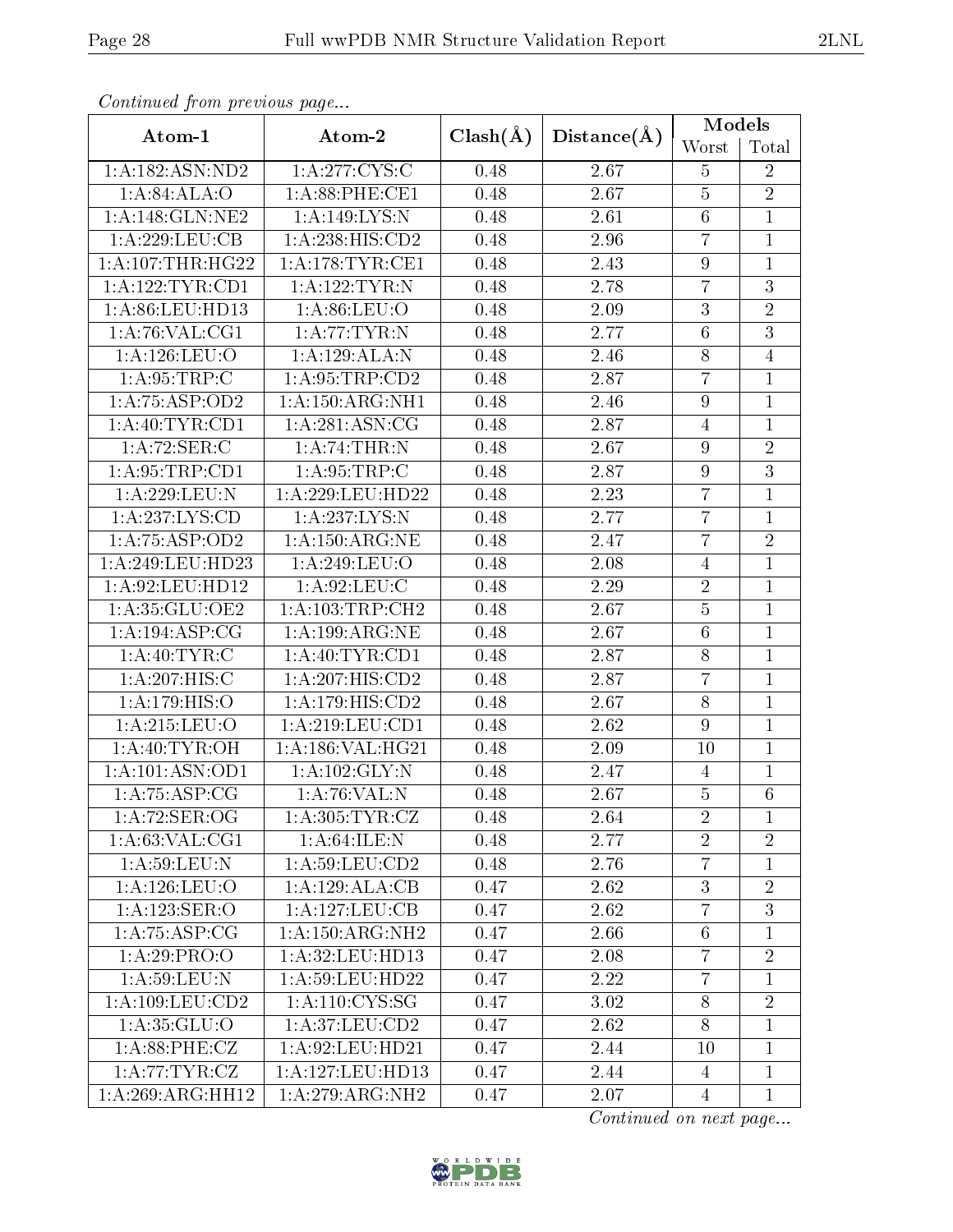| Atom-1                     | Atom-2                                | $Clash(\AA)$ | Distance(A)       | Models          |                |
|----------------------------|---------------------------------------|--------------|-------------------|-----------------|----------------|
|                            |                                       |              |                   | Worst           | Total          |
| $1:$ A:176: $GLN:NE2$      | 1:A:189:GLU:C                         | 0.47         | 2.67              | $\mathbf{1}$    | $\mathbf{1}$   |
| 1: A:83:LEU:O              | 1: A:87: LEU: N                       | 0.47         | 2.42              | 10              | 3              |
| 1:A:271:GLN:CD             | 1:A:279:ARG:NH2                       | 0.47         | 2.68              | $\overline{2}$  | $\mathbf{1}$   |
| 1:A:255:TRP:CH2            | 1: A:259: ASN:CG                      | 0.47         | 2.87              | $\overline{3}$  | $\mathbf{1}$   |
| 1: A:255:TRP:CE2           | 1: A:259: ASN:CG                      | 0.47         | 2.87              | $6\phantom{.}6$ | $\mathbf{1}$   |
| 1: A:51: LEU: C            | 1: A:51:LEU:HD13                      | 0.47         | $\overline{2.30}$ | 8               | $\mathbf{1}$   |
| 1:A:285:ARG:C              | 1:A:285:ARG:NE                        | 0.47         | 2.67              | 10              | 1              |
| 1: A:38: ASN:ND2           | 1: A:38: ASN: C                       | 0.47         | 2.68              | $6\phantom{.}6$ | 6              |
| 1: A:35: GLU:N             | 1: A:35: GLU:CD                       | 0.47         | 2.68              | $\overline{2}$  | $\mathbf{1}$   |
| 1:A:191:LEU:HD11           | 1:A:280:ARG:NE                        | 0.47         | 2.24              | $\overline{5}$  | $\mathbf{1}$   |
| 1:A:143:THR:HG22           | 1:A:144:ARG:HE                        | 0.47         | 1.69              | $\overline{7}$  | $\mathbf{1}$   |
| 1: A:57: ASN:ND2           | 1: A:291: GLU:CD                      | 0.47         | 2.68              | $\overline{7}$  | $\mathbf{1}$   |
| 1:A:107:THR:HG22           | 1:A:107:THR:O                         | 0.47         | 2.09              | 9               | $\mathbf{1}$   |
| 1:A:71:ARG:CZ              | 1:A:71:ARG:O                          | 0.47         | 2.62              | $\overline{9}$  | $\mathbf{1}$   |
| 1: A:301: ASN:ND2          | 1: A:301: ASN: C                      | 0.47         | 2.68              | $\overline{2}$  | $\mathbf{1}$   |
| 1:A:171:PHE:C              | 1: A:171:PHE:CD1                      | 0.47         | 2.88              | $\overline{4}$  | $\overline{4}$ |
| 1:A:257:PRO:O              | 1: A:261:VAL: CG2                     | 0.47         | 2.61              | $\overline{9}$  | $\mathbf{1}$   |
| 1: A:72: SER: C            | 1:A:74:THR:H                          | 0.47         | 2.13              | 9               | $\mathbf{1}$   |
| 1: A: 192: GLY: O          | 1:A:199:ARG:CG                        | 0.47         | 2.63              | $\overline{2}$  | $\overline{2}$ |
| 1: A: 120: ASN: ND2        | 1:A:120:ASN:O                         | 0.47         | 2.46              | $\overline{2}$  | $\mathbf{1}$   |
| 1:A:236:GLN:CD             | 1:A:237:LYS:N                         | 0.47         | 2.68              | $\overline{2}$  | $\overline{2}$ |
| 1: A:282: ASN: C           | 1:A:282:ASN:ND2                       | 0.47         | 2.68              | $\overline{2}$  | $\overline{2}$ |
| 1: A:79: LEU: HD23         | $1: A: 150: \overline{\text{ARG:CZ}}$ | 0.47         | 2.39              | $\overline{3}$  | $\overline{2}$ |
| 1:A:295:PHE:C              | 1: A:295:PHE:CD1                      | 0.47         | 2.86              | 3               | $\overline{2}$ |
| 1:A:78:LEU:HD13            | 1: A:78:LEU:O                         | 0.47         | 2.10              | 3               | $\overline{2}$ |
| 1: A:95:TRP:C              | 1: A:95:TRP:CD1                       | 0.47         | 2.86              | $\overline{5}$  | 1              |
| 1:A:69:VAL:CG2             | 1: A:69: VAL:O                        | 0.47         | 2.63              | 6               | 4              |
| $1:A:181:A\overline{SN:N}$ | 1:A:181:ASN:ND2                       | $0.47\,$     | 2.60              | $6\,$           | $\mathbf{1}$   |
| 1: A:266:THR:OG1           | 1:A:279:ARG:CZ                        | 0.47         | 2.62              | $\overline{7}$  | $\mathbf{1}$   |
| 1: A:104: ILE: CG2         | 1:A:105:PHE:N                         | 0.47         | 2.78              | 10              | $\mathbf{1}$   |
| 1: A:131: ILE:O            | 1:A:135:ARG:CG                        | 0.47         | 2.63              | 10              | $\mathbf{1}$   |
| 1:A:176:GLN:HE22           | 1: A: 189: GLU: C                     | 0.47         | 2.12              | $\mathbf{1}$    | $\mathbf 1$    |
| 1: A:35: GLU:CD            | 1: A:35: GLU:N                        | 0.47         | 2.68              | $8\,$           | $\mathbf{1}$   |
| 1:A:73:VAL:HG12            | 1:A:240:ALA:HB1                       | 0.47         | 1.85              | $8\,$           | $\mathbf{1}$   |
| 1: A: 101: ASN: CG         | 1:A:102:GLY:N                         | 0.47         | 2.67              | $\overline{9}$  | $\mathbf{1}$   |
| 1: A:105: PHE:CG           | 1:A:105:PHE:O                         | 0.47         | 2.66              | 1               | 1              |
| 1: A:246: ALA:O            | 1:A:250:ILE:N                         | 0.47         | 2.44              | $8\,$           | $\overline{2}$ |
| 1:A:175:ARG:NH2            | 1:A:201:VAL:HG23                      | 0.47         | 2.25              | $\overline{5}$  | 1              |
| 1:A:264:ALA:O              | 1: A:268:MET:CG                       | 0.47         | 2.63              | $\overline{5}$  | $\mathbf{1}$   |
| 1: A:95:TRP:O              | 1: A:95:TRP:CD1                       | 0.47         | 2.68              | $\overline{5}$  | $\mathbf{1}$   |
| 1: A:222:TYR:OH            | 1: A:241:MET:CE                       | 0.47         | 2.62              | $6\phantom{.}6$ | $\mathbf{1}$   |

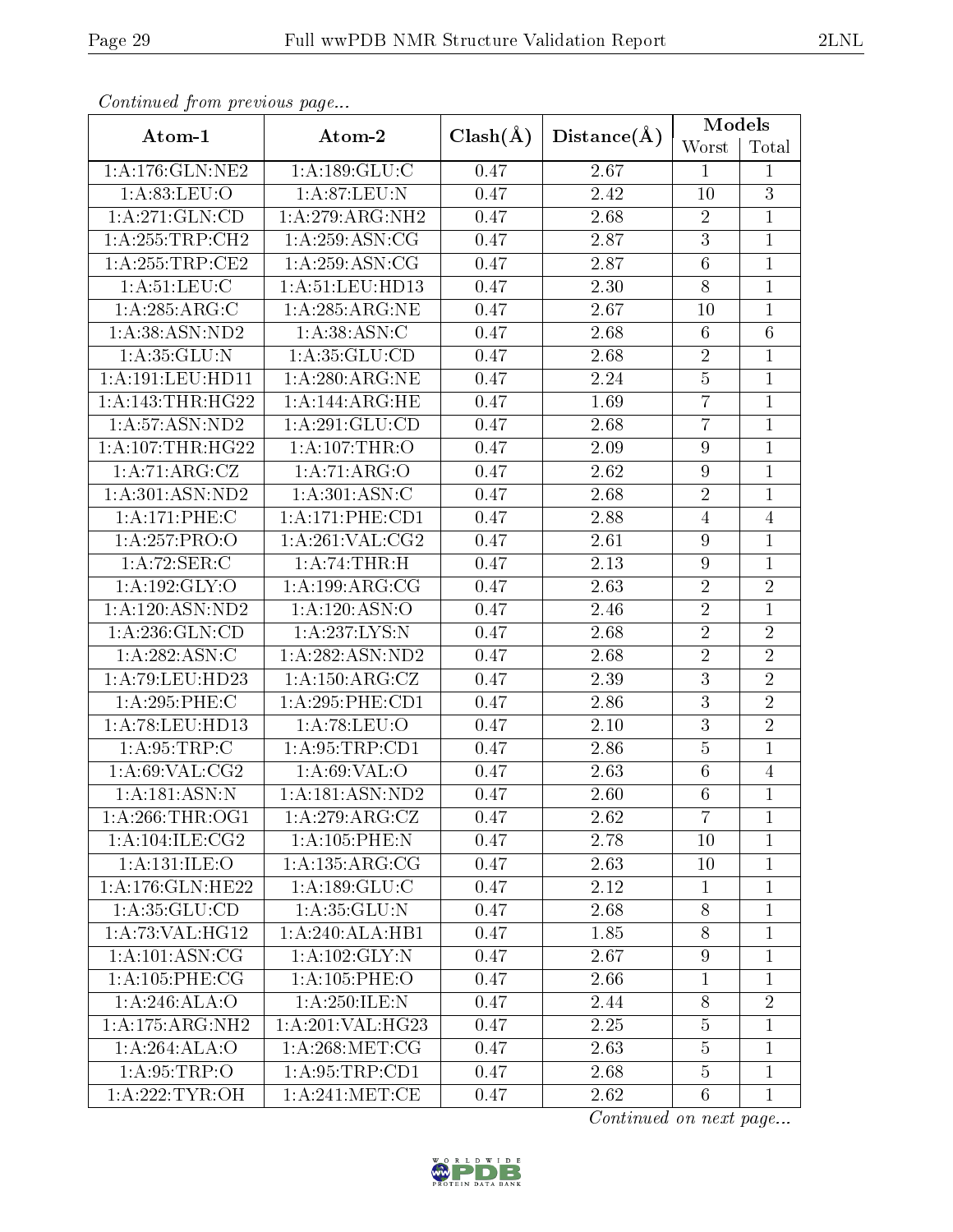|                     | Conventaca prome providuo pago |              |             | Models           |                |  |
|---------------------|--------------------------------|--------------|-------------|------------------|----------------|--|
| Atom-1              | Atom-2                         | $Clash(\AA)$ | Distance(A) | Worst            | Total          |  |
| 1: A:37: LEU: CB    | 1:A:182:ASN:HD21               | 0.47         | 2.22        | 8                | $\mathbf{1}$   |  |
| 1: A:57: ASN: C     | 1: A:57:ASN:ND2                | 0.47         | 2.67        | $8\,$            | $\mathbf{1}$   |  |
| 1: A: 166: ASN: C   | 1:A:166:ASN:ND2                | 0.47         | 2.67        | 10               | $\overline{3}$ |  |
| 1:A:244:ILE:HD12    | 1:A:245:PHE:N                  | 0.47         | 2.24        | 10               | $\mathbf{1}$   |  |
| 1:A:125:ILE:HD12    | 1:A:125:ILE:N                  | 0.47         | 2.24        | $\mathbf{1}$     | $\mathbf{1}$   |  |
| 1:A:216:PHE:C       | $1: A:216:$ PHE:CD1            | 0.47         | 2.87        | $\sqrt{2}$       | $\mathbf{1}$   |  |
| 1:A:207:HIS:CD2     | 1:A:207:HIS:C                  | 0.47         | 2.87        | $\overline{3}$   | $\overline{2}$ |  |
| 1: A:77:TYR:CD2     | 1: A:297: HIS:CD2              | 0.47         | 3.03        | $\overline{2}$   | $\mathbf{1}$   |  |
| 1: A:77:TYR:O       | 1:A:81:LEU:CB                  | 0.47         | 2.63        | $\overline{2}$   | $\mathbf{1}$   |  |
| 1: A:79: LEU: HD22  | 1:A:154:LYS:HD3                | 0.47         | 1.87        | $\sqrt{2}$       | $\mathbf{1}$   |  |
| 1:A:215:LEU:HD21    | 1:A:249:LEU:HG                 | 0.47         | 1.87        | $6\phantom{.}6$  | $\overline{1}$ |  |
| 1:A:121:PHE:CD1     | 1:A:121:PHE:C                  | 0.47         | 2.87        | $8\,$            | $\mathbf{1}$   |  |
| 1:A:73:VAL:O        | 1: A:76: VAL:HG12              | 0.47         | $2.10\,$    | $\boldsymbol{9}$ | $\mathbf{1}$   |  |
| 1:A:148:GLN:CD      | 1:A:148:GLN:N                  | 0.47         | 2.68        | 10               | $\mathbf{1}$   |  |
| 1: A:216: PHE:CD1   | 1: A:216:PHE:C                 | 0.47         | 2.87        | 10               | $\mathbf{1}$   |  |
| 1: A:274: GLN:OE1   | 1:A:274:GLN:N                  | 0.47         | 2.48        | $\overline{4}$   | $\mathbf{1}$   |  |
| 1:A:245:PHE:C       | 1:A:245:PHE:CD1                | 0.47         | 2.87        | $\mathbf{1}$     | $\overline{2}$ |  |
| 1: A:299:CYS:SG     | 1:A:300:LEU:HD12               | 0.47         | 2.50        | $\overline{7}$   | $\overline{2}$ |  |
| 1: A: 110: CYS: SG  | 1:A:177:ALA:O                  | 0.47         | 2.73        | $\overline{2}$   | $\mathbf{1}$   |  |
| 1: A:108: PHE:CD1   | 1:A:108:PHE:N                  | 0.47         | 2.82        | $\overline{3}$   | $\mathbf{1}$   |  |
| 1: A:228:THR:HG23   | 1:A:229:LEU:H                  | 0.47         | 1.69        | $\overline{6}$   | $\overline{2}$ |  |
| 1:A:225:THR:O       | 1:A:229:LEU:CD1                | 0.47         | 2.63        | 8                | $\mathbf{1}$   |  |
| 1: A:276: SER:OG    | 1: A:280:ARG:CZ                | 0.47         | 2.63        | $\overline{4}$   | $\mathbf{1}$   |  |
| 1:A:135:ARG:CZ      | 1: A: 237: LYS: O              | 0.46         | 2.63        | $\overline{1}$   | $\overline{2}$ |  |
| 1:A:242:ARG:CZ      | 1:A:245:PHE:CE1                | 0.46         | $2.98\,$    | $\sqrt{2}$       | $\overline{1}$ |  |
| 1: A: 101: ASN: ND2 | 1:A:102:GLY:N                  | 0.46         | 2.62        | $\overline{3}$   | $\mathbf{1}$   |  |
| 1: A:79: LEU: HD22  | 1: A:80: ASN: N                | 0.46         | 2.24        | $\bf 5$          | $\mathbf 1$    |  |
| 1: A: 191: LEU: CD1 | 1: A:191:LEU:H                 | 0.46         | 2.21        | $6\phantom{.}6$  | $\overline{1}$ |  |
| 1: A:147:THR:CG2    | 1: A:151: HIS: NE2             | 0.46         | 2.78        | $\overline{7}$   | 1              |  |
| 1: A: 126: LEU: CD2 | 1: A: 160: CYS: SG             | 0.46         | 3.03        | 8                | $\overline{2}$ |  |
| $1: A:50:$ PHE:CE2  | 1: A:54:LEU:HD12               | 0.46         | 2.46        | $8\,$            | $\mathbf{1}$   |  |
| 1:A:177:ALA:HB3     | 1:A:179:HIS:ND1                | 0.46         | 2.25        | $\overline{9}$   | $\mathbf{1}$   |  |
| 1:A:203:ARG:O       | 1: A:203:ARG:NE                | 0.46         | 2.48        | $\boldsymbol{9}$ | $\mathbf{1}$   |  |
| 1:A:29:PRO:O        | 1: A:32: LEU: CD1              | 0.46         | 2.63        | $9\phantom{.0}$  | $\mathbf{1}$   |  |
| 1:A:182:ASN:ND2     | 1: A: 183: SER:H               | 0.46         | 2.07        | $\mathbf{1}$     | $\mathbf{1}$   |  |
| 1: A:38: ASN: C     | 1: A: 38: ASN: ND2             | 0.46         | 2.68        | $\overline{2}$   | 3              |  |
| 1: A: 238: HIS: ND1 | 1: A: 238: HIS: O              | 0.46         | 2.48        | $\boldsymbol{3}$ | $\mathbf 1$    |  |
| 1: A:252:LEU:HD23   | 1: A:255:TRP:CD1               | 0.46         | 2.44        | 6                | $\mathbf{1}$   |  |
| 1:A:244:ILE:O       | 1:A:247:VAL:HG22               | 0.46         | 2.10        | $\overline{7}$   | $\mathbf{1}$   |  |
| 1: A:52:LEU: C      | 1:A:52:LEU:HD23                | 0.46         | 2.31        | $\overline{9}$   | $\mathbf{1}$   |  |
| 1:A:68:ARG:HH11     | 1: A:68: ARG:CG                | 0.46         | 2.23        | $\overline{4}$   | $\mathbf{1}$   |  |

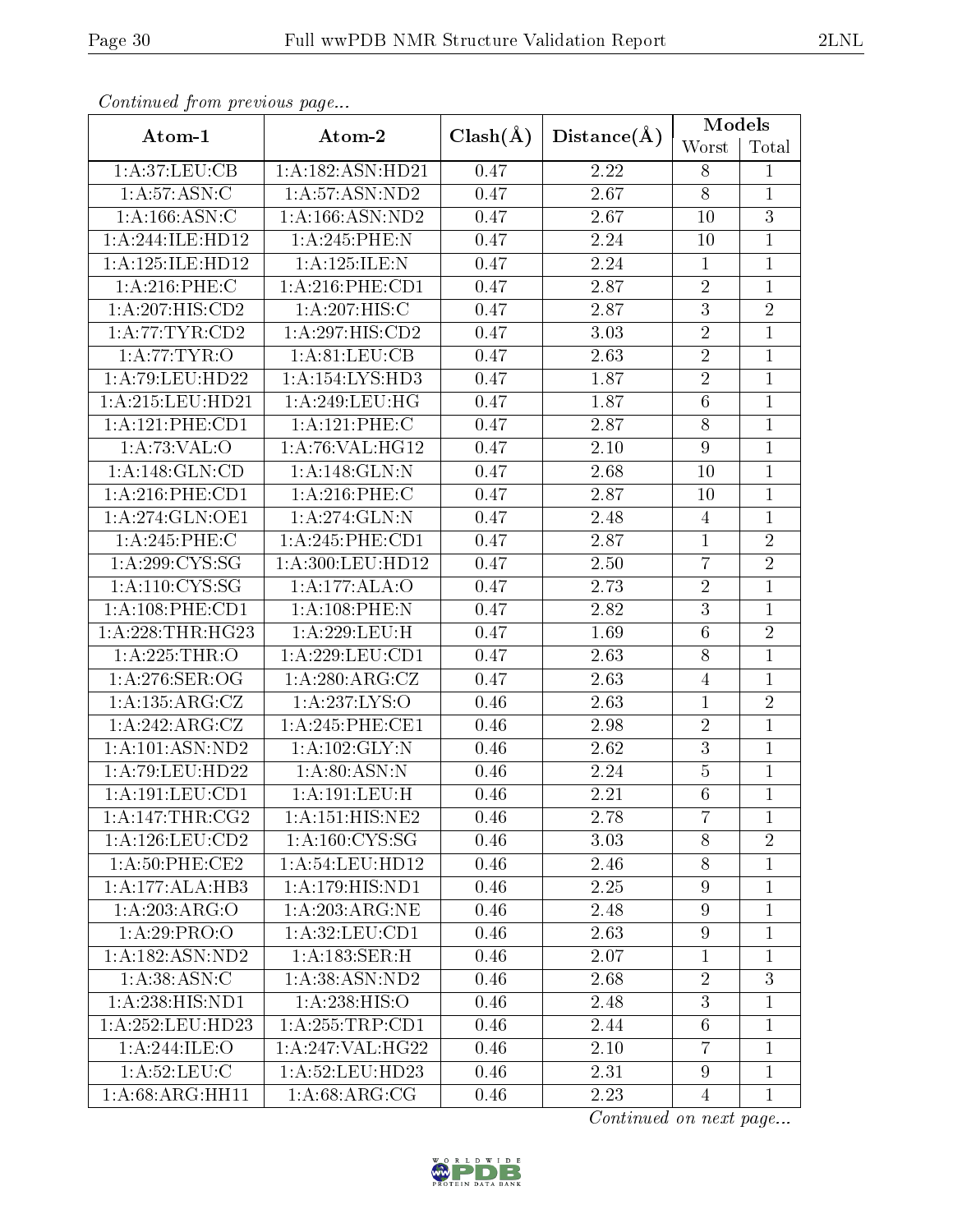| Continuata from previous page |                     |              |             | Models           |                |  |
|-------------------------------|---------------------|--------------|-------------|------------------|----------------|--|
| Atom-1                        | Atom-2              | $Clash(\AA)$ | Distance(A) | Worst            | Total          |  |
| 1:A:310:GLN:OE1               | 1:A:310:GLN:N       | 0.46         | 2.47        | $\mathbf{1}$     | 1              |  |
| 1: A:37: LEU: HD23            | 1:A:182:ASN:ND2     | 0.46         | 2.24        | 6                | 1              |  |
| 1:A:171:PHE:CZ                | 1: A:178:TYR:CZ     | 0.46         | 3.04        | $\sqrt{2}$       | $\overline{2}$ |  |
| 1:A:219:LEU:N                 | 1:A:219:LEU:HD22    | 0.46         | 2.26        | $\overline{2}$   | $\mathbf{1}$   |  |
| 1: A:285: ARG:NE              | 1:A:285:ARG:C       | 0.46         | 2.69        | $\sqrt{2}$       | $\overline{1}$ |  |
| 1: A:236: GLN:OE1             | 1:A:236:GLN:N       | 0.46         | 2.47        | $\overline{3}$   | $\mathbf{1}$   |  |
| 1: A:66:TYR:O                 | 1: A:68: ARG: CZ    | 0.46         | 2.64        | $\overline{6}$   | $\mathbf{1}$   |  |
| 1:A:239:ARG:NH2               | 1: A:305: TYR: CE1  | 0.46         | 2.84        | $8\,$            | $\mathbf{1}$   |  |
| 1:A:152:LEU:O                 | 1:A:152:LEU:HD13    | 0.46         | 2.11        | $\overline{2}$   | $\mathbf{1}$   |  |
| 1: A:274: GLN:CD              | 1:A:274:GLN:H       | 0.46         | 2.12        | $\mathbf{3}$     | $\mathbf 1$    |  |
| 1: A: 130: CYS: SG            | 1: A: 153: VAL: CG2 | 0.46         | 3.03        | $\overline{5}$   | $\overline{1}$ |  |
| 1:A:229:LEU:O                 | 1: A:229:LEU:CD2    | 0.46         | 2.59        | 8                | $\mathbf{1}$   |  |
| 1: A:34:THR:O                 | 1: A:34:THR:CG2     | 0.46         | 2.62        | $\overline{5}$   | $\overline{1}$ |  |
| 1:A:79:LEU:HD13               | 1:A:79:LEU:O        | 0.46         | 2.09        | $\overline{7}$   | $\overline{2}$ |  |
| 1:A:147:THR:HG22              | 1:A:151:HIS:NE2     | 0.46         | 2.26        | $\overline{7}$   | $\mathbf{1}$   |  |
| 1:A:211:PHE:CZ                | 1:A:256:LEU:HD23    | 0.46         | 2.46        | $\boldsymbol{9}$ | $\mathbf{1}$   |  |
| 1:A:44:ILE:HD13               | 1: A:99: LYS: NZ    | 0.46         | 2.26        | $\overline{4}$   | $\mathbf{1}$   |  |
| 1:A:219:LEU:N                 | 1:A:219:LEU:CD2     | 0.46         | 2.78        | $\sqrt{2}$       | $\mathbf 1$    |  |
| 1:A:189:GLU:OE2               | 1:A:207:HIS:CG      | 0.46         | 2.69        | $\overline{5}$   | $\mathbf{1}$   |  |
| 1:A:171:PHE:CD2               | 1:A:172:PHE:N       | 0.46         | 2.84        | 10               | $\overline{2}$ |  |
| 1:A:219:LEU:N                 | 1: A:219:LEU:CD1    | 0.46         | 2.79        | 10               | $\overline{2}$ |  |
| 1: A:66:TYR:O                 | 1: A:66:TYR:CG      | 0.46         | 2.69        | $\overline{7}$   | $\overline{1}$ |  |
| 1: A:40: TYR: CE2             | 1:A:183:SER:O       | 0.46         | 2.69        | $8\,$            | $\mathbf{1}$   |  |
| 1:A:126:LEU:CD1               | 1:A:160:CYS:SG      | 0.46         | 2.98        | $\boldsymbol{9}$ | $\mathbf{1}$   |  |
| 1:A:71:ARG:CZ                 | 1:A:236:GLN:OE1     | 0.46         | 2.64        | $\overline{9}$   | $\mathbf{1}$   |  |
| 1:A:169:LEU:HD12              | 1:A:173:LEU:HD13    | 0.46         | 1.88        | $\overline{4}$   | $\mathbf{1}$   |  |
| 1: A: 182: ASN: N             | 1:A:182:ASN:HD22    | 0.46         | 2.07        | $\sqrt{2}$       | 1              |  |
| 1: A:57: ASN:O                | 1: A:61: MET:CB     | 0.46         | 2.64        | $\overline{7}$   | $\overline{2}$ |  |
| 1: A:218:MET:N                | 1: A:218: MET:SD    | 0.46         | 2.89        | $\overline{5}$   | $\mathbf{1}$   |  |
| 1:A:129:ALA:O                 | 1:A:133:VAL:CG2     | 0.46         | 2.62        | $6\phantom{.}6$  | $\overline{1}$ |  |
| 1: A:121:PHE:CE2              | 1:A:207:HIS:CE1     | 0.46         | 3.03        | $6\phantom{.}6$  | $\mathbf 1$    |  |
| $1: A:176:$ GLN: H            | 1:A:199:ARG:NE      | 0.46         | 2.09        | $8\,$            | $\overline{1}$ |  |
| 1:A:202:LEU:HD23              | 1: A:206:PRO:HG2    | 0.46         | 1.88        | 4                | 1              |  |
| 1:A:257:PRO:O                 | 1: A:261:VAL:CG1    | 0.46         | 2.64        | $\mathbf{1}$     | $\overline{1}$ |  |
| 1:A:101:ASN:HD22              | 1:A:102:GLY:N       | 0.46         | 2.09        | $\sqrt{3}$       | $\overline{1}$ |  |
| 1: A:143:THR:CG2              | 1:A:144:ARG:N       | 0.46         | 2.74        | $\overline{5}$   | 3              |  |
| 1:A:297:HIS:C                 | 1:A:297:HIS:ND1     | 0.46         | 2.68        | $6\phantom{.}6$  | $\overline{2}$ |  |
| 1:A:176:GLN:N                 | 1:A:199:ARG:HH11    | 0.46         | 2.07        | $9\phantom{.0}$  | $\mathbf 1$    |  |
| 1: A:91:THR:O                 | 1: A:91:THR:HG22    | 0.46         | 2.11        | $\boldsymbol{9}$ | $\mathbf 1$    |  |
| 1: A: 146: LEU: CD2           | 1:A:146:LEU:O       | 0.45         | 2.60        | $6\phantom{.}6$  | $\mathbf{1}$   |  |
| 1: A:286:ALA:O                | 1:A:289:ALA:CB      | 0.45         | 2.64        | $6\phantom{.}6$  | $\mathbf{1}$   |  |

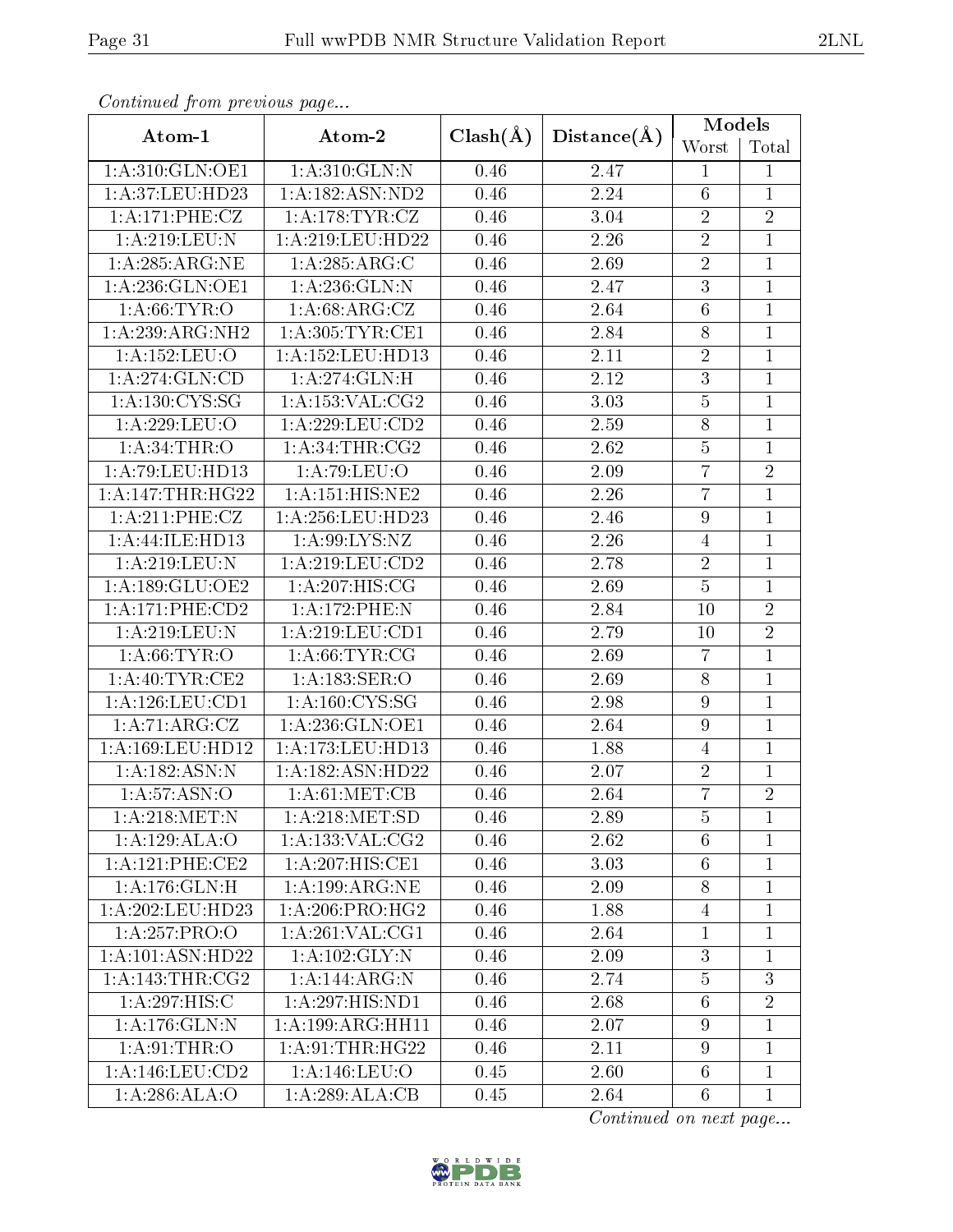|                    |                     |              | Distance(A)       | Models           |                |
|--------------------|---------------------|--------------|-------------------|------------------|----------------|
| Atom-1             | Atom-2              | $Clash(\AA)$ |                   | Worst            | Total          |
| 1: A:221:CYS:O     | 1:A:224:PHE:CB      | 0.45         | 2.64              | 8                | $\mathbf{1}$   |
| 1: A:191:LEU:HD23  | 1:A:280:ARG:HH21    | 0.45         | 1.70              | $\boldsymbol{9}$ | $\overline{1}$ |
| 1:A:224:PHE:O      | 1:A:227:ARG:CZ      | 0.45         | 2.65              | $\sqrt{2}$       | $\mathbf{1}$   |
| 1: A:69: VAL:O     | 1: A:69: VAL:HGI3   | 0.45         | $2.11\,$          | $\overline{3}$   | $\overline{1}$ |
| 1:A:216:PHE:N      | $1: A:216:$ PHE:CD1 | 0.45         | 2.82              | $\overline{5}$   | $\mathbf{1}$   |
| 1:A:76:VAL:CA      | 1:A:150:ARG:HH21    | 0.45         | 2.24              | $\overline{7}$   | $\overline{1}$ |
| 1:A:297:HIS:ND1    | 1:A:297:HIS:N       | 0.45         | 2.64              | $8\,$            | $\mathbf{1}$   |
| 1:A:71:ARG:NH2     | 1:A:236:GLN:OE1     | 0.45         | 2.49              | $\boldsymbol{9}$ | $\overline{1}$ |
| 1: A:43: ILE:CG1   | 1:A:281:ASN:OD1     | 0.45         | 2.64              | 10               | $\overline{1}$ |
| 1:A:171:PHE:CZ     | 1: A:178: TYR: OH   | 0.45         | 2.63              | $\overline{4}$   | $\mathbf{1}$   |
| 1:A:68:ARG:NH1     | 1: A:68: ARG:CG     | 0.45         | 2.78              | $\overline{4}$   | $\mathbf{1}$   |
| 1:A:137:LEU:HD22   | 1:A:137:LEU:N       | 0.45         | $2.27\,$          | $\mathbf{1}$     | $\overline{1}$ |
| 1:A:239:ARG:NH1    | 1: A:304: ILE: CG2  | 0.45         | 2.79              | $\,1\,$          | $\overline{1}$ |
| 1: A:36:THR:CG2    | 1:A:37:LEU:N        | 0.45         | 2.79              | $\mathbf{1}$     | $\overline{3}$ |
| 1:A:120:ASN:C      | 1:A:120:ASN:ND2     | 0.45         | 2.70              | $\sqrt{2}$       | $\mathbf{1}$   |
| 1:A:170:PRO:O      | 1:A:174:PHE:N       | 0.45         | 2.46              | $\boldsymbol{9}$ | $\overline{4}$ |
| 1: A:244: ILE: CG2 | 1:A:245:PHE:N       | 0.45         | 2.79              | $\sqrt{3}$       | $\mathbf{1}$   |
| 1: A:274: GLN:N    | 1:A:274:GLN:HE21    | 0.45         | 2.08              | $\overline{3}$   | $\overline{2}$ |
| 1:A:149:LYS:HB2    | 1:A:149:LYS:HZ2     | 0.45         | 1.70              | $\overline{5}$   | $\mathbf{1}$   |
| 1:A:186:VAL:HG21   | 1:A:281:ASN:O       | 0.45         | 2.11              | $\,6\,$          | $\mathbf{1}$   |
| 1: A:218: MET:SD   | 1: A:245:PHE:CG     | 0.45         | $\overline{3}.09$ | $\overline{8}$   | $\overline{1}$ |
| 1:A:57:ASN:HD21    | 1: A:85:ASP:CG      | 0.45         | 2.14              | $8\,$            | $\overline{1}$ |
| 1:A:80:ASN:OD1     | 1: A:81: LEU: N     | 0.45         | 2.50              | 10               | $\mathbf{1}$   |
| 1:A:82:ALA:O       | 1: A:86: LEU: CB    | 0.45         | 2.64              | 10               | $\mathbf{1}$   |
| 1: A: 160: CYS:O   | 1: A:164: SER:OG    | 0.45         | 2.35              | $\mathbf{1}$     | $\mathbf{1}$   |
| 1:A:137:LEU:O      | 1:A:137:LEU:HD23    | 0.45         | 2.10              | $\overline{3}$   | $\mathbf{1}$   |
| 1:A:227:ARG:HH11   | 1: A:228:THR:HG22   | 0.45         | 1.71              | $\bf 5$          | $\overline{1}$ |
| 1: A:61: MET:HE1   | 1:A:82:ALA:HB2      | 0.45         | 1.87              | $\overline{7}$   | $\overline{1}$ |
| 1: A:92: LEU:O     | 1: A:95:TRP:N       | 0.45         | 2.47              | 10               | $\overline{2}$ |
| 1:A:227:ARG:C      | 1:A:227:ARG:HE      | 0.45         | 2.15              | 6                | 1              |
| 1:A:273:ILE:H      | 1:A:274:GLN:HE21    | 0.45         | 1.54              | $\overline{7}$   | $\mathbf{1}$   |
| 1:A:240:ALA:O      | 1:A:244:ILE:HD13    | 0.45         | 2.11              | $\overline{4}$   | $\mathbf{1}$   |
| 1: A:34:THR:O      | 1: A:37: LEU:CD1    | 0.45         | 2.64              | $\overline{4}$   | $\mathbf{1}$   |
| 1:A:124:GLY:HA2    | 1:A:127:LEU:HD12    | 0.45         | 1.86              | 1                | 1              |
| 1: A:77:TYR:CE2    | 1: A:81: LEU:HD23   | 0.45         | 2.45              | 3                | $\mathbf{1}$   |
| 1: A:40: TYR:CD1   | 1:A:281:ASN:OD1     | 0.45         | 2.70              | 4                | $\mathbf{1}$   |
| 1:A:127:LEU:O      | 1: A: 130: CYS: SG  | 0.45         | 2.68              | $\mathbf{1}$     | $\mathbf{1}$   |
| 1:A:204:ILE:HD12   | 1: A:208:THR:OG1    | 0.45         | 2.12              | $\sqrt{2}$       | $\mathbf{1}$   |
| 1:A:226:LEU:HD12   | 1: A:226:LEU:C      | 0.45         | 2.31              | $\overline{2}$   | $\mathbf{1}$   |
| 1: A:57: ASN:CG    | 1: A:61: MET:SD     | 0.45         | 2.95              | $\overline{2}$   | $\mathbf 1$    |
| 1:A:287:LEU:O      | 1:A:287:LEU:HD12    | 0.45         | 2.12              | $9\phantom{.}$   | $\overline{2}$ |

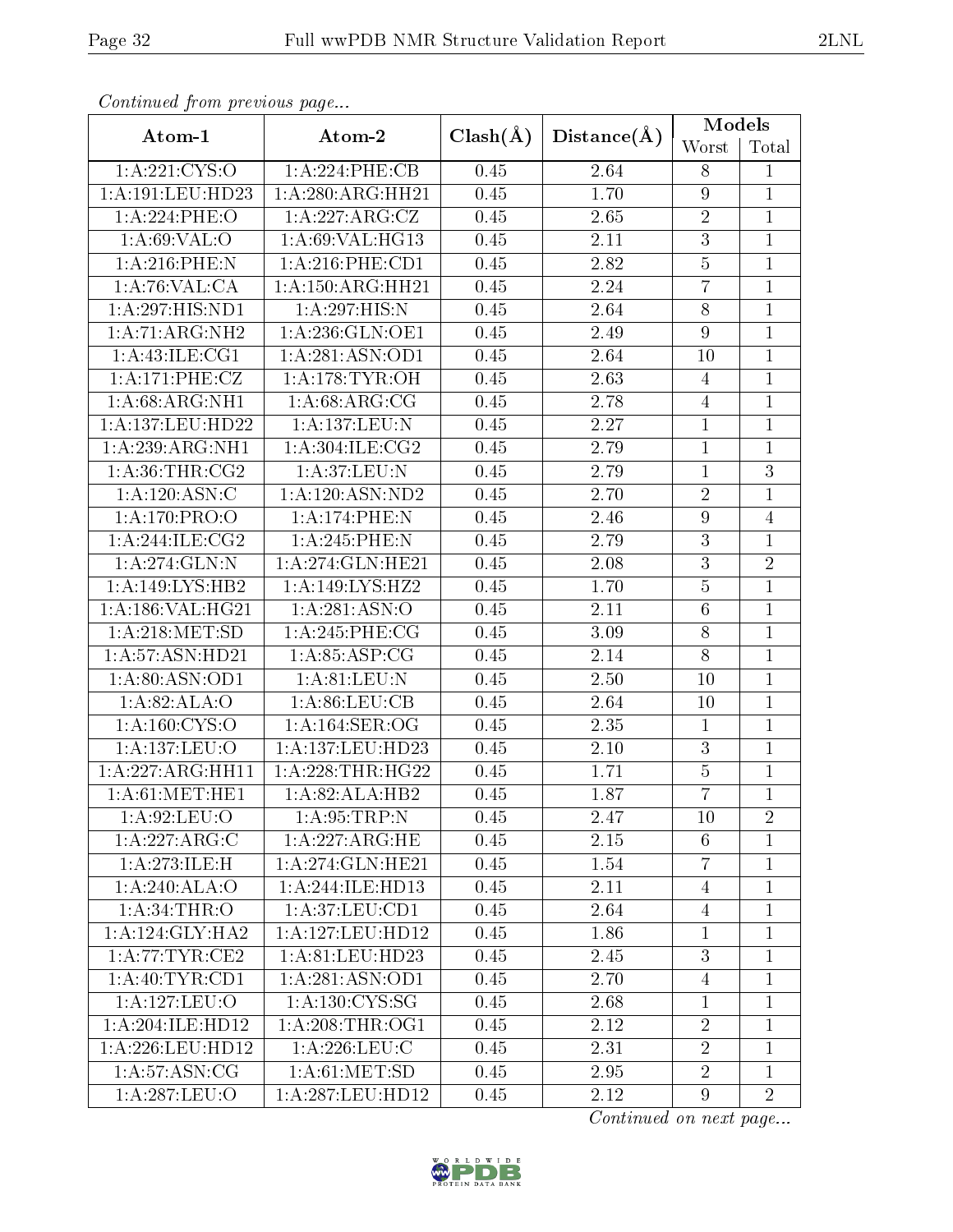|                    | Atom-2              | $Clash(\AA)$ | Distance(A)        | Models         |                  |
|--------------------|---------------------|--------------|--------------------|----------------|------------------|
| Atom-1             |                     |              |                    | Worst          | Total            |
| 1: A:72: SER:OG    | 1: A:73:VAL: N      | 0.45         | 2.49               | 10             | $\overline{2}$   |
| 1: A:188: TYR:OH   | 1:A:280:ARG:NH1     | 0.45         | 2.50               | $\overline{7}$ | $\mathbf{1}$     |
| 1:A:256:LEU:HD23   | 1:A:260:LEU:HD13    | 0.45         | 1.87               | $\overline{7}$ | $\mathbf{1}$     |
| 1:A:211:PHE:C      | 1:A:211:PHE:CD1     | 0.45         | 2.87               | $\overline{9}$ | $\mathbf{1}$     |
| 1: A: 103: TRP: C  | 1: A: 103: TRP: CD1 | 0.45         | 2.87               | 4              | $\mathbf{1}$     |
| 1: A:39: LYS: NZ   | 1: A:272: VAL:CG1   | 0.45         | 2.80               | 1              | $\mathbf 1$      |
| $1:$ A:190:VAL:CG2 | 1: A:192: GLY:O     | 0.45         | 2.64               | $\overline{3}$ | $\mathbf{1}$     |
| 1: A:50:PHE:CZ     | 1:A:292:ILE:HG22    | 0.45         | 2.47               | $8\,$          | $\mathbf{1}$     |
| 1: A:151: HIS:O    | 1:A:155:PHE:CD2     | 0.45         | 2.70               | $\overline{9}$ | $\mathbf{1}$     |
| 1: A:282: ASN:ND2  | 1:A:282:ASN:C       | 0.45         | 2.70               | 10             | $\sqrt{2}$       |
| 1:A:148:GLN:N      | 1: A:148: GLN:OE1   | 0.45         | 2.50               | 10             | $\mathbf{1}$     |
| 1: A:36:THR:HG23   | 1: A:37: LEU:H      | 0.45         | 1.70               | $\mathbf{1}$   | $\sqrt{2}$       |
| 1:A:179:HIS:CD2    | 1: A:179:HIS:C      | 0.45         | 2.87               | $\overline{2}$ | $\mathbf{1}$     |
| 1:A:234:MET:N      | 1: A:234:MET:CE     | 0.45         | 2.80               | $\overline{2}$ | $\mathbf{1}$     |
| 1: A: 33: GLU: CD  | 1:A:33:GLU:N        | 0.45         | 2.70               | $\overline{2}$ | $\mathbf{1}$     |
| 1:A:171:PHE:CD1    | 1:A:171:PHE:C       | 0.45         | $\overline{2}$ .86 | $\overline{5}$ | $\overline{3}$   |
| 1: A:166: ASN:HD22 | 1: A: 166: ASN: C   | 0.45         | 2.16               | $\overline{7}$ | $\mathbf{1}$     |
| 1: A:277:CYS:O     | 1:A:281:ASN:OD1     | 0.45         | 2.35               | 8              | $\mathbf{1}$     |
| 1:A:125:ILE:HD11   | 1: A:210: GLY: CA   | 0.45         | 2.42               | $\mathbf 1$    | $\mathbf{1}$     |
| 1:A:194:ASP:O      | 1: A: 198: TRP: N   | 0.45         | 2.48               | $\sqrt{2}$     | $\boldsymbol{3}$ |
| 1: A:245:PHE:CD1   | 1:A:245:PHE:C       | 0.45         | 2.88               | $\overline{2}$ | $\mathbf{1}$     |
| 1: A:71: ARG:NH1   | 1: A: 236: GLN: OE1 | 0.45         | 2.50               | $\overline{6}$ | $\overline{2}$   |
| 1:A:135:ARG:O      | 1:A:138:ALA:CB      | 0.45         | 2.62               | $\overline{7}$ | $\overline{2}$   |
| 1:A:266:THR:O      | 1: A:271: GLN:NE2   | 0.45         | 2.49               | $8\,$          | $\mathbf{1}$     |
| 1:A:111:LYS:O      | 1: A: 111: LYS: CD  | 0.45         | 2.65               | 10             | $\mathbf{1}$     |
| 1:A:118:GLU:OE2    | 1: A: 122: TYR: CG  | 0.45         | 2.69               | 10             | $\mathbf{1}$     |
| 1: A:236: GLN:N    | 1: A:236: GLN:CD    | 0.45         | 2.70               | 10             | $\mathbf{1}$     |
| 1:A:207:HIS:NE2    | 1: A:260:LEU:CD1    | 0.45         | 2.80               | 10             | $\overline{1}$   |
| 1:A:264:ALA:C      | 1: A:268: MET:SD    | 0.44         | 2.96               | 1              | 1                |
| 1: A:57: ASN: C    | 1: A:61: MET:SD     | 0.44         | 2.95               | 1              | 1                |
| 1:A:69:VAL:HG13    | 1: A:69: VAL:O      | 0.44         | 2.11               | $\mathbf 1$    | $\mathbf{1}$     |
| 1:A:84:ALA:O       | 1: A:88: PHE:CE2    | 0.44         | 2.70               | $\overline{5}$ | $\mathbf{1}$     |
| 1: A:68: ARG: N    | 1: A:68: ARG:HH11   | 0.44         | 2.10               | 10             | $\mathbf{1}$     |
| 1: A:166: ASN:HD22 | 1:A:169:LEU:HD12    | 0.44         | 1.72               | 1              | 1                |

Continued from previous page.

Continued on next page...



1:A:236:GLN:HE22 | 1:A:237:LYS:NZ | 0.44 | 2.08 | 3 | 1 1:A:98:SER:OG | 1:A:104:ILE:HG22 | 0.44 | 2.12 | 3 | 1 1:A:236:GLN:OE1 1:A:237:LYS:N 0.44 2.48 5 1 1:A:221:CYS:O | 1:A:225:THR:HG23 | 0.44 | 2.12 | 6 | 2 1:A:174:PHE:CD1 | 1:A:174:PHE:N | 0.44 | 2.80 | 7 | 1 1:A:40:TYR:CE1 | 1:A:281:ASN:ND2 | 0.44 | 2.83 | 7 | 1 1:A:76:VAL:N | 1:A:150:ARG:NH2 | 0.44 | 2.63 | 7 | 1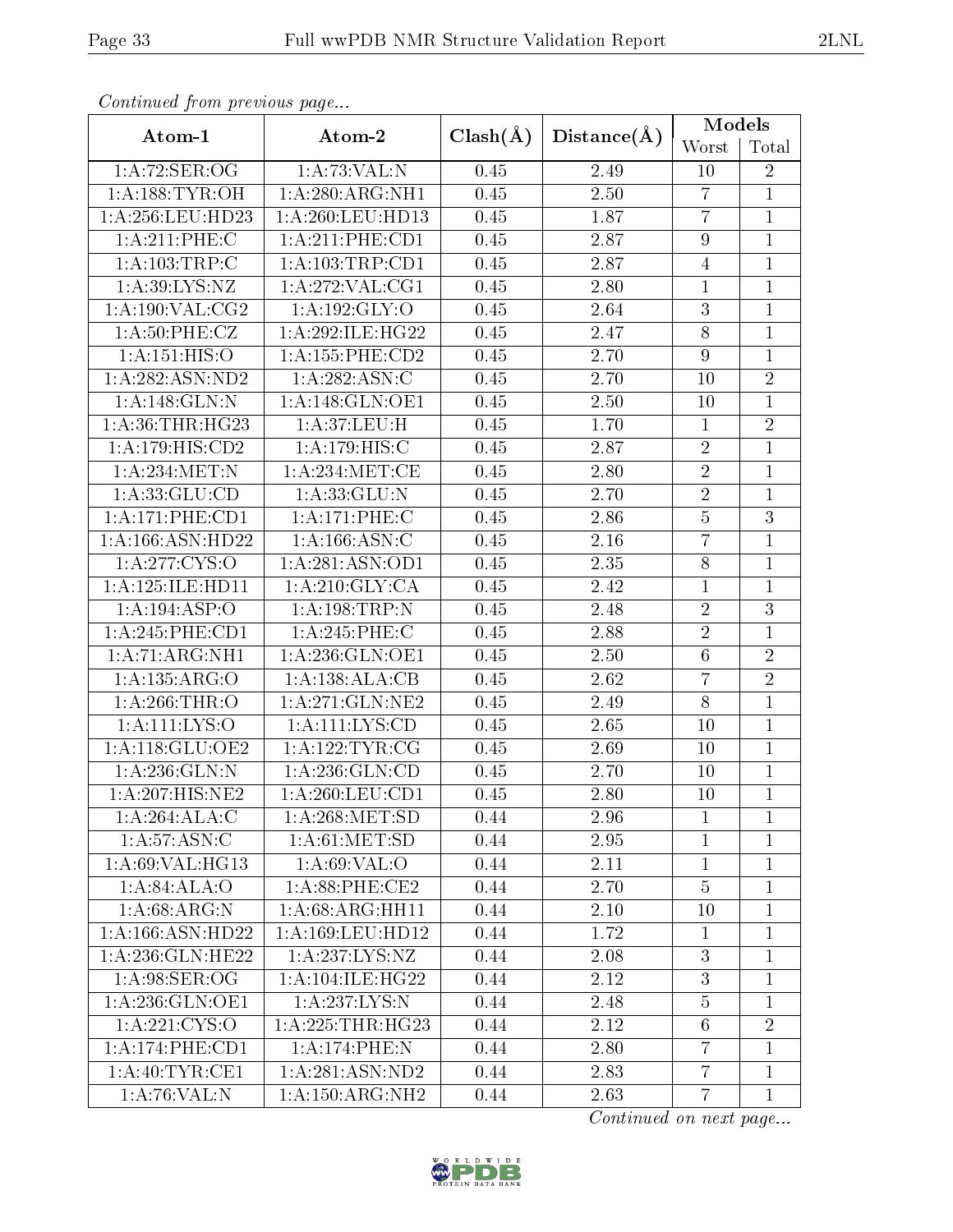|                     |                               |              |                   | <b>Models</b>    |                |  |
|---------------------|-------------------------------|--------------|-------------------|------------------|----------------|--|
| Atom-1              | Atom-2                        | $Clash(\AA)$ | Distance(A)       | Worst            | Total          |  |
| 1:A:74:THR:OG1      | 1:A:297:HIS:O                 | 0.44         | 2.35              | 8                | $\mathbf{1}$   |  |
| 1:A:295:PHE:O       | 1: A:299: CYS:SG              | 0.44         | 2.75              | $\boldsymbol{9}$ | $\mathbf{1}$   |  |
| 1: A:61: MET:SD     | 1: A:61: MET:C                | 0.44         | 2.95              | $\boldsymbol{9}$ | $\mathbf{1}$   |  |
| 1:A:127:LEU:O       | 1: A: 131: ILE: HD13          | 0.44         | $2.11\,$          | $\overline{4}$   | $\mathbf{1}$   |  |
| 1: A:95:TRP:CD1     | 1: A:95:TRP:O                 | 0.44         | 2.70              | $\overline{4}$   | $\mathbf{1}$   |  |
| 1:A:71:ARG:CD       | 1: A:71: ARG:N                | 0.44         | 2.80              | $\mathbf{1}$     | $\mathbf{1}$   |  |
| 1:A:255:TRP:O       | 1:A:259:ASN:OD1               | 0.44         | 2.36              | 6                | $\mathbf{1}$   |  |
| 1:A:179:HIS:N       | 1:A:179:HIS:ND1               | 0.44         | 2.65              | $\overline{7}$   | $\mathbf{1}$   |  |
| 1: A:94: ILE:N      | 1: A:94: ILE: CD1             | 0.44         | 2.80              | $\overline{7}$   | $\mathbf{1}$   |  |
| 1: A:68: ARG:CD     | 1: A:68: ARG: N               | 0.44         | 2.80              | 8                | $\overline{2}$ |  |
| 1:A:181:ASN:C       | $1:\overline{A:182:ASN:ND2}$  | 0.44         | 2.71              | $\overline{4}$   | $\overline{1}$ |  |
| 1: A:40:TYR:CE2     | 1:A:44:ILE:CD1                | 0.44         | 2.98              | $\overline{4}$   | $\mathbf{1}$   |  |
| 1:A:271:GLN:OE1     | 1: A:271: GLN:O               | 0.44         | 2.34              | 8                | $\overline{2}$ |  |
| 1:A:202:LEU:HD23    | 1:A:202:LEU:C                 | 0.44         | 2.32              | $\overline{5}$   | $\overline{1}$ |  |
| 1: A: 132: SER: OG  | 1:A:135:ARG:CZ                | 0.44         | 2.64              | $\,6\,$          | $\mathbf{1}$   |  |
| 1: A: 121: PHE: CG  | $1:$ A:122:TYR:N              | 0.44         | 2.85              | $8\,$            | $\overline{1}$ |  |
| 1:A:295:PHE:C       | 1:A:297:HIS:N                 | 0.44         | 2.71              | $\,6$            | $\mathbf{1}$   |  |
| 1:A:207:HIS:CE1     | 1: A:208:THR:OG1              | 0.44         | 2.71              | 8                | $\mathbf{1}$   |  |
| 1: A:31: MET:SD     | 1: A: 103: TRP: CD1           | 0.44         | 3.11              | $\overline{9}$   | $\mathbf{1}$   |  |
| 1:A:29:PRO:CB       | 1: A:31: MET:SD               | 0.44         | 3.06              | $\boldsymbol{9}$ | $\mathbf{1}$   |  |
| 1:A:287:LEU:HD13    | 1:A:287:LEU:O                 | 0.44         | 2.12              | $\mathbf{1}$     | $\mathbf{1}$   |  |
| 1:A:273:ILE:C       | 1:A:275:GLU:N                 | 0.44         | 2.70              | $\bf 5$          | 8              |  |
| 1:A:49:VAL:O        | 1:A:52:LEU:CD2                | 0.44         | $\overline{2}.66$ | $\overline{8}$   | $\overline{2}$ |  |
| 1:A:285:ARG:CZ      | 1:A:285:ARG:O                 | 0.44         | 2.66              | $\sqrt{2}$       | $\mathbf{1}$   |  |
| 1:A:285:ARG:O       | 1:A:285:ARG:NH2               | 0.44         | 2.50              | $\sqrt{2}$       | $\mathbf{1}$   |  |
| 1:A:101:ASN:OD1     | 1: A:101: ASN:N               | 0.44         | 2.51              | $\overline{5}$   | $\overline{3}$ |  |
| 1:A:290:THR:O       | $1:A:293:L\overline{EU:HD12}$ | 0.44         | 2.13              | $\bf 5$          | $\mathbf{1}$   |  |
| 1:A:131:ILE:HD12    | 1:A:132:SER:N                 | 0.44         | 2.27              | $6\phantom{.}6$  | $\mathbf{1}$   |  |
| 1: A:258:TYR:CZ     | 1:A:262:LEU:HD11              | 0.44         | 2.47              | 6                | $\mathbf{1}$   |  |
| 1: A: 189: GLU: OE2 | 1:A:267:LEU:HD11              | 0.44         | 2.12              | $\overline{7}$   | 1              |  |
| 1:A:282:ASN:HD22    | 1:A:282:ASN:N                 | 0.44         | 2.09              | $\overline{7}$   | $\mathbf{1}$   |  |
| 1: A:131: ILE: CG2  | 1:A:135:ARG:NH1               | 0.44         | 2.80              | 9                | 1              |  |
| 1: A:97: ALA:O      | 1: A: 101: ASN: OD1           | 0.44         | 2.36              | $\overline{4}$   | $\overline{2}$ |  |
| 1: A:238: HIS:C     | 1:A:238:HIS:ND1               | 0.44         | 2.71              | 4                | $\mathbf{1}$   |  |
| 1:A:223:GLY:HA2     | 1:A:226:LEU:HD23              | 0.44         | 1.88              | $\overline{2}$   | $\mathbf{1}$   |  |
| 1: A: 127: LEU: C   | 1:A:127:LEU:CD1               | 0.44         | 2.85              | $\overline{5}$   | 1              |  |
| 1:A:279:ARG:C       | 1:A:279:ARG:CD                | 0.44         | 2.86              | $\bf 5$          | $\mathbf{1}$   |  |
| 1: A:293:LEU:CD2    | 1:A:293:LEU:C                 | 0.44         | 2.85              | $\bf 5$          | $\mathbf{1}$   |  |
| 1:A:215:LEU:HD23    | 1: A:215:LEU:C                | 0.44         | 2.33              | $\overline{7}$   | $\mathbf{1}$   |  |
| 1: A:86: LEU:O      | 1: A:90: LEU: CB              | 0.44         | 2.66              | $\boldsymbol{9}$ | $\overline{2}$ |  |
| 1: A:50: PHE:CD1    | 1: A:292: ILE: CG2            | 0.44         | 3.01              | $\overline{9}$   | $\mathbf{1}$   |  |

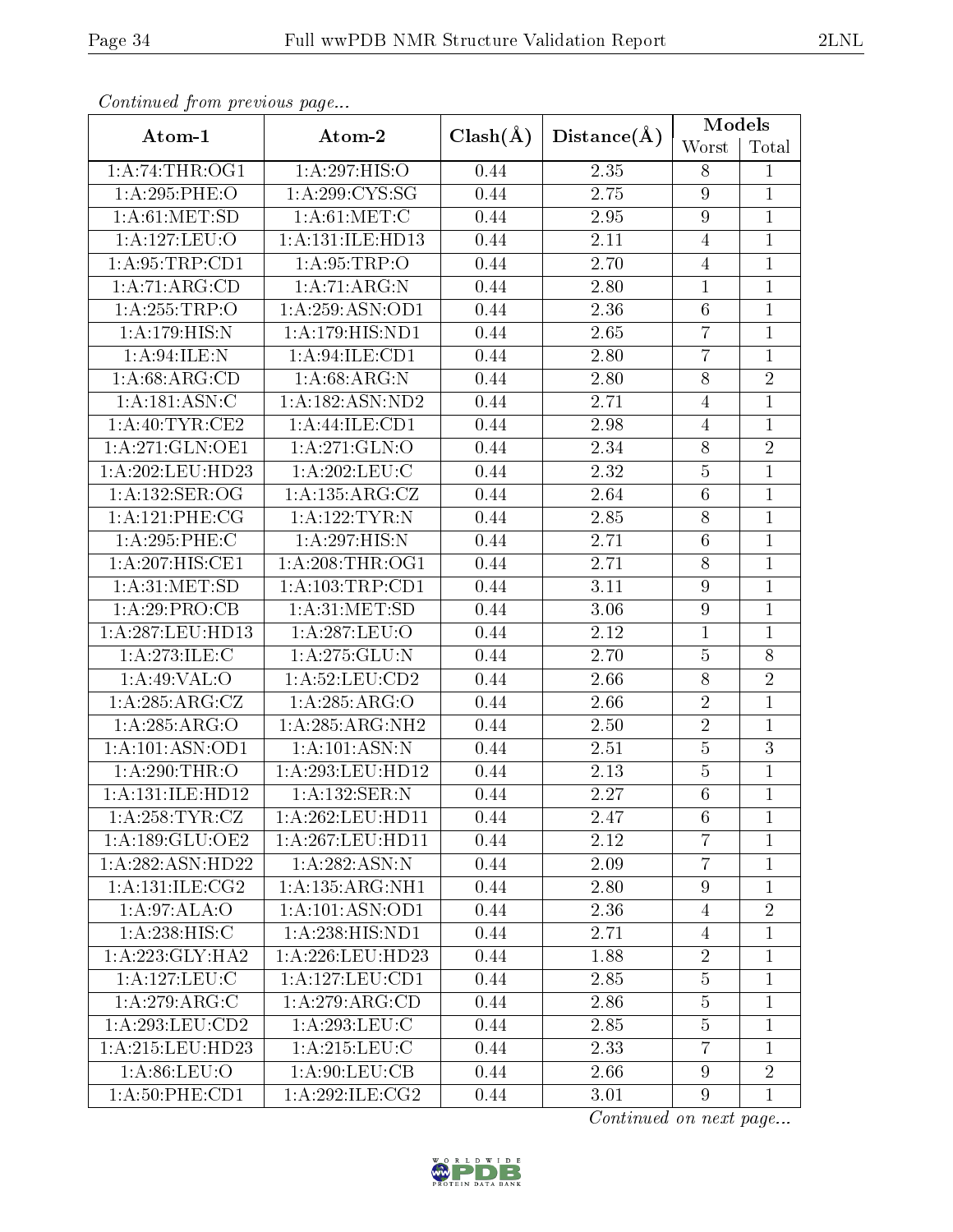|                     |                    |              | Distance(A)       | Models           |                |  |
|---------------------|--------------------|--------------|-------------------|------------------|----------------|--|
| Atom-1              | Atom-2             | $Clash(\AA)$ |                   | Worst            | Total          |  |
| 1:A:155:PHE:CD1     | 1: A: 155: PHE: C  | 0.44         | 2.88              | 10               | $\mathbf{1}$   |  |
| 1:A:121:PHE:O       | 1:A:211:PHE:CE2    | 0.44         | 2.71              | $10\,$           | $\mathbf{1}$   |  |
| 1: A:83: LEU:CD2    | 1: A:83:LEU:N      | 0.44         | 2.69              | 10               | $\mathbf{1}$   |  |
| 1:A:131:ILE:HG22    | 1:A:135:ARG:NH1    | 0.44         | 2.28              | $\overline{4}$   | $\overline{1}$ |  |
| 1:A:153:VAL:O       | 1:A:157:CYS:SG     | 0.44         | 2.71              | $\sqrt{2}$       | $\overline{1}$ |  |
| 1:A:63:VAL:HG13     | 1: A:64: ILE:H     | 0.44         | 1.69              | $\overline{2}$   | $\overline{2}$ |  |
| 1:A:285:ARG:CD      | 1: A:285: ARG: C   | 0.44         | 2.86              | $\overline{3}$   | $\overline{2}$ |  |
| 1:A:114:SER:O       | 1: A:118: GLU:OE1  | 0.44         | 2.36              | $\overline{5}$   | $\overline{1}$ |  |
| 1: A: 134: ASP: OD1 | 1:A:134:ASP:O      | 0.44         | 2.36              | $\overline{7}$   | $\overline{1}$ |  |
| 1: A:61: MET:SD     | 1:A:82:ALA:HB2     | 0.44         | 2.53              | $\boldsymbol{9}$ | $\overline{1}$ |  |
| 1: A: 57: ASN: O    | 1: A:61: MET:CG    | 0.44         | 2.66              | $\mathbf{1}$     | $\mathbf{1}$   |  |
| 1: A:308: ILE: O    | 1: A:309: GLY:O    | 0.44         | 2.36              | $\sqrt{3}$       | $\,1$          |  |
| 1:A:84:ALA:O        | 1: A:88:PHE:CZ     | 0.44         | 2.70              | $\bf 5$          | $\mathbf{1}$   |  |
| 1:A:109:LEU:HD21    | 1: A:178: TYR:O    | 0.44         | 2.13              | $\overline{7}$   | $\overline{1}$ |  |
| 1:A:130:CYS:O       | 1:A:134:ASP:OD1    | 0.44         | 2.35              | $8\,$            | $\mathbf{1}$   |  |
| 1:A:297:HIS:HD1     | 1:A:297:HIS:N      | 0.44         | $\overline{2.11}$ | $\overline{8}$   | $\overline{1}$ |  |
| 1: A:64: ILE: HDI1  | 1:A:297:HIS:NE2    | 0.44         | 2.28              | 10               | $\,1$          |  |
| 1: A:236: GLN:CD    | 1:A:237:LYS:H      | 0.43         | 2.16              | $\overline{2}$   | $\overline{1}$ |  |
| 1: A: 163: LEU: C   | 1:A:163:LEU:CD1    | 0.43         | 2.86              | 10               | $\overline{5}$ |  |
| 1: A:61:MET:C       | 1: A:61: MET:SD    | 0.43         | 2.95              | $\overline{5}$   | $\overline{1}$ |  |
| 1: A:76: VAL:O      | 1:A:80:ASN:OD1     | 0.43         | 2.36              | $\overline{5}$   | $\mathbf{1}$   |  |
| 1: A:50: PHE:CE1    | 1:A:292:ILE:HD13   | 0.43         | 2.48              | $\,6\,$          | $\overline{1}$ |  |
| 1: A:241: MET:HA    | 1:A:244:ILE:HD12   | 0.43         | 1.90              | $\overline{7}$   | $\mathbf{1}$   |  |
| 1:A:275:GLU:OE2     | 1: A:278: GLU:CB   | 0.43         | 2.66              | $9\phantom{.}$   | $\overline{1}$ |  |
| 1:A:35:GLU:O        | 1:A:37:LEU:HD13    | 0.43         | $\overline{2}.13$ | 10               | $\mathbf{1}$   |  |
| 1:A:57:ASN:OD1      | 1: A:57: ASN:N     | 0.43         | 2.49              | $\overline{4}$   | $\overline{1}$ |  |
| 1:A:79:LEU:HD23     | 1:A:154:LYS:HZ3    | 0.43         | 1.72              | $\mathbf{1}$     | $\mathbf{1}$   |  |
| 1:A:152:LEU:O       | 1: A: 156: VAL: N  | 0.43         | 2.46              | 8                | $\overline{2}$ |  |
| 1: A:176: GLN:H     | 1: A: 199: ARG: CZ | 0.43         | 2.26              | 8                | $\mathbf{1}$   |  |
| 1:A:207:HIS:ND1     | 1: A:208:THR:OG1   | 0.43         | 2.42              | 8                | $\mathbf{1}$   |  |
| 1: A:101: ASN:CG    | 1: A: 103: TRP:H   | 0.43         | 2.17              | $9\phantom{.}$   | $\mathbf{1}$   |  |
| 1:A:226:LEU:CD1     | $1: A:230:$ PHE:O  | 0.43         | 2.66              | 10               | $\mathbf 1$    |  |
| 1:A:279:ARG:HH11    | 1:A:279:ARG:CG     | 0.43         | 2.26              | $\overline{4}$   | $\mathbf{1}$   |  |
| 1: A:36:THR:C       | 1:A:37:LEU:HD22    | 0.43         | 2.33              | 4                | $\mathbf{1}$   |  |
| 1: A:174:PHE:CG     | 1:A:174:PHE:O      | 0.43         | 2.72              | $\overline{5}$   | $\overline{2}$ |  |
| 1:A:68:ARG:H        | 1: A:68:ARG:NE     | 0.43         | 2.11              | $\overline{4}$   | $\overline{2}$ |  |
| 1: A:212: ILE: CG2  | 1:A:213:VAL:N      | 0.43         | 2.81              | $\bf 5$          | $\mathbf{1}$   |  |
| 1: A:256:LEU:HD13   | 1: A:256:LEU:O     | 0.43         | 2.12              | $\overline{5}$   | 1              |  |
| 1: A:114: SER:O     | 1: A:118: GLU:OE2  | 0.43         | 2.37              | $\overline{7}$   | $\mathbf{1}$   |  |
| 1: A: 163: LEU: O   | 1:A:166:ASN:OD1    | 0.43         | 2.37              | $\overline{7}$   | $\mathbf{1}$   |  |
| 1: A:200:MET:C      | 1: A:200:MET:SD    | 0.43         | 2.95              | $9\phantom{.}$   | $\mathbf{1}$   |  |

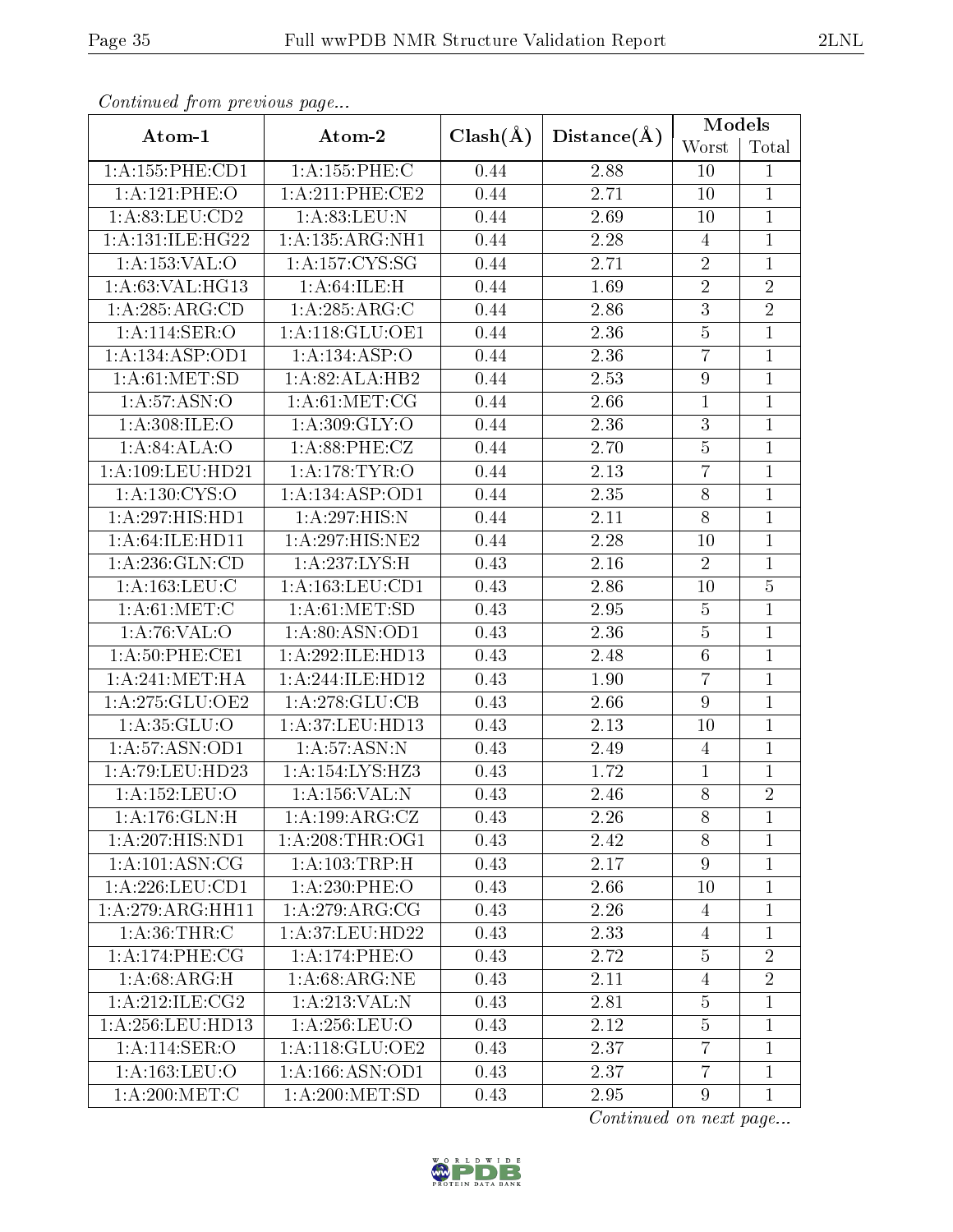| Conventaca prome providuo pago |                     |              | Distance(A)       | Models           |                |  |
|--------------------------------|---------------------|--------------|-------------------|------------------|----------------|--|
| Atom-1                         | Atom-2              | $Clash(\AA)$ |                   | Worst            | Total          |  |
| 1:A:79:LEU:O                   | 1: A:79:LEU:HD13    | 0.43         | 2.13              | 9                | $\mathbf{1}$   |  |
| 1:A:112:VAL:HG12               | 1:A:113:VAL:N       | 0.43         | 2.27              | 10               | $\mathbf{1}$   |  |
| 1:A:142:ALA:O                  | 1: A:143:THR:CG2    | 0.43         | 2.65              | $\mathbf{1}$     | $\mathbf{1}$   |  |
| 1: A:94: ILE: HD12             | 1: A:94: ILE:N      | 0.43         | 2.28              | $\sqrt{2}$       | $\mathbf{1}$   |  |
| 1: A:230: PHE: CG              | 1:A:231:LYS:N       | 0.43         | 2.87              | $\overline{7}$   | $\overline{2}$ |  |
| 1:A:211:PHE:CD1                | 1: A:211:PHE:C      | 0.43         | 2.87              | $\overline{3}$   | $\mathbf{1}$   |  |
| 1: A:40: TYR:OH                | 1:A:44:ILE:HD11     | 0.43         | 2.13              | $\overline{5}$   | $\mathbf{1}$   |  |
| 1: A: 188: TYR: CD1            | 1: A:188: TYR:O     | 0.43         | 2.71              | $\,6$            | $\mathbf{1}$   |  |
| 1:A:189:GLU:HG2                | 1:A:263:LEU:HD22    | 0.43         | 1.90              | $6\phantom{.}6$  | $\mathbf{1}$   |  |
| 1: A:72: SER:OG                | 1: A:74:THR:OG1     | 0.43         | 2.37              | $\overline{7}$   | $\mathbf{1}$   |  |
| 1: A:50: PHE:CD1               | 1: A:50:PHE: C      | 0.43         | 2.91              | $\boldsymbol{9}$ | $\overline{1}$ |  |
| 1:A:244:ILE:HG22               | 1:A:245:PHE:N       | 0.43         | $2.29\,$          | $\overline{4}$   | $\overline{2}$ |  |
| 1:A:271:GLN:N                  | 1: A:271: GLN:CD    | 0.43         | 2.72              | $\sqrt{2}$       | $\mathbf{1}$   |  |
| 1: A:52:LEU:HD23               | 1: A:52:LEU:O       | 0.43         | $\overline{2}.13$ | $\overline{2}$   | $\mathbf{1}$   |  |
| 1:A:272:VAL:CC                 | 1:A:274:GLN:HE21    | 0.43         | $2.17\,$          | $\,6$            | $\mathbf{1}$   |  |
| 1: A:204:ILE:CG2               | 1: A:205:LEU: N     | 0.43         | 2.81              | $\overline{7}$   | $\mathbf{1}$   |  |
| 1:A:217:VAL:O                  | 1: A:221: CYS:SG    | 0.43         | 2.76              | $8\,$            | $\mathbf{1}$   |  |
| 1:A:239:ARG:CD                 | 1:A:239:ARG:C       | 0.43         | 2.86              | 9                | $\overline{1}$ |  |
| $1:\overline{A:130:CYS:O}$     | 1:A:134:ASP:OD2     | 0.43         | 2.36              | 10               | $\mathbf{1}$   |  |
| 1:A:29:PRO:C                   | 1: A:31:MET:H       | 0.43         | 2.17              | 10               | $\overline{1}$ |  |
| 1:A:271:GLN:O                  | 1:A:272:VAL:CD      | 0.43         | 2.57              | $\boldsymbol{9}$ | $\overline{9}$ |  |
| 1:A:236:GLN:HE22               | 1:A:237:LYS:HZ3     | 0.43         | 1.57              | $\overline{3}$   | $\overline{1}$ |  |
| 1:A:42:VAL:CG1                 | 1: A:43: ILE:N      | 0.43         | 2.81              | $\overline{3}$   | $\mathbf{1}$   |  |
| 1: A:95:TRP:CD1                | 1:A:184:SER:OG      | 0.43         | 2.64              | $\overline{3}$   | $\overline{1}$ |  |
| 1: A:116: LEU: C               | 1: A: 116: LEU: CD1 | 0.43         | 2.86              | $\overline{6}$   | $\overline{2}$ |  |
| 1:A:190:VAL:H                  | 1: A:203:ARG:HH21   | 0.43         | 1.55              | $\,6$            | $\mathbf{1}$   |  |
| 1: A:279: ARG: CZ              | 1:A:280:ARG:NH2     | 0.43         | 2.81              | 6                | $\mathbf 1$    |  |
| 1: A:79: LEU: C                | 1:A:79:LEU:CD1      | 0.43         | 2.86              | $\overline{4}$   | $\overline{4}$ |  |
| 1: A: 136: TYR: O              | 1:A:140:VAL:O       | 0.43         | 2.36              | $\overline{7}$   | $\overline{2}$ |  |
| 1: A:265: ASP:OD2              | 1:A:271:GLN:OE1     | 0.43         | 2.37              | $\overline{7}$   | $\overline{2}$ |  |
| 1: A: 182: ASN: CB             | 1:A:281:ASN:ND2     | 0.43         | 2.82              | 8                | $\mathbf{1}$   |  |
| 1: A:219:LEU:HD13              | 1:A:219:LEU:O       | 0.43         | 2.13              | $8\,$            | $\mathbf{1}$   |  |
| 1: A:61: MET:SD                | 1:A:81:LEU:HD12     | 0.43         | 2.53              | $8\,$            | $\mathbf{1}$   |  |
| 1: A:69: VAL:O                 | 1: A:69: VAL:CG2    | 0.43         | 2.65              | 10               | $\mathbf{1}$   |  |
| 1:A:239:ARG:O                  | 1:A:240:ALA:C       | 0.43         | 2.57              | $\overline{7}$   | $\overline{6}$ |  |
| 1:A:183:SER:OG                 | 1: A: 183: SER: O   | 0.43         | 2.36              | $\overline{2}$   | 1              |  |
| 1: A:271: GLN:N                | 1:A:271:GLN:OE1     | 0.43         | 2.51              | $\overline{2}$   | $\mathbf 1$    |  |
| 1:A:288:ASP:O                  | 1:A:292:ILE:CG1     | 0.43         | 2.67              | $\overline{2}$   | 3              |  |
| $1: A:230:$ PHE:N              | $1: A:230:$ PHE:CD1 | 0.43         | 2.83              | 3                | $\mathbf{1}$   |  |
| 1:A:190:VAL:HG12               | 1:A:199:ARG:NH2     | 0.43         | 2.29              | 8                | $\mathbf{1}$   |  |
| 1:A:120:ASN:OD1                | 1:A:291:GLU:OE1     | 0.43         | 2.36              | 8                | $\mathbf{1}$   |  |

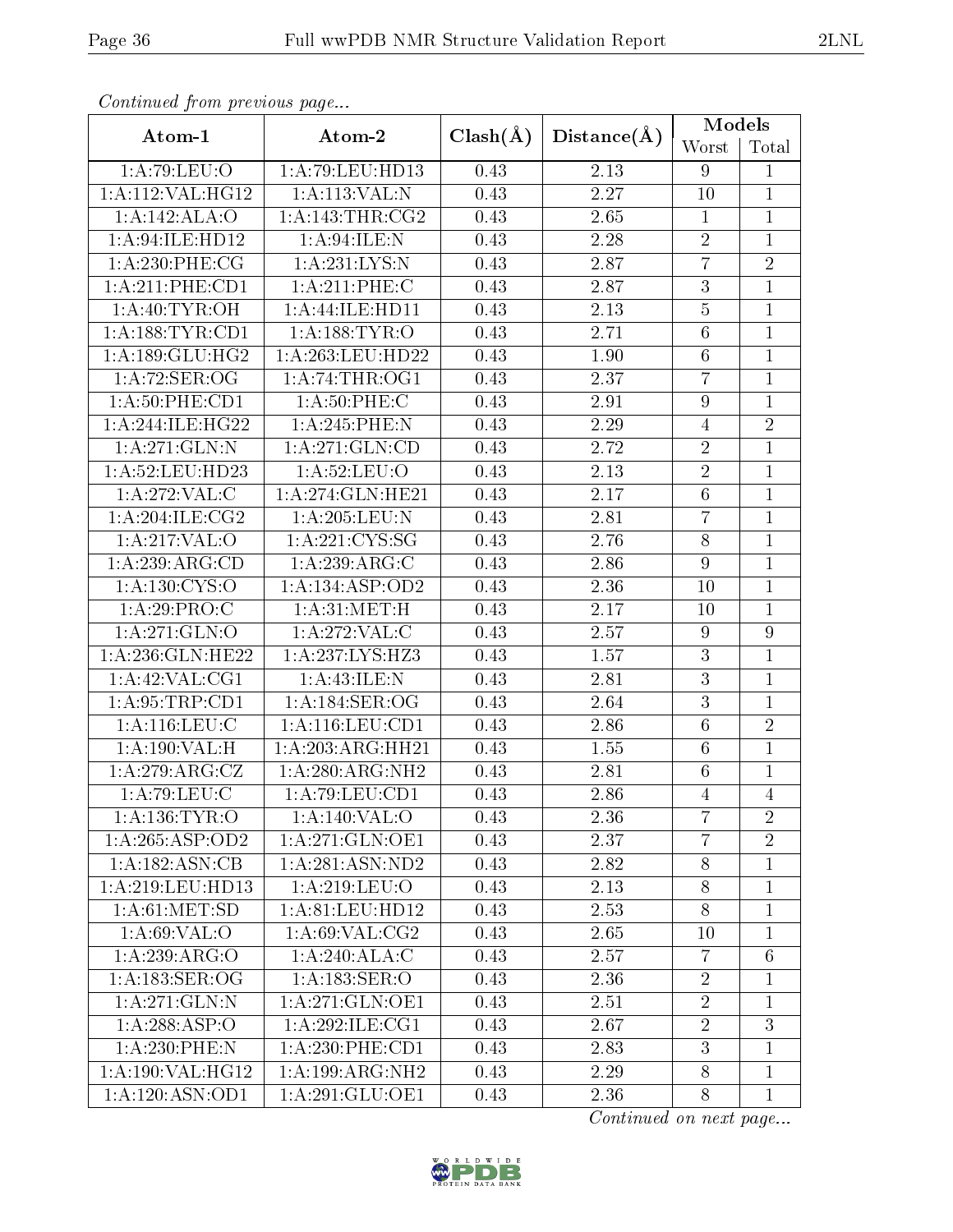| Conningea from previous page |                                      |              |             | Models           |                |
|------------------------------|--------------------------------------|--------------|-------------|------------------|----------------|
| Atom-1                       | Atom-2                               | $Clash(\AA)$ | Distance(A) | Worst            | Total          |
| 1:A:296:LEU:HD22             | 1:A:300:LEU:HD12                     | 0.43         | 1.90        | 8                | $\mathbf{1}$   |
| 1:A:101:ASN:H                | 1:A:101:ASN:ND2                      | 0.43         | 2.09        | 10               | $\mathbf{1}$   |
| 1:A:121:PHE:O                | 1: A:211: PHE: CZ                    | 0.43         | 2.72        | 10               | $\overline{1}$ |
| 1: A:284: GLY: C             | 1: A:286:ALA:N                       | 0.43         | 2.68        | $\bf 5$          | $\overline{2}$ |
| 1:A:182:ASN:ND2              | 1: A:277:CYS:O                       | 0.43         | 2.52        | $\overline{5}$   | $\overline{1}$ |
| 1: A: 115: LEU: CD2          | $1: A: 115: \overline{\text{LEU:C}}$ | 0.43         | 2.87        | $\overline{6}$   | $\mathbf{1}$   |
| 1: A:236: GLN: C             | 1:A:238:HIS:H                        | 0.43         | 2.16        | $6\,$            | $\overline{1}$ |
| 1: A: 164: SER: O            | 1: A:168: SER:OG                     | 0.43         | 2.37        | $\mathbf{1}$     | $\mathbf{1}$   |
| 1:A:247:VAL:HG12             | 1: A:300: LEU:CD2                    | 0.43         | 2.43        | $\overline{1}$   | $\mathbf{1}$   |
| 1: A: 188: TYR: CD2          | 1:A:189:GLU:O                        | 0.43         | 2.72        | $\sqrt{2}$       | $\mathbf 1$    |
| 1:A:37:LEU:O                 | 1:A:40:TYR:N                         | 0.43         | 2.52        | $\overline{3}$   | $\mathbf{1}$   |
| 1:A:113:VAL:HG11             | 1:A:187:CYS:N                        | 0.43         | 2.28        | $\bf 5$          | $\mathbf{1}$   |
| 1: A:79: LEU: HD11           | 1:A:154:LYS:HE2                      | 0.43         | 1.91        | $\bf 5$          | $\mathbf{1}$   |
| 1:A:228:THR:CG2              | 1:A:229:LEU:H                        | 0.43         | 2.27        | $\sqrt{6}$       | $\mathbf{1}$   |
| 1:A:251:PHE:CZ               | 1:A:293:LEU:HD22                     | 0.43         | 2.49        | $6\phantom{.}6$  | $\mathbf{1}$   |
| 1: A: 190: VAL: CG1          | 1:A:199:ARG:NH2                      | 0.43         | 2.81        | $\overline{8}$   | $\mathbf{1}$   |
| 1: A:116: LEU:O              | $1:\overline{A}:116:\text{LEU}:HD12$ | 0.43         | 2.13        | $\boldsymbol{9}$ | $\mathbf{1}$   |
| 1: A:256:LEU:HD21            | 1: A:260:LEU:HD13                    | 0.43         | 1.90        | $\overline{9}$   | $\mathbf{1}$   |
| 1:A:296:LEU:CD1              | 1:A:296:LEU:N                        | 0.43         | 2.82        | $\overline{4}$   | $\mathbf 1$    |
| 1:A:43:ILE:HD13              | 1: A:43: ILE:N                       | 0.43         | 2.29        | $\sqrt{2}$       | $\mathbf 1$    |
| 1:A:254:CYS:SG               | 1: A:255:TRP:N                       | 0.43         | 2.91        | $\overline{3}$   | $\overline{2}$ |
| 1: A:176: GLN: OE1           | 1:A:177:ALA:O                        | 0.43         | 2.37        | 8                | $\overline{2}$ |
| 1:A:109:LEU:HD22             | 1: A: 110: CYS: SG                   | 0.43         | 2.54        | 8                | $\overline{2}$ |
| 1:A:139:ILE:HG22             | 1:A:140:VAL:N                        | 0.43         | 2.29        | 8                | $\mathbf{1}$   |
| 1: A:57: ASN:HD22            | 1:A:58:SER:N                         | 0.43         | 2.11        | 8                | $\mathbf 1$    |
| 1:A:129:ALA:O                | 1:A:133:VAL:N                        | 0.42         | 2.46        | $\sqrt{2}$       | $\mathbf{1}$   |
| 1:A:274:GLN:H                | 1: A:274: GLN:CD                     | 0.42         | 2.17        | $\sqrt{2}$       | $\mathbf{1}$   |
| $1:\overline{A:261:VAL:O}$   | 1:A:265:ASP:CB                       | 0.42         | 2.67        | $\overline{9}$   | $\overline{7}$ |
| 1:A:163:LEU:HD13             | 1:A:163:LEU:O                        | 0.42         | 2.13        | 3                | $\overline{2}$ |
| 1: A:77:TYR:O                | 1:A:80:ASN:OD1                       | 0.42         | 2.37        | $\overline{5}$   | $\mathbf{1}$   |
| 1: A:108: PHE:CE1            | 1:A:111:LYS:NZ                       | 0.42         | 2.68        | 8                | $\mathbf{1}$   |
| 1:A:219:LEU:CD1              | 1:A:219:LEU:C                        | 0.42         | 2.87        | 8                | $\mathbf{1}$   |
| 1: A: 35: GLU: H             | 1: A: 35: GLU: CD                    | 0.42         | 2.16        | $8\,$            | $\mathbf 1$    |
| 1: A:62:LEU:HD12             | 1: A:63:VAL: N                       | 0.42         | 2.29        | 9                | $\mathbf 1$    |
| 1: A:30: CYS:C               | 1: A:32: LEU: N                      | 0.42         | 2.72        | $\overline{5}$   | 3              |
| 1: A: 152: LEU: C            | 1: A: 152: LEU: CD1                  | 0.42         | 2.87        | 10               | $\overline{2}$ |
| 1:A:181:ASN:OD1              | 1: A: 186: VAL: O                    | 0.42         | 2.37        | $6\phantom{.}6$  | $\mathbf{1}$   |
| 1: A:243: VAL:CG1            | 1: A:244: ILE:N                      | 0.42         | 2.82        | 8                | $\mathbf{1}$   |
| 1:A:272:VAL:O                | 1:A:279:ARG:CZ                       | 0.42         | 2.68        | 10               | $\mathbf{1}$   |
| 1:A:72:SER:O                 | 1: A:75:ASP:OD2                      | 0.42         | 2.37        | 3                | $\mathbf{1}$   |
| 1:A:239:ARG:HH21             | 1:A:243:VAL:CG1                      | 0.42         | 2.28        | $6\phantom{.}6$  | $\mathbf{1}$   |

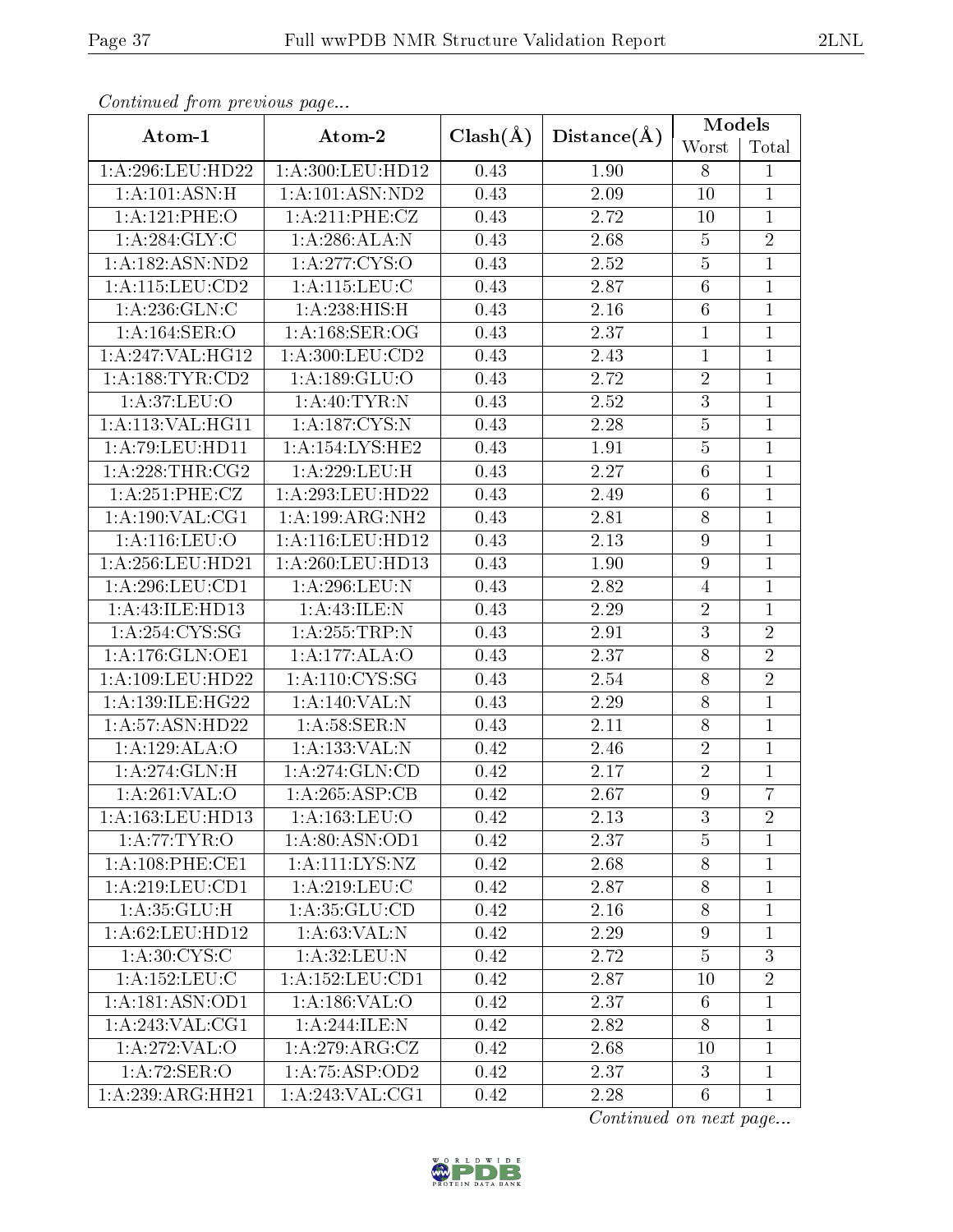| Comunaca jiom previous page                         |                                     |              |             | Models           |                |  |
|-----------------------------------------------------|-------------------------------------|--------------|-------------|------------------|----------------|--|
| Atom-1                                              | Atom-2                              | $Clash(\AA)$ | Distance(A) | Worst            | Total          |  |
| 1:A:79:LEU:HD12                                     | 1: A: 154: LYS: NZ                  | 0.42         | 2.29        | 6                | 1              |  |
| 1:A:269:ARG:O                                       | 1: A:271: GLN:OE1                   | 0.42         | 2.37        | 9                | 1              |  |
| 1: A:268: MET:O                                     | 1: A:271: GLN:OE1                   | 0.42         | 2.37        | $\boldsymbol{9}$ | $\mathbf{1}$   |  |
| 1:A:279:ARG:NH1                                     | 1: A:279: ARG: CG                   | 0.42         | 2.81        | $\overline{4}$   | $\mathbf{1}$   |  |
| 1: A: 166: ASN: HA                                  | 1: A: 169: LEU: HD12                | 0.42         | 1.90        | $\mathbf{1}$     | $\overline{1}$ |  |
| 1: A:208:THR:O                                      | 1:A:212:ILE:N                       | 0.42         | 2.52        | $\sqrt{2}$       | $\mathbf{1}$   |  |
| 1: A:30:CYS:O                                       | 1:A:33:GLU:OE1                      | 0.42         | 2.37        | $\bf 5$          | $\mathbf{1}$   |  |
| 1:A:248:VAL:HG12                                    | 1:A:252:LEU:HD11                    | 0.42         | 1.90        | $\,6$            | $\mathbf{1}$   |  |
| 1:A:50:PHE:CD2                                      | 1: A:285: ARG: CZ                   | 0.42         | $3.02\,$    | $\overline{7}$   | $\mathbf{1}$   |  |
| 1: A: 194: ASP: CG                                  | 1:A:199:ARG:HE                      | 0.42         | 2.17        | $\boldsymbol{9}$ | $\mathbf 1$    |  |
| 1: A:57: ASN:ND2                                    | 1: A:61: MET:CE                     | 0.42         | 2.82        | $\,6\,$          | $\overline{1}$ |  |
| 1: A:88:PHE:O                                       | 1: A:91:THR:N                       | 0.42         | 2.52        | $\,6$            | $\sqrt{2}$     |  |
| 1: A: 188: TYR: CZ                                  | 1:A:280:ARG:NH1                     | 0.42         | 2.87        | $\overline{7}$   | $\overline{1}$ |  |
| 1: A:38: ASN: CG                                    | 1: A:39: LYS:N                      | 0.42         | 2.73        | $8\,$            | $\mathbf{1}$   |  |
| 1: A:151: HIS:O                                     | 1: A: 155: PHE: CG                  | 0.42         | 2.72        | $\boldsymbol{9}$ | $\mathbf{1}$   |  |
| 1: A: 103: TRP: CD2                                 | 1:A:104:ILE:O                       | 0.42         | 2.73        | $\sqrt{4}$       | $\mathbf{1}$   |  |
| $1: A:110: \overline{\text{C} \text{YS}: \text{N}}$ | 1:A:187:CYS:SG                      | 0.42         | 2.92        | $\sqrt{2}$       | $\mathbf{1}$   |  |
| 1:A:33:GLU:OE1                                      | 1:A:33:GLU:N                        | 0.42         | 2.53        | $\overline{2}$   | $\mathbf 1$    |  |
| 1: A:143:THR:O                                      | $1:A:144:\overline{\text{ARG}:NH2}$ | 0.42         | 2.53        | 3                | $\mathbf{1}$   |  |
| 1: A:92: LEU: C                                     | 1:A:92:LEU:CD1                      | 0.42         | 2.87        | $\sqrt{3}$       | $\overline{2}$ |  |
| 1:A:197:LYS:HZ3                                     | 1:A:199:ARG:HH21                    | 0.42         | 1.55        | $\overline{5}$   | $\mathbf 1$    |  |
| 1:A:189:GLU:OE1                                     | 1:A:263:LEU:HD13                    | 0.42         | 2.14        | $\overline{5}$   | $\mathbf{1}$   |  |
| 1: A:274: GLN:NE2                                   | 1: A:275: GLU:CD                    | 0.42         | 2.72        | 10               | $\mathbf{1}$   |  |
| 1: A: 55: LEU: CD1                                  | 1: A: 55: LEU: C                    | 0.42         | 2.87        | 10               | $\overline{1}$ |  |
| 1:A:176:GLN:NE2                                     | 1:A:190:VAL:N                       | 0.42         | 2.67        | $\mathbf{1}$     | $\mathbf{1}$   |  |
| 1: A: 236: GLN: CD                                  | 1:A:236:GLN:N                       | 0.42         | 2.72        | $\overline{1}$   | $\mathbf{1}$   |  |
| 1:A:211:PHE:CZ                                      | 1: A:256:LEU:CD1                    | 0.42         | 3.03        | $\boldsymbol{2}$ | 1              |  |
| 1: A:98: SER: OG                                    | 1: A: 183: SER: O                   | 0.42         | 2.37        | $\overline{5}$   | $\overline{1}$ |  |
| 1: A:281: ASN: C                                    | 1:A:283:ILE:N                       | 0.42         | 2.72        | $\overline{7}$   | 1              |  |
| 1:A:120:ASN:OD1                                     | 1: A:290:THR:OG1                    | 0.42         | 2.37        | 8                | $\overline{1}$ |  |
| 1:A:248:VAL:CG2                                     | 1: A:249:LEU:N                      | 0.42         | 2.82        | 10               | $\mathbf 1$    |  |
| $1:A:203:A\overline{RG:HH22}$                       | 1:A:264:ALA:HB2                     | 0.42         | 1.74        | 10               | $\overline{1}$ |  |
| 1: A:258:TYR:OH                                     | 1: A:259: ASN:ND2                   | 0.42         | 2.52        | $\mathbf{1}$     | 1              |  |
| 1:A:285:ARG:O                                       | 1: A:288:ASP:OD2                    | 0.42         | 2.38        | $\mathbf{1}$     | $\overline{1}$ |  |
| 1: A: 189: GLU: OE1                                 | 1: A: 190: VAL: O                   | 0.42         | 2.38        | $\sqrt{2}$       | $\mathbf 1$    |  |
| 1:A:135:ARG:NH1                                     | 1:A:237:LYS:O                       | 0.42         | 2.52        | 3                | 1              |  |
| 1:A:135:ARG:HH22                                    | 1: A: 237: LYS: CD                  | 0.42         | 2.27        | $\bf 5$          | 1              |  |
| 1: A:311: ASN:ND2                                   | 1: A:311: ASN:O                     | 0.42         | 2.51        | 8                | $\mathbf 1$    |  |
| 1: A:149: LYS: CE                                   | 1: A: 150: ARG: CZ                  | 0.42         | 2.98        | 10               | $\mathbf 1$    |  |
| 1: A:42:VAL:                                        | 1:A:45:ALA:HB3                      | 0.42         | 2.15        | $\mathbf{1}$     | $\overline{2}$ |  |
| 1: A: 55: LEU: C                                    | 1: A: 55: LEU: CD1                  | 0.42         | 2.86        | 8                | $\overline{2}$ |  |

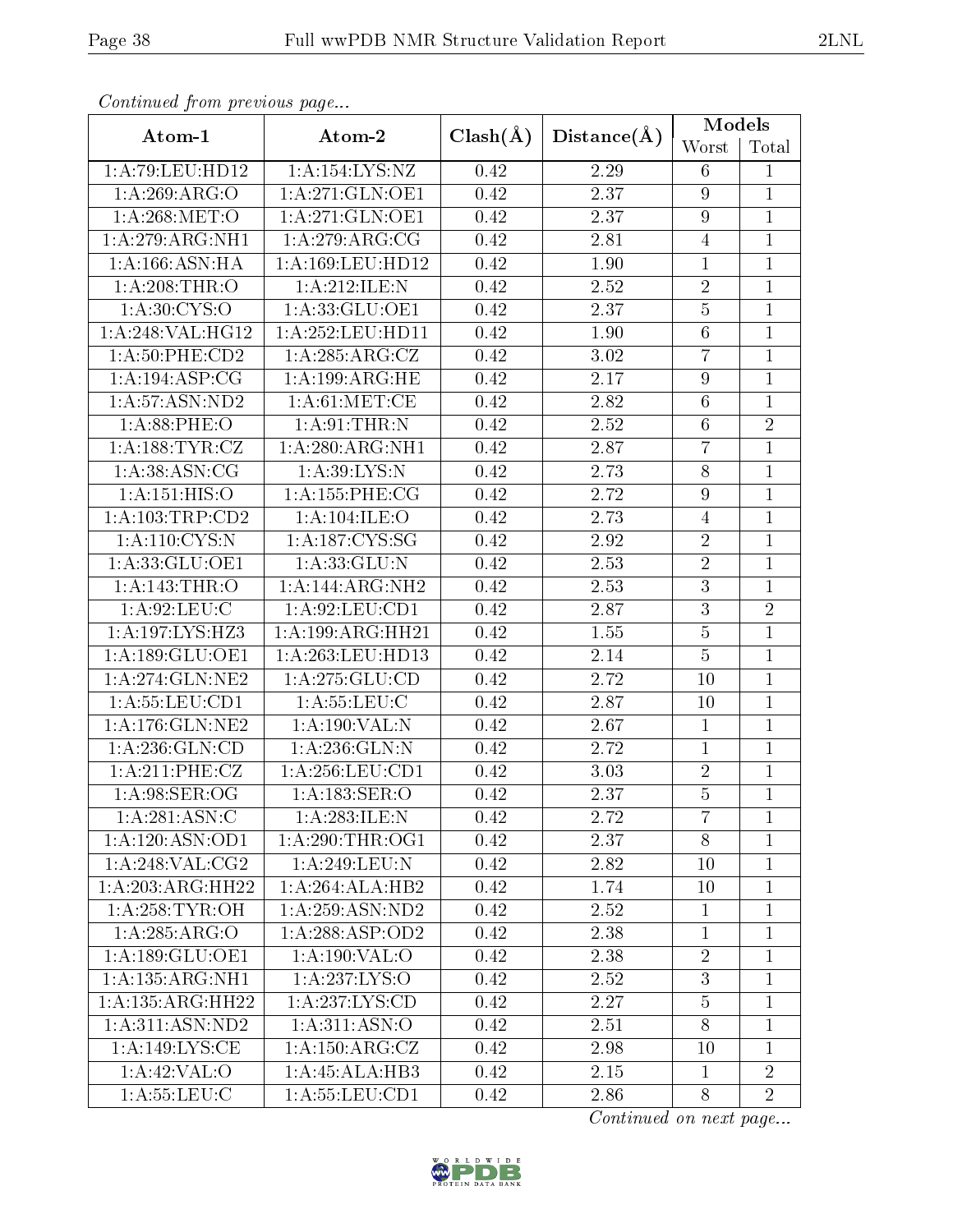| Conningea from previous page |                              |              |                   | Models           |                |
|------------------------------|------------------------------|--------------|-------------------|------------------|----------------|
| Atom-1                       | Atom-2                       | $Clash(\AA)$ | Distance(A)       | Worst            | Total          |
| 1:A:215:LEU:O                | 1:A:215:LEU:HD13             | 0.42         | 2.14              | $\overline{5}$   | $\mathbf{1}$   |
| 1: A:95:TRP:CG               | 1: A:96:ALA:N                | 0.42         | 2.84              | $\overline{7}$   | $\mathbf{1}$   |
| 1: A: 166: ASN: ND2          | 1:A:169:LEU:HD12             | 0.42         | 2.30              | $\mathbf 1$      | $\overline{1}$ |
| 1:A:265:ASP:OD1              | 1:A:271:GLN:OE1              | 0.42         | 2.38              | $\overline{3}$   | $\mathbf{1}$   |
| 1: A:274: GLN:CG             | 1: A:274: GLN:O              | 0.42         | 2.68              | $\bf 5$          | $\overline{2}$ |
| 1: A:48: LEU:HD13            | 1: A:48: LEU:O               | 0.42         | 2.14              | $\overline{5}$   | $\mathbf{1}$   |
| 1:A:148:GLN:NE2              | 1:A:149:LYS:H                | 0.42         | 2.13              | $6\,$            | $\mathbf{1}$   |
| 1: A:203:ARG:NE              | 1: A:263:LEU:CD2             | 0.42         | 2.83              | $8\,$            | $\mathbf{1}$   |
| 1:A:248:VAL:HG22             | $1:\overline{A:297:HIS:NE2}$ | 0.42         | 2.30              | $\overline{8}$   | $\overline{1}$ |
| 1:A:171:PHE:O                | 1: A:171:PHE:CD1             | 0.42         | 2.73              | $\boldsymbol{9}$ | $\mathbf{1}$   |
| 1: A:176: GLN:CG             | 1:A:177:ALA:N                | 0.41         | 2.82              | $\mathbf{1}$     | $\mathbf{1}$   |
| 1:A:182:ASN:ND2              | 1:A:183:SER:OG               | 0.41         | 2.52              | $\mathbf 1$      | $\overline{1}$ |
| 1: A:275: GLU:OE2            | 1:A:278:GLU:OE1              | 0.41         | 2.38              | $\overline{2}$   | $\overline{1}$ |
| 1:A:295:PHE:CD1              | 1:A:295:PHE:C                | 0.41         | 2.91              | 10               | $\overline{3}$ |
| 1:A:293:LEU:HD12             | 1:A:293:LEU:O                | 0.41         | $2.15\,$          | $\boldsymbol{9}$ | $\mathbf{1}$   |
| 1: A:266:THR:OG1             | 1:A:279:ARG:CD               | 0.41         | 2.68              | 10               | $\mathbf{1}$   |
| 1:A:88:PHE:CD1               | 1:A:116:LEU:HD13             | 0.41         | 2.49              | $\overline{4}$   | $\mathbf{1}$   |
| 1:A:239:ARG:HH22             | 1: A:304: ILE: CG2           | 0.41         | $\overline{2}.28$ | $\overline{4}$   | $\mathbf{1}$   |
| 1: A:73: VAL:HG22            | 1:A:305:TYR:OH               | 0.41         | $2.15\,$          | 4                | $\mathbf{1}$   |
| 1: A:98: SER:CB              | 1: A: 183: SER: O            | 0.41         | 2.67              | $\overline{5}$   | $\mathbf{1}$   |
| 1: A:87: LEU:O               | 1: A:91:THR:OG1              | 0.41         | 2.36              | $\overline{7}$   | $\mathbf{1}$   |
| 1: A: 136: TYR: C            | 1:A:138:ALA:N                | 0.41         | 2.72              | $\overline{4}$   | $\overline{1}$ |
| 1:A:137:LEU:CD2              | 1:A:137:LEU:N                | 0.41         | 2.84              | $\mathbf{1}$     | $\mathbf{1}$   |
| 1:A:271:GLN:OE1              | 1:A:279:ARG:NH2              | 0.41         | $2.50\,$          | $\sqrt{2}$       | $\mathbf{1}$   |
| 1: A:269: ARG:O              | 1:A:271:GLN:N                | 0.41         | 2.52              | $\bf 5$          | $\mathbf{1}$   |
| 1:A:204:ILE:HG23             | 1: A:205:LEU: N              | 0.41         | 2.30              | $\overline{7}$   | $\mathbf{1}$   |
| 1:A:269:ARG:O                | 1: A:270:THR:HG23            | 0.41         | 2.16              | $\overline{7}$   | $\mathbf{1}$   |
| 1:A:272:VAL:CG2              | 1:A:278:GLU:OE1              | 0.41         | 2.68              | $\overline{9}$   | $\overline{1}$ |
| 1:A:117:LYS:O                | 1: A:120: ASN: N             | 0.41         | 2.54              | 1                | 1              |
| 1:A:146:LEU:O                | 1:A:146:LEU:CD2              | 0.41         | 2.68              | $\mathbf{1}$     | $\mathbf{1}$   |
| 1:A:282:ASN:O                | 1:A:285:ARG:CG               | 0.41         | 2.68              | $\overline{2}$   | $\mathbf{1}$   |
| 1:A:297:HIS:O                | 1:A:297:HIS:CG               | 0.41         | 2.70              | $\overline{5}$   | $\mathbf{1}$   |
| 1:A:181:ASN:O                | 1: A: 182: ASN: CG           | 0.41         | 2.59              | $\boldsymbol{9}$ | $\mathbf{1}$   |
| 1:A:191:LEU:HD23             | 1:A:280:ARG:NH2              | 0.41         | 2.31              | $9\phantom{.0}$  | $\mathbf{1}$   |
| 1: A:54:LEU:HD11             | 1:A:85:ASP:OD2               | 0.41         | 2.15              | $\boldsymbol{9}$ | $\mathbf{1}$   |
| 1: A:205:LEU:CB              | 1: A:206:PRO:CD              | 0.41         | 2.98              | 10               | $\mathbf{1}$   |
| 1:A:274:GLN:C                | 1: A:274: GLN: HE21          | 0.41         | 2.18              | 10               | $\mathbf{1}$   |
| 1: A:107:THR:O               | 1: A: 111: LYS: CB           | 0.41         | 2.69              | 4                | $\mathbf{1}$   |
| 1:A:179:HIS:CD2              | 1: A:179: HIS:O              | 0.41         | 2.74              | $\overline{2}$   | $\mathbf{1}$   |
| 1: A:54:LEU:HD13             | 1: A:54:LEU:C                | 0.41         | 2.35              | 3                | $\mathbf{1}$   |
| 1: A:143:THR:HG21            | 1:A:147:THR:HB               | 0.41         | 1.91              | $6\phantom{.}6$  | $\mathbf{1}$   |

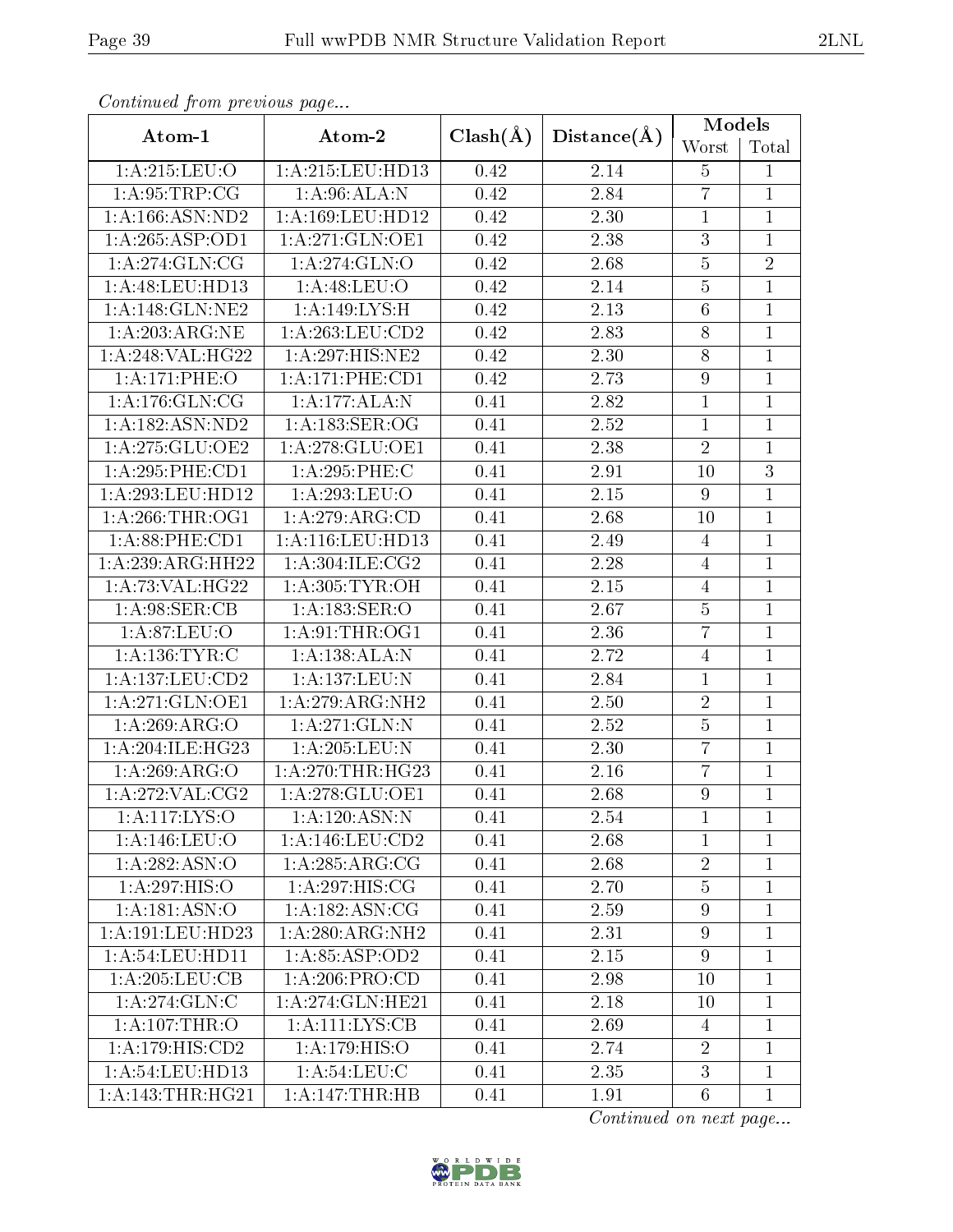| Conventaca prome providuo pago      |                     |              |             | Models           |                |
|-------------------------------------|---------------------|--------------|-------------|------------------|----------------|
| Atom-1                              | Atom-2              | $Clash(\AA)$ | Distance(A) | Worst            | Total          |
| 1:A:180:PRO:O                       | 1:A:181:ASN:OD1     | 0.41         | 2.38        | $\overline{7}$   | $\mathbf{1}$   |
| 1:A:70:GLY:O                        | 1: A: 75: ASP: OD1  | 0.41         | 2.38        | $8\,$            | $\mathbf{1}$   |
| 1: A:278: GLU:O                     | $1:$ A:282:ASN:ND2  | 0.41         | $2.53\,$    | $\sqrt{4}$       | $\mathbf{1}$   |
| 1:A:264:ALA:CB                      | 1: A:268: MET:SD    | 0.41         | 3.05        | $1\,$            | $\mathbf{1}$   |
| 1:A:117:LYS:NZ                      | 1:A:121:PHE:CE2     | 0.41         | 2.89        | $\overline{3}$   | $\overline{2}$ |
| 1: A:267:LEU:CD1                    | 1: A:267:LEU:C      | 0.41         | 2.87        | $\overline{3}$   | $\mathbf{1}$   |
| 1: A:296:LEU:C                      | 1:A:298:SER:H       | 0.41         | $2.19\,$    | $\overline{3}$   | $\mathbf{1}$   |
| 1: A:46: TYR:CE2                    | 1: A:285: ARG: CZ   | 0.41         | 3.03        | $\bf 5$          | $\mathbf 1$    |
| 1: A: 163: LEU: O                   | 1:A:163:LEU:HD13    | 0.41         | 2.15        | $\overline{7}$   | $\overline{2}$ |
| 1: A:52: LEU:O                      | 1:A:52:LEU:HD23     | 0.41         | 2.15        | $\boldsymbol{9}$ | $\mathbf{1}$   |
| 1:A:87:LEU:HD23                     | 1:A:116:LEU:HD11    | 0.41         | 1.92        | 10               | $\overline{1}$ |
| 1: A:211: PHE:O                     | 1: A:215:LEU:HD12   | 0.41         | 2.16        | 10               | $\mathbf{1}$   |
| 1: A:73: VAL:HG21                   | 1:A:244:ILE:HD13    | 0.41         | 1.93        | 10               | $\mathbf{1}$   |
| 1: A:95:TRP:CD2                     | 1: A:96:ALA:N       | 0.41         | 2.89        | 10               | $\mathbf{1}$   |
| 1:A:171:PHE:CE2                     | 1: A:178:TYR:CE1    | 0.41         | 3.08        | $\overline{4}$   | $\mathbf{1}$   |
| 1:A:192:GLY:O                       | 1: A: 194: ASP: OD1 | 0.41         | $2.39\,$    | $\sqrt{4}$       | $\mathbf{1}$   |
| 1: A: 139: ILE: HG22                | 1:A:140:VAL:HG23    | 0.41         | 1.92        | $\mathbf{1}$     | $\mathbf{1}$   |
| 1: A: 255: TRP: CD1                 | 1: A:256:LEU: N     | 0.41         | 2.89        | $\overline{3}$   | $\mathbf{1}$   |
| 1: A:86: LEU:O                      | 1: A:90: LEU: N     | 0.41         | 2.45        | $\overline{7}$   | $\mathbf{1}$   |
| 1:A:131:ILE:HG23                    | 1: A: 135: ARG: CZ  | 0.41         | 2.46        | $8\,$            | $\mathbf{1}$   |
| 1: A: 188: TYR: CE1                 | 1:A:280:ARG:NH1     | 0.41         | 2.88        | $\overline{8}$   | $\overline{1}$ |
| 1:A:186:VAL:HG23                    | 1:A:186:VAL:O       | 0.41         | 2.16        | 10               | $\mathbf{1}$   |
| 1:A:109:LEU:CD2                     | 1: A: 110: CYS:H    | 0.41         | 2.23        | 4                | $\mathbf{1}$   |
| 1:A:269:ARG:CD                      | 1:A:269:ARG:H       | 0.41         | 2.28        | $\overline{4}$   | $\overline{1}$ |
| 1:A:272:VAL:HG22                    | 1:A:272:VAL:O       | 0.41         | 2.16        | $\overline{4}$   | $\mathbf{1}$   |
| $1: A:115: \overline{LEV:CD1}$      | 1: A: 115: LEU: C   | 0.41         | 2.87        | $\sqrt{2}$       | $\overline{2}$ |
| $1:A:141:\overline{HIS:CE1}$        | 1:A:144:ARG:NH2     | 0.41         | 2.88        | $\overline{3}$   | $\mathbf{1}$   |
| 1:A:41:VAL:O                        | 1:A:42:VAL:CD       | 0.41         | 2.58        | $\overline{3}$   | $\mathbf{1}$   |
| 1:A:273:ILE:HD12                    | 1: A:279:ARG:CZ     | 0.41         | 2.46        | 6                | $\mathbf{1}$   |
| 1: A:76: VAL:HG21                   | 1:A:131:ILE:HG12    | 0.41         | 1.93        | 8                | $\mathbf{1}$   |
| 1: A:280:ARG:HE                     | 1:A:283:ILE:HD12    | 0.41         | 1.76        | $8\,$            | $\mathbf{1}$   |
| 1: A:115: LEU: C                    | 1:A:115:LEU:CD1     | 0.41         | 2.88        | 10               | $\overline{2}$ |
| 1: A:60: VAL:O                      | 1: A:64:ILE:CG1     | 0.41         | 2.69        | 10               | $\mathbf{1}$   |
| 1:A:214:PRO:O                       | 1: A:218: MET:CG    | 0.41         | 2.69        | $\mathbf{1}$     | $\mathbf{1}$   |
| $1:A:251:PHE:\overline{\text{CE2}}$ | 1: A:297: HIS: NE2  | 0.41         | 2.89        | $\mathbf{1}$     | $\mathbf{1}$   |
| 1: A:40: TYR: CZ                    | 1: A: 183: SER: OG  | 0.41         | 2.74        | $\overline{2}$   | 1              |
| 1: A:253:LEU:HD13                   | 1: A: 253: LEU: O   | 0.41         | 2.16        | $\sqrt{2}$       | $\mathbf{1}$   |
| 1: A:86: LEU:O                      | 1: A:87:LEU:C       | 0.41         | 2.59        | $\overline{5}$   | $\overline{2}$ |
| 1: A:221: CYS:SG                    | 1:A:222:TYR:N       | 0.41         | 2.93        | $\overline{5}$   | $\mathbf{1}$   |
| 1:A:171:PHE:CE1                     | 1: A:178:TYR:CE2    | 0.41         | 3.09        | $\bf 5$          | $\mathbf{1}$   |
| 1: A:50:PHE: CZ                     | 1:A:292:ILE:HG21    | 0.41         | 2.50        | $6\phantom{.}6$  | $\mathbf{1}$   |

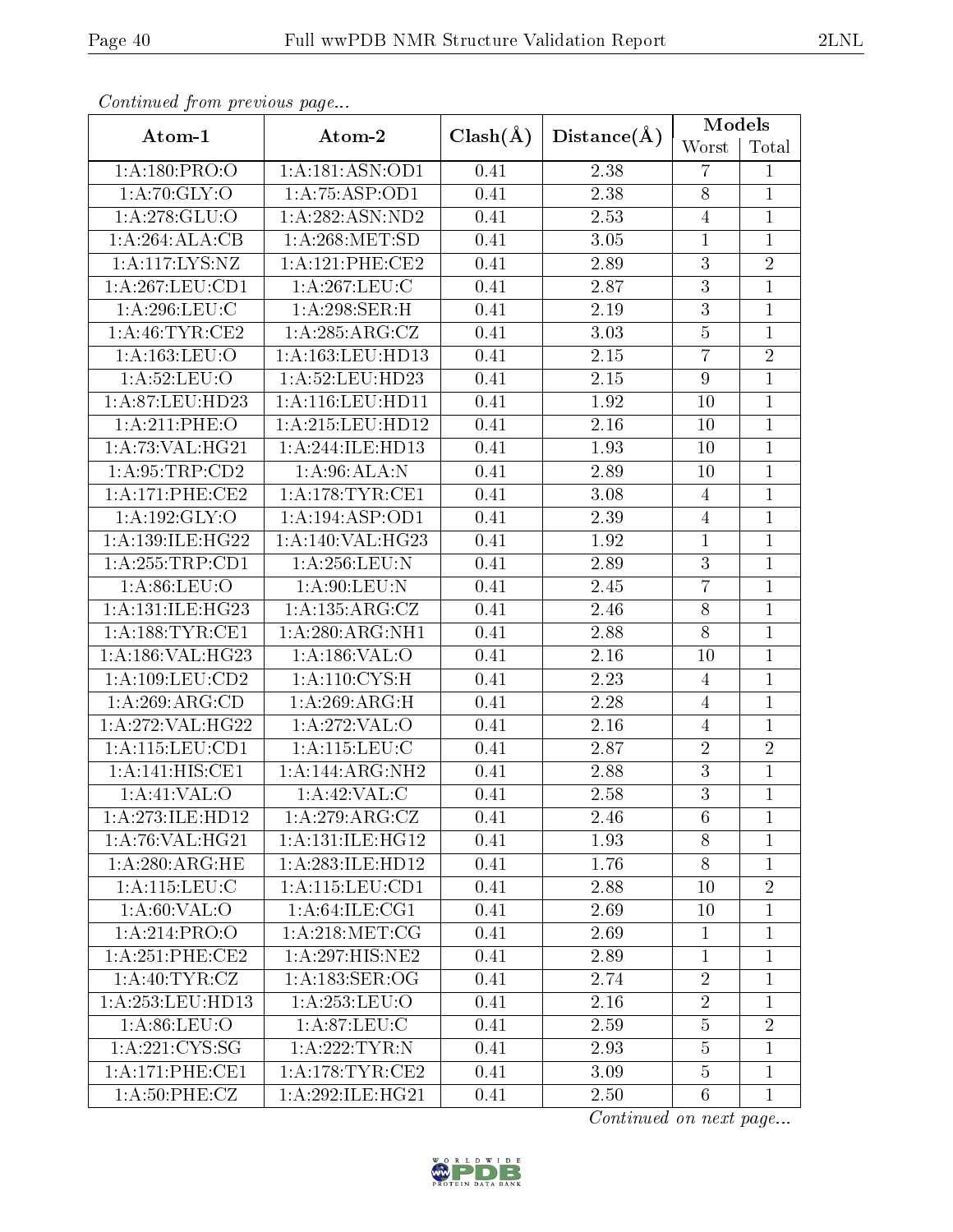|                     |                                       |              |                   | Models           |                |
|---------------------|---------------------------------------|--------------|-------------------|------------------|----------------|
| Atom-1              | Atom-2                                | $Clash(\AA)$ | Distance(A)       | Worst            | Total          |
| 1: A:202:LEU:C      | 1:A:203:ARG:NH1                       | 0.41         | 2.74              | $6\phantom{.}$   | $\mathbf{1}$   |
| 1:A:73:VAL:O        | 1:A:73:VAL:H <sub>G12</sub>           | 0.41         | $\overline{2.15}$ | $\overline{7}$   | $\mathbf 1$    |
| 1:A:310:GLN:HE21    | 1:A:310:GLN:N                         | 0.41         | 2.14              | $8\,$            | $\mathbf{1}$   |
| 1: A:36:THR:O       | 1: A:37:LEU: C                        | 0.41         | $2.60\,$          | $8\,$            | $\overline{3}$ |
| 1: A:101: ASN:HD21  | 1:A:103:TRP:C                         | 0.41         | $2.20\,$          | $\boldsymbol{9}$ | $\mathbf{1}$   |
| 1: A:117: LYS:O     | 1:A:120:ASN:ND2                       | 0.41         | $2.54\,$          | 10               | $\overline{1}$ |
| 1: A:287:LEU:C      | 1: A:287:LEU:CD1                      | 0.41         | 2.87              | $\mathbf{1}$     | $\mathbf{1}$   |
| 1:A:91:THR:HG21     | 1: A:112: VAL:CG1                     | 0.41         | $2.46\,$          | $\overline{1}$   | $\overline{1}$ |
| 1: A: 128: LEU: CD1 | 1: A: 128: LEU: C                     | 0.41         | 2.87              | $\sqrt{2}$       | $\mathbf{1}$   |
| 1: A:141: HIS:O     | 1:A:141:HIS:ND1                       | 0.41         | 2.54              | $\overline{3}$   | $\mathbf{1}$   |
| 1:A:203:ARG:C       | 1:A:203:ARG:HE                        | 0.41         | 2.18              | $\overline{7}$   | $\mathbf{1}$   |
| 1:A:204:ILE:O       | 1: A:208:THR:OG1                      | 0.41         | 2.39              | $\overline{7}$   | $\overline{1}$ |
| 1: A:272: VAL: O    | 1:A:272:VAL:CG1                       | 0.41         | 2.63              | $\boldsymbol{9}$ | $\overline{1}$ |
| 1:A:254:CYS:HB2     | 1:A:293:LEU:HD22                      | 0.41         | 1.92              | $\boldsymbol{9}$ | $\overline{1}$ |
| 1: A:39: LYS: CG    | 1:A:281:ASN:ND2                       | 0.41         | 2.84              | 10               | 1              |
| 1:A:74:THR:HGI      | 1:A:297:HIS:CD2                       | 0.40         | 2.33              | $\sqrt{2}$       | $\overline{1}$ |
| 1:A:179:HIS:CD2     | 1:A:179:HIS:N                         | 0.40         | 2.89              | $\sqrt{3}$       | $\overline{1}$ |
| 1: A:211:PHE:CZ     | 1:A:256:LEU:HD22                      | 0.40         | $\overline{2}.50$ | $\overline{3}$   | $\mathbf{1}$   |
| 1:A:154:LYS:NZ      | 1: A: 157: CYS: CB                    | 0.40         | 2.84              | $\bf 5$          | $\mathbf{1}$   |
| 1:A:146:LEU:H       | 1:A:146:LEU:HD13                      | 0.40         | 1.76              | $\,6\,$          | $\overline{1}$ |
| 1:A:135:ARG:O       | 1:A:138:ALA:CA                        | 0.40         | 2.68              | $\overline{7}$   | $\mathbf{1}$   |
| 1:A:50:PHE:CD2      | 1: A:285:ARG:NH1                      | 0.40         | 2.89              | $\overline{7}$   | $\mathbf{1}$   |
| 1:A:191:LEU:N       | 1: A: 191: LEU: CD2                   | 0.40         | 2.84              | $\overline{8}$   | $\overline{1}$ |
| 1: A: 40: TYR: CZ   | 1:A:44:ILE:CD1                        | 0.40         | 3.03              | $\mathbf{1}$     | $\mathbf{1}$   |
| 1: A:126:LEU:HD22   | $1: A: 160: \overline{\text{CYS:SG}}$ | 0.40         | 2.56              | $\overline{3}$   | $\mathbf{1}$   |
| 1:A:117:LYS:NZ      | 1: A: 188: TYR: CE1                   | 0.40         | 2.88              | $\overline{5}$   | $\mathbf{1}$   |
| 1:A:48:LEU:CD1      | 1: A:48: LEU: C                       | 0.40         | 2.87              | $\overline{5}$   | $\mathbf{1}$   |
| 1: A:40: TYR: CG    | 1: A: 182: ASN: CG                    | 0.40         | 2.94              | $\overline{6}$   | $\overline{1}$ |
| 1:A:240:ALA:O       | 1:A:244:ILE:N                         | 0.40         | 2.47              | $\overline{7}$   | $\mathbf{1}$   |
| 1:A:35:GLU:OE2      | 1: A:36:THR:N                         | 0.40         | 2.54              | 8                | 1              |
| 1:A:190:VAL:HG11    | 1:A:199:ARG:O                         | 0.40         | 2.16              | 10               | $\mathbf{1}$   |
| 1:A:71:ARG:CB       | 1: A:71: ARG: CZ                      | 0.40         | 2.99              | 3                | 1              |
| 1:A:116:LEU:CD1     | 1:A:116:LEU:C                         | 0.40         | 2.87              | $\overline{5}$   | $\overline{1}$ |
| 1:A:144:ARG:C       | 1: A:145:THR:OG1                      | 0.40         | 2.60              | 5                | 1              |
| 1: A:40: TYR: CZ    | 1: A:281: ASN:ND2                     | 0.40         | 2.90              | $\overline{7}$   | $\mathbf 1$    |
| 1: A:54:LEU:HD11    | 1:A:291:GLU:OE2                       | 0.40         | 2.17              | $\overline{7}$   | $\mathbf{1}$   |
| 1: A:51:LEU:HD23    | 1: A:51:LEU: C                        | 0.40         | 2.35              | $\overline{7}$   | $\mathbf{1}$   |
| 1:A:298:SER:O       | 1:A:302:PRO:CD                        | 0.40         | 2.70              | $8\,$            | $\overline{1}$ |
| 1: A:275: GLU:OE1   | 1:A:278:GLU:OE2                       | 0.40         | 2.38              | $\mathbf{1}$     | $\mathbf 1$    |
| 1: A:67:SER:OG      | 1: A:67:SER:O                         | 0.40         | 2.39              | $\overline{5}$   | $\mathbf 1$    |
| 1:A:189:GLU:OE2     | 1: A: 189: GLU:O                      | 0.40         | 2.39              | $6\phantom{.}6$  | $\mathbf{1}$   |

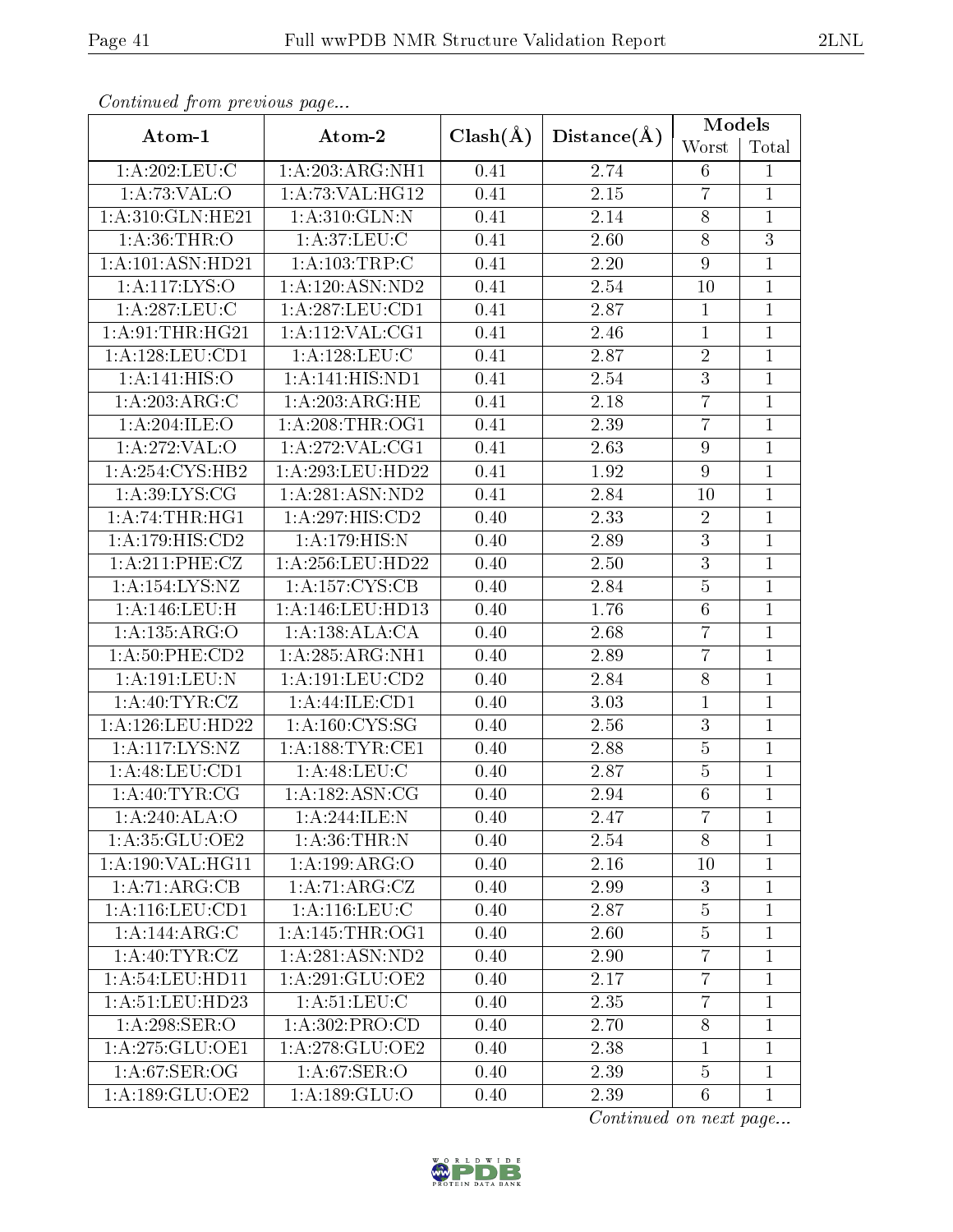| Atom-1                     | Atom-2           | $Clash(\AA)$ | Distance(A) | Models         |       |
|----------------------------|------------------|--------------|-------------|----------------|-------|
|                            |                  |              |             | Worst          | Total |
| 1:A:229:LEU:N              | 1: A:229:LEU:CD1 | 0.40         | 2.85        | 8              |       |
| 1: A: 188: TYR: OH         | 1:A:267:LEU:HD21 | 0.40         | 2.16        | 8              |       |
| 1: A:64:ILE:CD1            | 1:A:297:HIS:CE1  | 0.40         | 3.05        | 10             |       |
| 1: A:64:ILE:O              | 1: A:67:SER:OG   | 0.40         | 2.39        | 4              |       |
| 1: A:184: SER:OG           | 1:A:281:ASN:ND2  | 0.40         | 2.55        | $\overline{2}$ |       |
| $1:A:144:AR\overline{G:O}$ | 1:A:145:THR:OG1  | 0.40         | 2.37        | 3              |       |
| 1:A:189:GLU:CD             | 1:A:189:GLU:N    | 0.40         | 2.75        | 9              |       |
| 1:A:61:MET:5D              | 1: A:62:LEU: N   | 0.40         | 2.95        | 9              |       |

### 5.2 Torsion angles  $(i)$

#### 5.2.1 Protein backbone (i)

In the following table, the Percentiles column shows the percent Ramachandran outliers of the chain as a percentile score with respect to all PDB entries followed by that with respect to all NMR entries. The Analysed column shows the number of residues for which the backbone conformation was analysed and the total number of residues.

| Mol | Chain | Analysed          | Favoured                   | Allowed           | Outliers         | Percentiles |
|-----|-------|-------------------|----------------------------|-------------------|------------------|-------------|
|     |       | $283/309$ (92\%)  | 249 $\pm$ 2 (88 $\pm$ 1\%) | $25\pm1(9\pm0\%)$ | $9\pm1(3\pm0\%)$ |             |
| All | All   | $2830/3090(92\%)$ | 2488 (88\%)                | 249 (9%)          | 93 (3%)          | 27          |

All 15 unique Ramachandran outliers are listed below. They are sorted by the frequency of occurrence in the ensemble.

| Mol          | Chain | Res | <b>Type</b> | Models (Total) |
|--------------|-------|-----|-------------|----------------|
| 1            | А     | 33  | <b>GLU</b>  | 10             |
| $\mathbf{1}$ | А     | 274 | <b>GLN</b>  | 10             |
| 1            | А     | 269 | $\rm{ARG}$  | 10             |
| $\mathbf{1}$ | А     | 145 | THR         | 10             |
| 1            | А     | 272 | VAL         | 10             |
| $\mathbf{1}$ | А     | 189 | GLU         | 9              |
| 1            | А     | 275 | GLU         | 9              |
| 1            | А     | 69  | <b>VAL</b>  | $\overline{5}$ |
| 1            | А     | 232 | ALA         | 4              |
| 1            | А     | 273 | ILE         | 4              |
| 1            | А     | 142 | ALA         | 4              |
| 1            | А     | 31  | MET         | $\overline{4}$ |
| 1            | А     | 237 | <b>LYS</b>  | $\overline{2}$ |
| 1            | А     | 309 | GLY         | $\overline{1}$ |

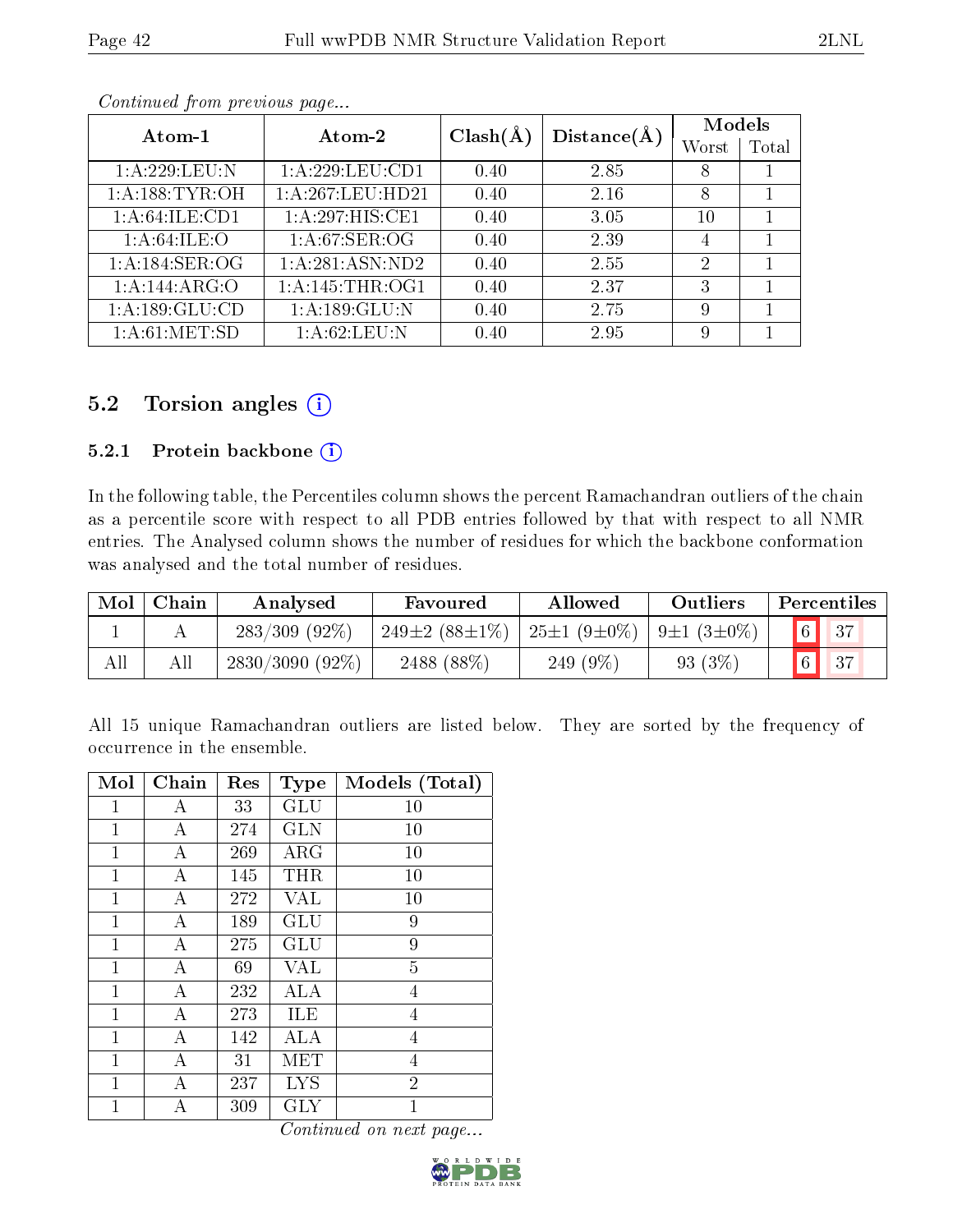Continued from previous page...

|  |              | Mol   Chain   Res   Type   Models (Total) |
|--|--------------|-------------------------------------------|
|  | $35 \pm GLU$ |                                           |

### 5.2.2 Protein sidechains  $(i)$

In the following table, the Percentiles column shows the percent sidechain outliers of the chain as a percentile score with respect to all PDB entries followed by that with respect to all NMR entries. The Analysed column shows the number of residues for which the sidechain conformation was analysed and the total number of residues.

| Mol | Chain | Analysed          | <b>Rotameric</b>    | Outliers            | Percentiles              |  |
|-----|-------|-------------------|---------------------|---------------------|--------------------------|--|
|     |       | $251/272(92\%)$   | $165\pm5(66\pm2\%)$ | $ 86\pm5(34\pm2\%)$ | $\boxed{1}$ $\boxed{10}$ |  |
| All | Аll   | $2510/2720(92\%)$ | $1650(66\%)$        | $860(34\%)$         | $\vert$ 10               |  |

All 222 unique residues with a non-rotameric sidechain are listed below. They are sorted by the frequency of occurrence in the ensemble.

| Mol            | Chain              | Res    | Type                    | Models (Total)  |
|----------------|--------------------|--------|-------------------------|-----------------|
| $\overline{1}$ | $\overline{\rm A}$ | 109    | LEU                     | 10              |
| $\overline{1}$ | $\boldsymbol{A}$   | 49     | <b>VAL</b>              | 10              |
| $\mathbf{1}$   | $\overline{\rm A}$ | 38     | <b>ASN</b>              | 10              |
| $\overline{1}$ | $\overline{A}$     | 195    | <b>THR</b>              | $\overline{1}0$ |
| $\overline{1}$ | $\overline{A}$     | 145    | <b>THR</b>              | 10              |
| $\overline{1}$ | $\boldsymbol{A}$   | 171    | PHE                     | 9               |
| $\overline{1}$ | $\overline{\rm A}$ | 307    | PHE                     | $\overline{9}$  |
| $\mathbf{1}$   | $\overline{A}$     | 193    | <b>ASN</b>              | 9               |
| $\overline{1}$ | $\overline{\rm A}$ | $55\,$ | <b>LEU</b>              | 8               |
| $\overline{1}$ | $\mathbf A$        | 258    | <b>TYR</b>              | 8               |
| $\overline{1}$ | $\overline{\rm A}$ | 233    | <b>HIS</b>              | 8               |
| $\mathbf{1}$   | $\boldsymbol{A}$   | 57     | ASN                     | 8               |
| $\overline{1}$ | $\overline{\rm A}$ | 146    | <b>LEU</b>              | 8               |
| $\overline{1}$ | $\overline{A}$     | 101    | <b>ASN</b>              | 8               |
| $\overline{1}$ | $\overline{\rm A}$ | 282    | <b>ASN</b>              | 8               |
| $\overline{1}$ | $\overline{A}$     | 216    | PHE                     | $\overline{8}$  |
| $\overline{1}$ | $\overline{\rm A}$ | 287    | <b>LEU</b>              | 8               |
| $\mathbf{1}$   | $\overline{\rm A}$ | 114    | <b>SER</b>              | $\overline{7}$  |
| $\overline{1}$ | $\overline{\rm A}$ | 157    | $\overline{\text{CYS}}$ | $\overline{7}$  |
| $\overline{1}$ | $\boldsymbol{A}$   | 274    | <b>GLN</b>              | $\overline{7}$  |
| $\overline{1}$ | $\overline{\rm A}$ | 285    | $\rm{ARG}$              | $\overline{7}$  |
| $\overline{1}$ | $\boldsymbol{A}$   | 255    | TRP                     | $\overline{7}$  |
| $\overline{1}$ | $\overline{\rm A}$ | 181    | <b>ASN</b>              | $\overline{7}$  |
| $\overline{1}$ | A                  | 68     | ${\rm ARG}$             | $\overline{7}$  |

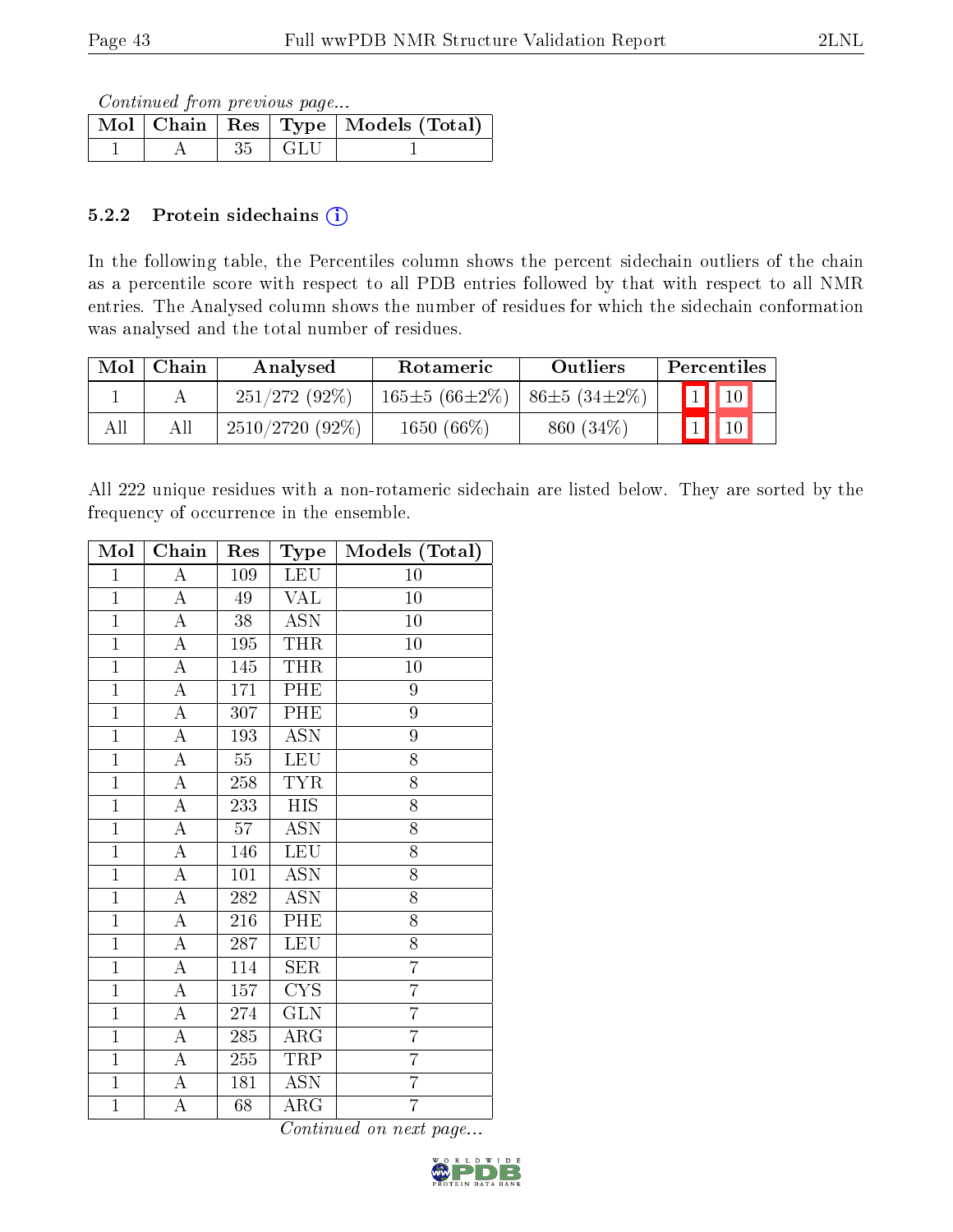| Mol            | $\overline{\text{Chain}}$ | Res              | Type                      | Models (Total)   |
|----------------|---------------------------|------------------|---------------------------|------------------|
| $\overline{1}$ | $\overline{A}$            | 188              | <b>TYR</b>                | 7                |
| $\overline{1}$ | $\boldsymbol{A}$          | 53               | <b>SER</b>                | $\overline{7}$   |
| $\overline{1}$ | $\overline{A}$            | 198              | <b>TRP</b>                | $\overline{7}$   |
| $\mathbf{1}$   | A                         | 207              | $_{\rm HIS}$              | 7                |
| $\overline{1}$ | $\overline{\rm A}$        | $\overline{37}$  | <b>LEU</b>                | $\overline{7}$   |
| $\mathbf{1}$   | $\overline{\rm A}$        | 295              | PHE                       | 7                |
| $\overline{1}$ | $\overline{\rm A}$        | 164              | SER                       | $\overline{7}$   |
| $\overline{1}$ | $\overline{\rm A}$        | 234              | MET                       | $\overline{7}$   |
| $\mathbf{1}$   | A                         | 279              | $\overline{\rm{ARG}}$     | $\overline{7}$   |
| $\overline{1}$ | $\overline{A}$            | $\overline{75}$  | $\overline{\text{ASP}}$   | $\overline{7}$   |
| $\overline{1}$ | A                         | 231              | $\overline{LYS}$          | $\overline{7}$   |
| $\overline{1}$ | $\overline{\rm A}$        | 147              | <b>THR</b>                | $\overline{7}$   |
| $\overline{1}$ | A                         | 217              | <b>VAL</b>                | $\overline{6}$   |
| $\mathbf{1}$   | $\boldsymbol{A}$          | 120              | <b>ASN</b>                | $\sqrt{6}$       |
| $\mathbf{1}$   | A                         | 242              | $\overline{\rm{ARG}}$     | $\sqrt{6}$       |
| $\overline{1}$ | $\boldsymbol{A}$          | 197              | $\overline{LYS}$          | $\overline{6}$   |
| $\overline{1}$ | А                         | 281              | $\overline{\mathrm{ASN}}$ | $\overline{6}$   |
| $\mathbf{1}$   | А                         | $41\,$           | VAL                       | $\boldsymbol{6}$ |
| $\mathbf{1}$   | А                         | 227              | ARG                       | $\sqrt{6}$       |
| $\overline{1}$ | A                         | 166              | <b>ASN</b>                | $\overline{6}$   |
| $\mathbf{1}$   | $\boldsymbol{A}$          | 104              | ILE                       | $\sqrt{6}$       |
| $\overline{1}$ | $\overline{A}$            | $\overline{30}$  | $\overline{\text{CYS}}$   | $\overline{6}$   |
| $\mathbf{1}$   | $\boldsymbol{A}$          | 92               | LEU                       | $\boldsymbol{6}$ |
| $\overline{1}$ | $\overline{\rm A}$        | 154              | $\overline{\text{LYS}}$   | $\overline{6}$   |
| $\mathbf{1}$   | $\overline{\rm A}$        | 270              | THR                       | $\sqrt{6}$       |
| $\overline{1}$ | $\overline{\rm A}$        | 61               | $\overline{\text{MET}}$   | $\overline{6}$   |
| $\overline{1}$ | $\overline{\rm A}$        | 251              | PHE                       | $\overline{6}$   |
| $\overline{1}$ | A                         | 194              | <b>ASP</b>                | $\overline{6}$   |
| $\overline{1}$ | $\overline{\rm A}$        | 191              | LEU                       | $\overline{6}$   |
| $\mathbf{1}$   | А                         | $\overline{297}$ | <b>HIS</b>                | 6                |
| $\mathbf{1}$   | А                         | 160              | CYS                       | $\overline{5}$   |
| $\mathbf{1}$   | А                         | 253              | LEU                       | $\overline{5}$   |
| $\mathbf{1}$   | А                         | 134              | ASP                       | $\overline{5}$   |
| $\mathbf{1}$   | А                         | 81               | LEU                       | $\overline{5}$   |
| $\mathbf{1}$   | А                         | 150              | $AR\overline{G}$          | $\overline{5}$   |
| $\mathbf{1}$   | А                         | 80               | $\overline{\mathrm{ASN}}$ | $\overline{5}$   |
| $\mathbf 1$    | А                         | 208              | THR                       | $\overline{5}$   |
| $\mathbf{1}$   | А                         | 280              | $\rm{ARG}$                | 5                |
| $\mathbf{1}$   | А                         | 168              | SER                       | $\overline{5}$   |
| $\mathbf{1}$   | А                         | 245              | PHE                       | $\overline{5}$   |
| $\mathbf{1}$   | A                         | $\overline{203}$ | $\overline{\rm{ARG}}$     | $\overline{5}$   |
| $\mathbf{1}$   | А                         | 298              | <b>SER</b>                | 5                |

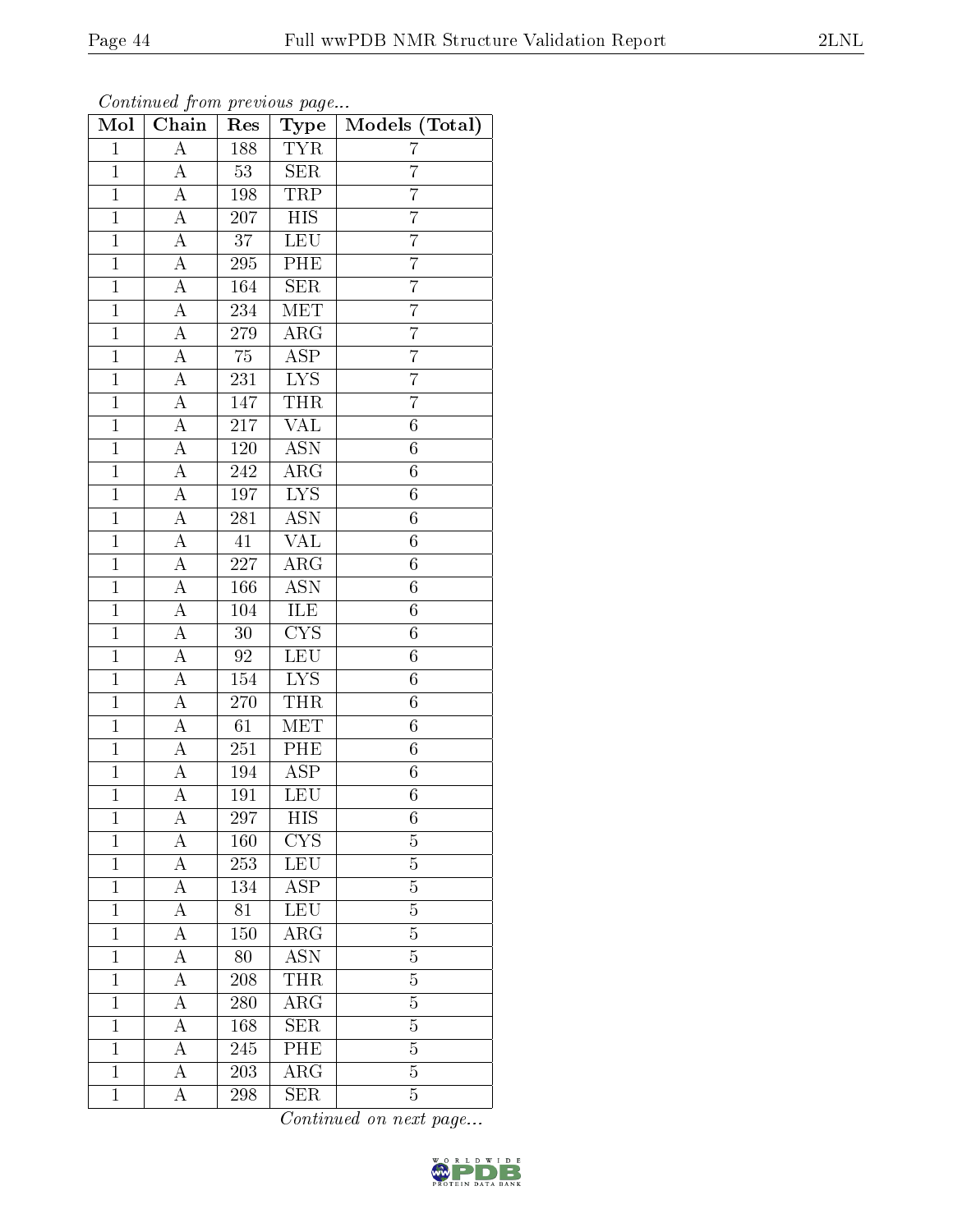|--|--|

| Mol            | Chain              | $\mathbf{r}$ . $\circ$ $\circ$ $\circ$<br>Res | $\sim r \sim \frac{1}{2}$<br>Type | Models (Total) |
|----------------|--------------------|-----------------------------------------------|-----------------------------------|----------------|
| $\mathbf{1}$   | $\overline{\rm A}$ | 215                                           | LEU                               | 5              |
| $\overline{1}$ | A                  | 239                                           | $\rm{ARG}$                        | $\overline{5}$ |
| $\overline{1}$ | $\overline{\rm A}$ | 241                                           | MET                               | $\overline{5}$ |
| $\mathbf{1}$   | A                  | $1\,10$                                       | CYS                               | $\overline{5}$ |
| $\overline{1}$ | $\overline{A}$     | 236                                           | $\overline{\text{GLN}}$           | $\overline{5}$ |
| $\overline{1}$ | A                  | 178                                           | <b>TYR</b>                        | $\overline{5}$ |
| $\overline{1}$ | $\overline{A}$     | 271                                           | $\overline{\text{GLN}}$           | $\overline{5}$ |
| $\overline{1}$ | A                  | 211                                           | $\overline{\text{PHE}}$           | $\overline{5}$ |
| $\mathbf{1}$   | $\overline{A}$     | 254                                           | <b>CYS</b>                        | $\overline{5}$ |
| $\overline{1}$ | A                  | 259                                           | $\overline{\text{ASN}}$           | $\overline{5}$ |
| $\overline{1}$ | $\boldsymbol{A}$   | 77                                            | <b>TYR</b>                        | $\overline{5}$ |
| $\overline{1}$ | A                  | 132                                           | $\overline{\text{SER}}$           | $\overline{5}$ |
| $\mathbf{1}$   | A                  | 151                                           | <b>HIS</b>                        | $\overline{5}$ |
| $\mathbf{1}$   | $\boldsymbol{A}$   | 108                                           | $\overline{\rm{PHE}}$             | $\overline{5}$ |
| $\overline{1}$ | $\overline{\rm A}$ | 275                                           | $\overline{\text{GLU}}$           | $\overline{5}$ |
| $\mathbf{1}$   | $\overline{A}$     | 135                                           | $\rm{ARG}$                        | $\overline{5}$ |
| $\overline{1}$ | $\overline{A}$     | $\overline{111}$                              | $\overline{\text{LYS}}$           | $\overline{4}$ |
| $\mathbf{1}$   | $\boldsymbol{A}$   | 218                                           | MET                               | $\overline{4}$ |
| $\overline{1}$ | $\overline{\rm A}$ | 95                                            | TRP                               | $\overline{4}$ |
| $\overline{1}$ | $\overline{A}$     | 209                                           | PHE                               | $\overline{4}$ |
| $\mathbf{1}$   | $\overline{\rm A}$ | 144                                           | $\overline{\text{ARG}}$           | $\overline{4}$ |
| $\overline{1}$ | $\overline{\rm A}$ | 221                                           | $\overline{\text{CYS}}$           | $\overline{4}$ |
| $\mathbf{1}$   | A                  | 256                                           | <b>LEU</b>                        | $\overline{4}$ |
| $\overline{1}$ | A                  | $71\,$                                        | $\overline{\rm{ARG}}$             | $\overline{4}$ |
| $\overline{1}$ | $\overline{\rm A}$ | 299                                           | $\overline{\text{CYS}}$           | $\overline{4}$ |
| $\overline{1}$ | $\boldsymbol{A}$   | 276                                           | <b>SER</b>                        | $\overline{4}$ |
| $\overline{1}$ | A                  | 288                                           | $\overline{\text{ASP}}$           | $\overline{4}$ |
| $\overline{1}$ | $\boldsymbol{A}$   | 107                                           | <b>THR</b>                        | $\overline{4}$ |
| $\overline{1}$ | A                  | 244                                           | ILE                               | $\overline{4}$ |
| 1              | $\boldsymbol{A}$   | 237                                           | <b>LYS</b>                        | 4              |
| $\overline{1}$ | А                  | 176                                           | GLN                               | $\overline{4}$ |
| $\mathbf{1}$   | А                  | 31                                            | MET                               | $\overline{4}$ |
| $\mathbf{1}$   | А                  | 39                                            | <b>LYS</b>                        | $\overline{4}$ |
| $\mathbf{1}$   | А                  | 204                                           | <b>ILE</b>                        | $\overline{4}$ |
| $\mathbf{1}$   | $\boldsymbol{A}$   | 35                                            | $\overline{\text{GLU}}$           | $\overline{4}$ |
| $\mathbf{1}$   | $\overline{\rm A}$ | 187                                           | $\overline{\text{CYS}}$           | $\overline{4}$ |
| $\mathbf{1}$   | А                  | 308                                           | ILE                               | $\overline{4}$ |
| $\mathbf{1}$   | A                  | 155                                           | PHE                               | $\overline{4}$ |
| $\mathbf{1}$   | A                  | 116                                           | LEU                               | 3              |
| $\mathbf{1}$   | $\boldsymbol{A}$   | 48                                            | LEU                               | 3              |
| $\mathbf{1}$   | $\boldsymbol{A}$   | 43                                            | $\overline{\text{ILE}}$           | $\overline{3}$ |
| $\mathbf{1}$   | А                  | 186                                           | VAL                               | $\overline{3}$ |

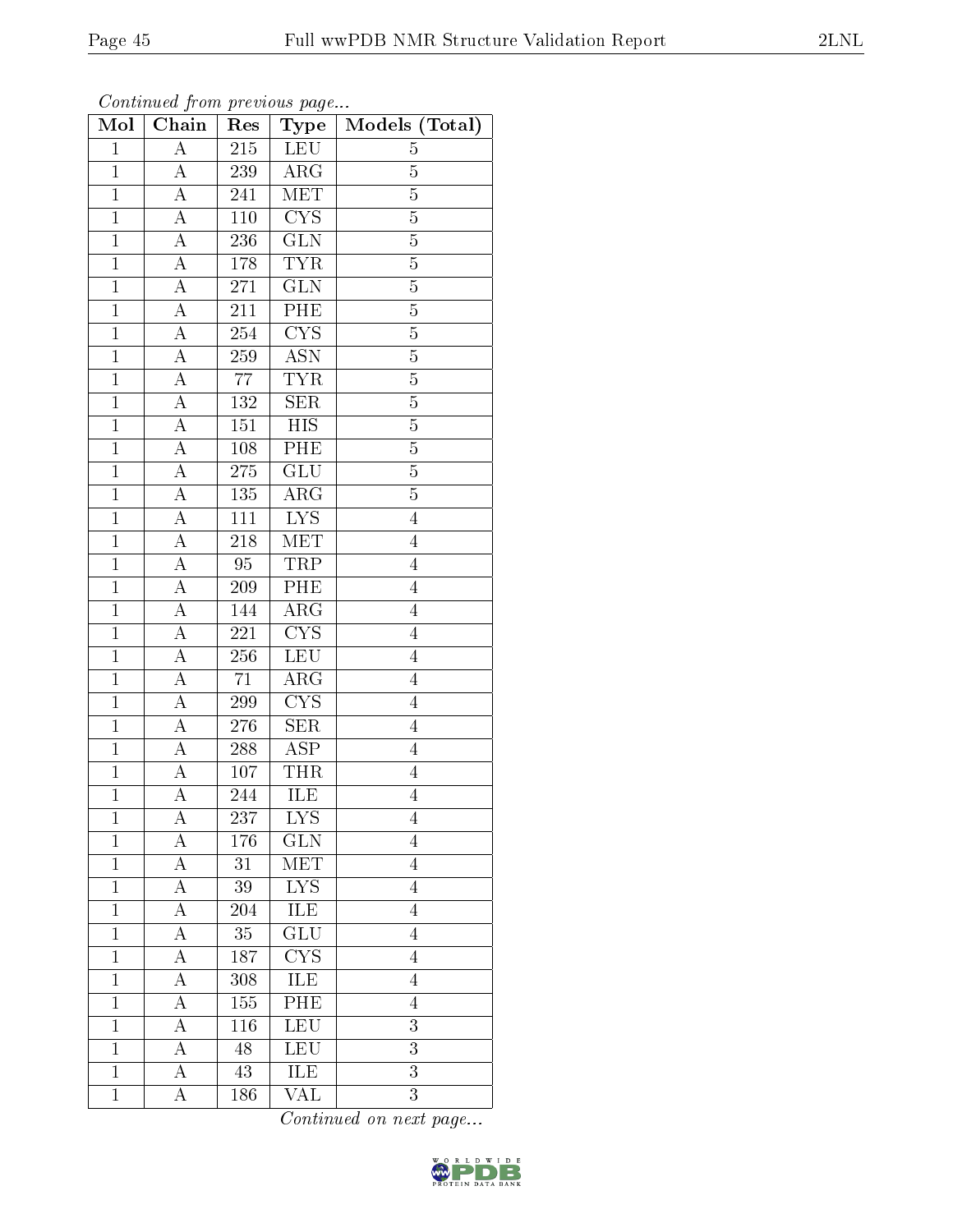| Mol            | Chain              | Res              | Type                    | Models (Total)   |
|----------------|--------------------|------------------|-------------------------|------------------|
| $\overline{1}$ | $\overline{A}$     | $\overline{225}$ | <b>THR</b>              | $\boldsymbol{3}$ |
| $\overline{1}$ | A                  | 153              | $\overline{\text{VAL}}$ | 3                |
| $\overline{1}$ | $\overline{A}$     | 249              | LEU                     | $\overline{3}$   |
| $\mathbf{1}$   | $\boldsymbol{A}$   | 184              | <b>SER</b>              | 3                |
| $\overline{1}$ | $\overline{A}$     | <b>296</b>       | <b>LEU</b>              | $\overline{3}$   |
| $\mathbf{1}$   | $\overline{\rm A}$ | 148              | $\overline{\text{GLN}}$ | 3                |
| $\overline{1}$ | $\overline{\rm A}$ | $\overline{72}$  | SER                     | $\overline{3}$   |
| $\overline{1}$ | $\overline{\rm A}$ | 88               | PHE                     | $\overline{3}$   |
| $\mathbf{1}$   | A                  | 182              | <b>ASN</b>              | $\overline{3}$   |
| $\overline{1}$ | $\overline{A}$     | 74               | <b>THR</b>              | $\overline{3}$   |
| $\overline{1}$ | A                  | 59               | LEU                     | $\overline{3}$   |
| $\overline{1}$ | $\overline{A}$     | $\overline{290}$ | <b>THR</b>              | $\overline{3}$   |
| $\overline{1}$ | A                  | $\,293$          | LEU                     | $\overline{3}$   |
| $\mathbf{1}$   | $\overline{A}$     | 122              | <b>TYR</b>              | 3                |
| $\mathbf{1}$   | A                  | 172              | PHE                     | $\overline{3}$   |
| $\overline{1}$ | $\boldsymbol{A}$   | 161              | TRP                     | $\overline{3}$   |
| $\overline{1}$ | A                  | 149              | $\overline{\text{LYS}}$ | $\overline{3}$   |
| $\mathbf{1}$   | А                  | $277\,$          | $\overline{\text{CYS}}$ | 3                |
| $\mathbf{1}$   | А                  | 243              | $\overline{\text{VAL}}$ | 3                |
| $\overline{1}$ | $\overline{\rm A}$ | 169              | <b>LEU</b>              | $\overline{3}$   |
| $\mathbf{1}$   | $\boldsymbol{A}$   | $34\,$           | THR                     | $\overline{3}$   |
| $\overline{1}$ | $\overline{A}$     | 165              | MET                     | $\overline{3}$   |
| $\mathbf{1}$   | $\boldsymbol{A}$   | 230              | PHE                     | $\boldsymbol{3}$ |
| $\overline{1}$ | $\overline{\rm A}$ | 136              | <b>TYR</b>              | $\overline{3}$   |
| $\mathbf{1}$   | $\overline{\rm A}$ | 179              | <b>HIS</b>              | $\overline{3}$   |
| $\overline{1}$ | $\overline{\rm A}$ | 200              | $\overline{\text{MET}}$ | $\overline{3}$   |
| $\overline{1}$ | $\overline{A}$     | 247              | $\overline{\text{VAL}}$ | $\overline{3}$   |
| $\overline{1}$ | A                  | 202              | LEU                     | $\overline{3}$   |
| $\overline{1}$ | $\overline{\rm A}$ | 167              | $\overline{\text{LEU}}$ | $\overline{3}$   |
| $\mathbf 1$    | А                  | 199              | ARG                     | $\overline{3}$   |
| $\mathbf{1}$   | A                  | 115              | <b>LEU</b>              | 3                |
| $\mathbf{1}$   | А                  | 175              | $\rm{ARG}$              | $\overline{3}$   |
| $\mathbf{1}$   | А                  | 65               | <b>LEU</b>              | 3                |
| $\mathbf{1}$   | А                  | 212              | ILE                     | 3                |
| $\mathbf{1}$   | А                  | 83               | <b>LEU</b>              | 3                |
| $\mathbf{1}$   | А                  | 121              | PHE                     | $\overline{3}$   |
| $\mathbf 1$    | А                  | 291              | GLU                     | $\overline{3}$   |
| $\mathbf{1}$   | А                  | 228              | <b>THR</b>              | 3                |
| $\mathbf{1}$   | А                  | 303              | <b>ILE</b>              | $\overline{3}$   |
| $\mathbf{1}$   | А                  | 137              | <b>LEU</b>              | $\overline{2}$   |
| $\mathbf{1}$   | A                  | 64               | <b>ILE</b>              | $\overline{2}$   |
| $\mathbf{1}$   | A                  | 86               | LEU                     | $\overline{2}$   |

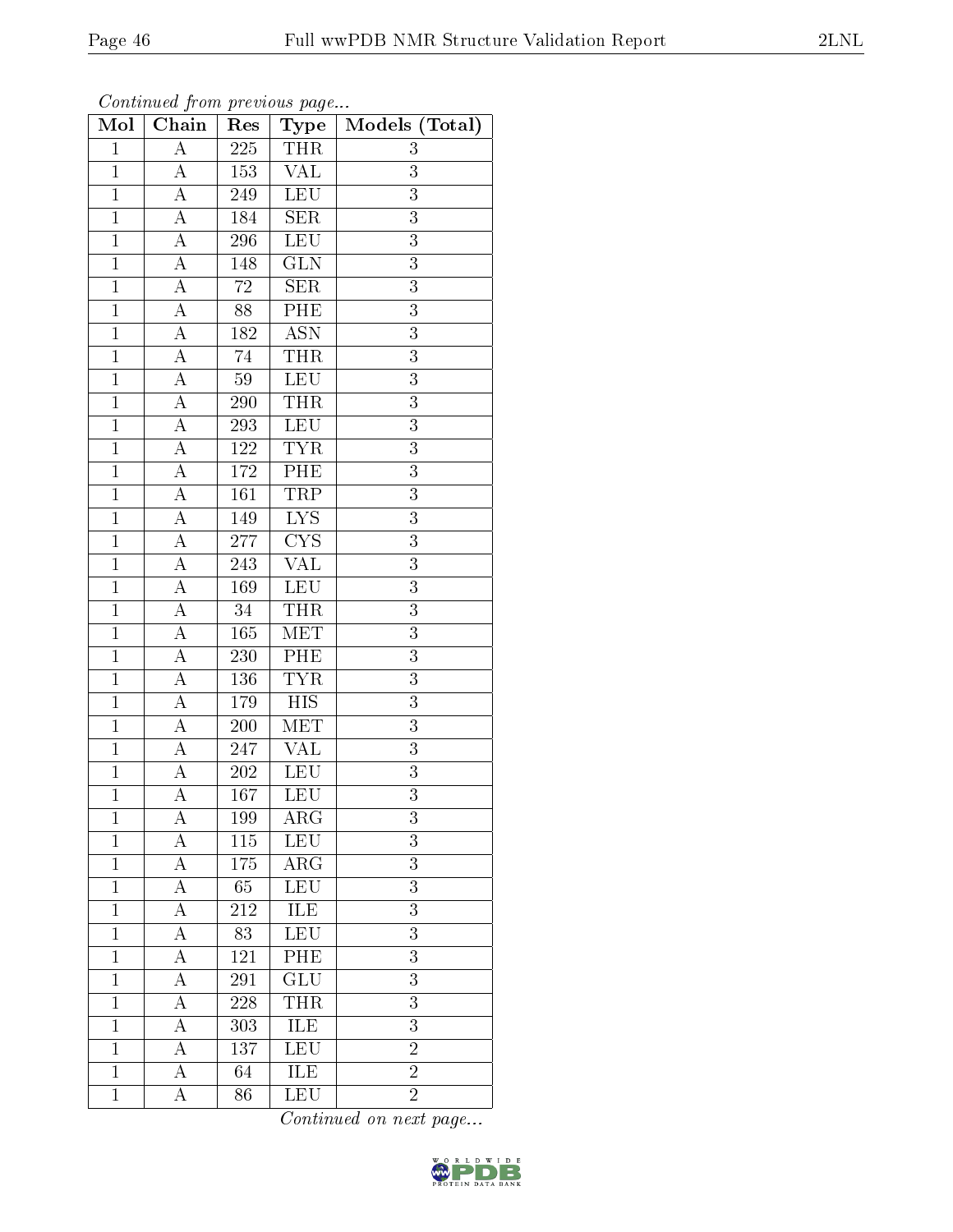|--|

| $\bf{Mol}$     | . <i>.</i><br>$\overline{\text{Chain}}$ | $\mathbf{r}$ .<br>Res | $\mathbf{r}$ $\mathbf{v}$<br>Type | Models (Total) |
|----------------|-----------------------------------------|-----------------------|-----------------------------------|----------------|
| $\mathbf{1}$   | $\overline{\rm A}$                      | 190                   | VAL                               | $\overline{2}$ |
| $\mathbf{1}$   | A                                       | 127                   | <b>LEU</b>                        | $\overline{2}$ |
| $\overline{1}$ | $\overline{\rm A}$                      | 220                   | PHE                               | $\overline{2}$ |
| $\mathbf{1}$   | $\boldsymbol{A}$                        | $50\,$                | PHE                               | $\overline{2}$ |
| $\overline{1}$ | $\overline{A}$                          | 158                   | <b>LEU</b>                        | $\overline{2}$ |
| $\overline{1}$ | A                                       | 219                   | <b>LEU</b>                        | $\overline{2}$ |
| $\overline{1}$ | $\overline{\rm A}$                      | 32                    | <b>LEU</b>                        | $\overline{2}$ |
| $\mathbf{1}$   | А                                       | 156                   | $\overline{\text{VAL}}$           | $\overline{2}$ |
| $\overline{1}$ | $\boldsymbol{A}$                        | 174                   | PHE                               | $\overline{2}$ |
| $\mathbf{1}$   | А                                       | 117                   | $\overline{\text{LYS}}$           | $\overline{2}$ |
| $\mathbf{1}$   | A                                       | 261                   | <b>VAL</b>                        | $\overline{2}$ |
| $\mathbf{1}$   | А                                       | $46\,$                | <b>TYR</b>                        | $\overline{2}$ |
| $\overline{1}$ | A                                       | $90\,$                | <b>LEU</b>                        | $\overline{2}$ |
| $\mathbf{1}$   | $\boldsymbol{A}$                        | 269                   | $AR\overline{G}$                  | $\overline{2}$ |
| $\overline{1}$ | $\overline{A}$                          | 266                   | <b>THR</b>                        | $\overline{2}$ |
| $\mathbf{1}$   | A                                       | 300                   | LEU                               | $\overline{2}$ |
| $\overline{1}$ | $\overline{\rm A}$                      | <b>112</b>            | $\overline{\text{VAL}}$           | $\overline{2}$ |
| $\mathbf{1}$   | $\overline{\rm A}$                      | 311                   | <b>ASN</b>                        | $\overline{2}$ |
| $\overline{1}$ | A                                       | 133                   | $\overline{\text{VAL}}$           | $\overline{2}$ |
| $\overline{1}$ | $\overline{\rm A}$                      | 79                    | LEU                               | $\overline{2}$ |
| $\mathbf{1}$   | A                                       | 60                    | <b>VAL</b>                        | $\overline{2}$ |
| $\overline{1}$ | $\overline{A}$                          | 189                   | $\overline{\text{GLU}}$           | $\overline{2}$ |
| $\mathbf{1}$   | A                                       | 224                   | $\overline{\text{PHE}}$           | $\overline{2}$ |
| $\overline{1}$ | $\overline{\rm A}$                      | 267                   | <b>LEU</b>                        | $\overline{2}$ |
| $\overline{1}$ | A                                       | 292                   | ILE                               | $\overline{2}$ |
| $\mathbf{1}$   | $\boldsymbol{A}$                        | 118                   | GLU                               | $\overline{2}$ |
| $\mathbf{1}$   | А                                       | 238                   | <b>HIS</b>                        | $\overline{2}$ |
| $\overline{1}$ | $\boldsymbol{A}$                        | 310                   | GLN                               | $\overline{2}$ |
| $\overline{1}$ | A                                       | 54                    | LEU                               | $\overline{2}$ |
| 1              | A                                       | 103                   | TRP                               | $\overline{c}$ |
| $\mathbf{1}$   | А                                       | 278                   | GLU                               | $\overline{2}$ |
| $\mathbf{1}$   | А                                       | 105                   | PHE                               | $\overline{2}$ |
| $\mathbf{1}$   | А                                       | 229                   | <b>LEU</b>                        | $\overline{2}$ |
| $\mathbf{1}$   | A                                       | 273                   | <b>ILE</b>                        | $\overline{2}$ |
| $\mathbf 1$    | А                                       | 99                    | <b>LYS</b>                        | $\overline{2}$ |
| $\mathbf{1}$   | A                                       | $\overline{205}$      | LEU                               | $\mathbf 1$    |
| $\mathbf{1}$   | A                                       | 69                    | <b>VAL</b>                        | $\mathbf{1}$   |
| $\mathbf{1}$   | A                                       | 87                    | <b>LEU</b>                        | $\mathbf{1}$   |
| $\mathbf{1}$   | A                                       | 272                   | $\overline{\text{VAL}}$           | $\mathbf{1}$   |
| $\mathbf{1}$   | A                                       | 98                    | <b>SER</b>                        | $\mathbf{1}$   |
| $\mathbf{1}$   | А                                       | 119                   | $\overline{\text{VAL}}$           | $\mathbf{1}$   |
| $\mathbf{1}$   | А                                       | 40                    | <b>TYR</b>                        | $\mathbf{1}$   |

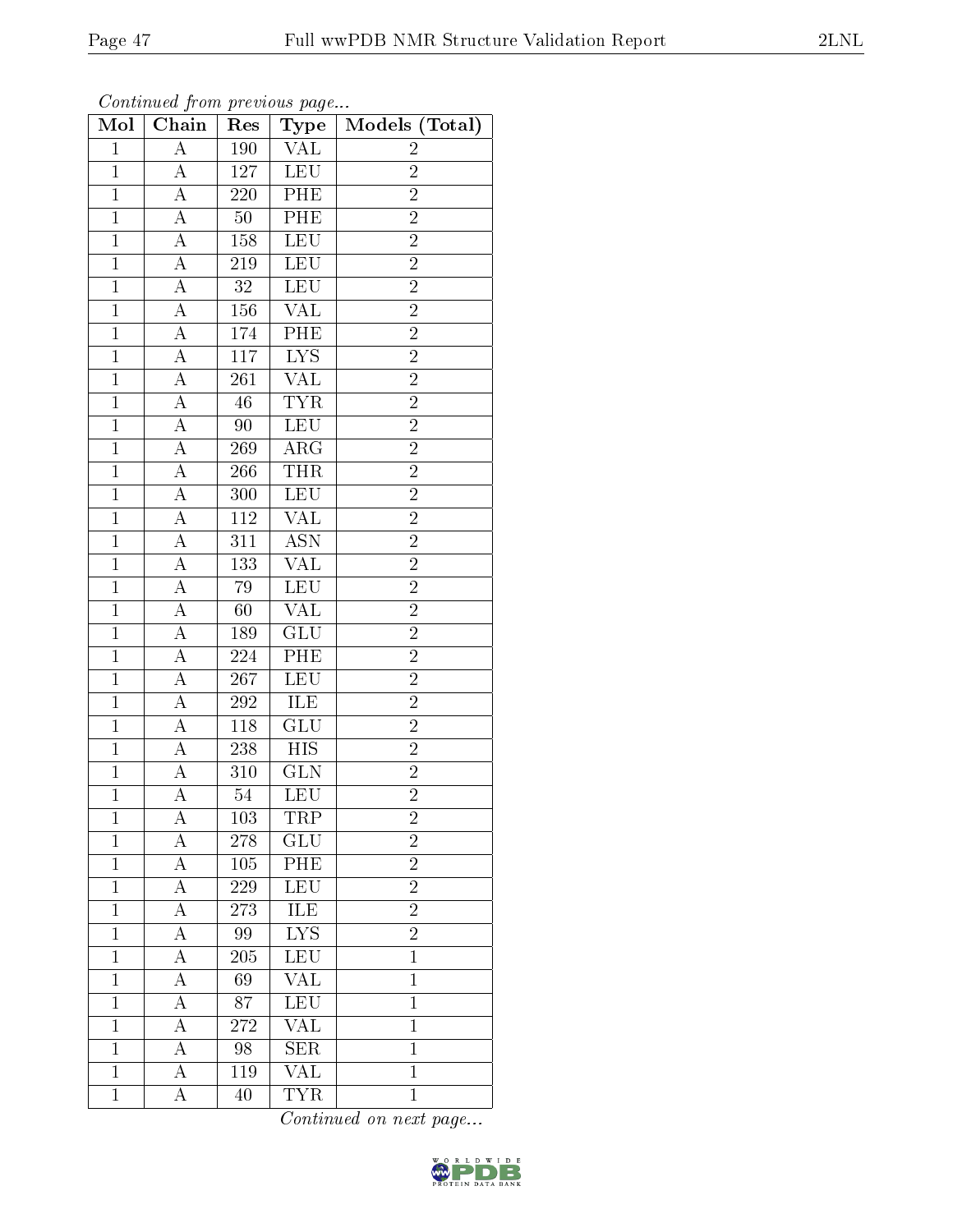| Mol            | Chain              | Res              | ${\bf Type}$              | Models (Total) |
|----------------|--------------------|------------------|---------------------------|----------------|
| $\overline{1}$ | $\overline{\rm A}$ | $\overline{62}$  | <b>LEU</b>                | $\mathbf{1}$   |
| $\mathbf{1}$   | А                  | 265              | $\overline{\text{ASP}}$   | $\mathbf{1}$   |
| $\overline{1}$ | A                  | 226              | <b>LEU</b>                | $\overline{1}$ |
| $\mathbf{1}$   | $\boldsymbol{A}$   | 85               | $\overline{\text{ASP}}$   | $\mathbf{1}$   |
| $\mathbf{1}$   | $\overline{\rm A}$ | $\overline{36}$  | <b>THR</b>                | $\overline{1}$ |
| $\overline{1}$ | A                  | $\bf 222$        | <b>TYR</b>                | $\overline{1}$ |
| $\mathbf{1}$   | $\boldsymbol{A}$   | 268              | MET                       | $\mathbf{1}$   |
| $\overline{1}$ | $\overline{\rm A}$ | 250              | ILE                       | $\overline{1}$ |
| $\mathbf{1}$   | A                  | 76               | <b>VAL</b>                | $\overline{1}$ |
| $\mathbf{1}$   | $\overline{\rm A}$ | $58\,$           | SER                       | $\mathbf{1}$   |
| $\overline{1}$ | $\overline{\rm A}$ | 126              | LEU                       | $\overline{1}$ |
| $\overline{1}$ | $\overline{\rm A}$ | 128              | LEU                       | $\mathbf{1}$   |
| $\overline{1}$ | A                  | 141              | <b>HIS</b>                | $\overline{1}$ |
| $\overline{1}$ | $\overline{\rm A}$ | 94               | ILE                       | $\overline{1}$ |
| $\mathbf{1}$   | $\overline{\rm A}$ | $\overline{33}$  | $\overline{\text{GLU}}$   | $\mathbf{1}$   |
| $\mathbf{1}$   | $\boldsymbol{A}$   | 283              | ILE                       | $\overline{1}$ |
| $\overline{1}$ | $\overline{\rm A}$ | 262              | LEU                       | $\overline{1}$ |
| $\mathbf{1}$   | A                  | 66               | $\overline{\text{TYR}}$   | $\mathbf{1}$   |
| $\overline{1}$ | $\overline{\rm A}$ | 173              | LEU                       | $\overline{1}$ |
| $\overline{1}$ | $\overline{\rm A}$ | 248              | $\overline{\text{VAL}}$   | $\overline{1}$ |
| $\overline{1}$ | $\boldsymbol{A}$   | 163              | LEU                       | $\overline{1}$ |
| $\mathbf{1}$   | A                  | 44               | <b>ILE</b>                | $\overline{1}$ |
| $\mathbf{1}$   | A                  | 304              | ILE                       | $\mathbf{1}$   |
| $\overline{1}$ | $\overline{\rm A}$ | $\overline{131}$ | <b>ILE</b>                | $\overline{1}$ |
| $\mathbf{1}$   | A                  | 125              | ILE                       | $\mathbf{1}$   |
| $\overline{1}$ | $\boldsymbol{A}$   | $\overline{51}$  | LEU                       | $\overline{1}$ |
| $\overline{1}$ | A                  | $\overline{301}$ | $\overline{\mathrm{ASN}}$ | $\overline{1}$ |
| $\mathbf{1}$   | $\boldsymbol{A}$   | 140              | $\overline{\text{VAL}}$   | $\mathbf{1}$   |
| $\overline{1}$ | $\overline{\rm A}$ | 78               | LEU                       | $\overline{1}$ |
| $\mathbf{1}$   | $\boldsymbol{A}$   | 305              | <b>TYR</b>                | $\mathbf{1}$   |

### 5.2.3 RNA (1)

There are no RNA molecules in this entry.

### 5.3 Non-standard residues in protein, DNA, RNA chains (i)

There are no non-standard protein/DNA/RNA residues in this entry.

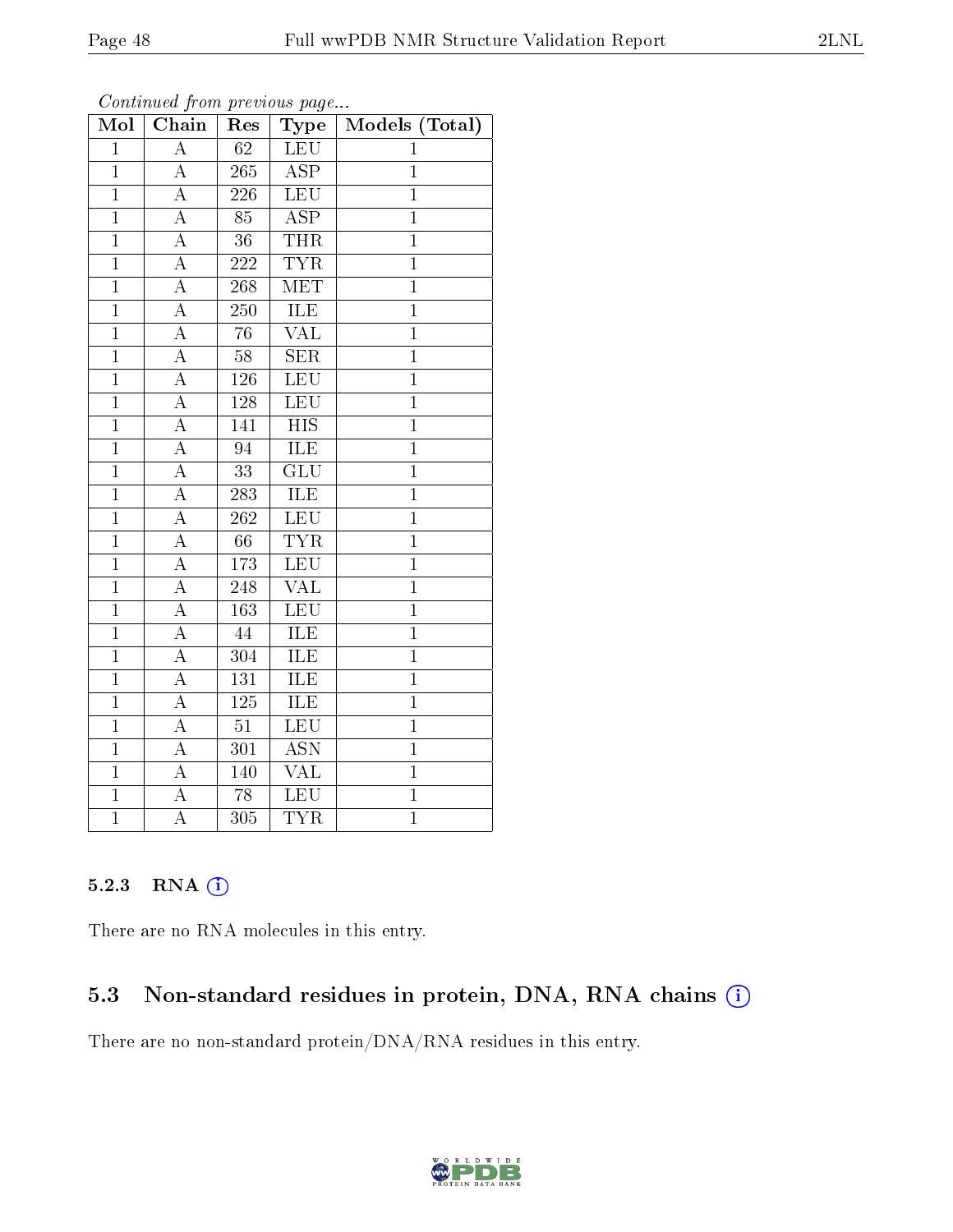### 5.4 Carbohydrates (i)

There are no carbohydrates in this entry.

### 5.5 Ligand geometry (i)

There are no ligands in this entry.

### 5.6 [O](https://www.wwpdb.org/validation/2017/NMRValidationReportHelp#nonstandard_residues_and_ligands)ther polymers (i)

There are no such molecules in this entry.

### 5.7 Polymer linkage issues (i)

There are no chain breaks in this entry.

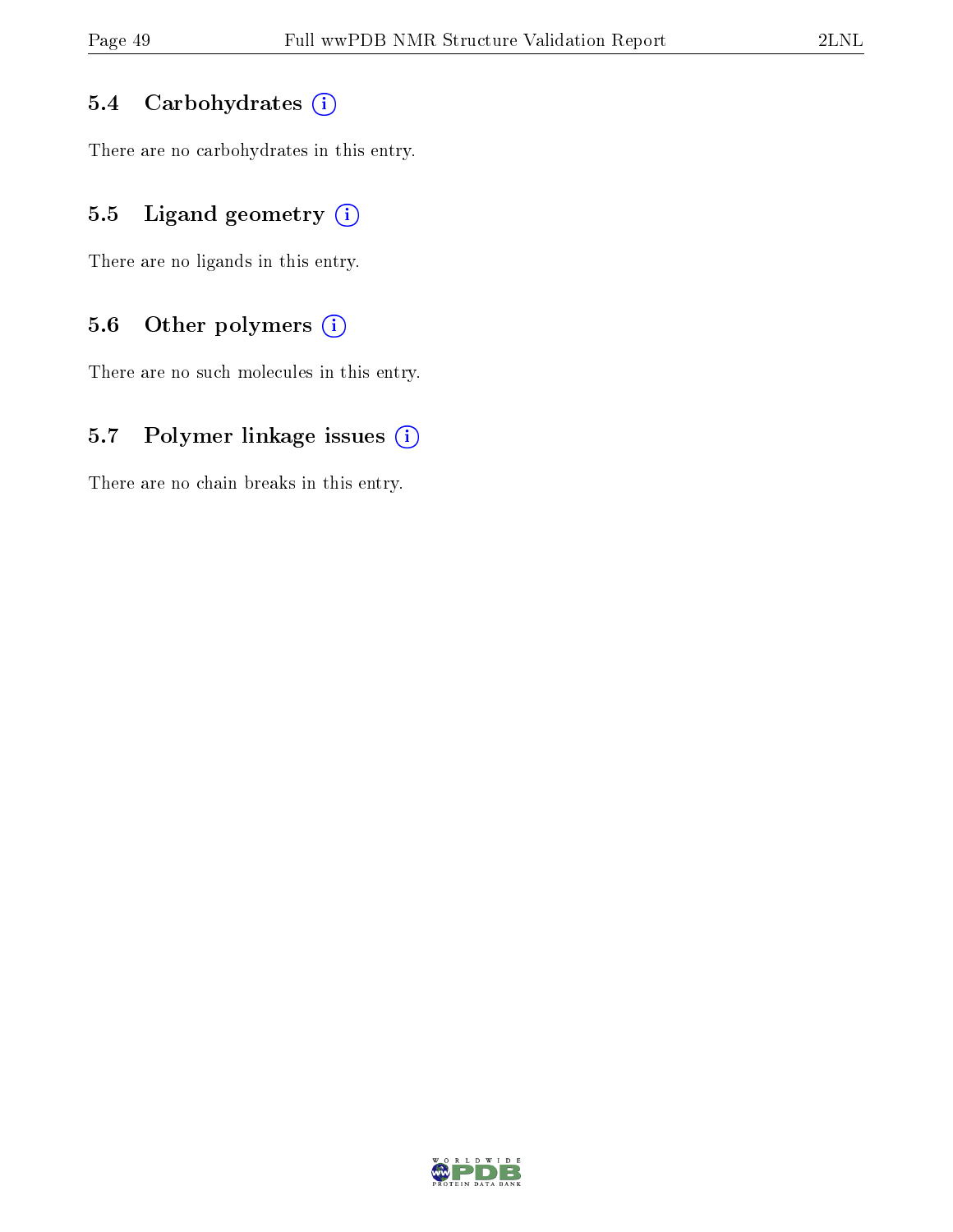### <span id="page-49-0"></span>6 Chemical shift validation  $\binom{1}{k}$

The completeness of assignment taking into account all chemical shift lists is 28% for the welldefined parts and  $28\%$  for the entire structure.

### 6.1 Chemical shift list 1

File name: input\_cs.cif

Chemical shift list name: *assigned\_chem\_shift\_list\_2* 

### 6.1.1 Bookkeeping (i)

The following table shows the results of parsing the chemical shift list and reports the number of nuclei with statistically unusual chemical shifts.

| Total number of shifts                  | 1120 |
|-----------------------------------------|------|
| Number of shifts mapped to atoms        | 1120 |
| Number of unparsed shifts               |      |
| Number of shifts with mapping errors    |      |
| Number of shifts with mapping warnings  |      |
| Number of shift outliers (ShiftChecker) |      |

### 6.1.2 Chemical shift referencing  $(i)$

The following table shows the suggested chemical shift referencing corrections.

| <b>Nucleus</b>      |     | # values   Correction $\pm$ precision, ppm | Suggested action        |
|---------------------|-----|--------------------------------------------|-------------------------|
| ${}^{13}C_{\alpha}$ | 299 | $-0.41 \pm 0.22$                           | None needed $(0.5 ppm)$ |
| ${}^{13}C_{\beta}$  | 234 | $1.65 \pm 0.14$                            | Should be applied       |
| $13\text{C}$        | 289 | $0.40 \pm 0.14$                            | None needed $(0.5 ppm)$ |
| $15\,\mathrm{N}$    | 298 | $-0.67 \pm 0.20$                           | Should be applied       |

#### 6.1.3 Completeness of resonance assignments  $(i)$

The following table shows the completeness of the chemical shift assignments for the well-defined regions of the structure. The overall completeness is 28%, i.e. 1033 atoms were assigned a chemical shift out of a possible 3625. 0 out of 77 assigned methyl groups (LEU and VAL) were assigned stereospecifically.

|           | Total            | ŦП                 | $13\Omega$       | $15\mathrm{N}$ |
|-----------|------------------|--------------------|------------------|----------------|
| Backbone  | $815/1402(58\%)$ | $^+$ 0/559 (0%)    | $543/568$ (96\%) | 272/275 (99%)  |
| Sidechain | $218/1839(12\%)$ | $\mid 0/1069(0\%)$ | 218/696(31%)     | $0/74(0\%)$    |